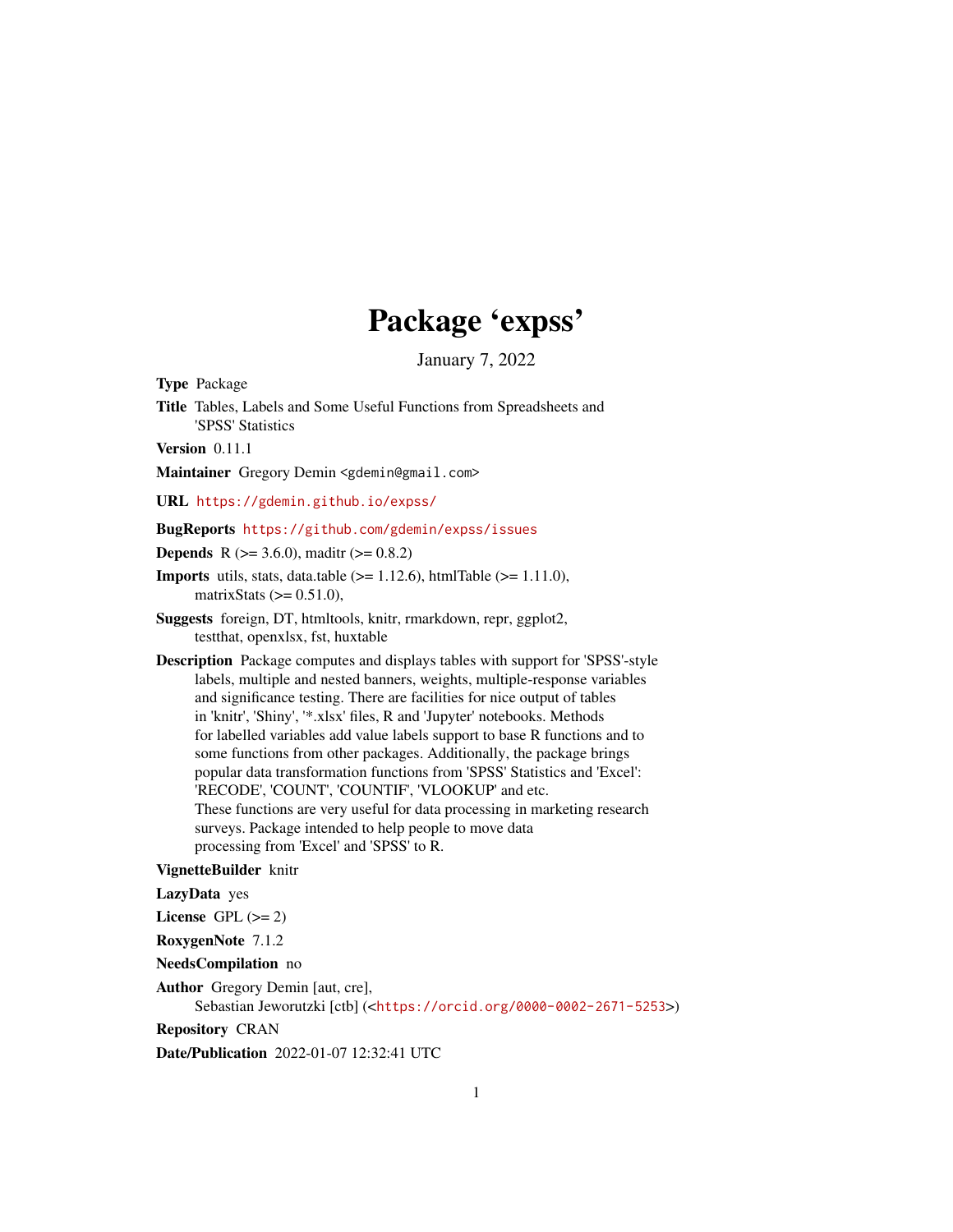# R topics documented:

|              | 3              |
|--------------|----------------|
|              | $\overline{4}$ |
|              | 5              |
|              | 6              |
|              | 7              |
|              | 9              |
|              | 12             |
|              | 13             |
|              | 14             |
|              | 15             |
|              | 17             |
|              | 19             |
|              | 25             |
|              | 30             |
|              | 35             |
|              | 42             |
|              | 44             |
| expss        | 45             |
|              | 46             |
|              | 49             |
|              | 50             |
|              | 51             |
|              | 56             |
|              | 58             |
|              | 59             |
|              | 60             |
|              | 61             |
| mrset        | 63             |
|              | 65             |
|              | 66             |
|              | 66             |
|              | 68             |
|              | 71             |
|              | 73             |
|              | 74             |
| qc           | 75             |
|              | 76             |
|              | 77             |
| set caption  | 81             |
|              | 82             |
|              | 83             |
|              | 84             |
| split_labels | 85             |
|              | 87             |
| tables       | 89             |
|              | 98             |
|              |                |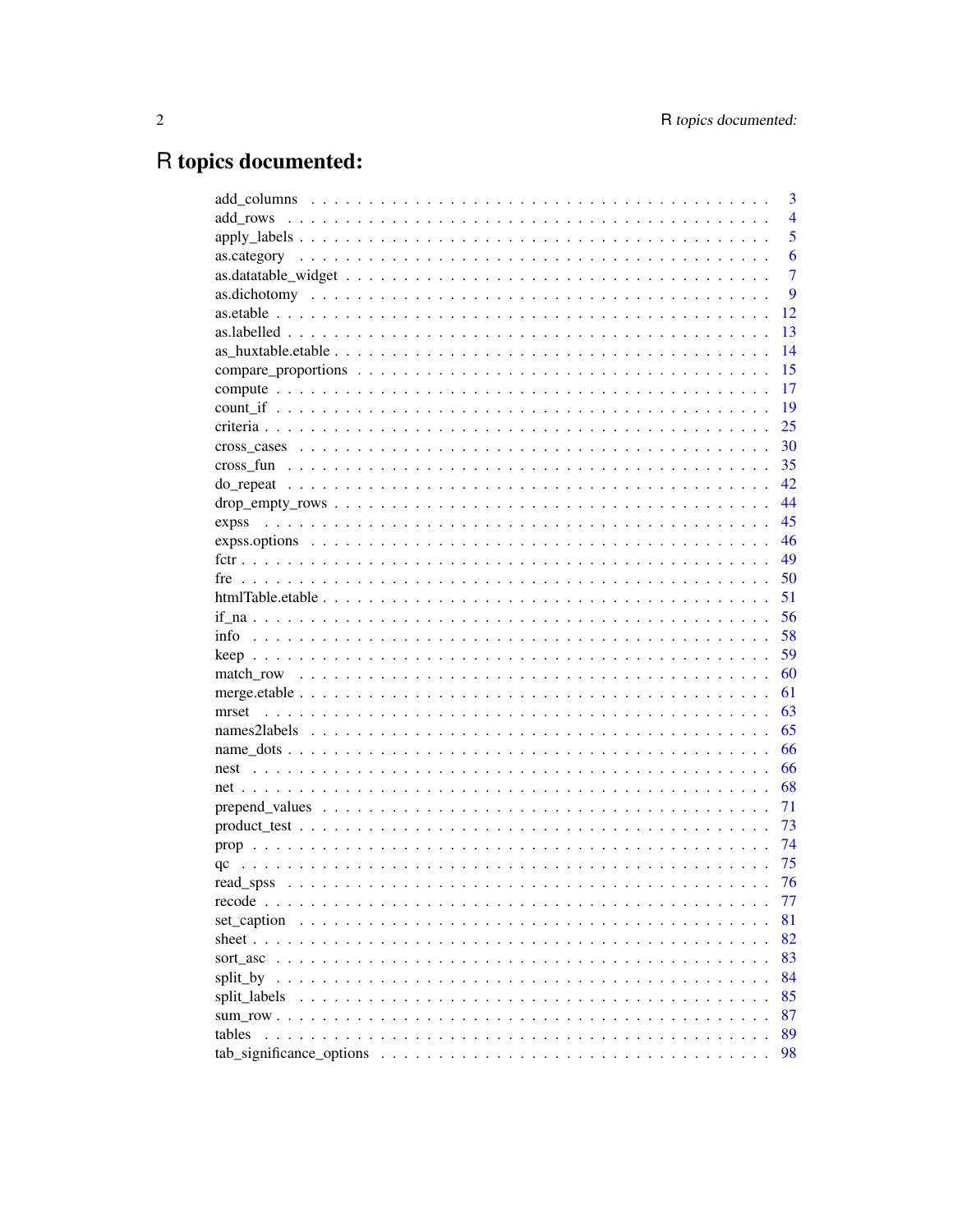# <span id="page-2-0"></span>add\_columns 3

| Index | 135 |  |
|-------|-----|--|

add\_columns *Add columns to data.frame.*

# Description

add\_columns inspired by MATCH FILES (Add variables...) from SPSS Statistics. It works similar to SQL left join but number of cases in the left part always remain the same. If there are duplicated keys in the y then error will be raised by default.

# Usage

```
add\_columns(x, y, by = NULL, ignore\_duplicates = FALSE, ...)
```
# Arguments

| x                 | data.frame to be joined with y.                                                                                                                                                                                                                                                                                                                                                      |
|-------------------|--------------------------------------------------------------------------------------------------------------------------------------------------------------------------------------------------------------------------------------------------------------------------------------------------------------------------------------------------------------------------------------|
| у                 | data.frame.                                                                                                                                                                                                                                                                                                                                                                          |
| by                | character vector or NULL(default) or 1. Names of common variables in the<br>x and y by which we will attach y to x. If it is NULL then common names<br>will be used. If it is equals to 1 then we will use the first column from both<br>dataframes. To add columns by different variables on x and y use a named<br>vector. For example, by = $c("a" = "b")$ will match x.a to y.b. |
| ignore_duplicates |                                                                                                                                                                                                                                                                                                                                                                                      |
|                   | logical Should we ignore duplicates in the by variables in the y? If it is TRUE<br>than first occurrence of duplicated key will be used.                                                                                                                                                                                                                                             |
|                   | arguments for further methods                                                                                                                                                                                                                                                                                                                                                        |

# Value

data.frame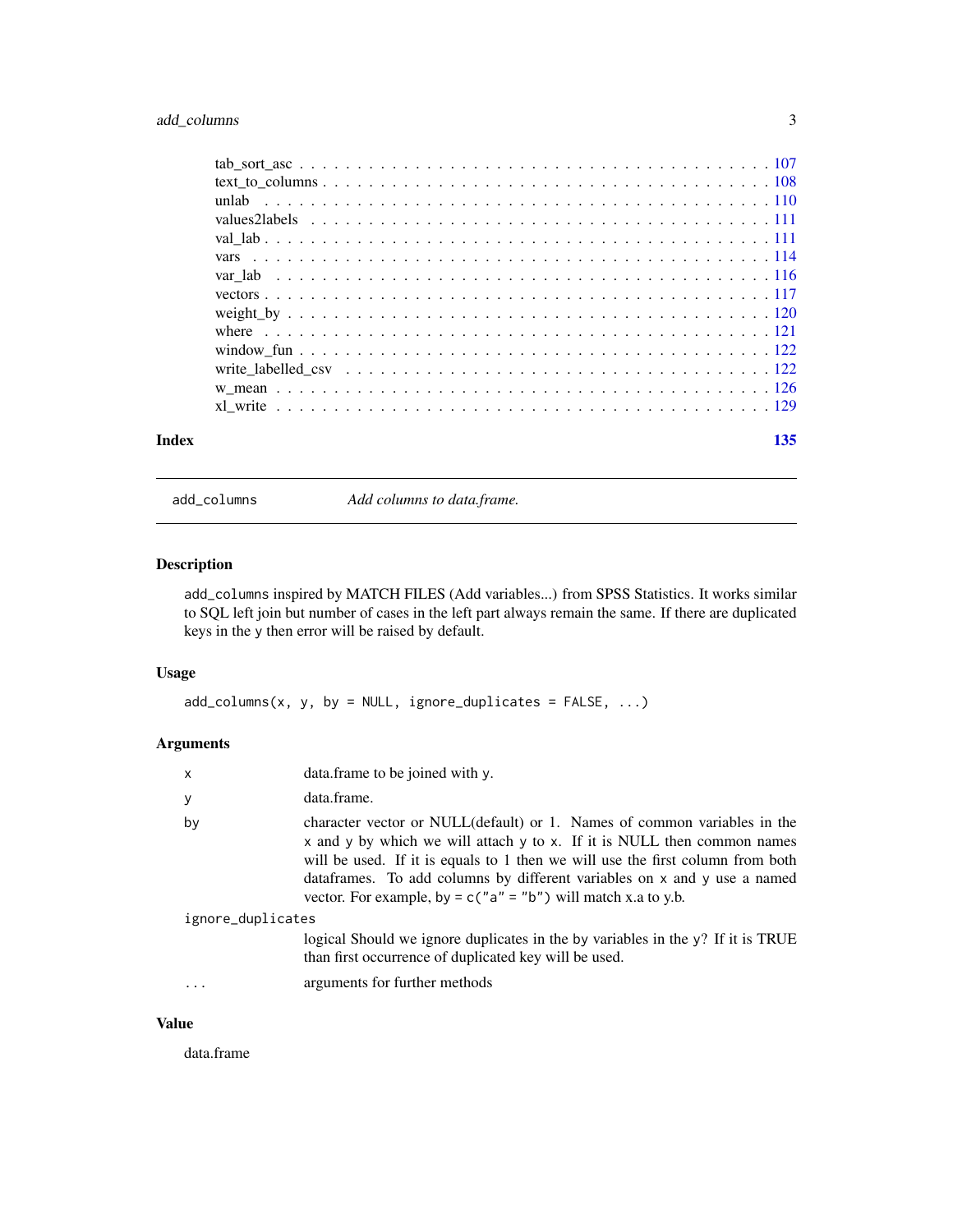# Examples

```
# example for 'add_columns' from base 'merge'
authors = data.frame(
    surname = c("Tukey", "Venables", "Tierney", "Ripley", "McNeil"),
    nationality = c("US", "Australia", "US", "UK", "Australia"),
    deceased = c("yes", rep("no", 4)))
books = data.frame(
    surname = c("Tukey", "Venables", "Tierney",
                "Ripley", "Ripley", "McNeil", "R Core"),
    title = c("Exploratory Data Analysis",
              "Modern Applied Statistics ...",
              "LISP-STAT",
              "Spatial Statistics", "Stochastic Simulation",
              "Interactive Data Analysis",
              "An Introduction to R")
)
add_columns(books, authors)
```
<span id="page-3-1"></span>

add\_rows *Add rows to data.frame/matrix/table*

#### Description

Take a sequence of vector, matrix or data-frame arguments and combine by rows. Contrary to [rbind](#page-0-0) it handles non-matching column names. There is also special method for the results of [cro/](#page-29-1)[cro\\_fun/](#page-34-1)[tables/](#page-88-1)[fre.](#page-49-1)

#### Usage

```
## S3 method for class 'data.frame'
add_rows(..., nomatch_columns = c("add", "drop", "stop"))
```
#### Arguments

... data.frame/matrix/table for binding

nomatch\_columns

add\_rows(...)

action if there are non-matching columns between data.frames. Possible values are "add", "drop", "stop". "add" will combine all columns, "drop" will leave only common columns, "stop" will raise an error.

<span id="page-3-0"></span>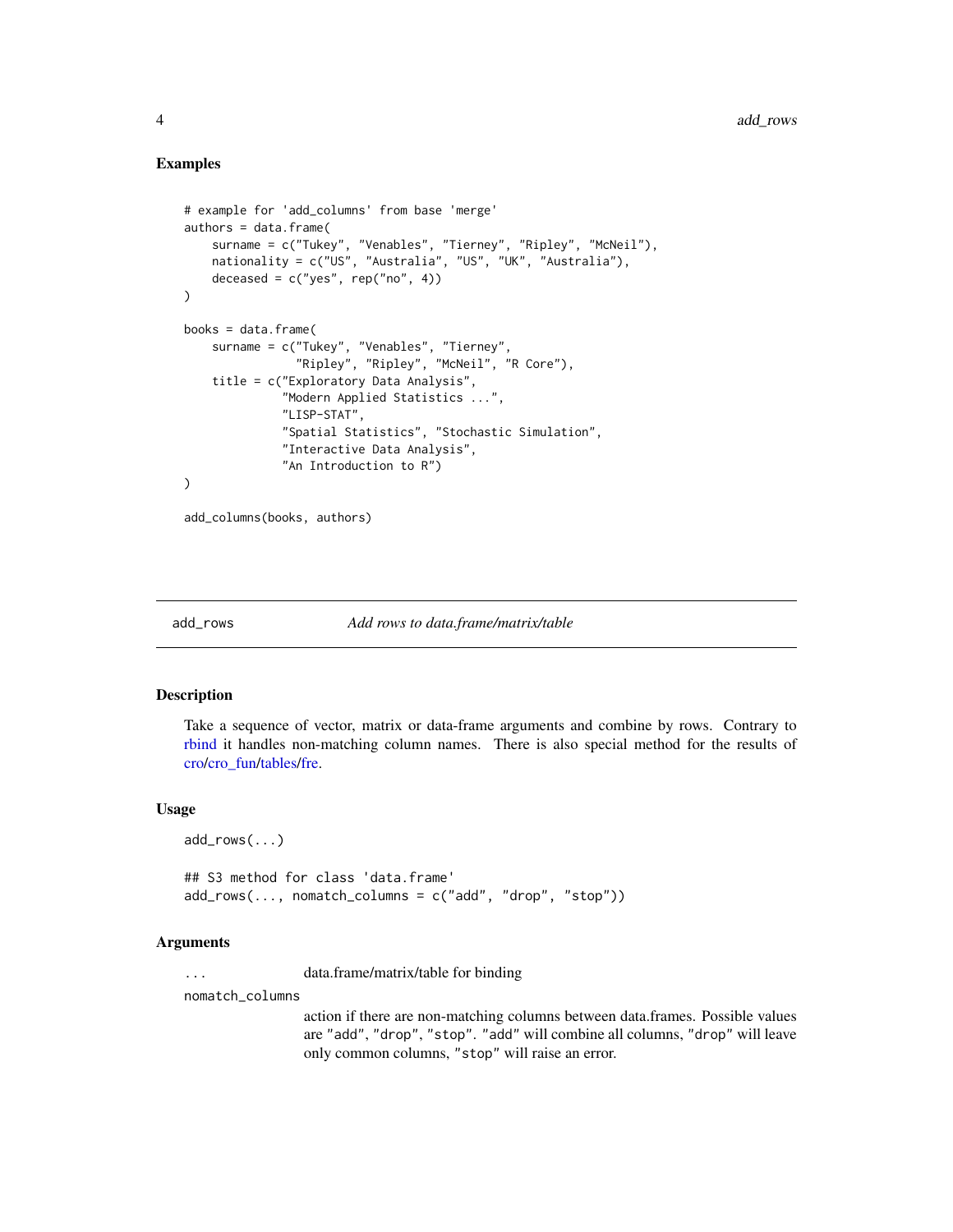# <span id="page-4-0"></span>apply\_labels 5

#### Value

See [rbind,](#page-0-0) [cro,](#page-29-1) [cro\\_fun,](#page-34-1) [fre,](#page-49-1) [tables](#page-88-1)

#### Examples

```
a = data. frame(x = 1:5, y = 6:10)
b = data. frame(y = 6:10, z = 11:15)
add\_rows(a, b) # x, y, zadd_rows(a, b, nomatch_columns = "drop") # y
```
apply\_labels *Set variable labels/value labels on variables in the data.frame*

# Description

apply\_labels tries automatically detect what is variable label and what are value labels. See also [var\\_lab](#page-115-1) and [val\\_lab.](#page-110-1)

#### Usage

```
apply_labels(data, ...)
```
#### Arguments

data data.frame/list

... named arguments or lists. Name of argument is a variable name in the data. Argument values are variable or value labels. Unnamed characters of length 1 are considered as variable labels and named vectors are considered as value labels. List arguments should be named lists and contain value and variable labels.

### Value

data with applied labels

```
data(mtcars)
mtcars = apply_labels(mtcars,
                      vs = "Engine",
                      vs = num\_lab("0 V-engine
                             1 Straight engine
                             "),
                      am = "Transmission",
```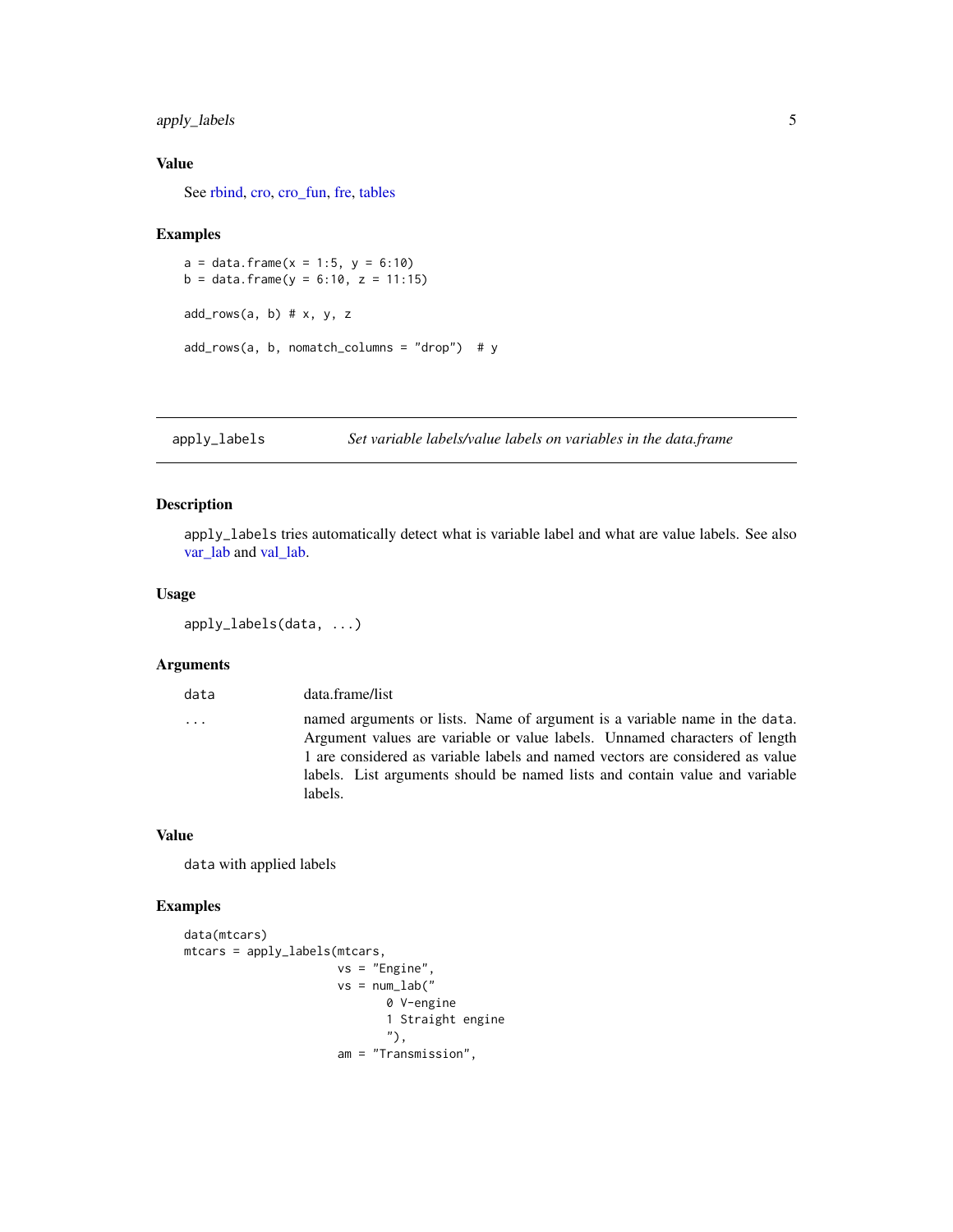```
am = num\_lab("0 Automatic
                               1 Manual
                               ")
\mathcal{L}# 'table' from base R
table(mtcars$vs, mtcars$am)
# more sophisticated crosstable
cross_cases(mtcars, vs, am)
# the same but with list argument
list_arg = list( vs = "Engine",
                  vs = num\_lab("0 V-engine
                              1 Straight engine
                              "),
                  am = "Transmission",
                  am = num\_lab("0 Automatic
                              1 Manual
                               ")
                  \mathcal{L}
```
mtcars = apply\_labels(mtcars, list\_arg)

<span id="page-5-1"></span>

| as.category | Convert dichotomy data.frame/matrix to data.frame with category en- |
|-------------|---------------------------------------------------------------------|
|             | coding                                                              |

# Description

Convert dichotomy data.frame/matrix to data.frame with category encoding

#### Usage

```
as.category(x, prefix = NULL, counted_value = 1, compress = FALSE)
```

```
is.category(x)
```
# Arguments

| X             | Dichotomy data.frame/matrix (usually with 0.1 coding).                                                  |
|---------------|---------------------------------------------------------------------------------------------------------|
| prefix        | If is not NULL then column names will be added in the form prefix+column<br>number.                     |
| counted value | Vector. Values that will be considered as indicator of category presence. By<br>default it equals to 1. |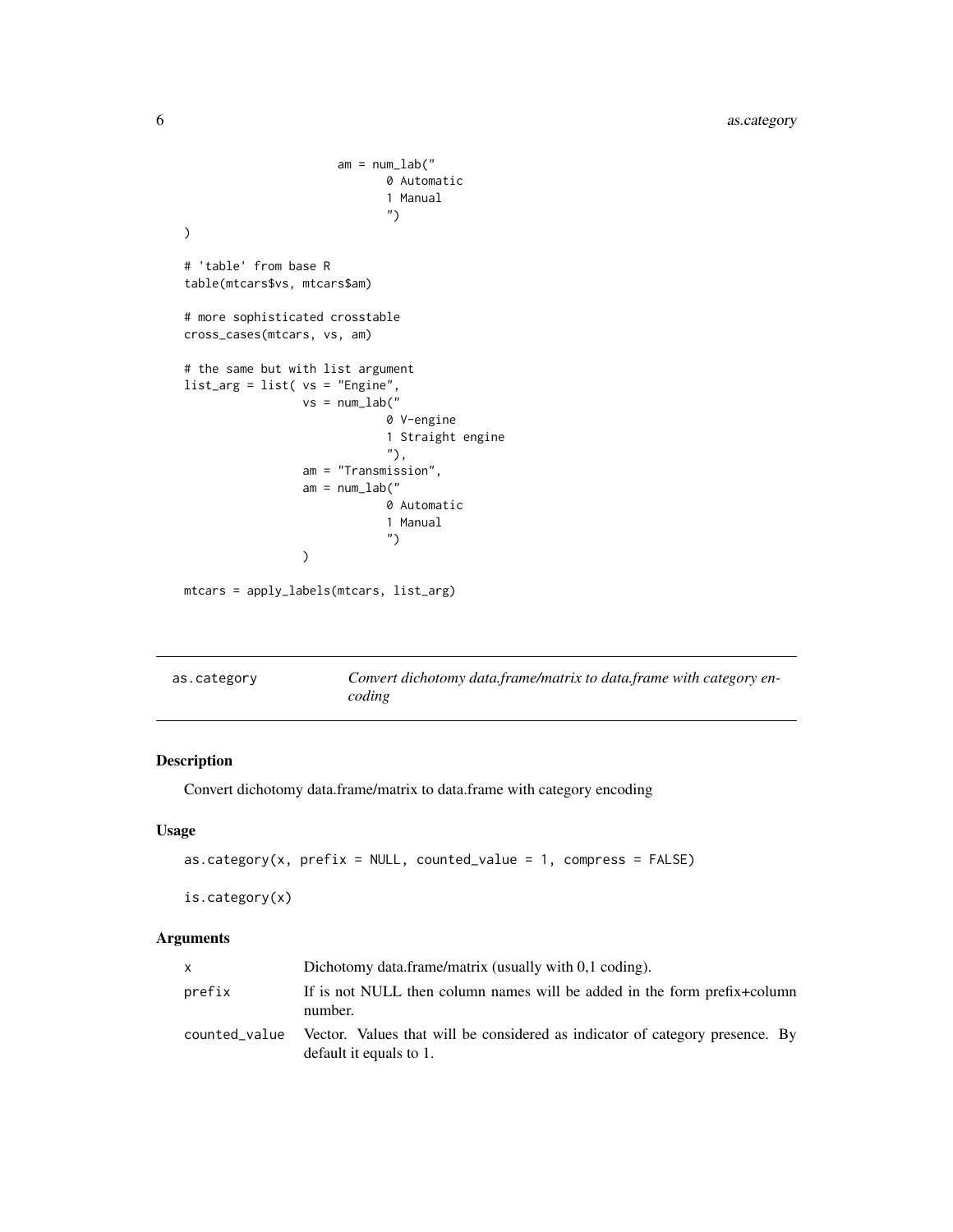<span id="page-6-0"></span>compress Logical. Should we drop columns with all NA? FALSE by default. TRUE significantly decreases performance of the function.

# Value

data.frame of class category with numeric values that correspond to column numbers of counted values. Column names of x or variable labels are added as value labels.

#### See Also

[as.dichotomy](#page-8-1) for reverse conversion, [mrset,](#page-62-1) [mdset](#page-62-2) for usage multiple-response variables with tables.

#### Examples

set.seed(123)

```
# Let's imagine it's matrix of consumed products
dichotomy_matrix = matrix(sample(0:1,40,replace = TRUE,prob=c(.6,.4)),nrow=10)
colnames(dichotomy_matrix) = c("Milk","Sugar","Tea","Coffee")
```

```
as.category(dichotomy_matrix, compress = TRUE) # compressed version
category_encoding = as.category(dichotomy_matrix)
```

```
# should be TRUE
identical(val_lab(category_encoding), c(Milk = 1L, Sugar = 2L, Tea = 3L, Coffee = 4L))
all(as.dichotomy(category_encoding, use_na = FALSE) == dichotomy_matrix)
```

```
# with prefix
as.category(dichotomy_matrix, prefix = "products_")
```

```
# data.frame with variable labels
dichotomy_dataframe = as.data.frame(dichotomy_matrix)
colnames(dichotomy_dataframe) = paste0("product_", 1:4)
var_lab(dichotomy_dataframe[[1]]) = "Milk"
var_lab(dichotomy_dataframe[[2]]) = "Sugar"
var_lab(dichotomy_dataframe[[3]]) = "Tea"
var_lab(dichotomy_dataframe[[4]]) = "Coffee"
```

```
as.category(dichotomy_dataframe, prefix = "products_")
```
as.datatable\_widget *Create an HTML table widget for usage with Shiny*

#### Description

This is method for rendering results of [tables/](#page-88-1)[fre/](#page-49-1)[cro](#page-29-1) in Shiny. DT package should be installed for this feature (install.packages('DT')). For detailed description of function and its arguments see [datatable.](#page-0-0)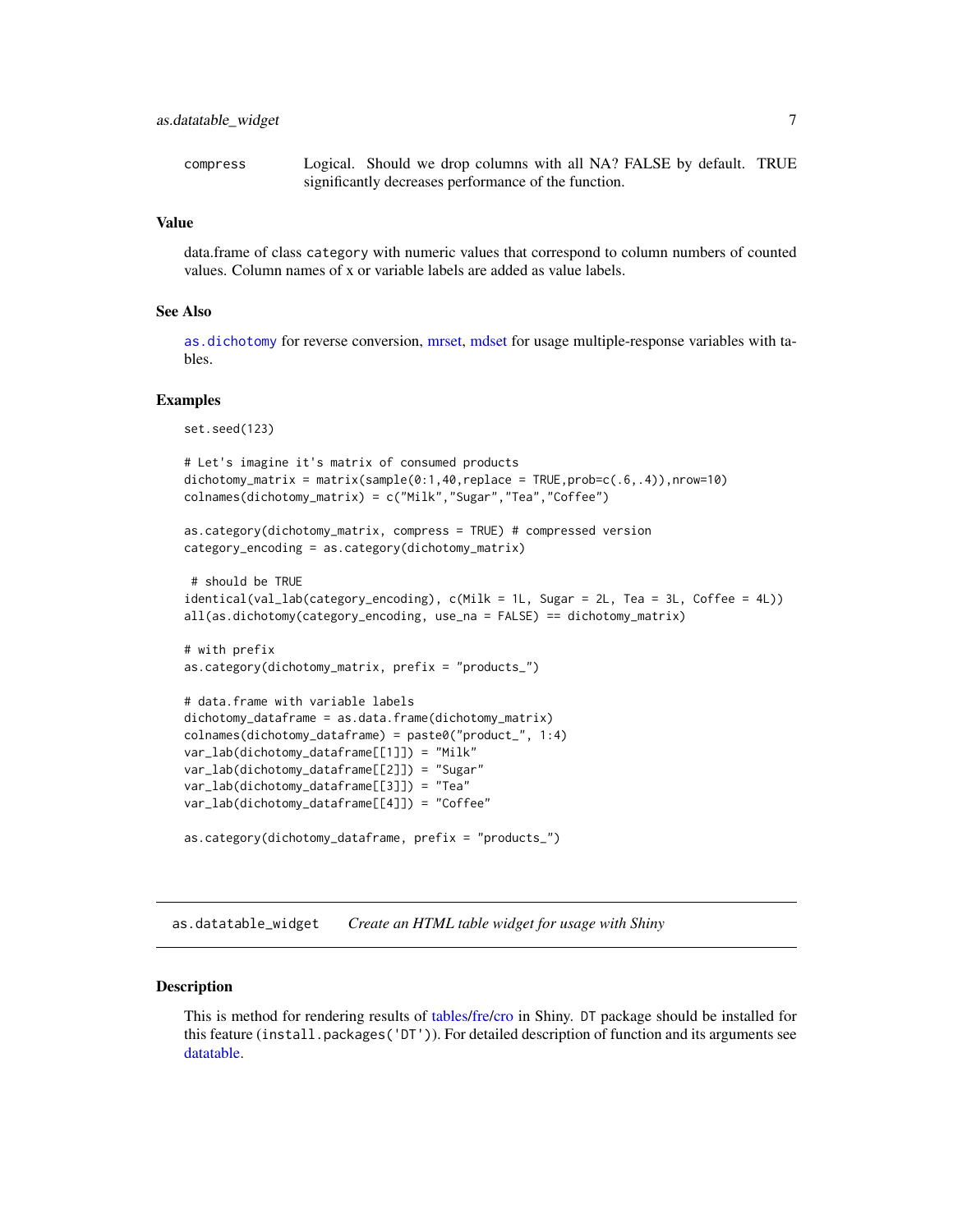# Usage

```
as.datatable_widget(data, ...)
## S3 method for class 'etable'
as.datatable_widget(
 data,
  ...,
 repeat_row_labels = FALSE,
 show_row_numbers = FALSE,
 digits = get_expss_digits()
\mathcal{L}## S3 method for class 'with_caption'
as.datatable_widget(
 data,
  ...,
 repeat_row_labels = FALSE,
  show_row_numbers = FALSE,
 digits = get_expss_digits()
)
```
#### Arguments

| data              | a data object (result of tables/fre/cro).                                                                                                                                                                                                                                      |  |
|-------------------|--------------------------------------------------------------------------------------------------------------------------------------------------------------------------------------------------------------------------------------------------------------------------------|--|
| $\cdots$          | further parameters for data table                                                                                                                                                                                                                                              |  |
| repeat_row_labels |                                                                                                                                                                                                                                                                                |  |
|                   | logical Should we repeat duplicated row labels in the every row? Default is<br>FALSE.                                                                                                                                                                                          |  |
| show_row_numbers  |                                                                                                                                                                                                                                                                                |  |
|                   | logical Default is FALSE.                                                                                                                                                                                                                                                      |  |
| digits            | integer By default, all numeric columns are rounded to one digit after decimal<br>separator. Also you can set this argument by option 'expss.digits' - for example,<br>$\exp\left(\frac{1}{2}t\right)$ expss_digits(2). If it is NA than all numeric columns remain unrounded. |  |

# Value

Object of class [datatable](#page-0-0)

# See Also

[htmlTable](#page-0-0) for knitting

# Examples

## Not run:

data(mtcars) mtcars = apply\_labels(mtcars,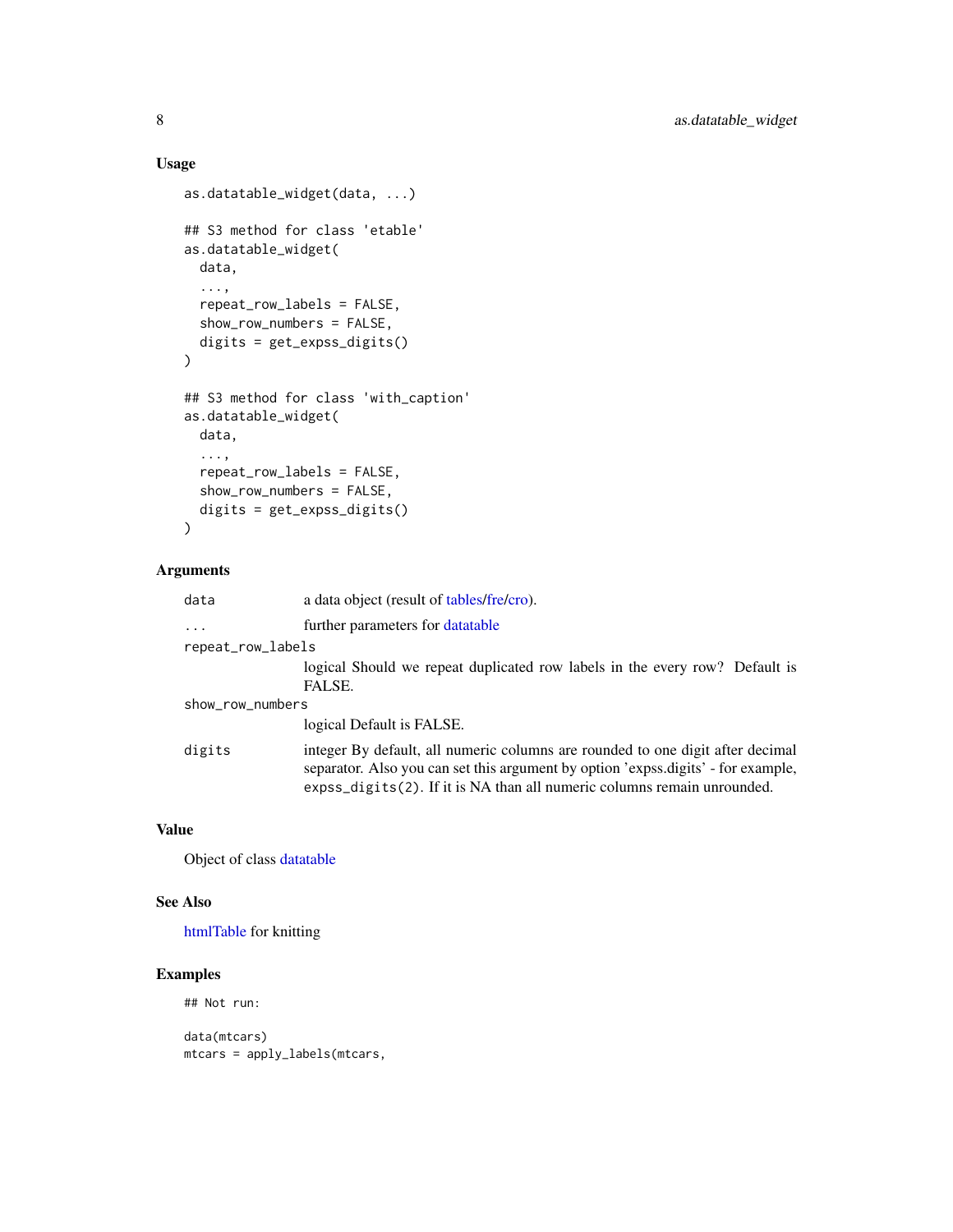```
mpg = "Miles/(US) gallon",
                      cyl = "Number of cylinders",
                      disp = "Displacement (cu.in.)",
                      hp = "Gross horsepower",
                      drat = "Rear axle ratio",
                      wt = "Weight (1000 lbs)",
                      qsec = "1/4 mile time",
                      vs = "Engine",
                      vs = c("V-engine" = 0,"Straight engine" = 1),
                      am = "Transmission",
                      am = c("Automatic" = 0,"Manual"=1),
                      gear = "Number of forward gears",
                      carb = "Number of carburetors"
)
mtcars_table = mtcars %>%
                 tab_cols(total(), am %nest% vs) %>%
                 tab_cells(mpg, hp) %>%
                 tab_stat_mean() %>%
                 tab_cells(cyl) %>%
                 tab_stat_cpct() %>%
                 tab_pivot() %>%
                 set_caption("Table 1. Some variables from mtcars dataset.")
library(shiny)
shinyApp(
   ui = fluidPage(fluidRow(column(12, DT::dataTableOutput('tbl')))),
    server = function(input, output) {
        output$tbl = DT::renderDataTable(
            as.datatable_widget(mtcars_table)
        )
    }
\mathcal{L}## End(Not run)
```
<span id="page-8-1"></span>as.dichotomy *Convert variable (possibly multiple choice question) to data.frame/matrix of dummy variables.*

# Description

This function converts variable/multiple response variable (vector/matrix/data.frame) with category encoding into data.frame/matrix with dichotomy encoding (0/1) suited for most statistical analysis, e. g. clustering, factor analysis, linear regression and so on.

- as.dichotomy returns data.frame of class 'dichotomy' with 0, 1 and possibly NA.
- dummy returns matrix of class 'dichotomy' with 0, 1 and possibly NA.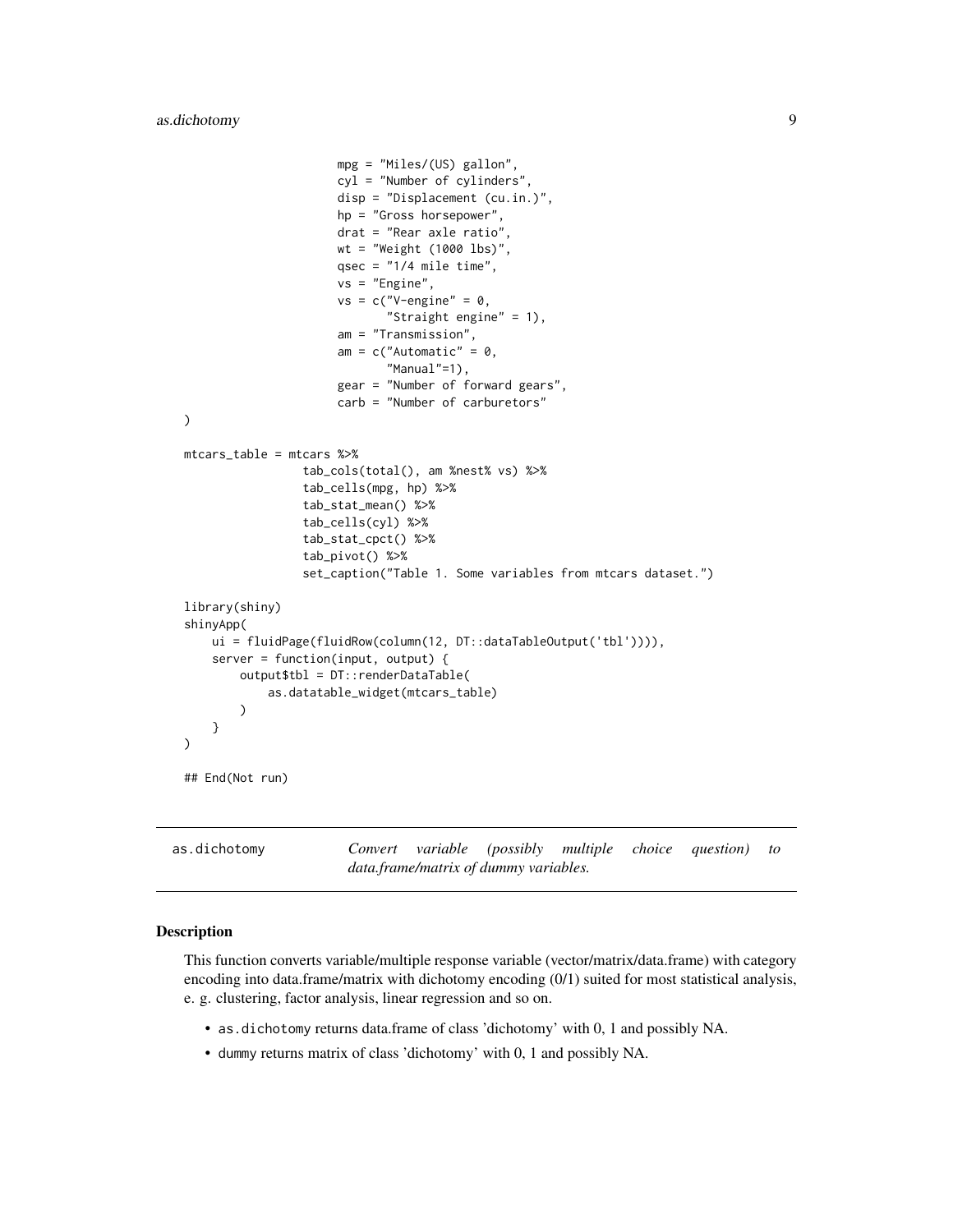• dummy1 drops last column in dichotomy matrix. It is useful in many cases because any column of such matrix usually is linear combinations of other columns.

# Usage

```
as.dichotomy(
  x,
  prefix = "v",keep_unused = FALSE,
  use\_na = TRUE,keep_values = NULL,
  keep_labels = NULL,
  drop_values = NULL,
  drop_labels = NULL,
  presence = 1,
  absence = \theta)
dummy(
  x,
  keep_unused = FALSE,
  use_na = TRUE,
  keep_values = NULL,
  keep_labels = NULL,
  drop_values = NULL,
  drop_labels = NULL,
  presence = 1,
  absence = \theta)
dummy1(
  x,
  keep_unused = FALSE,
  use\_na = TRUE,keep_values = NULL,
  keep_labels = NULL,
  drop_values = NULL,
  drop_labels = NULL,
  presence = 1,
  absence = \theta\lambda
```

```
is.dichotomy(x)
```
# Arguments

| $\boldsymbol{\mathsf{x}}$ | vector/factor/matrix/data.frame. |
|---------------------------|----------------------------------|
| prefix                    | character. By default "v".       |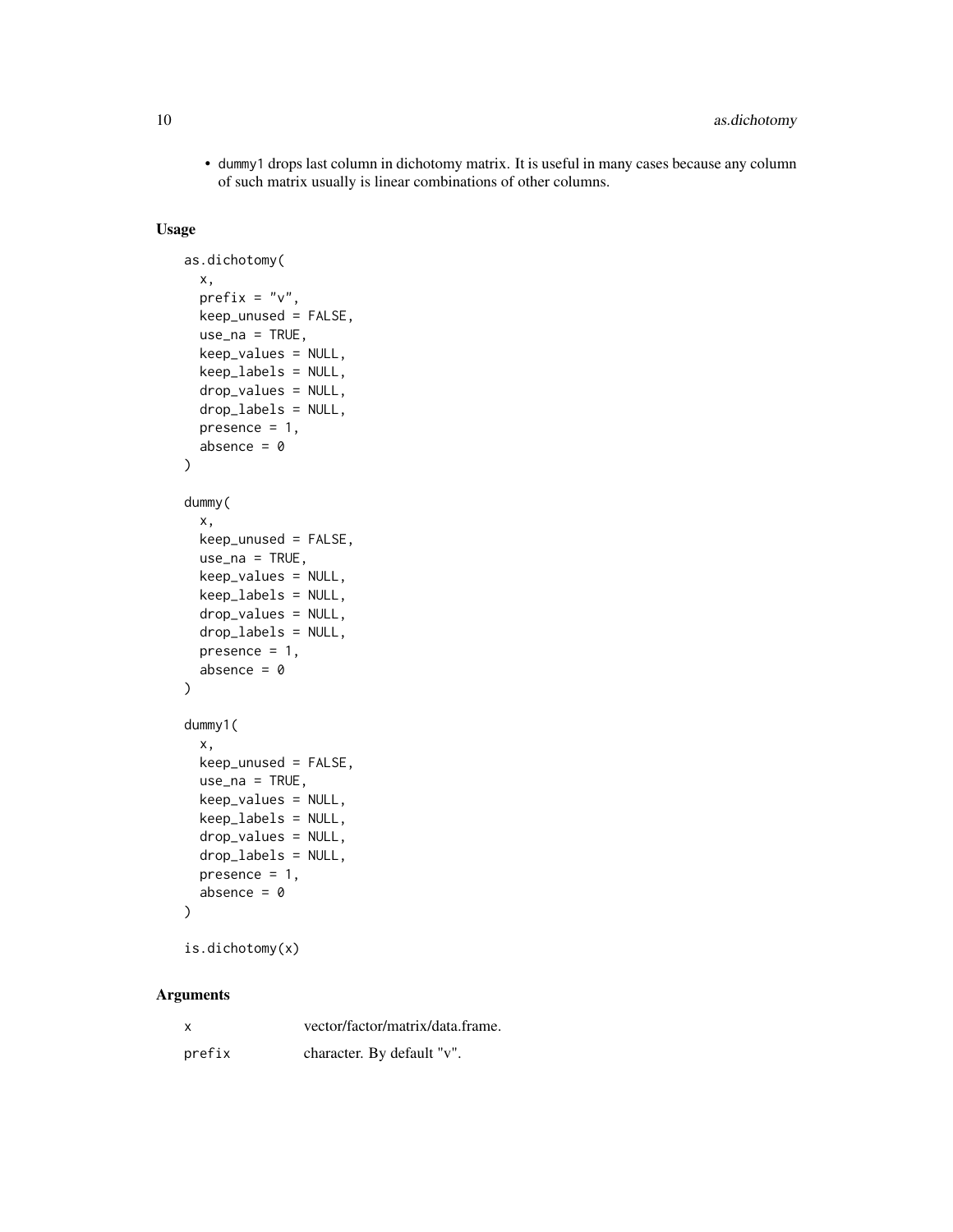# as.dichotomy 11

| keep_unused | Logical. Should we create columns for unused value labels/factor levels? FALSE<br>by default.                                                              |
|-------------|------------------------------------------------------------------------------------------------------------------------------------------------------------|
| use_na      | Logical. Should we use NA for rows with all NA or use 0's instead. TRUE by<br>default.                                                                     |
| keep_values | Numeric/character. Values that should be kept. By default all values will be<br>kept.                                                                      |
| keep_labels | Numeric/character. Labels/levels that should be kept. By default all labels/levels<br>will be kept.                                                        |
| drop_values | Numeric/character. Values that should be dropped. By default all values will be<br>kept. Ignored if keep_values/keep_labels are provided.                  |
| drop_labels | Numeric/character. Labels/levels that should be dropped. By default all la-<br>bels/levels will be kept. Ignored if keep_values/keep_labels are provided.  |
| presence    | numeric value which will code presence of the level. By default it is 1. Note<br>that all tables functions need that presence and absence will be 1 and 0. |
| absence     | numeric value which will code absence of the level. By default it is 0. Note that<br>all tables functions need that presence and absence will be 1 and 0.  |

# Value

as.dichotomy returns data.frame of class dichotomy with 0,1. Columns of this data.frame have variable labels according to value labels of original data. If label doesn't exist for particular value then this value will be used as variable label. dummy returns matrix of class dichotomy. Column names of this matrix are value labels of original data.

#### See Also

[as.category](#page-5-1) for reverse conversion, [mrset,](#page-62-1) [mdset](#page-62-2) for usage multiple-response variables with tables.

```
# toy example
# brands - multiple response question
# Which brands do you use during last three months?
set.seed(123)
brands = as.sheet(t(replicate(20,sample(c(1:5,NA),4,replace = FALSE))))
# score - evaluation of tested product
score = sample(-1:1,20, replace = TRUE)var_lab(brands) = "Used brands"
val_lab(brands) = autonum("
                              Brand A
                              Brand B
                              Brand C
                              Brand D
                              Brand E
                              ")
var_lab(score) = "Evaluation of tested brand"
val_lab(score) = make_labels("
```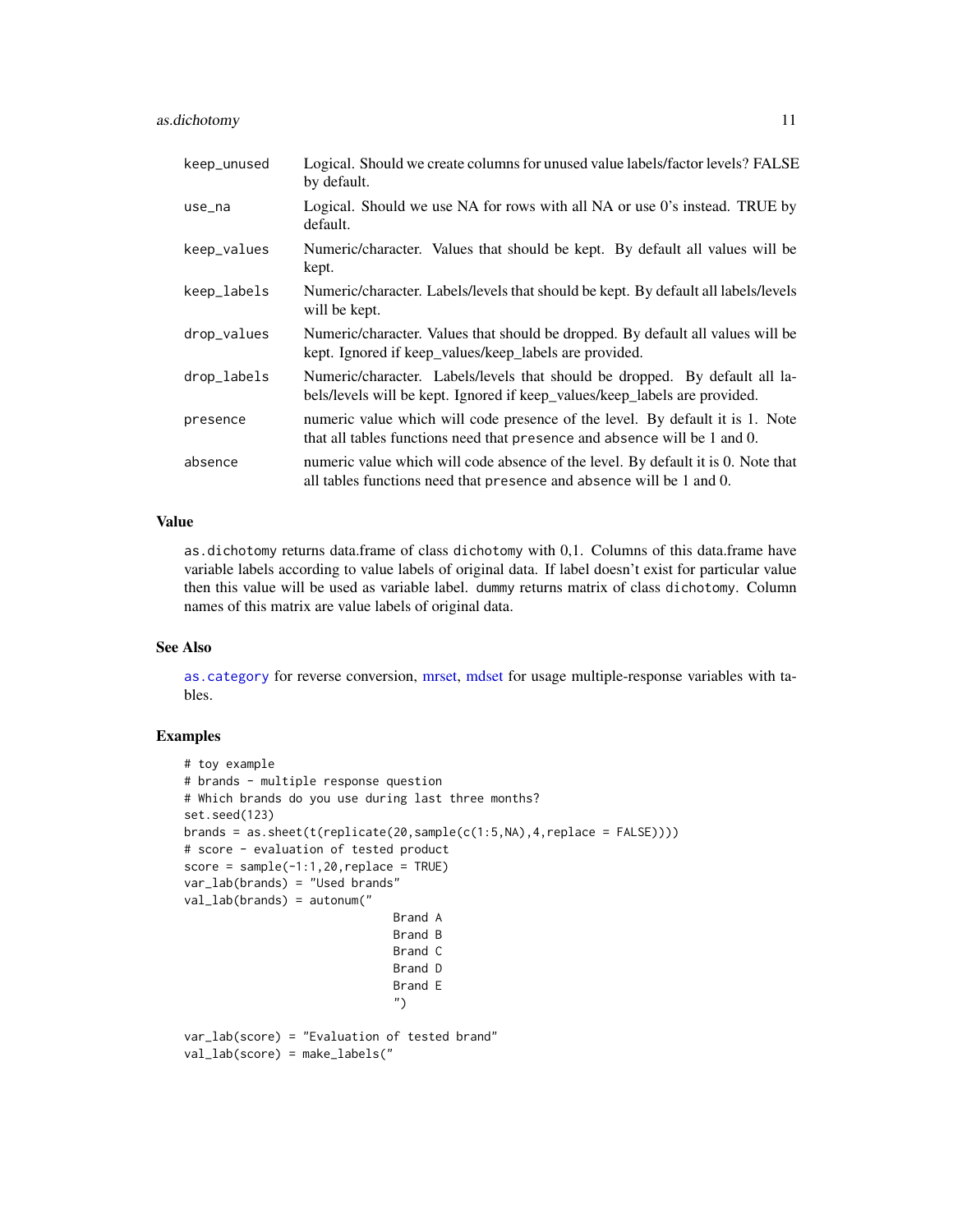```
-1 Dislike it
                              0 So-so
                              1 Like it
                             ")
cro_cpct(as.dichotomy(brands), score)
# the same as
cro_cpct(mrset(brands), score)
# customer segmentation by used brands
kmeans(dummy(brands), 3)
# model of influence of used brands on evaluation of tested product
summary(lm(score ~ dummy(brands)))
# prefixed data.frame
as.dichotomy(brands, prefix = "brand_")
```
as.etable *Convert data.frame/matrix to object of class 'etable'*

#### Description

If x is data. frame then as.etable just adds etable to class attribute of x. If x is matrix then it will be converted to data.frame.

### Usage

```
as.etable(x, rownames_as_row_labels = NULL)
```
is.etable(x)

#### Arguments

x data.frame/matrix

rownames\_as\_row\_labels

logical. If it is TRUE than rownames of x will be added to result as first column with name row\_labels. By default row names will be added if they are not NULL and are not sequential numerics.

#### Value

object of class etable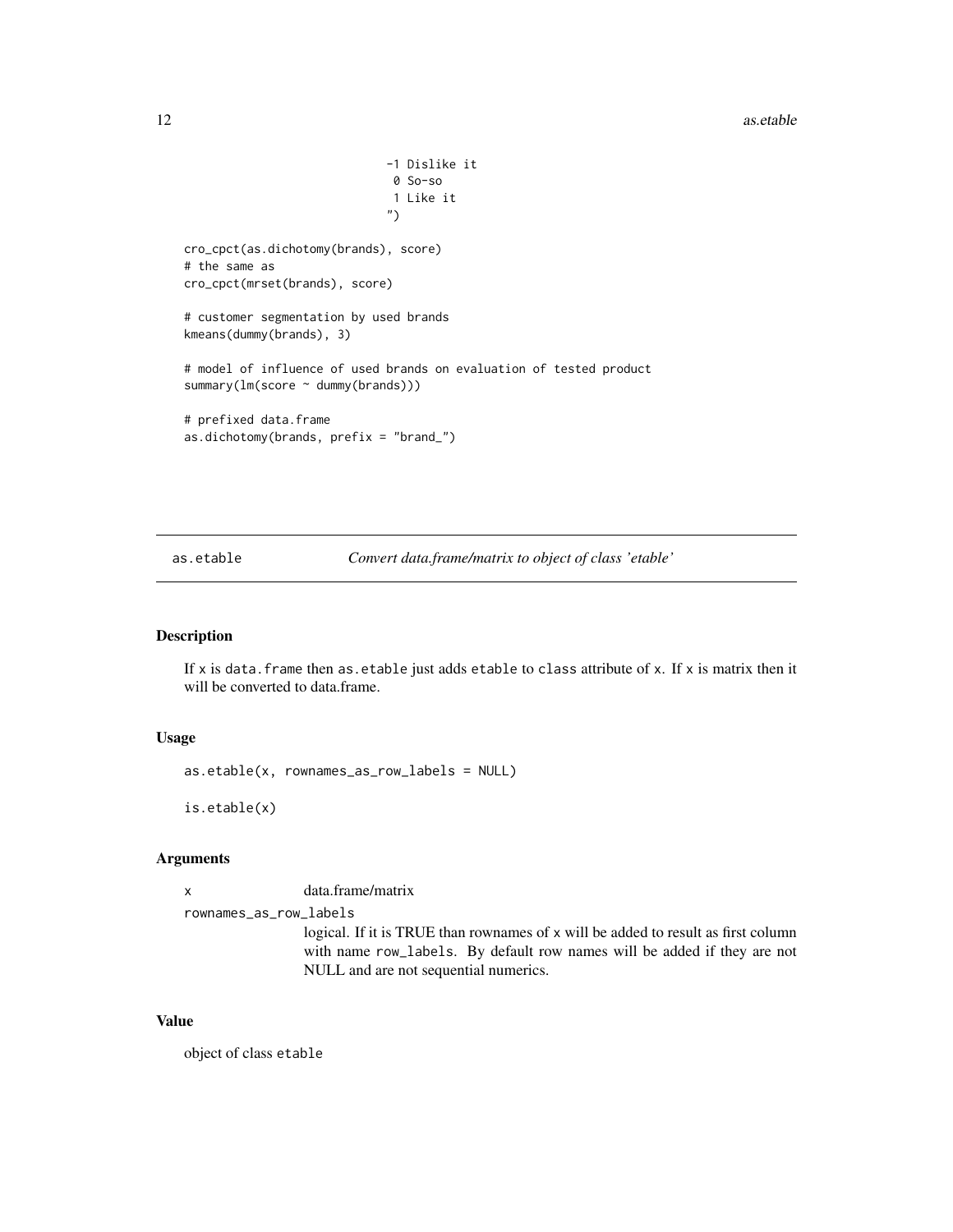#### <span id="page-12-0"></span>as.labelled 13

# Examples

```
data(mtcars)
etable_mtcars = as.etable(mtcars)
is.etable(etable_mtcars) #TRUE
etable_mtcars #another 'print' method is used
cor(mtcars) %>% as.etable()
```
#### as.labelled *Recode vector into numeric vector with value labels*

# Description

Recode vector into numeric vector with value labels

### Usage

as.labelled(x, label = NULL) is.labelled(x)

# Arguments

|       | numeric vector/character vector/factor |
|-------|----------------------------------------|
| label | optional variable label                |

#### Value

numeric vector with value labels

```
character_vector = c("one", "two", "two", "three")
as.labelled(character_vector, label = "Numbers")
```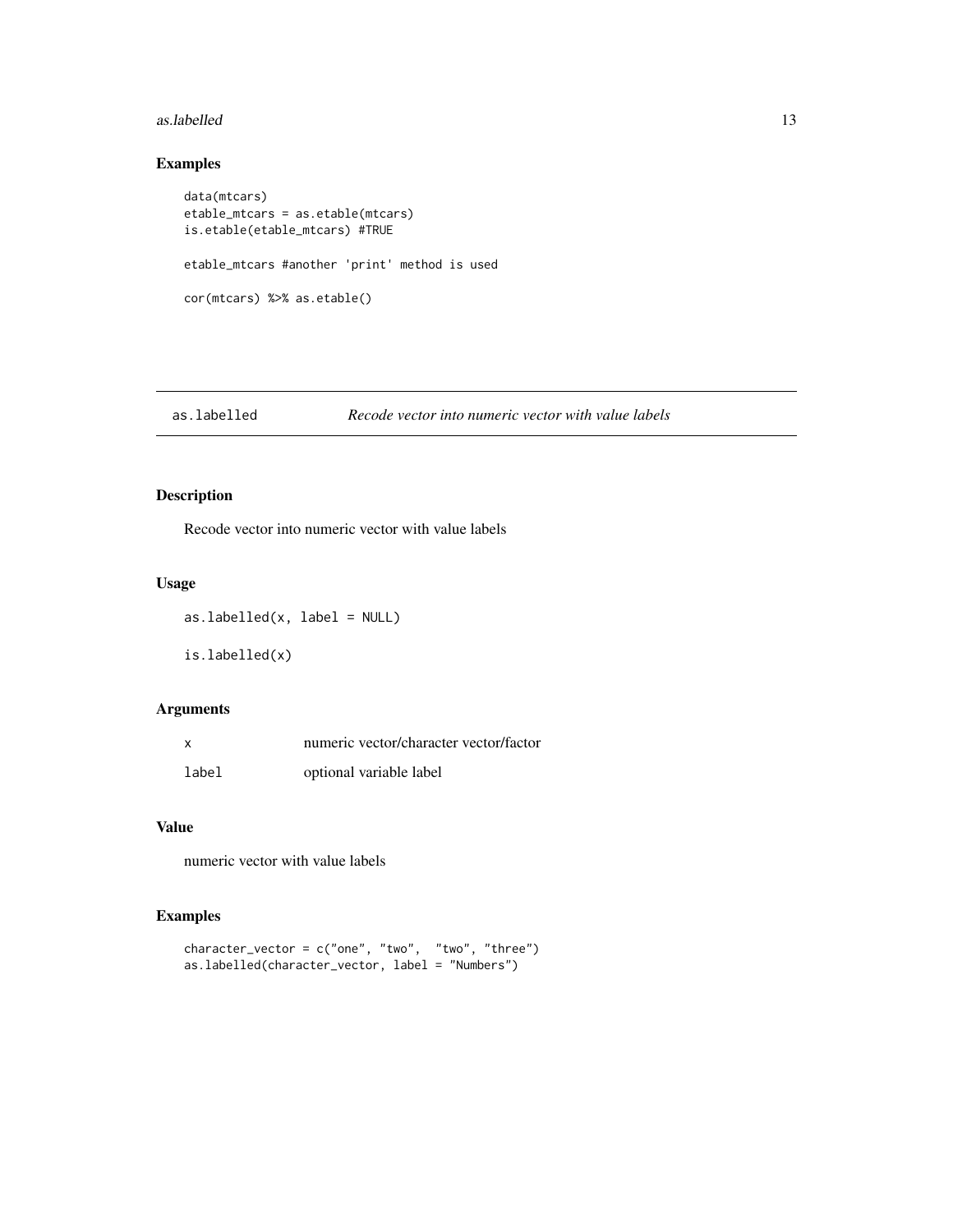#### <span id="page-13-0"></span>Description

This function converts a etable object to a huxtable. The [huxtable-package](#page-0-0) needs to be installed to use this function.

#### Usage

```
as_huxtable.etable(x, ...)
```
as\_hux.etable(x, ...)

#### **Arguments**

|          | etable. Table to convert to a huxtable. |
|----------|-----------------------------------------|
| $\cdots$ | arguments passed on to huxtable.        |

#### Details

huxtable allows to export formated tables to LaTeX, HTML, Microsoft Word, Microsoft Excel, Microsoft Powerpoint, RTF and Markdown.

Tables in knitr or rmarkdown documents of type LaTeX or Word are converted by default.

# Examples

```
## Not run:
library(huxtable)
data(mtcars)
mtcars = apply_labels(mtcars,
                      mpg = "Miles/(US) gallon",
                      cyl = "Number of cylinders",
                      disp = "Displacement (cu.in.)",
                      hp = "Gross horsepower",
                      drat = "Rear axle ratio",
                      wt = "Weight (1000 lbs)",
                      qsec = "1/4 mile time",
                      vs = "Engine",
                      vs = c("V-engine" = 0,"Straight engine" = 1),
                      am = "Transmission",
                      am = c("Automatic" = 0,"Manual"=1),
                      gear = "Number of forward gears",
                      carb = "Number of carburetors"
```
)

tab = mtcars %>%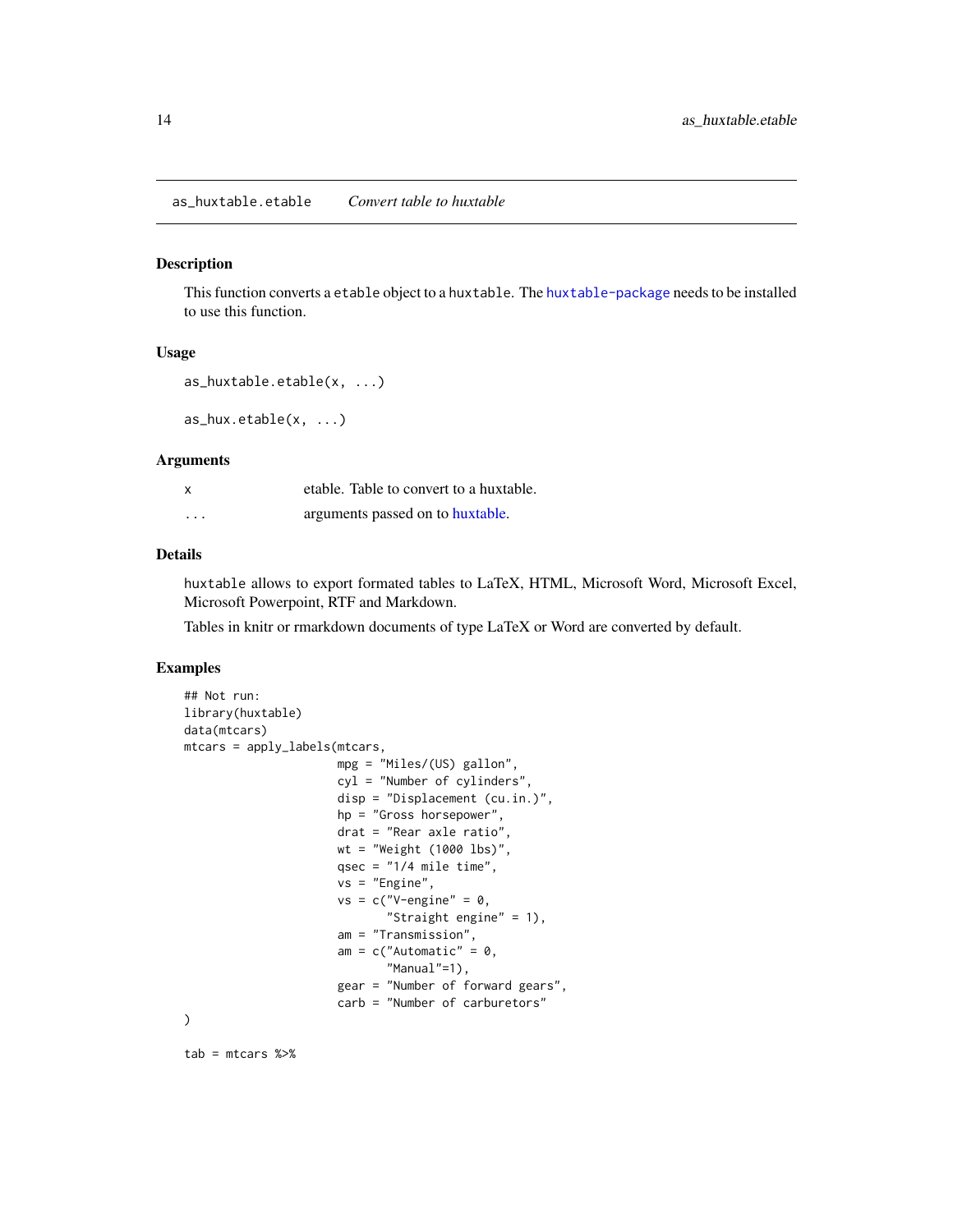# <span id="page-14-0"></span>compare\_proportions 15

```
tab_cols(total(), am %nest% vs) %>%
    tab_cells(mpg, hp) %>%
    tab_stat_mean() %>%
    tab_cells(cyl) %>%
    tab_stat_cpct() %>%
    tab_pivot() %>%
    set_caption("Table 1. Some variables from mtcars dataset.")
ht = as_huxtable(tab)
ht
## End(Not run)
```
compare\_proportions *Calculate significance (p-values) of differences between proportions/means*

# Description

compare\_proportions calculates p-values (via z-test) for comparison between each proportion in the prop1 and prop2. Results are calculated with the same formula as in [prop.test](#page-0-0) without continuity correction. compare\_means calculates p-values (via t-test) for comparison between each mean in the mean1 and mean2. Results are calculated on the aggregated statistics (means, std. devs, N) with the same formula as in [t.test.](#page-0-0) These functions mainly intended for usage inside [significance\\_cpct](#page-97-1) and [significance\\_means.](#page-97-1)

#### Usage

```
compare_proportions(prop1, prop2, base1, base2, common_base = 0)
```

```
compare_means(
 mean1,
 mean2,
  sd1,
  sd2,
 base1,
 base2,
  common_base = 0,
  var_equal = FALSE
```

```
)
```
# Arguments

| prop1 | a numeric vector of proportions in the group 1. Values should be between 0 and |
|-------|--------------------------------------------------------------------------------|
| prop2 | a numeric vector of proportions in the group 2. Values should be between 0 and |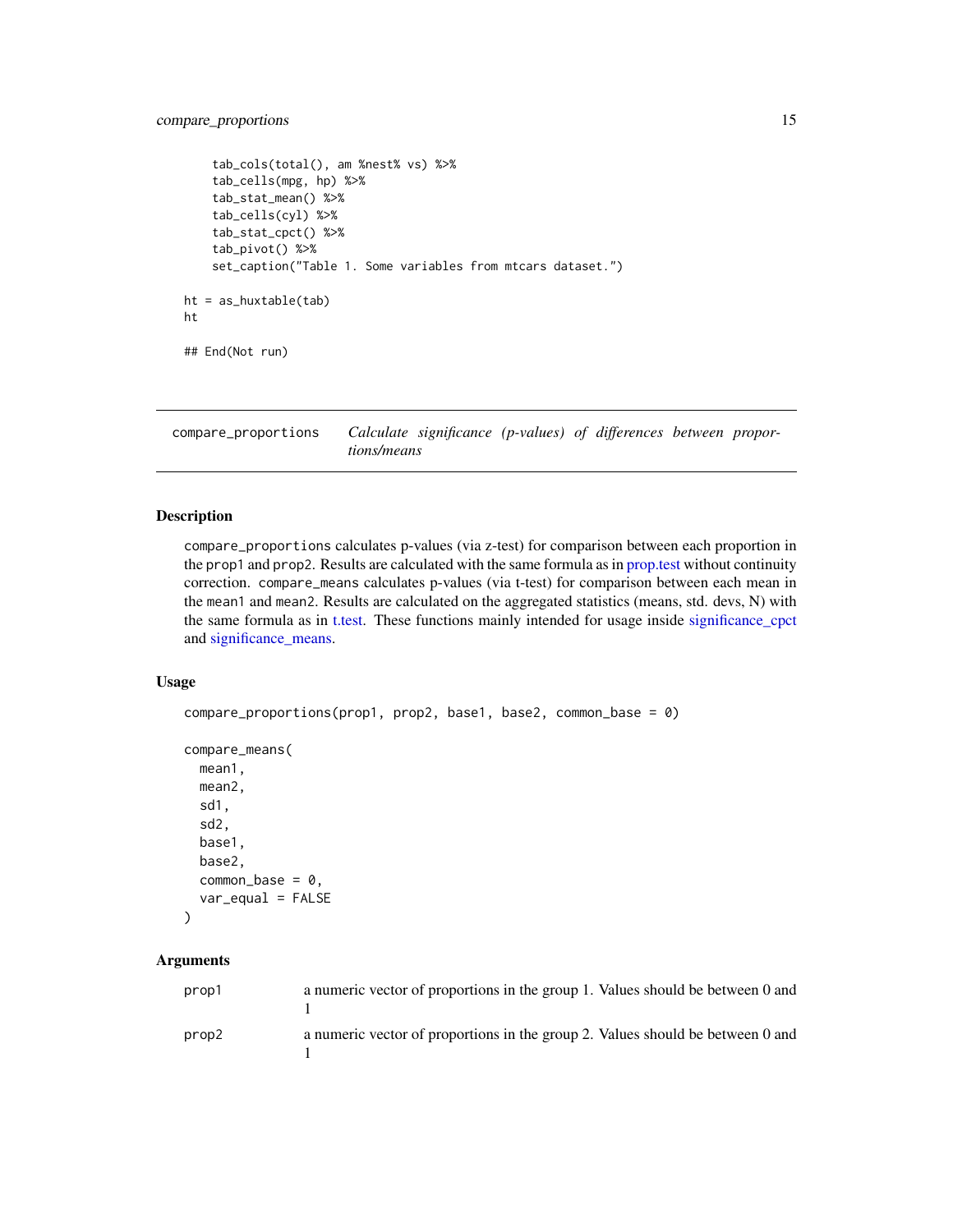| base1           | a numeric vector for compare_means and single number for compare_proportions.<br>Number of valid cases for each mean in the first group for compare_means and<br>number of cases for compare_proportions.                                                                                                                                                                      |
|-----------------|--------------------------------------------------------------------------------------------------------------------------------------------------------------------------------------------------------------------------------------------------------------------------------------------------------------------------------------------------------------------------------|
| base2           | a numeric vector for compare_means and single number for compare_proportions.<br>Number of valid cases for each mean in the second group for compare_means<br>and number of cases for compare_proportions.                                                                                                                                                                     |
| common_base     | numeric. Number of cases that belong to both values in the first and the second<br>argument. It can occur in the case of overlapping samples. Calculations are<br>made according to algorithm in IBM SPSS Statistics Algorithms v20, p. 263.<br>Note that with these adjustments t-tests between means are made with equal<br>variance assumed (as with $var_{equal}$ = TRUE). |
| mean1           | a numeric vector of the means in the first group.                                                                                                                                                                                                                                                                                                                              |
| mean2           | a numeric vector of the means in the second group.                                                                                                                                                                                                                                                                                                                             |
| sd1             | a numeric vector of the standard deviations in the first group. Values should be<br>non-negative.                                                                                                                                                                                                                                                                              |
| sd <sub>2</sub> | a numeric vector of the standard deviations in the second group. Values should<br>be non-negative.                                                                                                                                                                                                                                                                             |
| var_equal       | a logical variable indicating whether to treat the variances in the groups as being<br>equal. For details see t.test.                                                                                                                                                                                                                                                          |

#### Value

numeric vector with p-values

# See Also

[significance\\_cpct,](#page-97-1) [significance\\_means,](#page-97-1) [prop.test,](#page-0-0) [t.test](#page-0-0)

```
# proportions
data(mtcars)
counts = table(mtcars$am, mtcars$vs)
props = prop.table(counts)
compare_proportions(props[,1], props[,2],
                    colSums(counts)[1], colSums(counts)[1])
# means
t.test(mpg ~ am, data = mtcars)$p.value
# the same result
with(mtcars,
          compare_means(
             mean(mpg[am==0]), mean(mpg[am==1]),
              sd(mpg[am==0]), sd(mpg[am==1]),
              length(mpg[am==0]), length(mpg[am==1])
          ))
```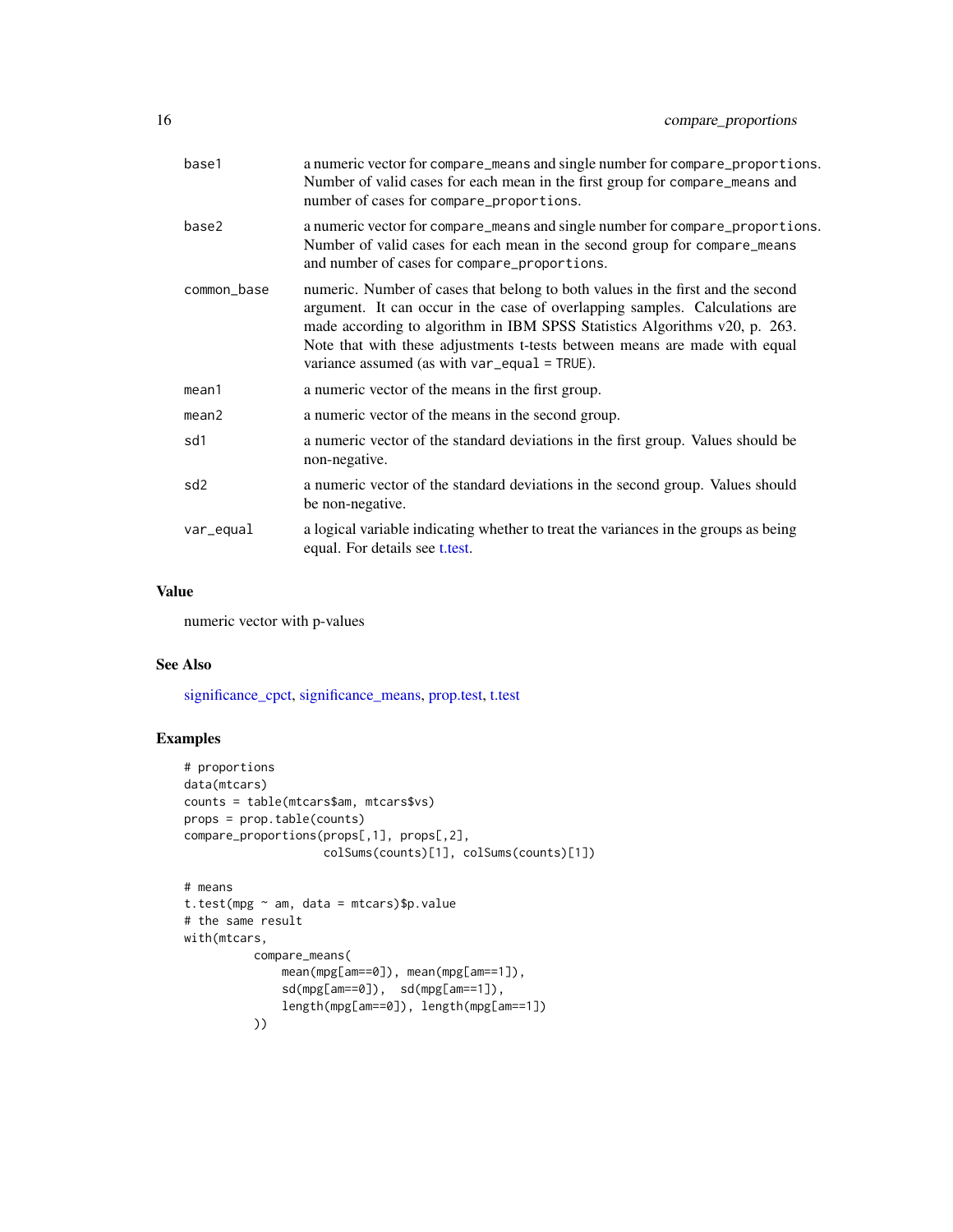<span id="page-16-0"></span>

# Description

- compute evaluates expression expr in the context of data.frame data and return original data possibly modified.
- calculate evaluates expression expr in the context of data.frame data and return value of the evaluated expression. Function use\_labels is shortcut for calculate with argument use\_labels set to TRUE. When use\_labels is TRUE there is a special shortcut for entire data.frame - ..data.
- do\_if modifies only rows for which cond equals to TRUE. Other rows remain unchanged. Newly created variables also will have values only in rows for which cond have TRUE. There will be NA's in other rows. This function tries to mimic SPSS "DO IF(). ... END IF." statement.

Full-featured %to% is available in the expressions for addressing range of variables. There is a special constant .N which equals to number of cases in data for usage in expression inside compute/calculate. Inside do\_if .N gives number of rows which will be affected by expressions. For parametrization (variable substitution) see [..](#page-113-1) or examples. Sometimes it is useful to create new empty variable inside compute. You can use .new\_var function for this task. This function creates variable of length .N filled with NA. See examples. modify is an alias for compute, modify\_if is an alias for do\_if and calc is an alias for calculate.

#### Usage

```
compute(data, ...)
modify(data, ...)
do_if(data, cond, ...)
modify_if(data, cond, ...)
calculate(data, expr, use_labels = FALSE)
use_labels(data, expr)
```
calc(data, expr, use\_labels = FALSE)

#### Arguments

- data data.frame/list of data.frames. If data is list of data.frames then expression expr will be evaluated inside each data.frame separately.
- ... expressions that should be evaluated in the context of data.frame data. It can be arbitrary code in curly brackets or assignments. See examples.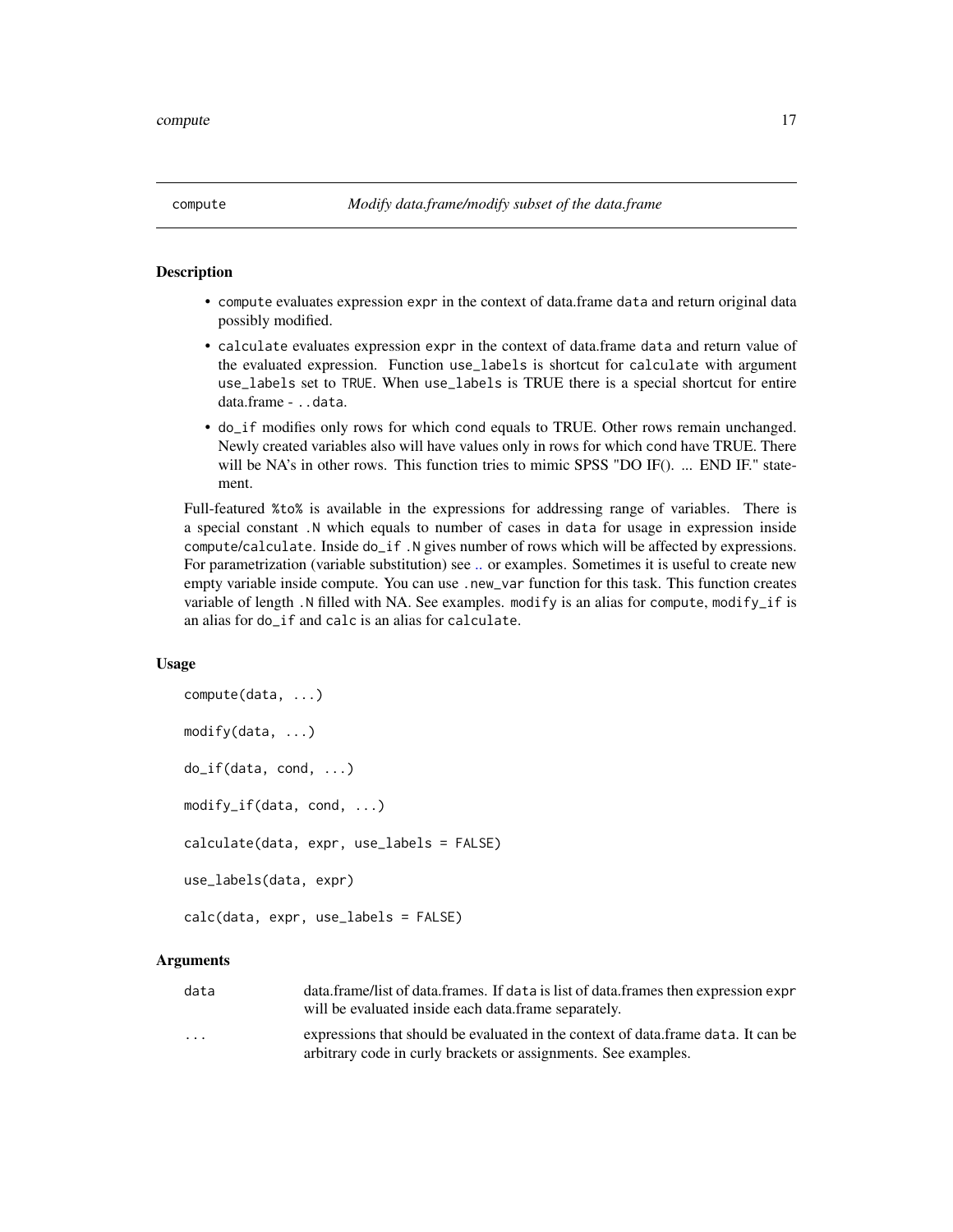| cond       | logical vector or expression. Expression will be evaluated in the context of the<br>data.                                                                                              |
|------------|----------------------------------------------------------------------------------------------------------------------------------------------------------------------------------------|
| expr       | expression that should be evaluated in the context of data. frame data                                                                                                                 |
| use labels | logical. Experimental feature. If it equals to TRUE then we will try to replace<br>variable names with labels. So many base R functions which show variable<br>names will show labels. |

#### Value

compute and do\_if functions return modified data.frame/list of modified data.frames, calculate returns value of the evaluated expression/list of values.

# Examples

```
dfs = data.frame(test = 1:5,
    a = rep(10, 5),b_1 = rep(11, 5),b_2 = rep(12, 5),b_3 = rep(13, 5),b_4 = rep(14, 5),b_5 = rep(15, 5))
# compute sum of b* variables and attach it to 'dfs'
let(dfs,
    b\_total = sum_{row}(b_1 % b_2 % b_3 % b_4 % b_5),
    b_total = set_var_lab(b_total, "Sum of b"),
    random_numbers = runif(.N) # .N usage) %>% print()
# calculate sum of b* variables and return it
query(dfs, sum_row(b_1 %to% b_5))
# set values to existing/new variables
let(dfs,
    columns('new_b{1:5}') := b_1 %to% b_5
) %>% print()
# conditional modification
let_if(dfs, test %in% 2:4,
    a = a + 1,
    b\_total = sum_{row}(b_1 % b_2 % b_3 % b_4 % b_5),
    random_numbers = runif(.N) # .N usage) %>% print()
```
# variable substitution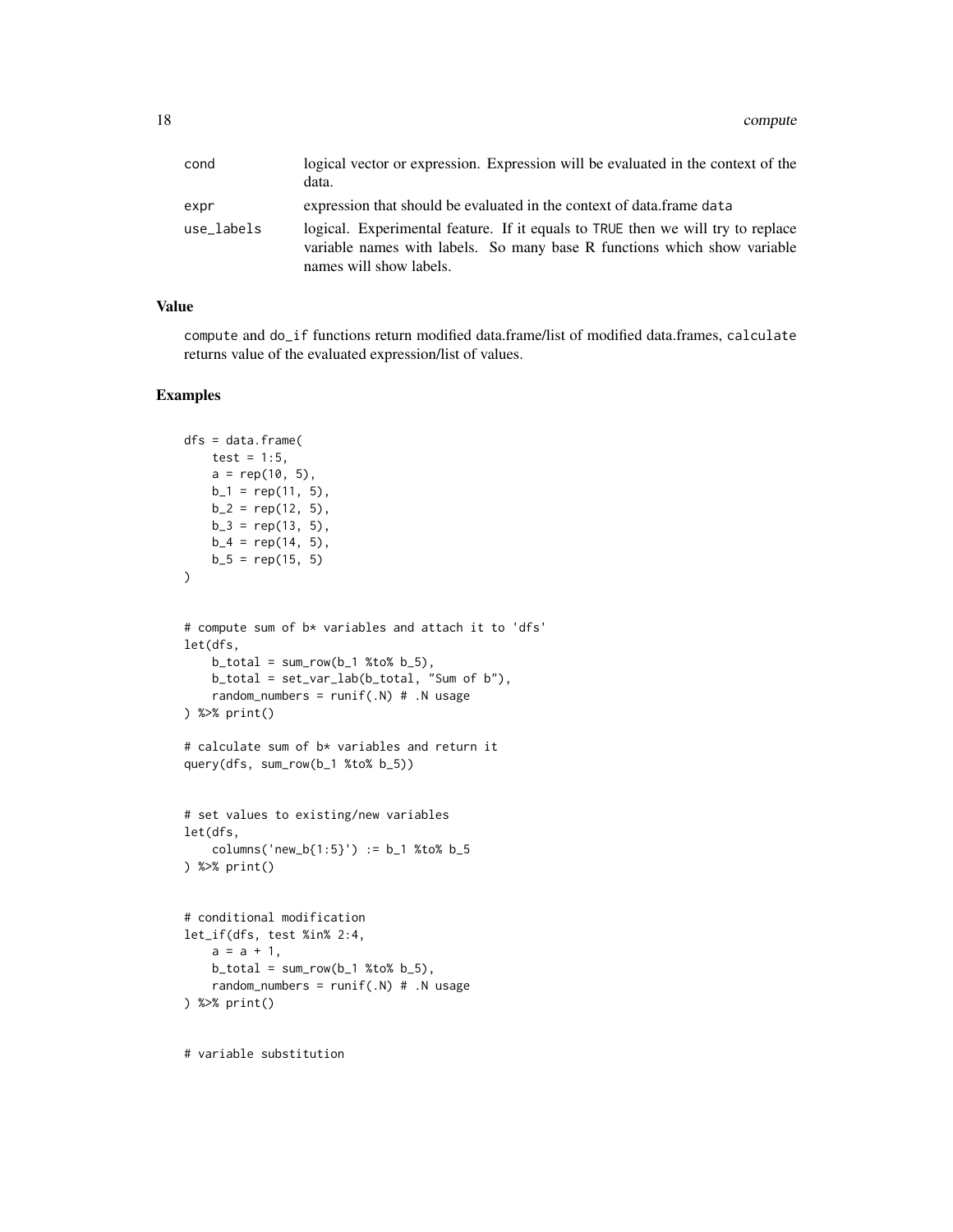```
count_if 19
```

```
name1 = "a"name2 = "new-var"let(dfs,
     (name2) := get(name1)*2) %>% print()
# 'use_labels' examples. Utilization of labels in base R.
data(mtcars)
mtcars = apply_labels(mtcars,
                      mpg = "Miles/(US) gallon",
                      cyl = "Number of cylinders",
                      disp = "Displacement (cu.in.)",
                      hp = "Gross horsepower",
                      drat = "Rear axle ratio",
                      wt = "Weight (lb/1000)",
                      qsec = "1/4 mile time",
                      vs = "Engine",
                      vs = c("V-engine" = 0,"Straight engine" = 1),
                      am = "Transmission",
                      am = c("Automatic" = 0,"Manual"=1),
                      gear = "Number of forward gears",
                      carb = "Number of carburetors"
\mathcal{L}use_labels(mtcars, table(am, vs))
## Not run:
use_labels(mtcars, plot(mpg, hp))
## End(Not run)
mtcars %>%
       use_labels(lm(mpg ~ disp + hp + wt)) %>%
       summary()
```
<span id="page-18-1"></span>count\_if *Count/sum/average/other functions on values that meet a criterion*

#### Description

These functions calculate count/sum/average/etc. on values that meet a criterion that you specify. apply\_if\_\* apply custom functions. There are different flavors of these functions:  $\star$ \_if work on entire dataset/matrix/vector,  $\star$ \_row\_if works on each row and  $\star$ \_col\_if works on each column.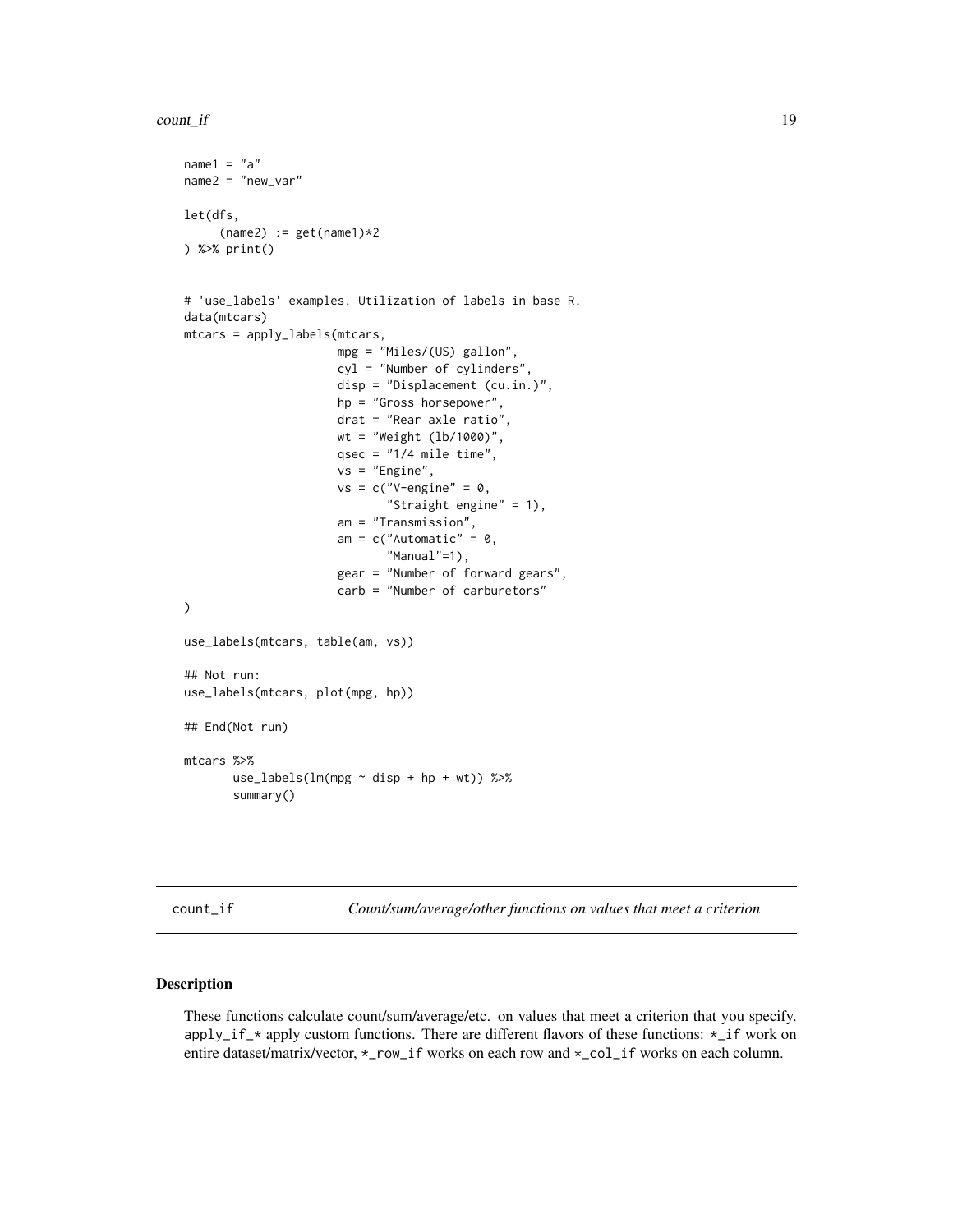20 count\_if

#### Usage

count\_if(criterion, ...) count\_row\_if(criterion, ...) count\_col\_if(criterion, ...) has(x, criterion) x %row\_in% criterion x %has% criterion x %col\_in% criterion sum\_if(criterion, ..., data = NULL) sum\_row\_if(criterion, ..., data = NULL) sum\_col\_if(criterion, ..., data = NULL) mean\_if(criterion, ..., data = NULL) mean\_row\_if(criterion, ..., data = NULL) mean\_col\_if(criterion, ..., data = NULL) sd\_if(criterion, ..., data = NULL) sd\_row\_if(criterion, ..., data = NULL) sd\_col\_if(criterion, ..., data = NULL) median\_if(criterion, ..., data = NULL) median\_row\_if(criterion, ..., data = NULL) median\_col\_if(criterion, ..., data = NULL) max\_if(criterion, ..., data = NULL) max\_row\_if(criterion, ..., data = NULL) max\_col\_if(criterion, ..., data = NULL) min\_if(criterion, ..., data = NULL) min\_row\_if(criterion, ..., data = NULL)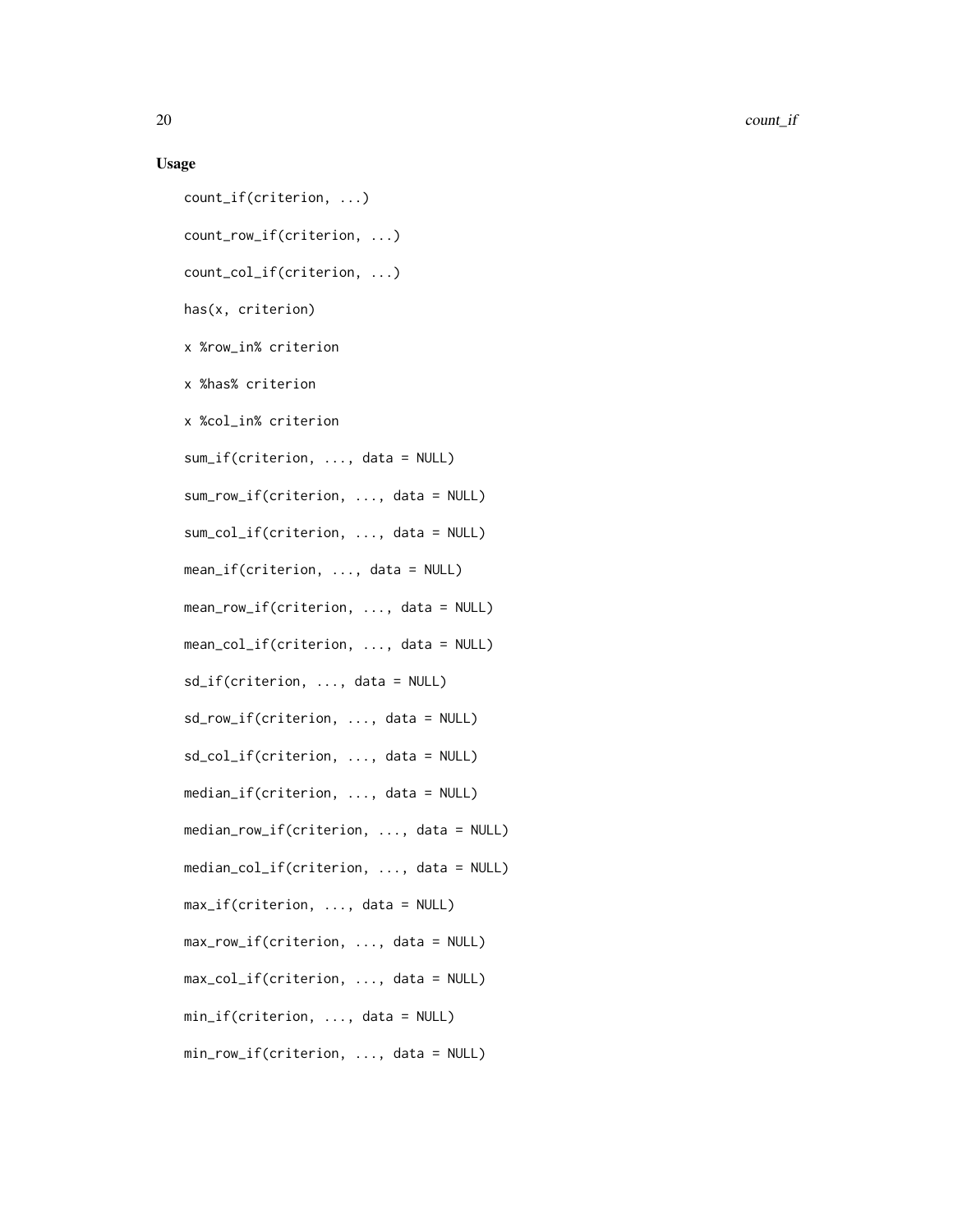```
min_col_if(criterion, ..., data = NULL)
apply_row_if(fun, criterion, ..., data = NULL)
apply_col_if(fun, criterion, ..., data = NULL)
```
#### **Arguments**

| criterion           | Vector with counted values or function. See details and examples.                                                                                              |
|---------------------|----------------------------------------------------------------------------------------------------------------------------------------------------------------|
| $\cdot \cdot \cdot$ | Data on which criterion will be applied. Vector, matrix, data.frame, list.                                                                                     |
| $\mathsf{x}$        | Data on which criterion will be applied. Vector, matrix, data.frame, list.                                                                                     |
| data                | Data on which function will be applied. Doesn't applicable to count $x \text{ if }$ func-<br>tions. If omitted then function will be applied on the  argument. |
| fun                 | Custom function that will be applied based on criterion.                                                                                                       |

#### Details

Possible type for criterion argument:

- vector/single value All values in ... which equal to the elements of vector in the criteria will be used as function fun argument.
- function Values for which function gives TRUE will be used as function fun argument. There are some special functions for convenience (e. g.  $gt(5)$  is equivalent " $>5$ " in spreadsheet) see [criteria.](#page-24-1)

count\* and  $% i \times \mathcal{L}$  never returns NA's. Other functions remove NA's before calculations (as na.rm = TRUE in base R functions).

Function criterion should return logical vector of same size and shape as its argument. This function will be applied to each column of supplied data and TRUE results will be used. There is asymmetrical behavior in \*\_row\_if and \*\_col\_if for function criterion: in both cases function criterion will be applied columnwise.

# Value

\*\_if return single value (vector of length 1). \*\_row\_if returns vector for each row of supplied arguments. \*\_col\_if returns vector for each column of supplied arguments. %row\_in%/%col\_in% return logical vector - indicator of presence of criterion in each row/column. %has% is an alias for %row\_in%.

```
set.seed(123)
sheet1 = as. sheet(matrix(sample(c(1:10,NA), 30, replace = TRUE), 10)
)
result = let(sheet1,
             # count 8
```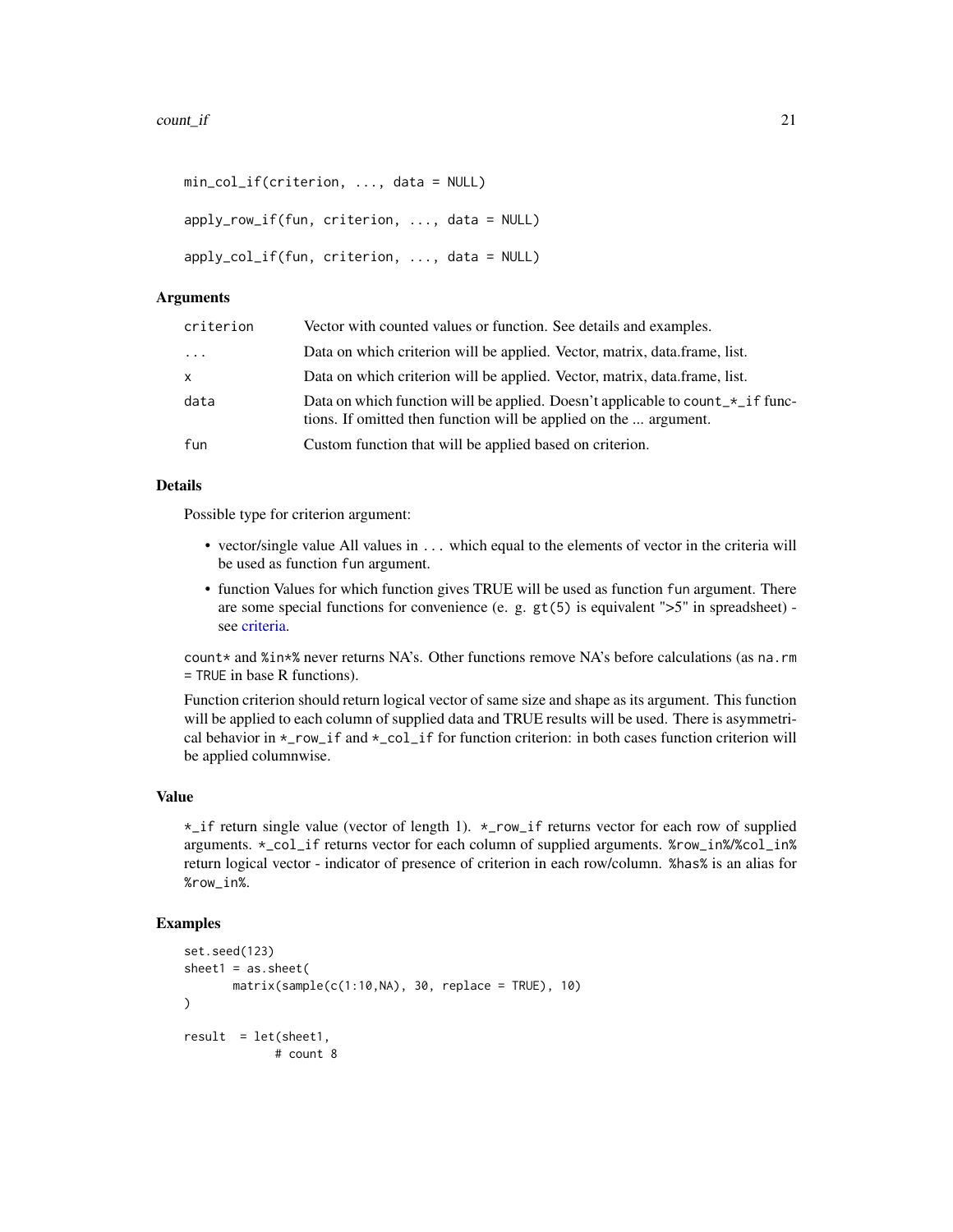```
exact = count_{row\_if(8, V1, V2, V3)},
             # count values greater than 8
             greater = count_{row\_if(gt(8), V1, V2, V3)},
             # count integer values between 5 and 8, e. g. 5, 6, 7, 8
             integer_range = count(row_if(5:8, V1, V2, V3),# count values between 5 and 8
             range = count_{row\_if(5 %thru% 8, V1, V2, V3)},
             # count NA
             na = count_{row\_if(is.na, V1, V2, V3),# count not-NA
             not_na = count_row_if(not_na, V1, V2, V3),
             # are there any 5 in each row?
             has_five = cbind(V1, V2, V3) %row_in% 5
         \lambdaprint(result)
mean_row_if(6, sheet1$V1, data = sheet1)
median_row_if(gt(2), sheet1$V1, sheet1$V2, sheet1$V3)
sd_row_if(5 %thru% 8, sheet1$V1, sheet1$V2, sheet1$V3)
if\_na(sheet1) = 5 # replace NA# custom apply
apply_col_if(prod, gt(2), sheet1$V1, data = sheet1) # product of all elements by columns
apply_row_if(prod, gt(2), sheet1$V1, data = sheet1) # product of all elements by rows
# Examples borrowed from Microsoft Excel help for COUNTIF
sheet1 = text_to_columns(
   "
       a b
    apples 32
    oranges 54
    peaches 75
    apples 86
    "
\lambdacount_if("apples", sheet1$a) # 2
count_if("apples", sheet1) # 2
with(sheet1, count_if("apples", a, b)) # 2
count_if(gt(55), sheet1$b) # greater than 55 = 2count_if(ne(75), sheet1$b) # not equal 75 = 3
count_if(ge(32), sheet1$b) # greater than or equal 32 = 4count_if(gt(32) & lt(86), sheet1$b) # 2
# count only integer values between 33 and 85
count_if(33:85, sheet1$b) # 2
```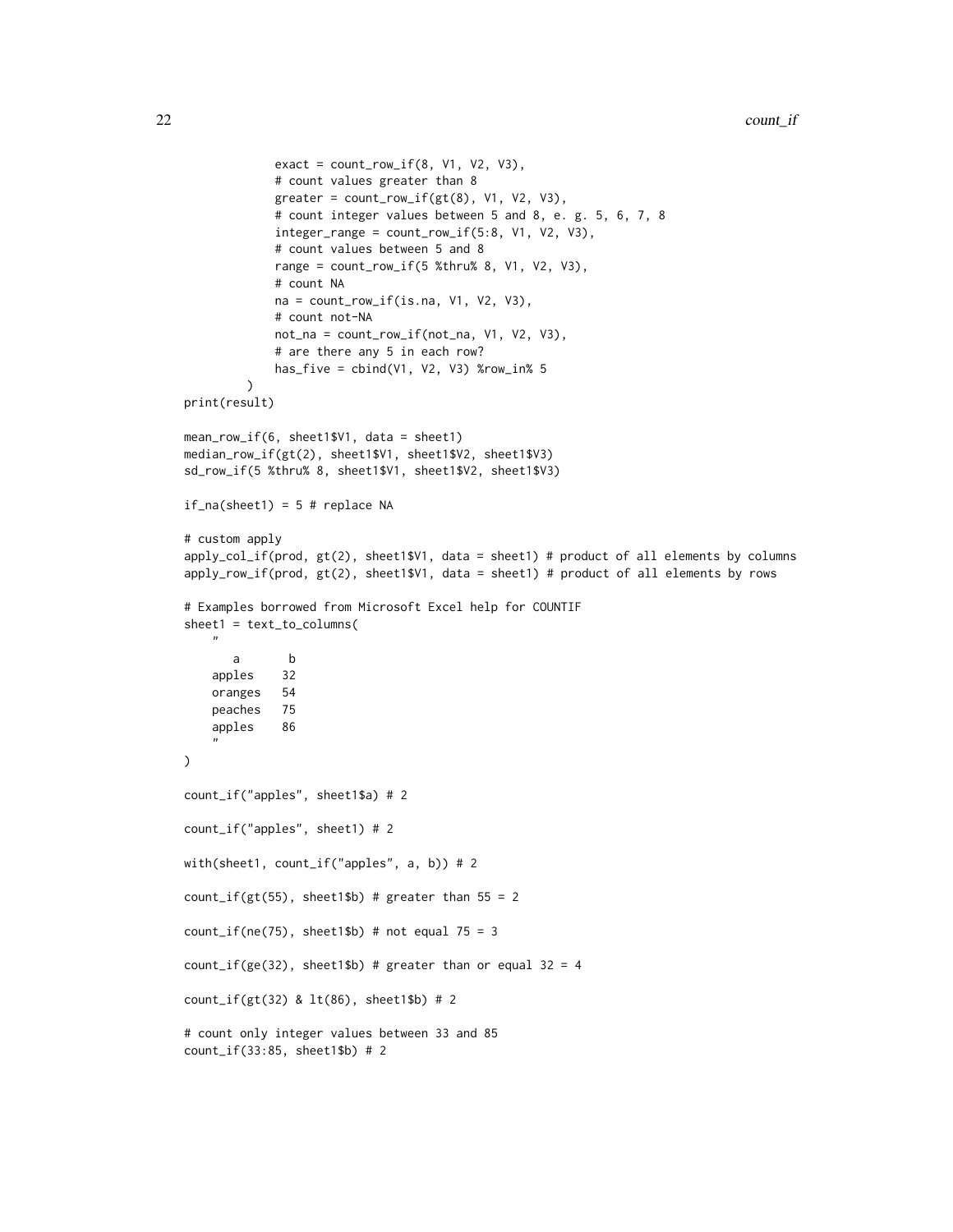#### $count\_if$  23

```
# values with letters
count_if(regex("^[A-z]+$"), sheet1) # 4
# values that started on 'a'
count_if(regex("^a"), sheet1) # 2
# count_row_if
count_{row\_if(regex("^a", sheet1) # c(1,0,0,1))sheet1 %row_in% 'apples' # c(TRUE,FALSE,FALSE,TRUE)
# Some of Microsoft Excel examples for SUMIF/AVERAGEIF/etc
sheet1 = text_to_columns(
   \mathbf{u}property_value commission data
   100000 7000 250000
   200000 14000
   300000 21000
    400000 28000
    \mathbf{u}\lambda# Sum of commision for property value greater than 160000
with(sheet1, sum_if(gt(160000), property_value, data = commission)) # 63000
# Sum of property value greater than 160000
with(sheet1, sum_if(gt(160000), property_value)) # 900000
# Sum of commision for property value equals to 300000
with(sheet1, sum_if(300000, property_value, data = commission)) # 21000
# Sum of commision for property value greater than first value of data
with(sheet1, sum_if(gt(data[1]), property_value, data = commission)) # 49000
sheet1 = text_to_columns(
       "
        category food sales
      Vegetables Tomatoes 2300
      Vegetables Celery 5500
          Fruits Oranges 800
            NA Butter 400
      Vegetables Carrots 4200
          Fruits Apples 1200
       "
      \mathcal{L}# Sum of sales for Fruits
with(sheet1, sum_if("Fruits", category, data = sales)) # 2000
# Sum of sales for Vegetables
with(sheet1, sum_if("Vegetables", category, data = sales)) # 12000
```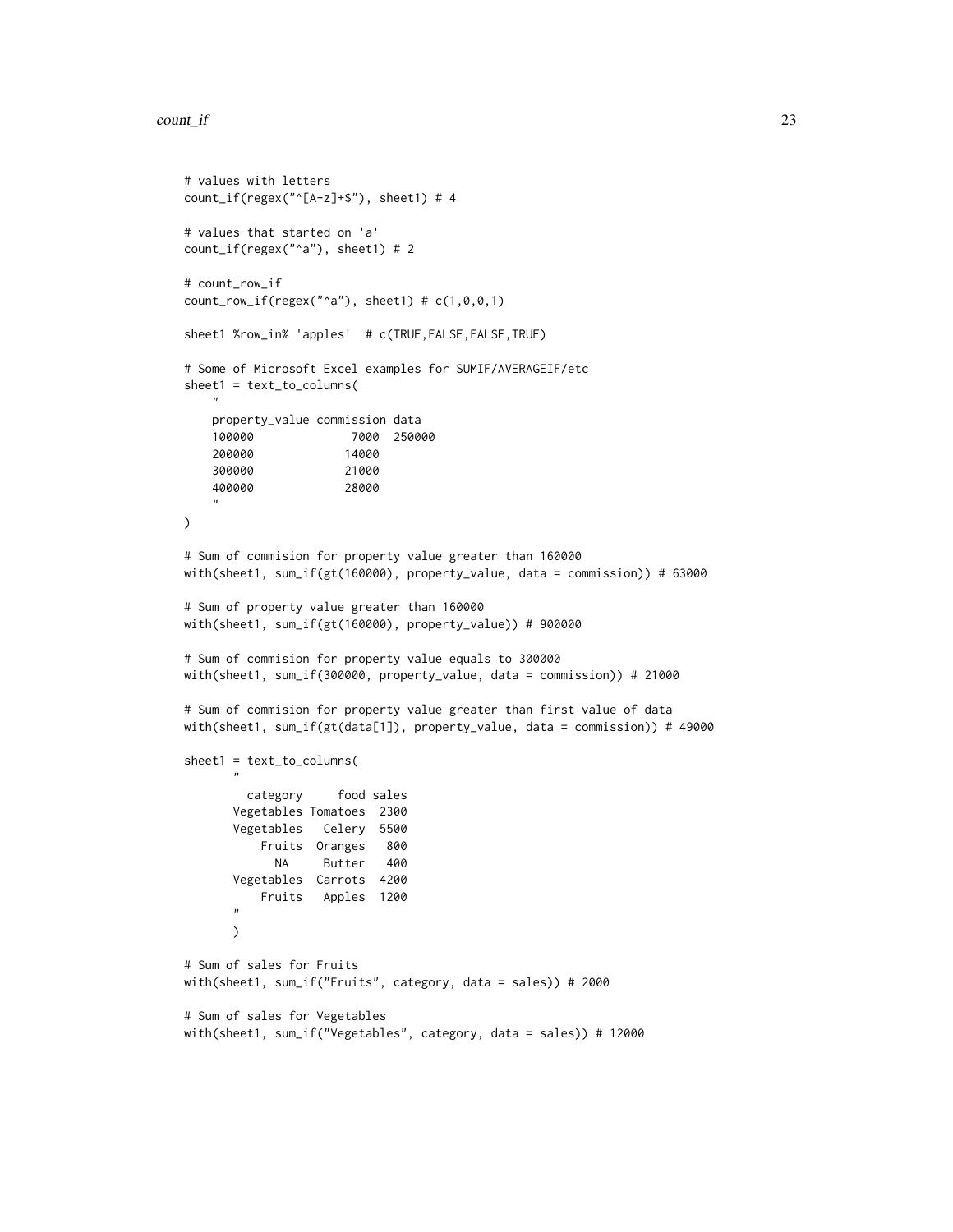```
# Sum of sales for food which is ending on 'es'
with(sheet1, sum_if(perl("es$"), food, data = sales)) # 4300
# Sum of sales for empty category
with(sheet1, sum_if(NA, category, data = sales)) # 400
sheet1 = text_to_columns(
    "
   property_value commission data
   100000 7000 250000
   200000 14000
    300000 21000
    400000 28000
    "
\mathcal{L}# Commision average for comission less than 23000
with(sheet1, mean_if(lt(23000), commission)) # 14000
# Property value average for property value less than 95000
with(sheet1, mean_if(lt(95000), property_value)) # NaN
# Commision average for property value greater than 250000
with(sheet1, mean_if(gt(250000), property_value, data = commission)) # 24500
sheet1 = text_to_columns(
               region profits
                 East 45678
                 West 23789
                North -4789
    "South (New Office)" 0
              MidWest 9678
   ',
   quote = '"'
)
# Mean profits for 'west' regions
with(sheet1, mean_if(contains("West"), region, data = profits)) # 16733.5
# Mean profits for regions wich doesn't contain New Office
with(sheet1, mean_if(not(contains("New Office")), region, data = profits)) # 18589
sheet1 = text_to_columns(
    ^{\prime\prime}grade weight
   89 1
```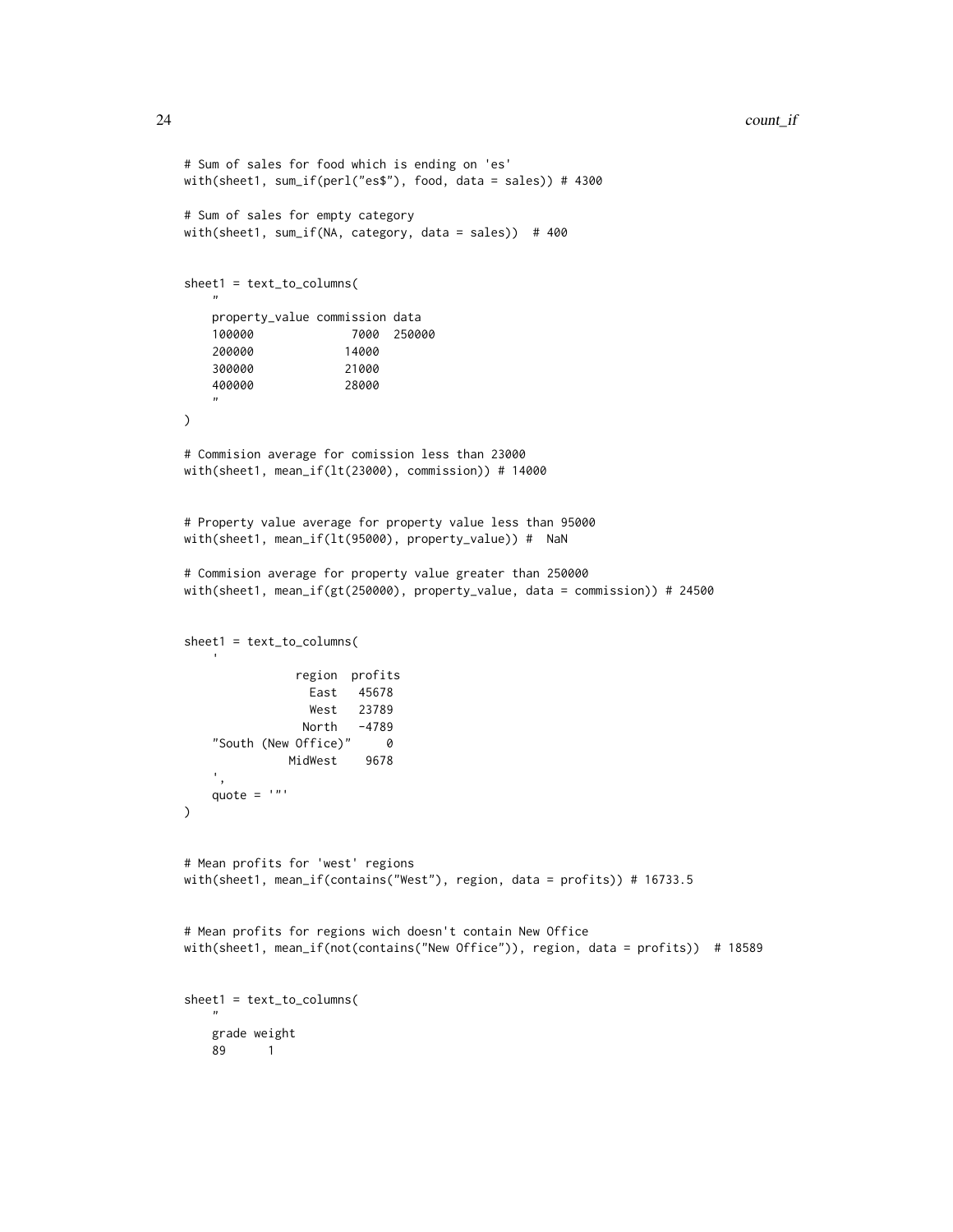<span id="page-24-0"></span>criteria 25

```
93 2
   96 2
   85 3
   91 1
   88 1
    "
)
# Minimum grade for weight equals to 1
with(sheet1, min_if(1, weight, data = grade)) # 88
# Maximum grade for weight equals to 1
with(sheet1, max_if(1, weight, data = grade)) #91
# Example with offset
sheet1 = text_to_columns(
    "
   weight grade
      10 b
      11 a
     100 a
     111 b
      1 a
       1 a
   "
\mathcal{L}with(sheet1, min_if("a", grade[2:5], data = weight[1:4])) # 10
```
<span id="page-24-1"></span>

criteria *Criteria functions*

#### Description

Produce criteria which could be used in the different situations - see ['recode'](#page-76-1), ['na\\_if'](#page-55-1), ['count\\_if'](#page-18-1), 'match row', ['%i%'](#page-116-1) and etc. For example, 'greater(5)' returns function which tests whether its argument greater than five. 'fixed("apple")' returns function which tests whether its argument contains "apple". For criteria logical operations  $(l, \&, l, x$ or) are defined, e. g. you can write something like: 'greater(5) | equals(1)'. List of functions:

- comparison criteria 'equals', 'greater' and etc. return functions which compare its argument against value.
- 'thru' checks whether a value is inside interval. 'thru( $\emptyset$ , 1)' is equivalent to 'x>= $\emptyset$  & x<=1'
- '%thru%' is infix version of 'thru', e. g. '0 %thru% 1'
- 'is\_max' and 'is\_min' return TRUE where vector value is equals to maximum or minimum.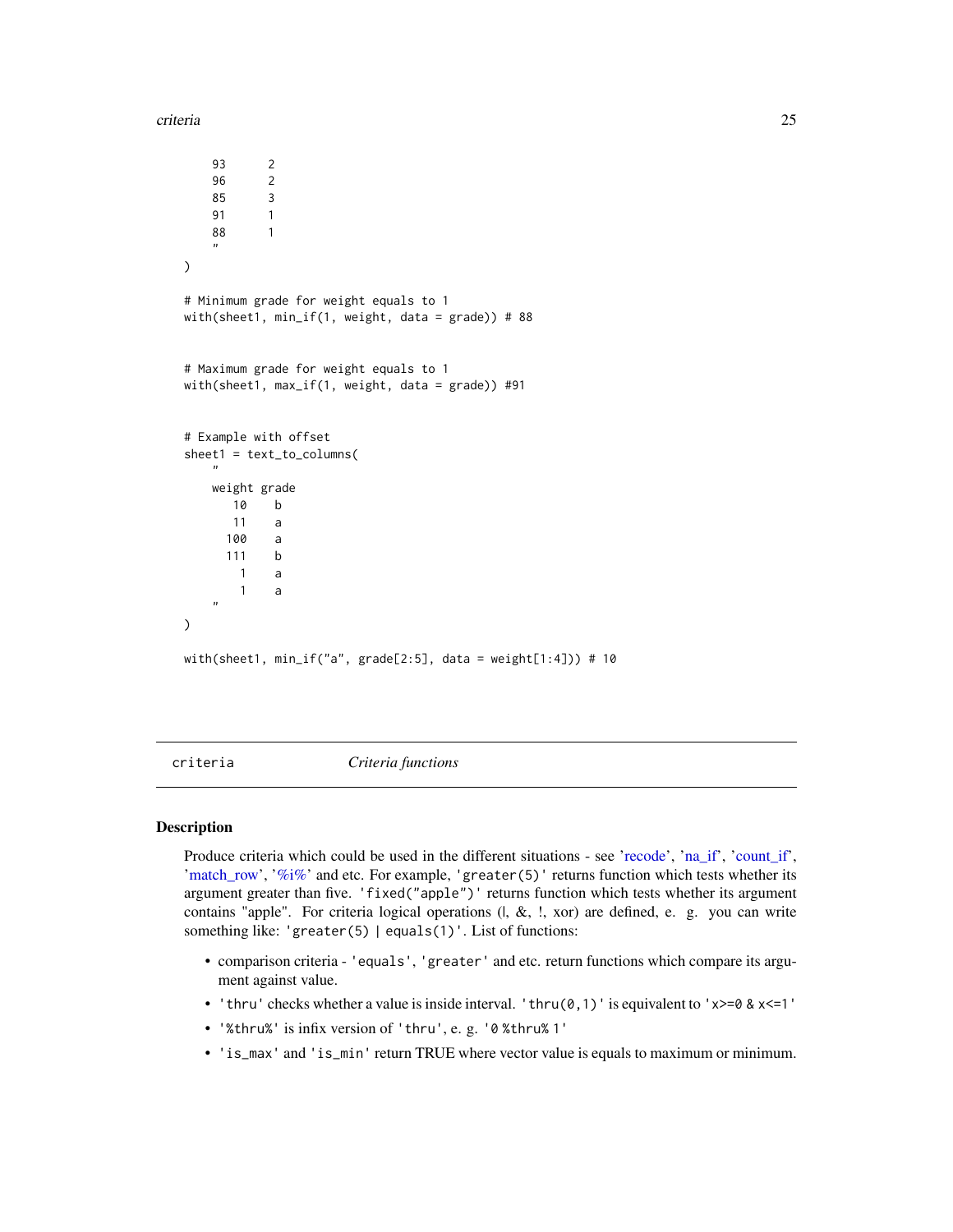- 'contains' searches for the pattern in the strings. By default, it works with fixed patterns rather than regular expressions. For details about its arguments see [grepl](#page-0-0)
- 'like' searches for the Excel-style pattern in the strings. You can use wildcards: '\*' means any number of symbols, '?' means single symbol. Case insensitive.
- 'fixed' alias for contains.
- 'perl' such as 'contains' but the pattern is perl-compatible regular expression ('perl = TRUE'). For details see [grepl](#page-0-0)
- 'regex' use POSIX 1003.2 extended regular expressions ('fixed = FALSE'). For details see [grepl](#page-0-0)
- 'has\_label' searches values which have supplied label(-s). We can used criteria as an argument for 'has\_label'.
- 'to' returns function which gives TRUE for all elements of vector before the first occurrence of 'x' and for 'x'.
- 'from' returns function which gives TRUE for all elements of vector after the first occurrence of 'x' and for 'x'.
- 'not\_na' returns TRUE for all non-NA vector elements.
- 'other' returns TRUE for all vector elements. It is intended for usage with 'recode'.
- 'items' returns TRUE for the vector elements with the given sequential numbers.
- 'and', 'or', 'not' are spreadsheet-style boolean functions.

Shortcuts for comparison criteria:

- 'equals' 'eq'
- 'not\_equals' 'neq', 'ne'
- 'greater' 'gt'
- 'greater\_or\_equal' 'gte', 'ge'
- 'less' 'lt'
- 'less\_or\_equal' 'lte', 'le'

# Usage

```
as.criterion(crit)
```

```
is.criterion(x)
```
equals(x)

```
not_equals(x)
```
less(x)

less\_or\_equal(x)

```
greater(x)
```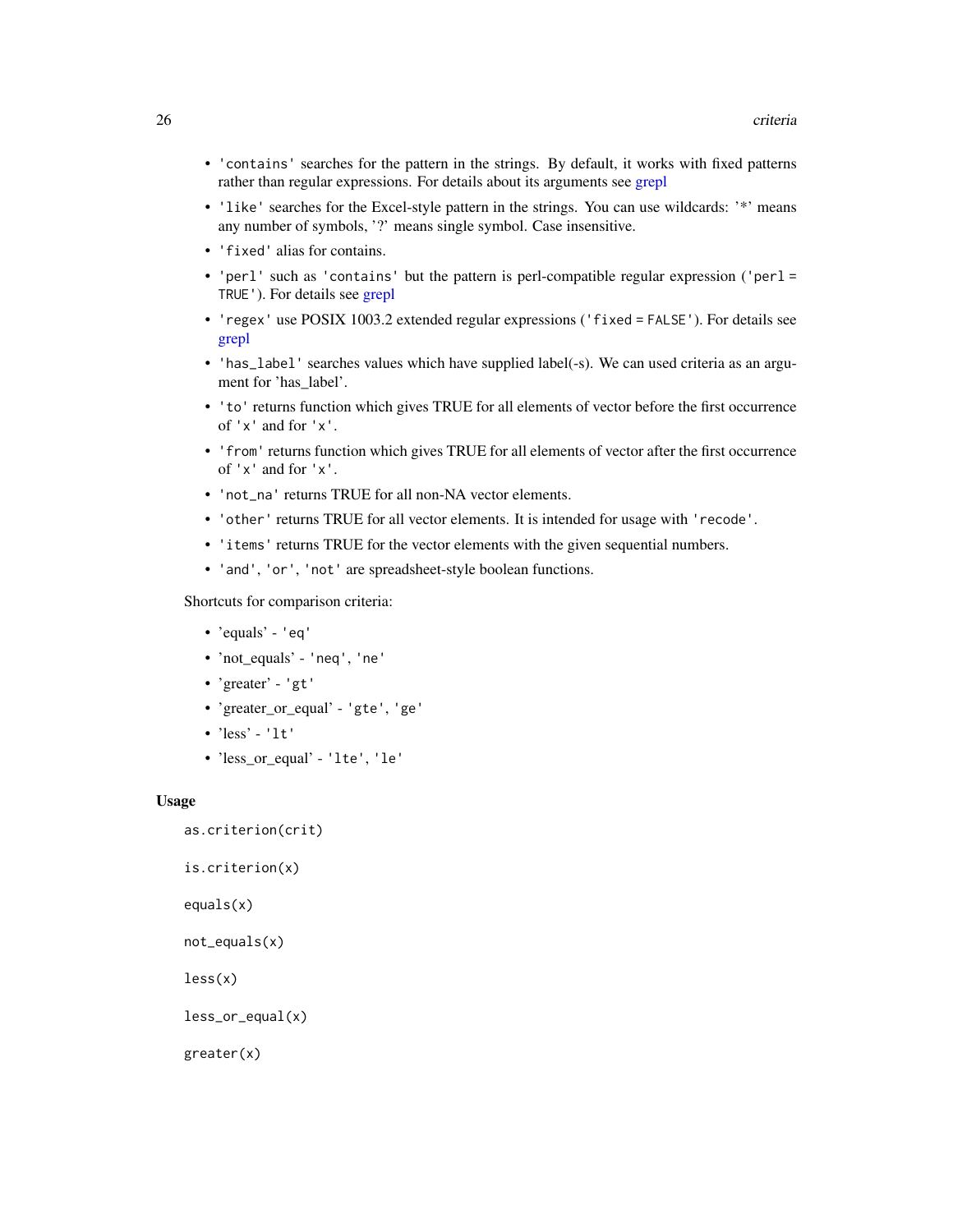#### criteria and 27 and 28 and 27 and 27 and 27 and 27 and 27 and 27 and 27 and 27 and 27 and 27 and 27 and 27 and 27

```
greater_or_equal(x)
thru(lower, upper)
lower %thru% upper
when(x)
is_max(x)
is_min(x)
contains(
 pattern,
  ignore.case = FALSE,
 perl = FALSE,
 fixed = TRUE,useBytes = FALSE
\lambdalike(pattern)
fixed(
 pattern,
 ignore.case = FALSE,
 perl = FALSE,
 fixed = TRUE,useBytes = FALSE
)
perl(
 pattern,
  ignore.case = FALSE,
 per1 = TRUE,fixed = FALSE,
 useBytes = FALSE
\mathcal{L}regex(
 pattern,
  ignore.case = FALSE,
 per1 = FALSE,fixed = FALSE,useBytes = FALSE
)
has_label(x)
```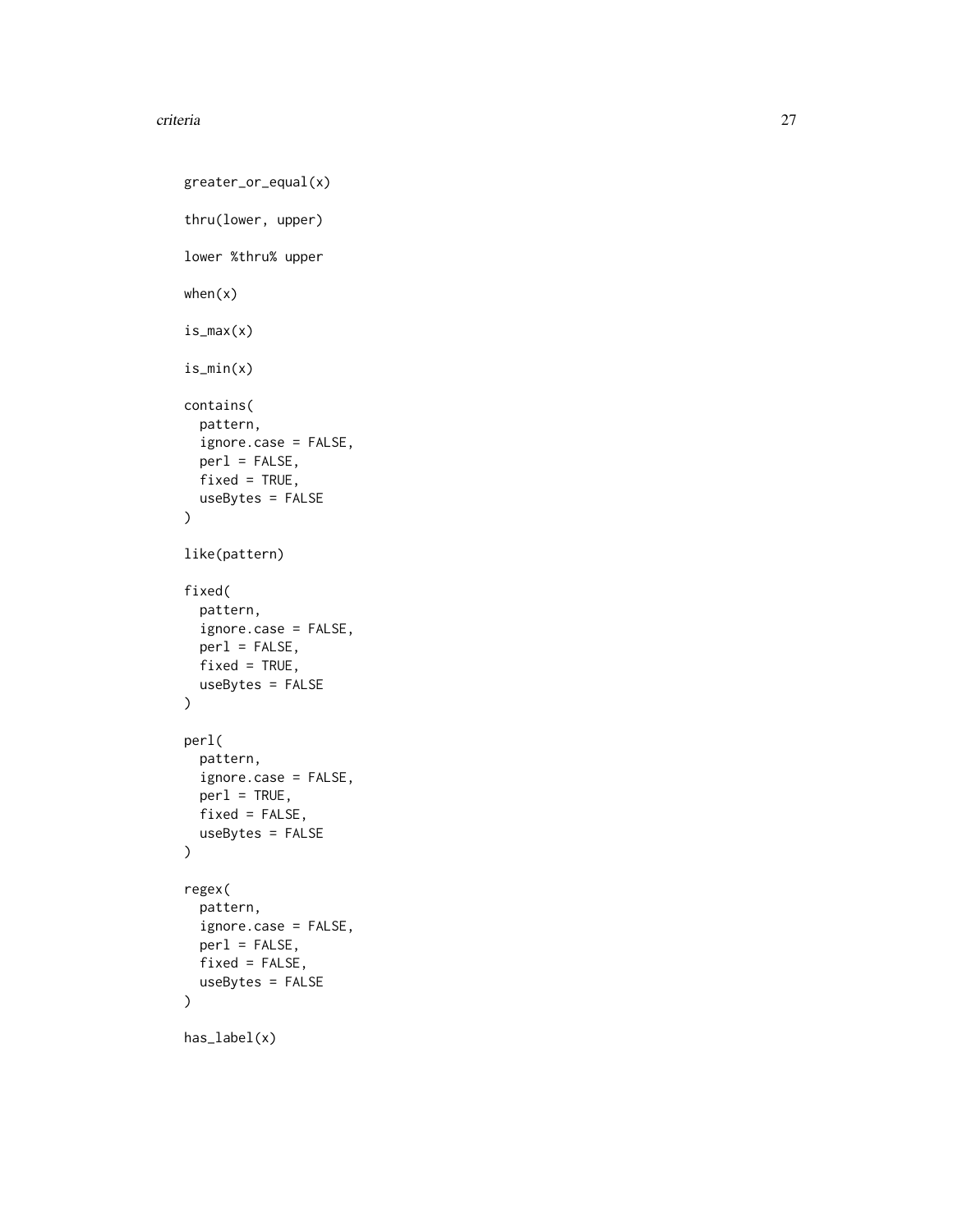28 criteria de la contrada de la contrada de la criteria de la criteria de la criteria de la criteria de la criteria

from(x)

to(x)

items(...)

not\_na(x)

is\_na(x)

other(x)

and(...) or $(\ldots)$ 

not(x)

# Arguments

| crit         | vector of values/function which returns logical or logical vector. It will be con-<br>verted to function of class criterion.                                                                       |
|--------------|----------------------------------------------------------------------------------------------------------------------------------------------------------------------------------------------------|
| $\mathsf{x}$ | vector                                                                                                                                                                                             |
| lower        | vector/single value - lower bound of interval                                                                                                                                                      |
| upper        | vector/single value - upper bound of interval                                                                                                                                                      |
| pattern      | character string containing a regular expression (or character string for 'fixed')<br>to be matched in the given character vector. Coerced by as character to a char-<br>acter string if possible. |
| ignore.case  | logical see grepl                                                                                                                                                                                  |
| perl         | logical see grepl                                                                                                                                                                                  |
| fixed        | logical see grepl                                                                                                                                                                                  |
| useBytes     | logical see grepl                                                                                                                                                                                  |
| .            | numeric indexes of desired items for items, logical vectors or criteria for boolean<br>functions.                                                                                                  |

# Value

function of class 'criterion' which tests its argument against condition and return logical value

# See Also

[recode,](#page-76-1) [count\\_if,](#page-18-1) [match\\_row,](#page-59-1) [na\\_if,](#page-55-1) [%i%](#page-116-1)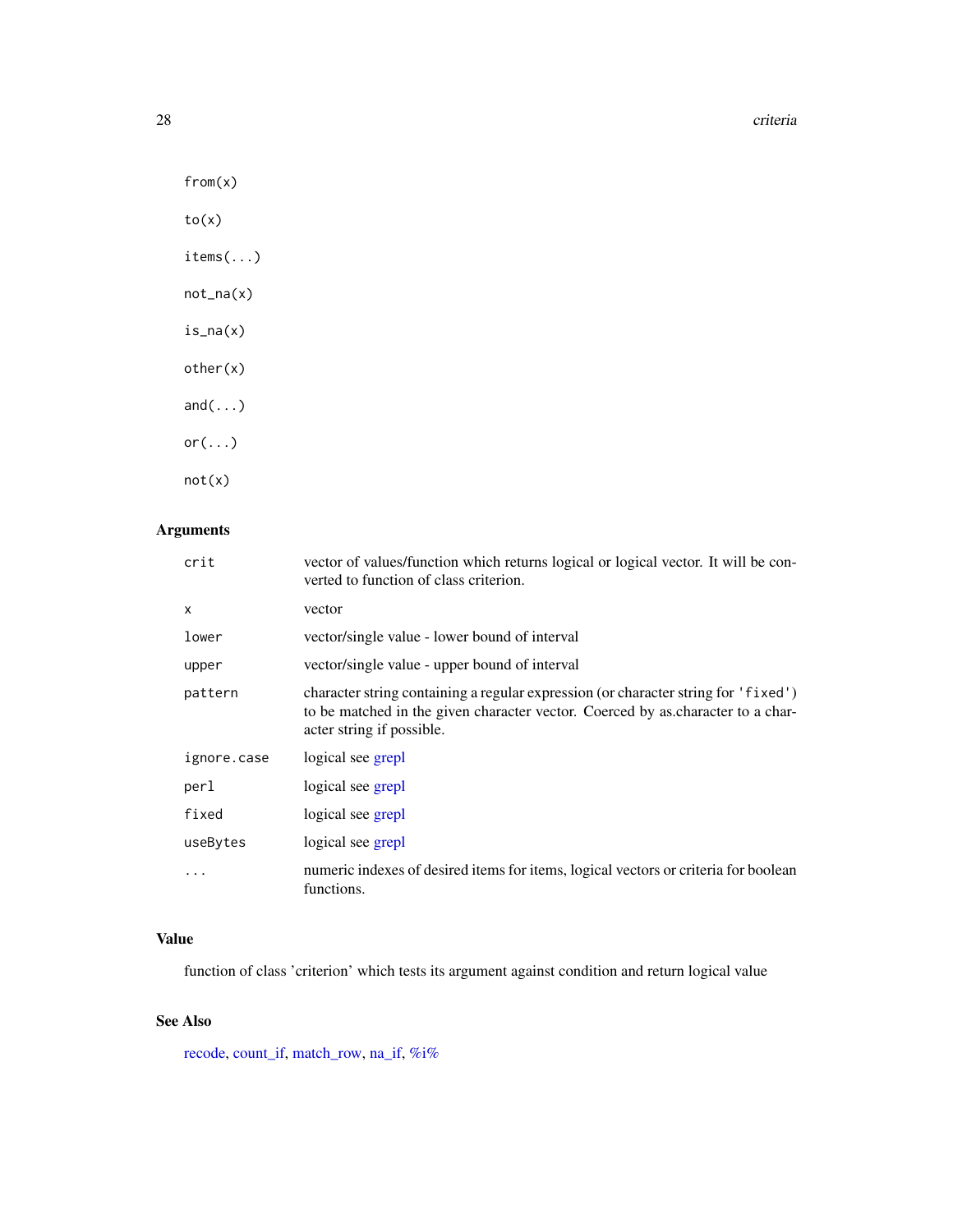#### criteria 29

```
# operations on vector, '%d%' means 'diff'
1:6 %d% greater(4) # 1:4
1:6 %d% (1 | greater(4)) # 2:4
# '%i%' means 'intersect
1:6 %i% (is_min() | is_max()) # 1, 6
# with Excel-style boolean operators
1:6 %i% or(is_min(), is_max()) # 1, 6
letters %i% (contains("a") | contains("z")) # a, z
letters %i% perl("a|z") # a, z
letters %i% from("w") # w, x, y, zletters %i% to("c") # a, b, c
letters %i% (from("b") & to("e")) # b, d, e
c(1, 2, NA, 3) %i% not_na() # c(1, 2, 3)
# examples with count_if
df1 = data.frame(
   a=c("apples", "oranges", "peaches", "apples"),
    b = c(32, 54, 75, 86)\lambdacount_if(greater(55), df1$b) # greater than 55 = 2count_if(not_equals(75), df1$b) # not equals 75 = 3count_if(greacter(32) & less(86), df1$b) # greater than 32 and less than 86 = 2count_if(and(greater(32), less(86)), df1$b) # the same result
# infix version
count_if(35 %thru% 80, df1$b) # greater than or equals to 35 and less than or equals to 80 = 2# values that started on 'a'
count_if(like("a*"), df1) # 2
# the same with Perl-style regular expression
count_if(perl("^a", df1) # 2# count_row_if
count_{row\_if(perl("^a"), df1) # c(1,0,0,1)# examples with 'n_intersect' and 'n_diff'
data(iris)
iris %>% n_intersect(to("Petal.Width")) # all columns up to 'Species'
# 'Sepal.Length', 'Sepal.Width' will be left
iris %>% n_diff(from("Petal.Length"))
```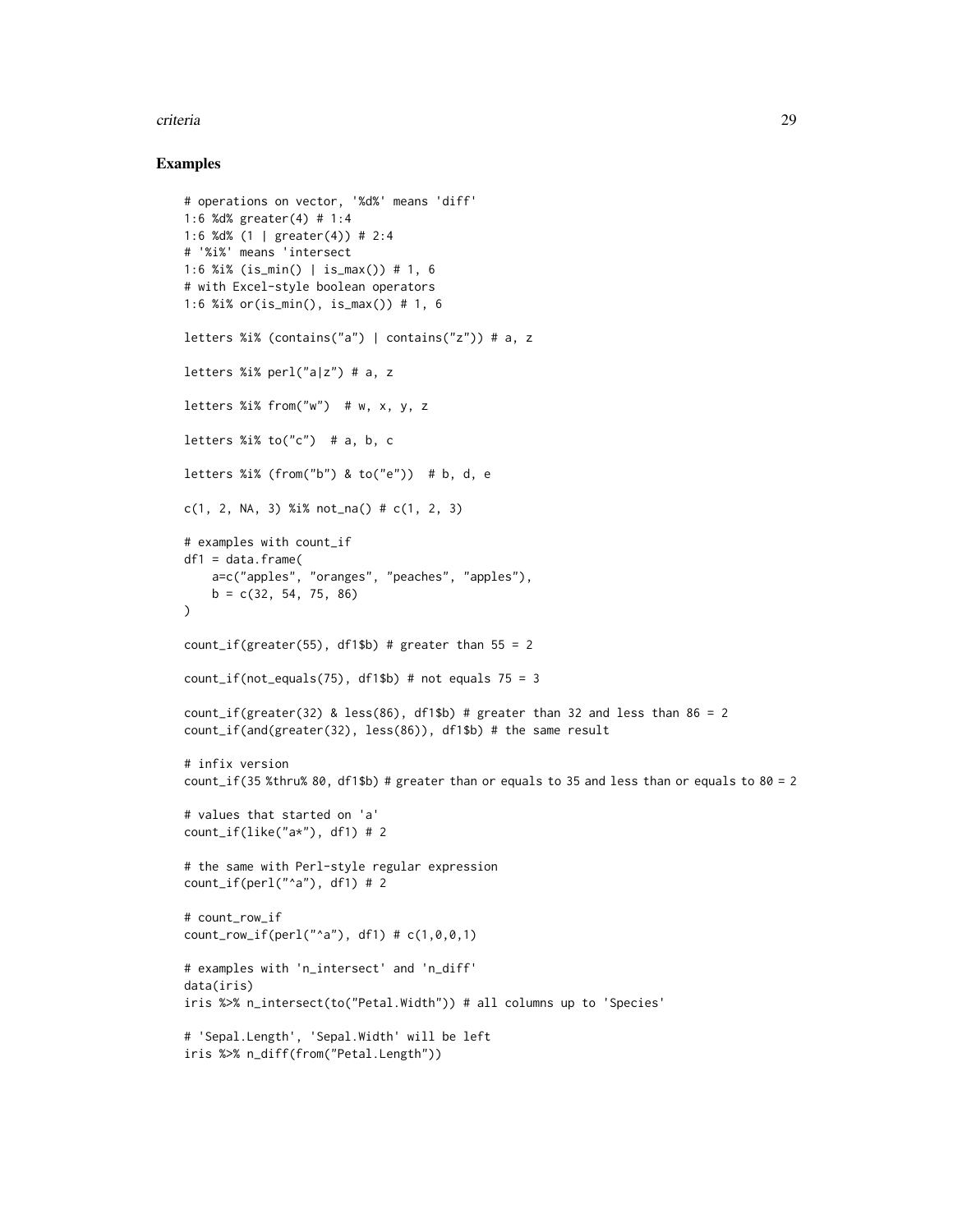```
# except first column
iris %n_d% items(1)
# 'recode' examples
qvar = c(1:20, 97, NA, NA)recode(qvar, 1 %thru% 5 \sim 1, 6 %thru% 10 \sim 2, 11 %thru% hi \sim 3, other \sim 0)
# the same result
recode(qvar, 1 %thru% 5 \sim 1, 6 %thru% 10 \sim 2, greater_or_equal(11) \sim 3, other \sim 0)
```

```
cross_cases Cross tabulation with support of labels, weights and multiple response
                        variables.
```
#### <span id="page-29-1"></span>**Description**

- cross\_cases build a contingency table of the counts.
- cross\_cpct, cross\_cpct\_responses build a contingency table of the column percent. These functions give different results only for multiple response variables. For cross\_cpct base of percent is number of valid cases. Case is considered as valid if it has at least one non-NA value. So for multiple response variables sum of percent may be greater than 100. For cross\_cpct\_responses base of percent is number of valid responses. Multiple response variables can have several responses for single case. Sum of percent of cross\_cpct\_responses always equals to 100%.
- cross\_rpct build a contingency table of the row percent. Base for percent is number of valid cases.
- cross\_tpct build a contingency table of the table percent. Base for percent is number of valid cases.
- cross\_\* functions evaluate their arguments in the context of the first argument data.
- cro\_\* functions use standard evaluation, e. g 'cro(mtcars\$am, mtcars\$vs)'.
- total auxiliary function creates variables with 1 for valid case of its argument x and NA in opposite case.

You can combine tables with [add\\_rows](#page-3-1) and [merge.etable.](#page-60-1) For sorting table see [tab\\_sort\\_asc.](#page-106-1) To provide multiple-response variables as arguments use [mrset](#page-62-1) for multiples with category encoding and [mdset](#page-62-2) for multiples with dichotomy (dummy) encoding. To compute statistics with nested variables/banners use [nest.](#page-65-1) For more sophisticated interface with modern piping via magrittr see [tables.](#page-88-1)

#### Usage

```
cross_cases(
  data,
  cell_vars,
  col\_vars = total(),
```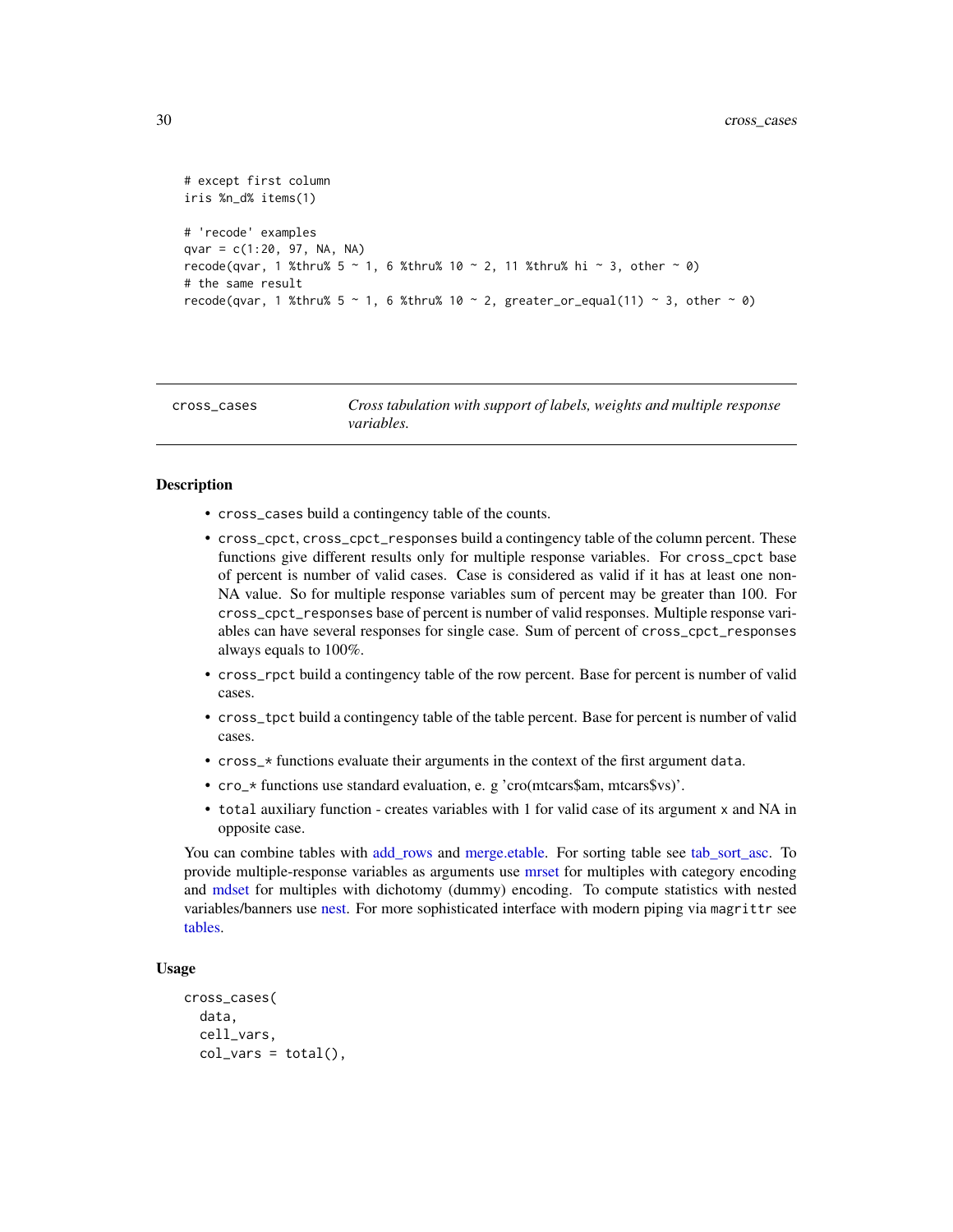```
row_vars = NULL,
 weight = NULL,subgroup = NULL,
  total_label = NULL,
  total_statistic = "u_cases",
  total_row_position = c("below", "above", "none")
\mathcal{L}cross_cpct(
 data,
 cell_vars,
  col\_vars = total(),
 row_vars = NULL,
 weight = NULL,subgroup = NULL,
  total_label = NULL,
  total_statistic = "u_cases",
  total_row_position = c("below", "above", "none")
\lambdacross_rpct(
 data,
 cell_vars,
 col\_vars = total(),
 row_vars = NULL,
 weight = NULL,subgroup = NULL,
  total_label = NULL,
  total_statistic = "u_cases",
  total_row_position = c("below", "above", "none")
\mathcal{L}cross_tpct(
  data,
  cell_vars,
 col\_vars = total(),
 row_vars = NULL,
 weight = NULL,subgroup = NULL,
  total_label = NULL,
  total_statistic = "u_cases",
  total_row_position = c("below", "above", "none")
\mathcal{L}cross_cpct_responses(
  data,
  cell_vars,
 col\_vars = total(),
```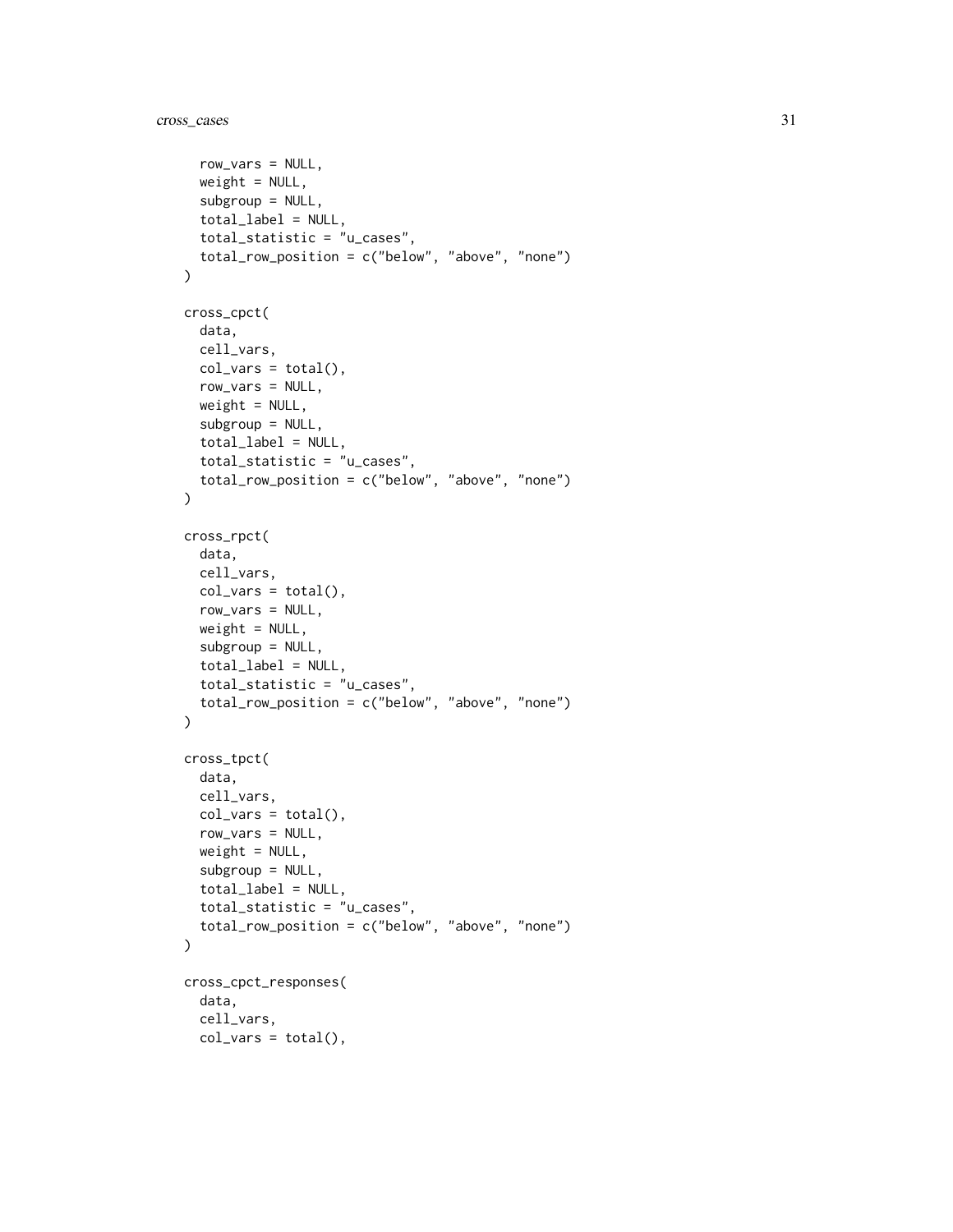```
row_vars = NULL,
  weight = NULL,subgroup = NULL,
  total_label = NULL,
  total_statistic = "u_responses",
  total_row_position = c("below", "above", "none")
\mathcal{L}cro(
  cell_vars,
  col\_vars = total(),
  row_vars = NULL,
  weight = NULL,subgroup = NULL,
  total_label = NULL,
  total_statistic = "u_cases",
  total_row_position = c("below", "above", "none")
\mathcal{L}cro_cases(
  cell_vars,
  col\_vars = total(),
  row_vars = NULL,
  weight = NULL,subgroup = NULL,
  total_label = NULL,
  total_statistic = "u_cases",
  total_row_position = c("below", "above", "none")
\mathcal{L}cro_cpct(
  cell_vars,
  col\_vars = total(),
  row_vars = NULL,
  weight = NULL,subgroup = NULL,
  total \text{label} = NULL,total_statistic = "u_cases",
  total_row_position = c("below", "above", "none")
\mathcal{L}cro_rpct(
  cell_vars,
  col\_vars = total(),
  row_vars = NULL,
  weight = NULL,subgroup = NULL,
  total_label = NULL,
```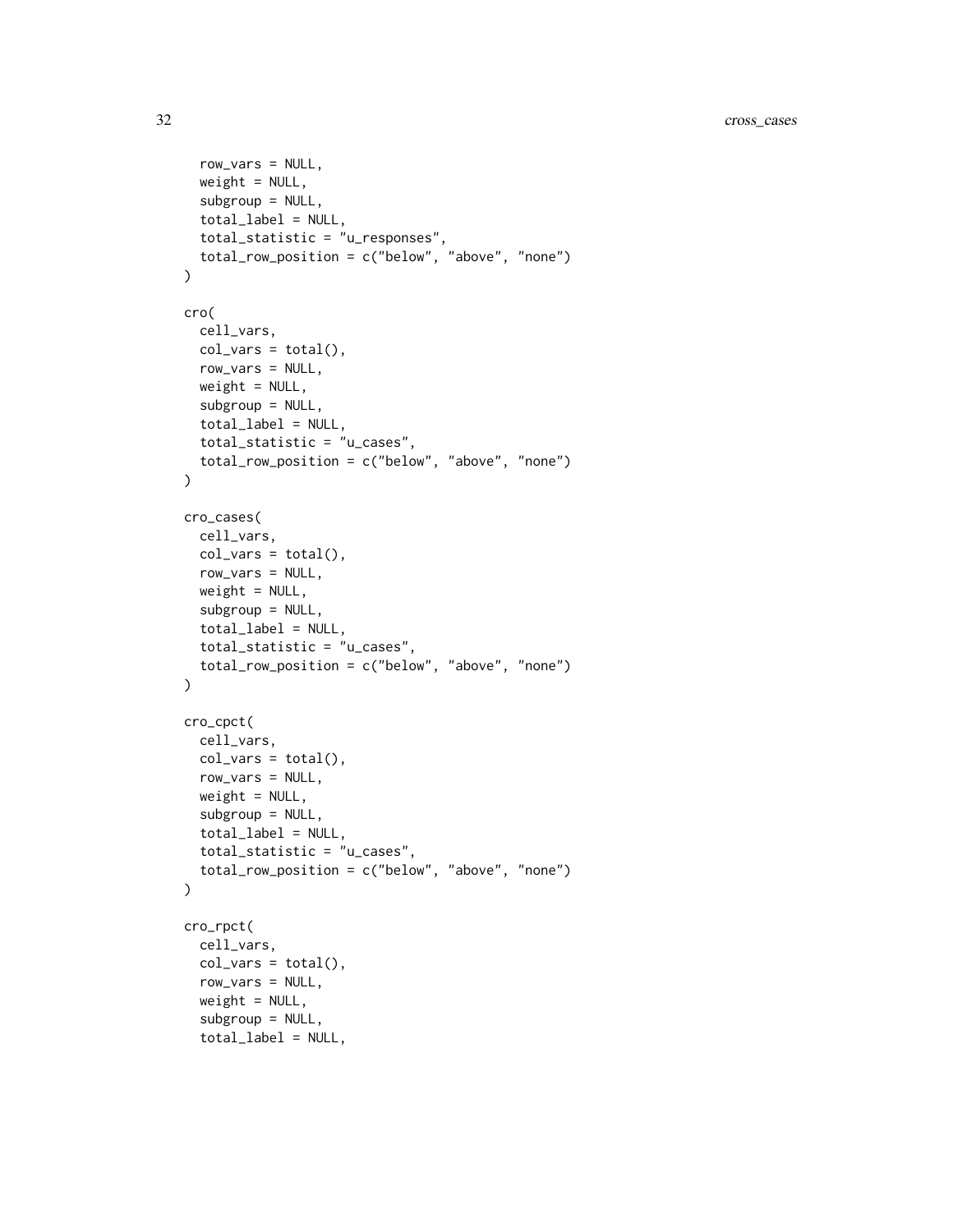```
total_statistic = "u_cases",
  total_row_position = c("below", "above", "none")
\lambdacro_tpct(
  cell_vars,
  col\_vars = total(),
  row_vars = NULL,
  weight = NULL,subgroup = NULL,
  total_label = NULL,
  total_statistic = "u_cases",
  total_row_position = c("below", "above", "none")
)
cro_cpct_responses(
  cell_vars,
  col\_vars = total(),
  row_vars = NULL,
  weight = NULL,subgroup = NULL,
  total_label = NULL,
  total_statistic = "u_responses",
  total_row_position = c("below", "above", "none")
\lambda
```
 $total(x = 1, label = "#Total")$ 

# Arguments

| data            | data.frame in which context all other arguments will be evaluated (for cross_*).                                                                                                                                                                                 |
|-----------------|------------------------------------------------------------------------------------------------------------------------------------------------------------------------------------------------------------------------------------------------------------------|
| cell_vars       | vector/data.frame/list. Variables on which percentage/cases will be computed.<br>Use mrset/mdset for multiple-response variables.                                                                                                                                |
| col_vars        | vector/data.frame/list. Variables which breaks table by columns. Use mrset/mdset<br>for multiple-response variables.                                                                                                                                             |
| row_vars        | vector/data.frame/list. Variables which breaks table by rows. Use mrset/mdset<br>for multiple-response variables.                                                                                                                                                |
| weight          | numeric vector. Optional cases weights. Cases with NA's, negative and zero<br>weights are removed before calculations.                                                                                                                                           |
| subgroup        | logical vector. You can specify subgroup on which table will be computed.                                                                                                                                                                                        |
| total_label     | By default "#Total". You can provide several names - each name for each total<br>statistics.                                                                                                                                                                     |
| total_statistic |                                                                                                                                                                                                                                                                  |
|                 | By default it is "u_cases" (unweighted cases). Possible values are "u_cases",<br>"u_responses", "u_cpct", "u_rpct", "u_tpct", "w_cases", "w_responses", "w_cpct",<br>"w_rpct", "w_tpct". "u_" means unweighted statistics and "w_" means weighted<br>statistics. |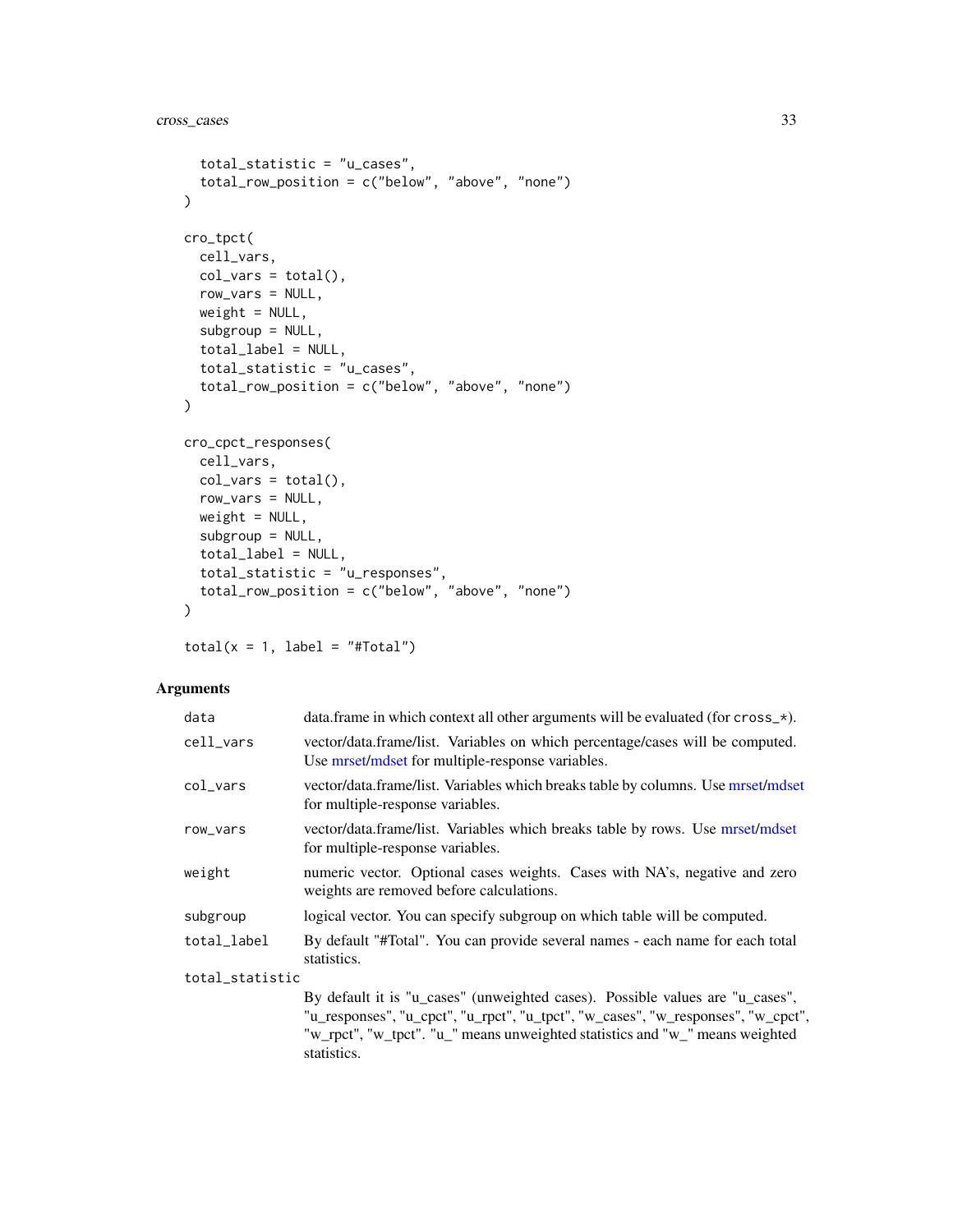| total_row_position |                                                                                          |  |
|--------------------|------------------------------------------------------------------------------------------|--|
|                    | Position of total row in the resulting table. Can be one of "below", "above",<br>"none". |  |
| $\mathsf{X}$       | vector/data.frame of class 'category'/'dichotomy'.                                       |  |
| label              | character. Label for total variable.                                                     |  |

#### Value

object of class 'etable'. Basically it's a data.frame but class is needed for custom methods.

# See Also

[tables,](#page-88-1) [fre,](#page-49-1) [cro\\_fun.](#page-34-1)

```
data(mtcars)
mtcars = apply_labels(mtcars,
                      mpg = "Miles/(US) gallon",
                      cyl = "Number of cylinders",
                      disp = "Displacement (cu.in.)",
                      hp = "Gross horsepower",
                      drat = "Rear axle ratio",
                      wt = "Weight (1000 lbs)",
                      qsec = "1/4 mile time",
                      vs = "Engine",
                      vs = c("V-engine" = 0,"Straight engine" = 1),
                      am = "Transmission",
                      am = c("Automatic" = 0,"Manual"=1),
                      gear = "Number of forward gears",
                      carb = "Number of carburetors"
)
cross_cases(mtcars, am, vs)
cro(mtcars$am, mtcars$vs) # the same result
# column percent with multiple banners
cross_cpct(mtcars, cyl, list(total(), vs, am))
# nested banner
cross_cpct(mtcars, cyl, list(total(), vs %nest% am))
# stacked variables
cross_cases(mtcars, list(cyl, carb), list(total(), vs %nest% am))
# nested variables
cross_cpct(mtcars, am %nest% cyl, list(total(), vs))
# row variables
cross_cpct(mtcars, cyl, list(total(), vs), row_vars = am)
```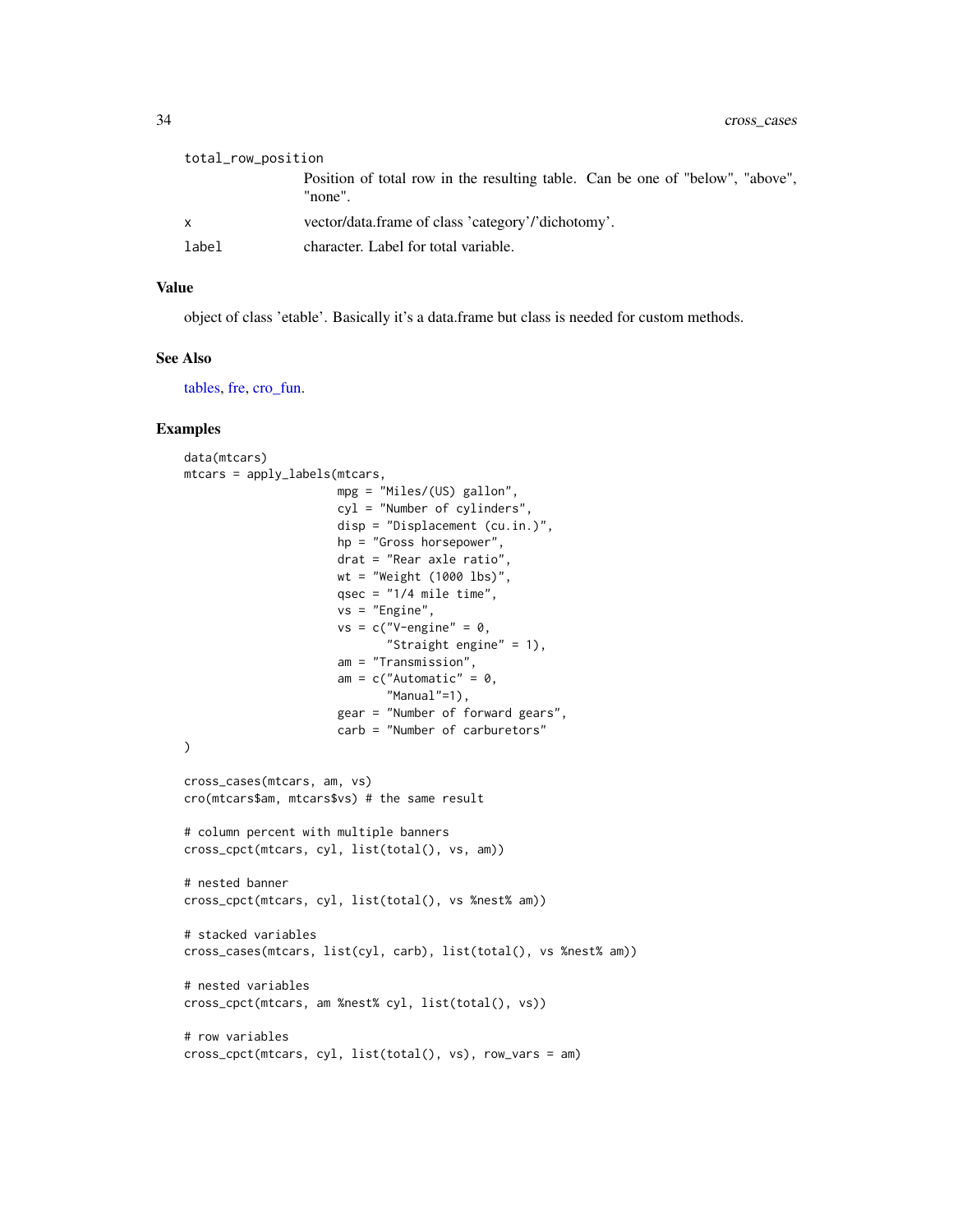```
# several totals above table
cross_cpct(mtcars, cyl,
              list(total(), vs),
              row_vars = am,
              total_row_position = "above",
              total_label = c("number of cases", "row %"),
              total_statistic = c("u_cases", "u_rpct")
              )
# multiple-choice variable
# brands - multiple response question
# Which brands do you use during last three months?
set.seed(123)
brands = data.table(t(replicate(20,sample(c(1:5,NA),4,replace = FALSE)))) %>%
    setNames(paste0("brand_", 1:4))
# score - evaluation of tested product
brands = brands %>%
   let(
        score = sample(-1:1, .N, replace = TRUE)) %>%
    apply_labels(
        brand_1 = "Used brands",
        brand_1 = num_lab("1 Brand A
                               2 Brand B
                              3 Brand C
                              4 Brand D
                               5 Brand E
                               "),
        score = "Evaluation of tested brand",
        score = num\_lab("-1 Dislike it
                             0 So-so
                             1 Like it
                              ")
\mathcal{L}cross_cpct(brands, mrset(brand_1 %to% brand_4), list(total(), score))
# responses
cross_cpct_responses(brands, mrset(brand_1 %to% brand_4), list(total(), score))
```
cross\_fun *Cross-tabulation with custom summary function.*

#### <span id="page-34-1"></span>Description

• cross\_mean, cross\_sum, cross\_median calculate mean/sum/median by groups. NA's are always omitted.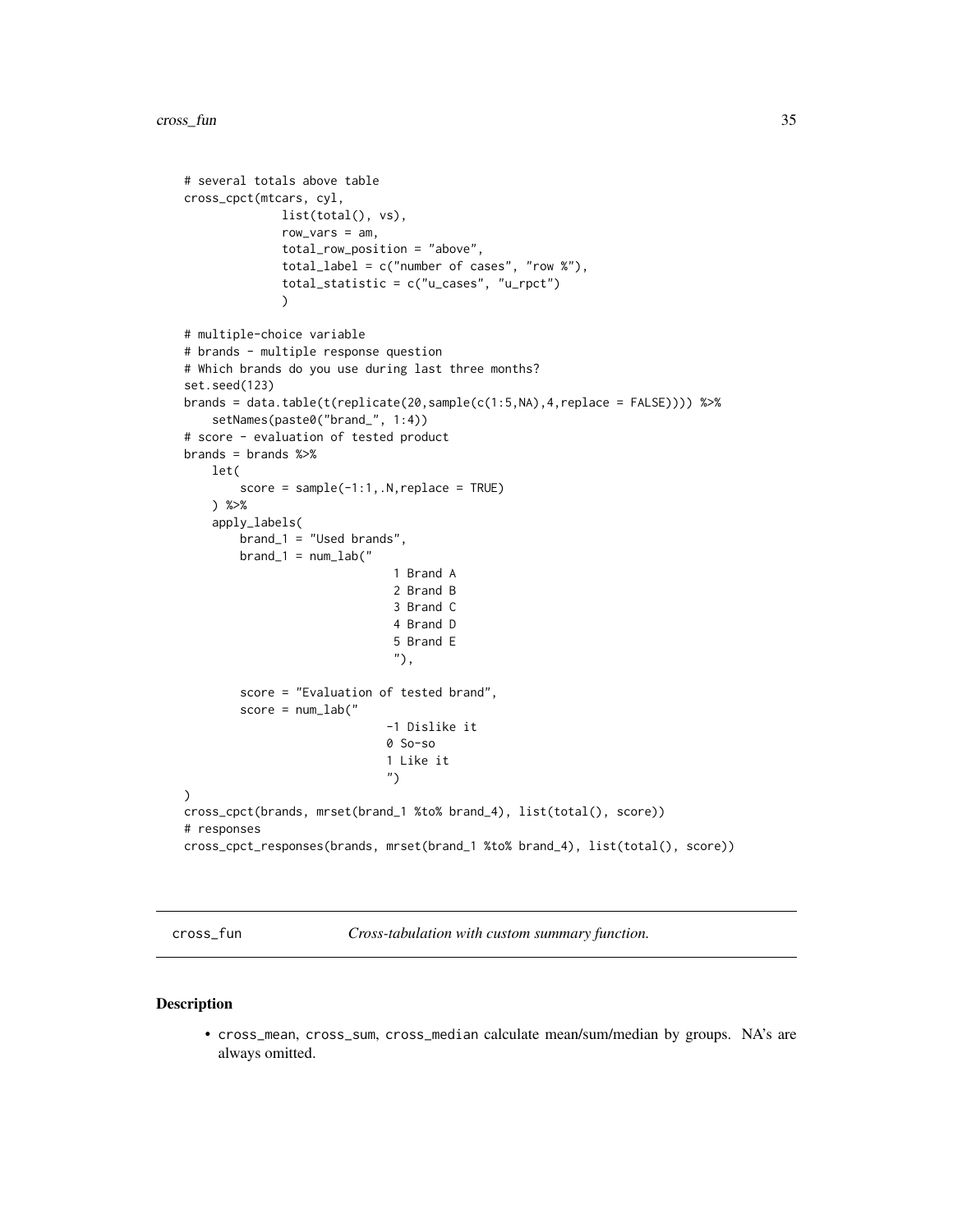- cross\_mean\_sd\_n calculates mean, standard deviation and N simultaneously. Mainly intended for usage with significance means.
- cross\_pearson, cross\_spearman calculate correlation of first variable in each data.frame in cell\_vars with other variables. NA's are removed pairwise.
- cross\_fun, cross\_fun\_df return table with custom summary statistics defined by fun argument. NA's treatment depends on your fun behavior. To use weight you should have formal weight argument in fun and some logic for its processing inside. Several functions with weight support are provided - see [w\\_mean.](#page-125-1) cross\_fun applies fun on each variable in cell\_vars separately, cross\_fun\_df gives to fun each data.frame in cell\_vars as a whole. So cross\_fun(iris[,-5],iris\$Species,fun = mean) gives the same result as cross\_fun\_df(iris[,-5],iris\$Species,fun = colMeans). For cross\_fun\_df names of cell\_vars will converted to labels if they are available before the fun will be applied. Generally it is recommended that fun will always return object of the same form. Row names/vector names of fun result will appear in the row labels of the table and column names/names of list will appear in the column labels. If your fun returns data.frame/matrix/list with element named 'row\_labels' then this element will be used as row labels. And it will have precedence over rownames.
- cross\_\* are evaluate their arguments in the context of the first argument data.
- cro\_\* functions use standard evaluation, e. g 'cro(mtcars\$am, mtcars\$vs)'.
- combine\_functions is auxiliary function for combining several functions into one function for usage with cro\_fun/cro\_fun\_df. Names of arguments will be used as statistic labels. By default, results of each function are combined with [c.](#page-0-0) But you can provide your own method function with method argument. It will be applied as in the expression do.call(method,list\_of\_functions\_results). Particular useful method is list. When it used then statistic labels will appear in the column labels. See examples. Also you may be interested in data.frame, rbind, cbind methods.

#### Usage

```
cross_fun(
  data,
  cell_vars,
  col\_vars = total(),
  row\_vars = total(label = ""),weight = NULL,subgroup = NULL,fun,
  ...,
  unsafe = FALSE)
cross_fun_df(
  data,
  cell_vars,
  col\_vars = total(),
  row\_vars = total(label = ""),weight = NULL,
```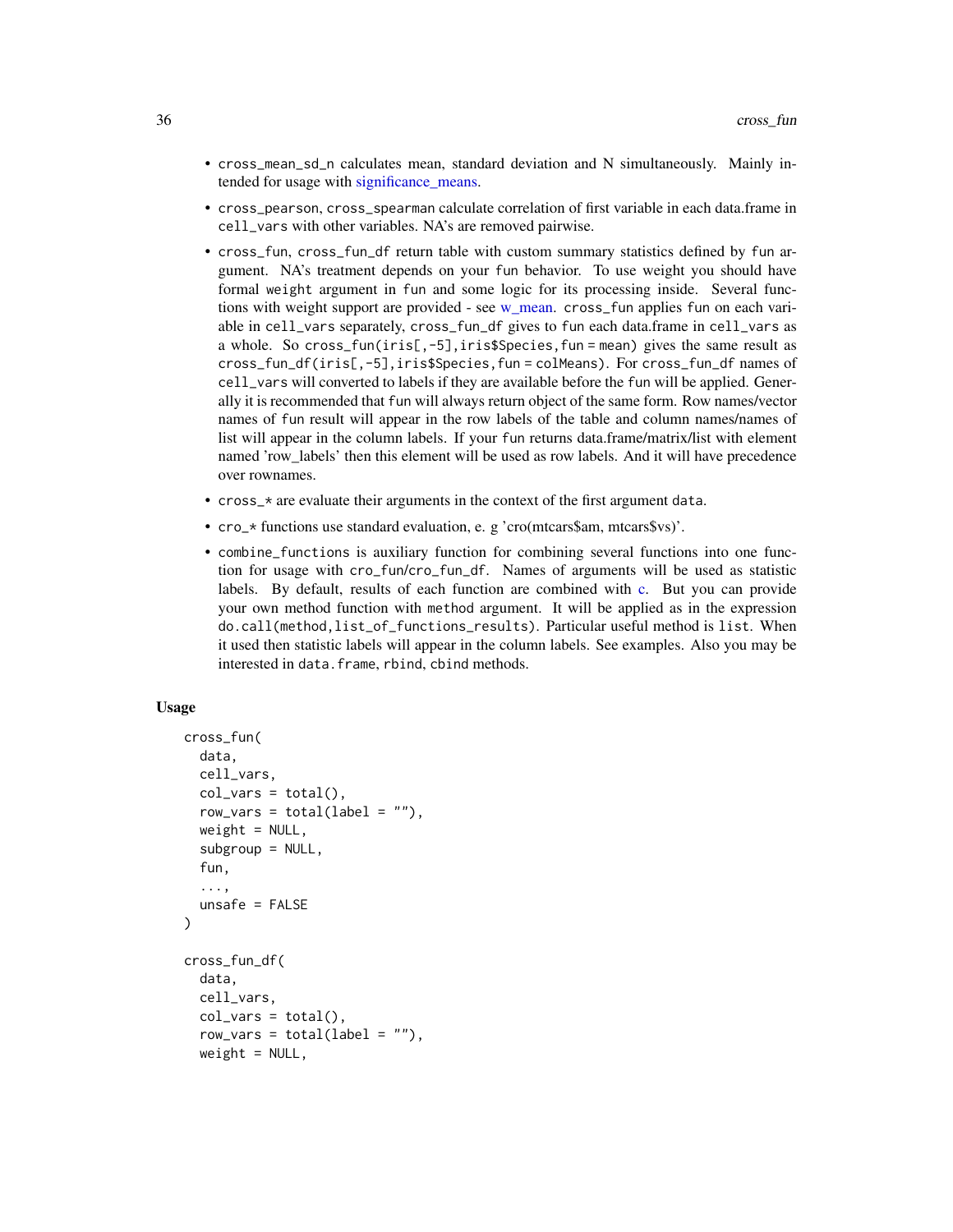```
subgroup = NULL,
  fun,
  ...,
 unsafe = FALSE
\mathcal{L}cross_mean(
 data,
 cell_vars,
 col\_vars = total(),row\_vars = total(label = ""),
 weight = NULL,subgroup = NULL
\mathcal{L}cross_mean_sd_n(
 data,
 cell_vars,
 col\_vars = total(),
  row_vars = total(label = "),
 weight = NULL,subgroup = NULL,
 weighted_valid_n = FALSE,
  labels = NULL
\mathcal{L}cross_sum(
 data,
 cell_vars,
 col\_vars = total(),row\_vars = total(label = ""),
 weight = NULL,
  subgroup = NULL
\lambdacross_median(
 data,
 cell_vars,
 col\_vars = total(),
 row\_vars = total(label = ""),
 weight = NULL,subgroup = NULL
\mathcal{L}cross_pearson(
  data,
  cell_vars,
 col\_vars = total(),
```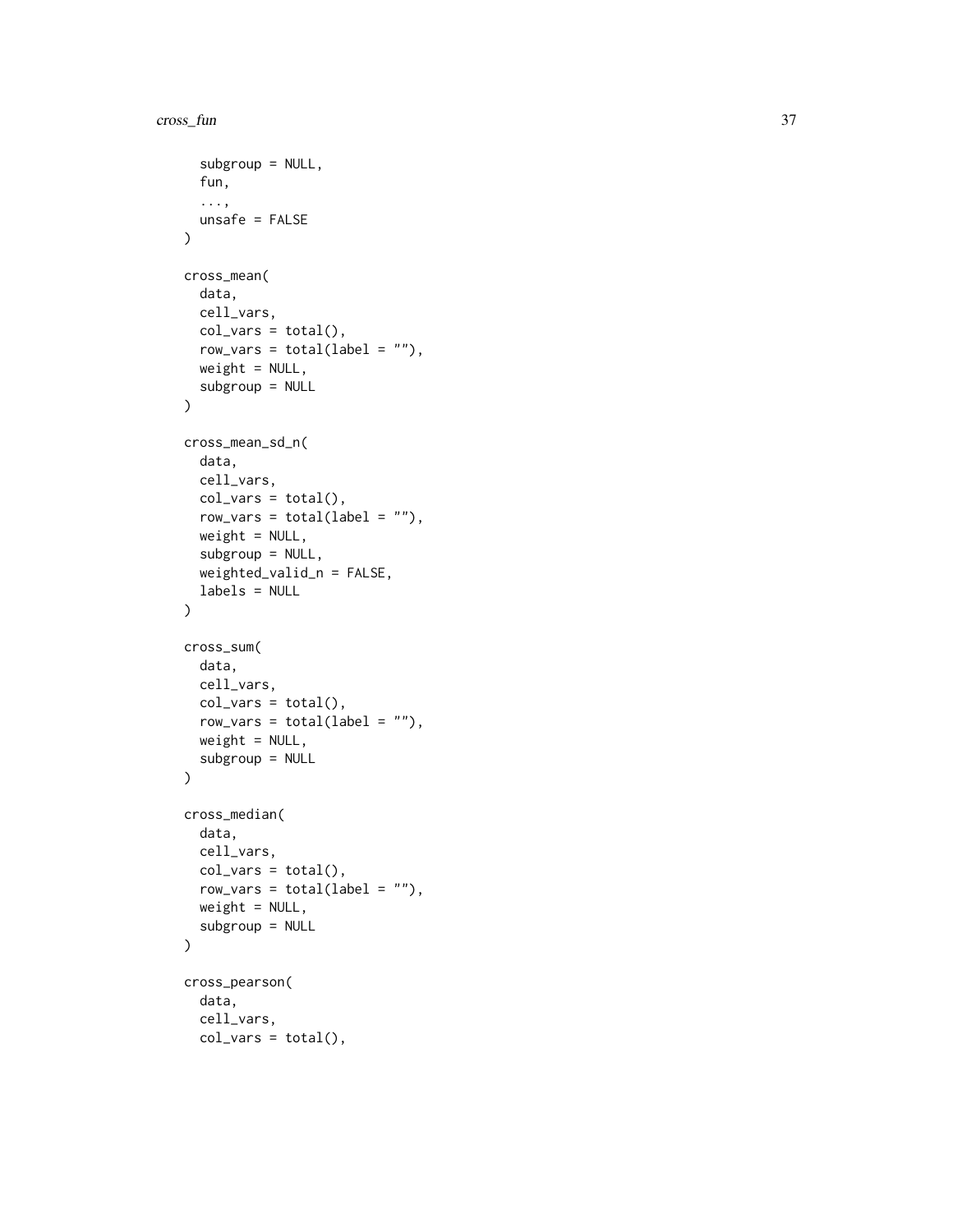```
row\_vars = total(label = ""),
  weight = NULL,subgroup = NULL
\lambdacross_spearman(
  data,
  cell_vars,
  col\_vars = total(),
  row_vars = total(label = "),
  weight = NULL,subgroup = NULL
\mathcal{L}cro_fun(
  cell_vars,
  col\_vars = total(),row_vars = total(label = "),
  weight = NULL,subgroup = NULL,
  fun,
  ...,
  unsafe = FALSE\mathcal{L}cro_fun_df(
  cell_vars,
  col\_vars = total(),
  row\_vars = total(label = ""),
  weight = NULL,subgroup = NULL,
  fun,
  ...,
  unsafe = FALSE
\mathcal{L}cro_mean(
  cell_vars,
  col\_vars = total(),
  row\_vars = total(label = ""),
  weight = NULL,subgroup = NULL
\mathcal{L}cro_mean_sd_n(
  cell_vars,
  col\_vars = total(),
  row_vars = total(label = "),
```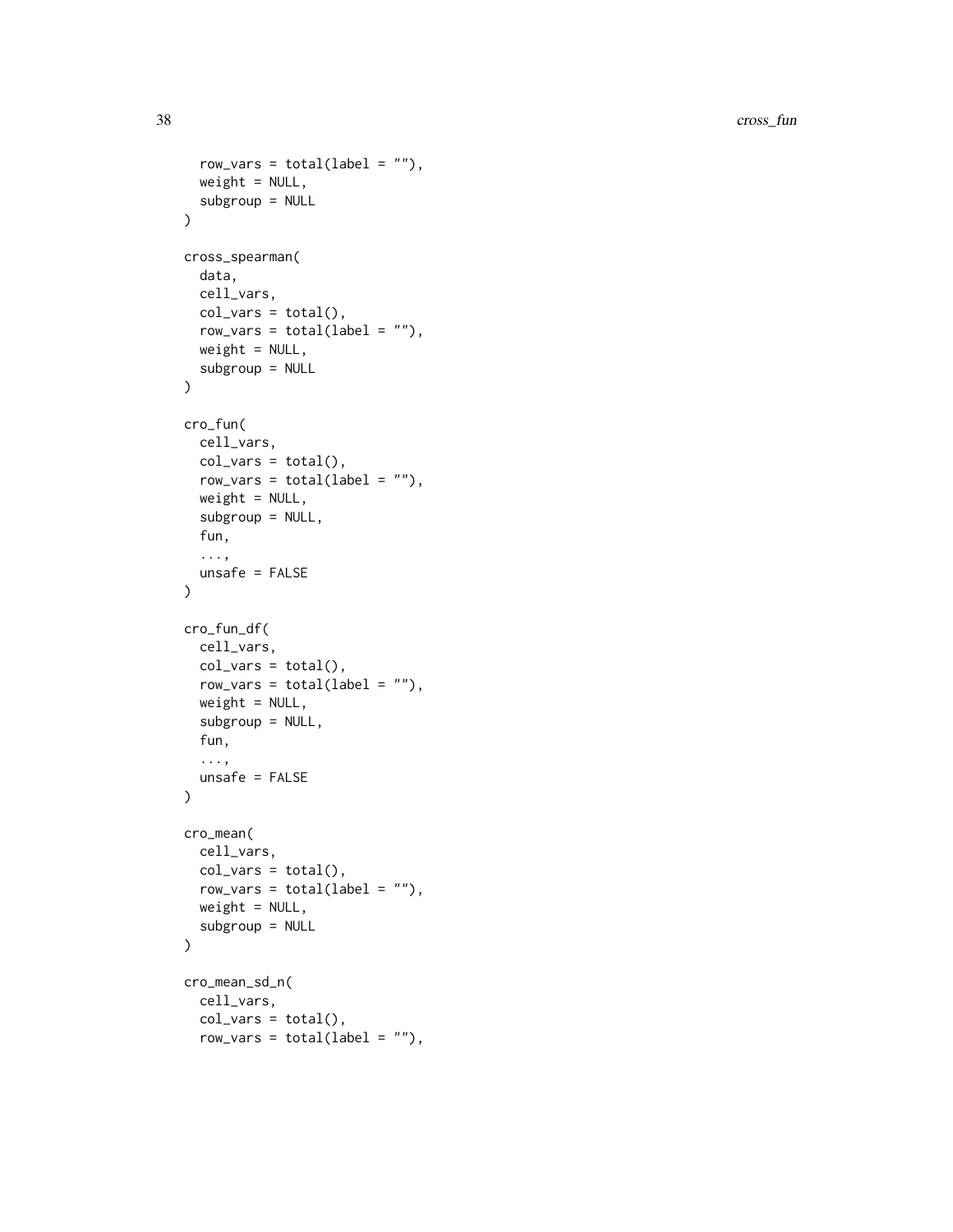```
weight = NULL,subgroup = NULL,
  weighted_valid_n = FALSE,
  labels = NULL
\mathcal{L}cro_sum(
  cell_vars,
  col\_vars = total(),
  row\_vars = total(label = ""),
  weight = NULL,subgroup = NULL
\mathcal{L}cro_median(
  cell_vars,
  col\_vars = total(),
  row_vars = total(label = "),
  weight = NULL,subgroup = NULL
\mathcal{L}cro_pearson(
  cell_vars,
  col\_vars = total(),row\_vars = total(label = ""),
  weight = NULL,subgroup = NULL
)
cro_spearman(
  cell_vars,
  col\_vars = total(),row\_vars = total(label = ""),weight = NULL,subgroup = NULL
\lambda
```
combine\_functions(..., method = c)

### Arguments

| data      | data. frame in which context all other arguments will be evaluated (for $\text{cross}\_\star$ ).                     |
|-----------|----------------------------------------------------------------------------------------------------------------------|
| cell_vars | vector/data.frame/list. Variables on which summary function will be computed.                                        |
| col vars  | vector/data.frame/list. Variables which breaks table by columns. Use mrset/mdset<br>for multiple-response variables. |
| row_vars  | vector/data.frame/list. Variables which breaks table by rows. Use mrset/mdset<br>for multiple-response variables.    |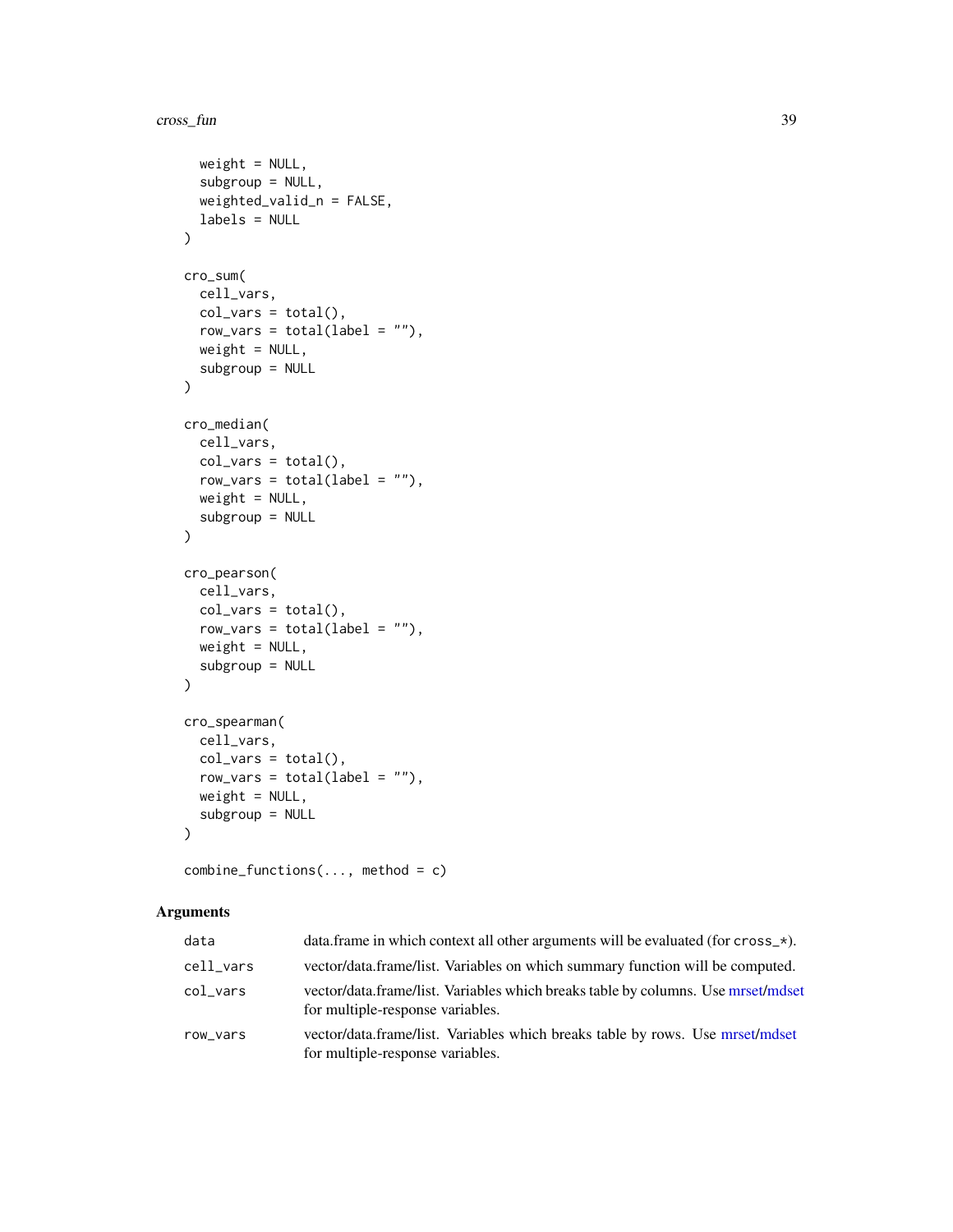| weight           | numeric vector. Optional cases weights. Cases with NA's, negative and zero<br>weights are removed before calculations.                                                                                                                                                                                                                                                                                                                                                                                                                                                                                                                                                                                                 |
|------------------|------------------------------------------------------------------------------------------------------------------------------------------------------------------------------------------------------------------------------------------------------------------------------------------------------------------------------------------------------------------------------------------------------------------------------------------------------------------------------------------------------------------------------------------------------------------------------------------------------------------------------------------------------------------------------------------------------------------------|
| subgroup         | logical vector. You can specify subgroup on which table will be computed.                                                                                                                                                                                                                                                                                                                                                                                                                                                                                                                                                                                                                                              |
| fun              | custom summary function. Generally it is recommended that fun will always<br>return object of the same form. Rownames/vector names of fun result will ap-<br>pear in the row labels of the table and column names/names of list will appear in<br>the column labels. To use weight you should have formal weight argument in<br>fun and some logic for its processing inside. For cro_fun_df fun will receive<br>data.table with all names converted to variable labels (if labels exists). So it is<br>not recommended to rely on original variables names in your fun.                                                                                                                                               |
| $\cdots$         | further arguments for fun in cross_fun/cross_fun_df or functions for combine_functions.<br>Ignored in cross_fun/cross_fun_df if unsafe is TRUE.                                                                                                                                                                                                                                                                                                                                                                                                                                                                                                                                                                        |
| unsafe           | logical/character If not FALSE than fun will be evaluated as is. It can lead<br>to significant increase in the performance. But there are some limitations. For<br>cross_fun it means that your function fun should return vector. If length of this<br>vector is greater than one than you should provide with unsafe argument vector<br>of unique labels for each element of this vector. There will be no attempts to au-<br>tomatically make labels for the results of fun. For cross_fun_df your function<br>should return vector or list/data.frame (optionally with 'row_labels' element -<br>statistic labels). If unsafe is TRUE or not logical then further arguments $(\ldots)$<br>for fun will be ignored. |
| weighted_valid_n |                                                                                                                                                                                                                                                                                                                                                                                                                                                                                                                                                                                                                                                                                                                        |
|                  | logical. Should we show weighted valid N in cro_mean_sd_n? By default it is<br>FALSE.                                                                                                                                                                                                                                                                                                                                                                                                                                                                                                                                                                                                                                  |
| labels           | character vector of length 3. Labels for mean, standard deviation and valid N in<br>cro_mean_sd_n.                                                                                                                                                                                                                                                                                                                                                                                                                                                                                                                                                                                                                     |
| method           | function which will combine results of multiple functions in combine_functions.<br>It will be applied as in the expression do.call (method, list_of_functions_results).<br>By default it is c.                                                                                                                                                                                                                                                                                                                                                                                                                                                                                                                         |

# Value

object of class 'etable'. Basically it's a data.frame but class is needed for custom methods.

# See Also

[tables,](#page-88-0) [fre,](#page-49-0) [cross\\_cases.](#page-29-0)

```
data(mtcars)
mtcars = apply_labels(mtcars,
                     mpg = "Miles/(US) gallon",
                      cyl = "Number of cylinders",
                      disp = "Displacement (cu.in.)",
                     hp = "Gross horsepower",
                      drat = "Rear axle ratio",
                      wt = "Weight (1000 lbs)",
```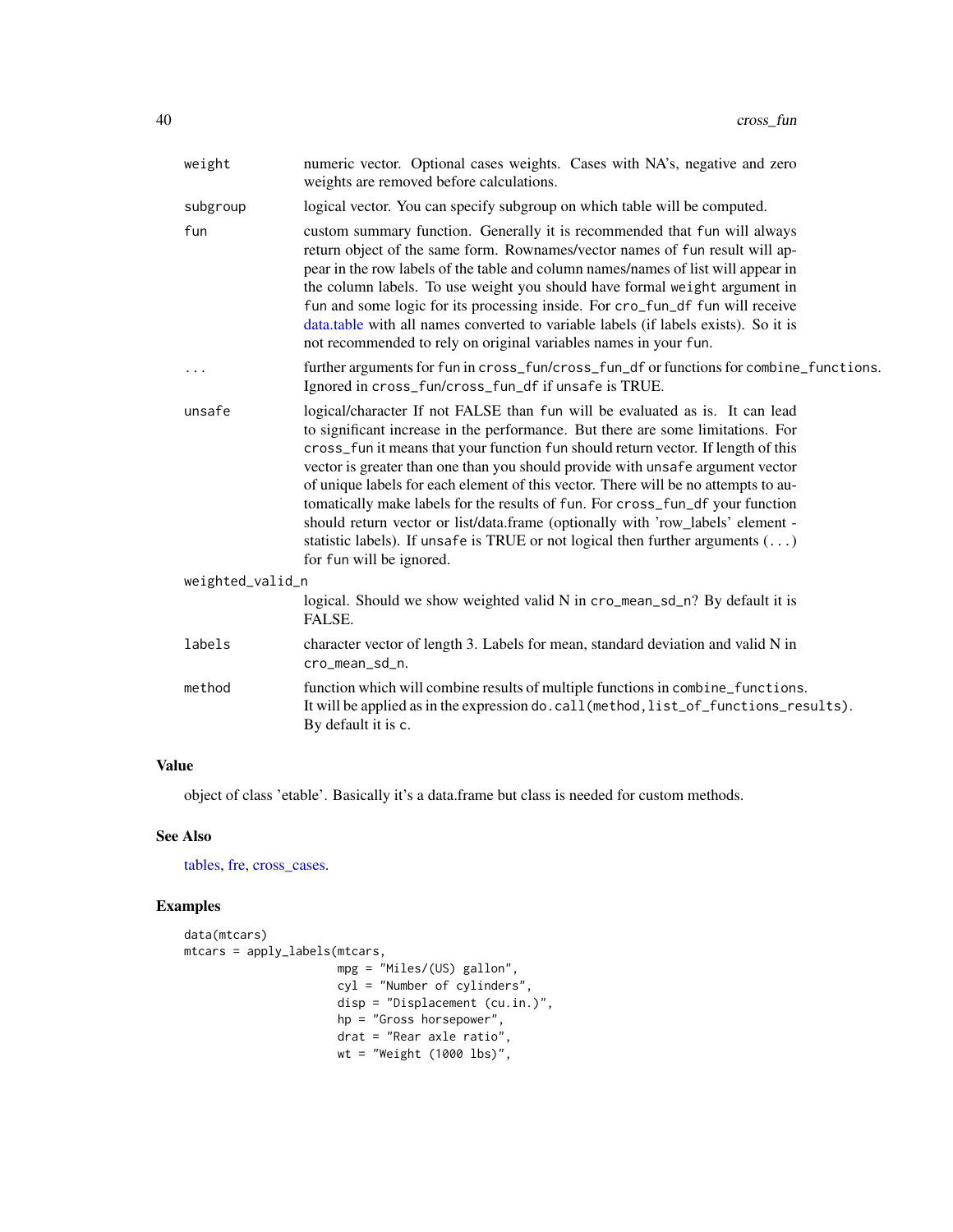```
qsec = "1/4 mile time",
                      vs = "Engine",
                      vs = c("V-engine" = 0,"Straight engine" = 1),
                      am = "Transmission",
                      am = c("Automatic" = 0,"Manual"=1),
                      gear = "Number of forward gears",
                      carb = "Number of carburetors"
\mathcal{L}# Simple example - there is special shortcut for it - 'cross_mean'
cross_fun(mtcars,
          list(mpg, disp, hp, wt, qsec),
          col_vars = list(total(), am),row_vars = vs,
          fun = mean)
# The same example with 'subgroup'
cross_fun(mtcars,
       list(mpg, disp, hp, wt, qsec),
       col_vars = list(total(), am),row\_vars = vs,subgroup = vs == 0,
       fun = mean)# 'combine_functions' usage
cross_fun(mtcars,
          list(mpg, disp, hp, wt, qsec),
          col_vars = list(total(), am),row_vars = vs,
          fun = combine_functions(Mean = mean,
                                   'Std. dev.' = sd,
                                   'Valid N' = valid_n)
\mathcal{L}# 'combine_functions' usage - statistic labels in columns
cross_fun(mtcars,
          list(mpg, disp, hp, wt, qsec),
          col_vars = list(total(), am),
          row_vars = vs,
          fun = combine_functions(Mean = mean,
                                   'Std. dev.' = sd,
                                   'Valid N' = valid_n,
                                   method = list
                                   \mathcal{L}\lambda# 'summary' function
cross_fun(mtcars,
```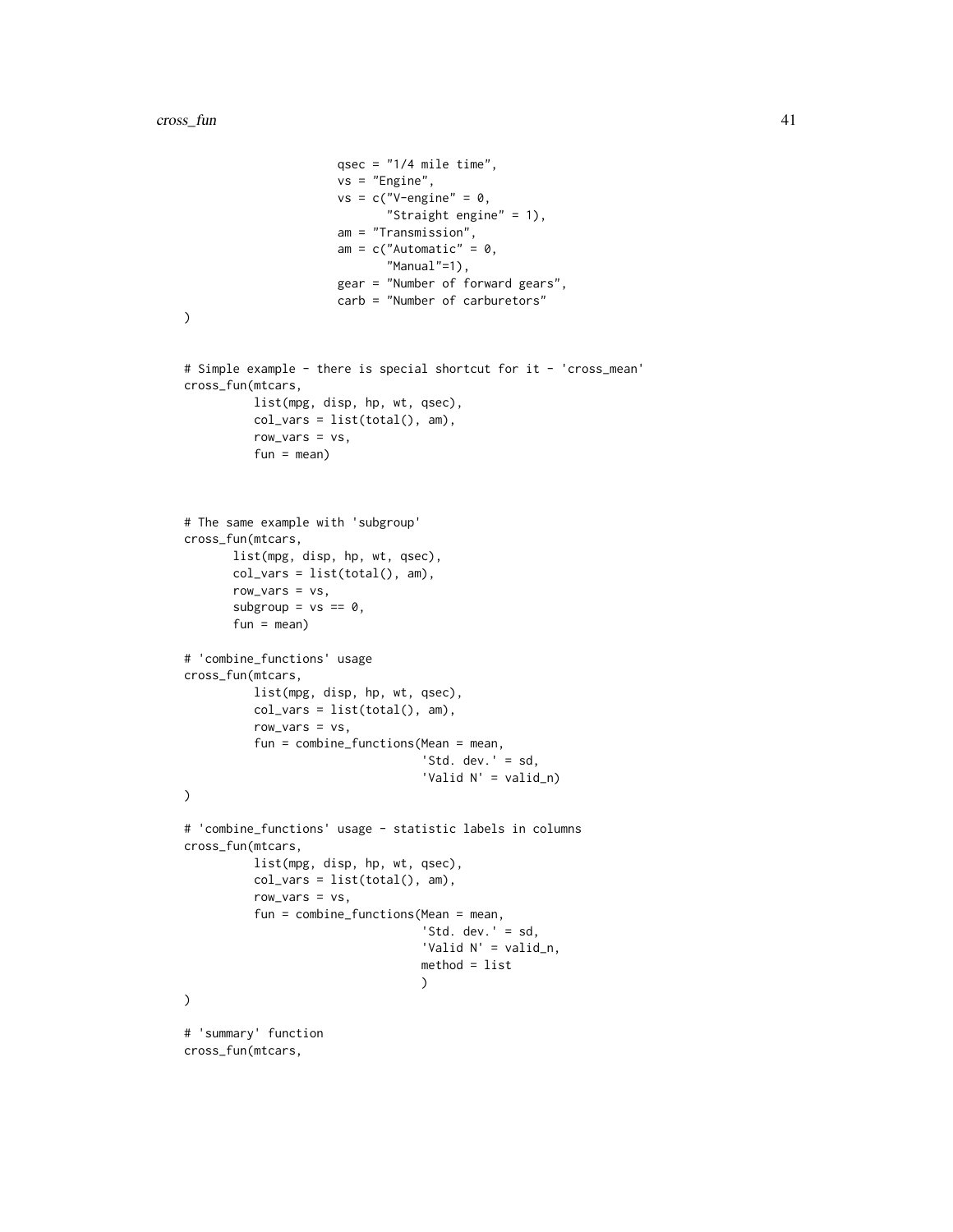```
list(mpg, disp, hp, wt, qsec),
          col_{vars} = list(total(), am),row_vars = list(total(), vs),
          fun = summary
)
# comparison 'cross_fun' and 'cross_fun_df'
cross_fun(mtcars,
          data.frame(mpg, disp, hp, wt, qsec),
          col_vars = am,
          fun = mean
)
# same result
cross_fun_df(mtcars,
             data.frame(mpg, disp, hp, wt, qsec),
             col_vars = am,
             fun = colMeans
             \mathcal{L}# usage for 'cross_fun_df' which is not possible for 'cross_fun'
# linear regression by groups
cross_fun_df(mtcars,
             data.frame(mpg, disp, hp, wt, qsec),
             col_vars = am,
             fun = function(x){
                 frm = reformulate(".", response = as.name(names(x)[1]))
                 model = lm(frm, data = x)cbind('Coef.' = coef(model),
                       confint(model)
                 )
             }
)
```

| do_repeat |                     |  | Repeats the same transformations on a specified set of vari- |  |  |  |
|-----------|---------------------|--|--------------------------------------------------------------|--|--|--|
|           | <i>ables/values</i> |  |                                                              |  |  |  |

## Description

Repeats the same transformations on a specified set of variables/values

```
do_repeat(data, ...)
as_is(...)
```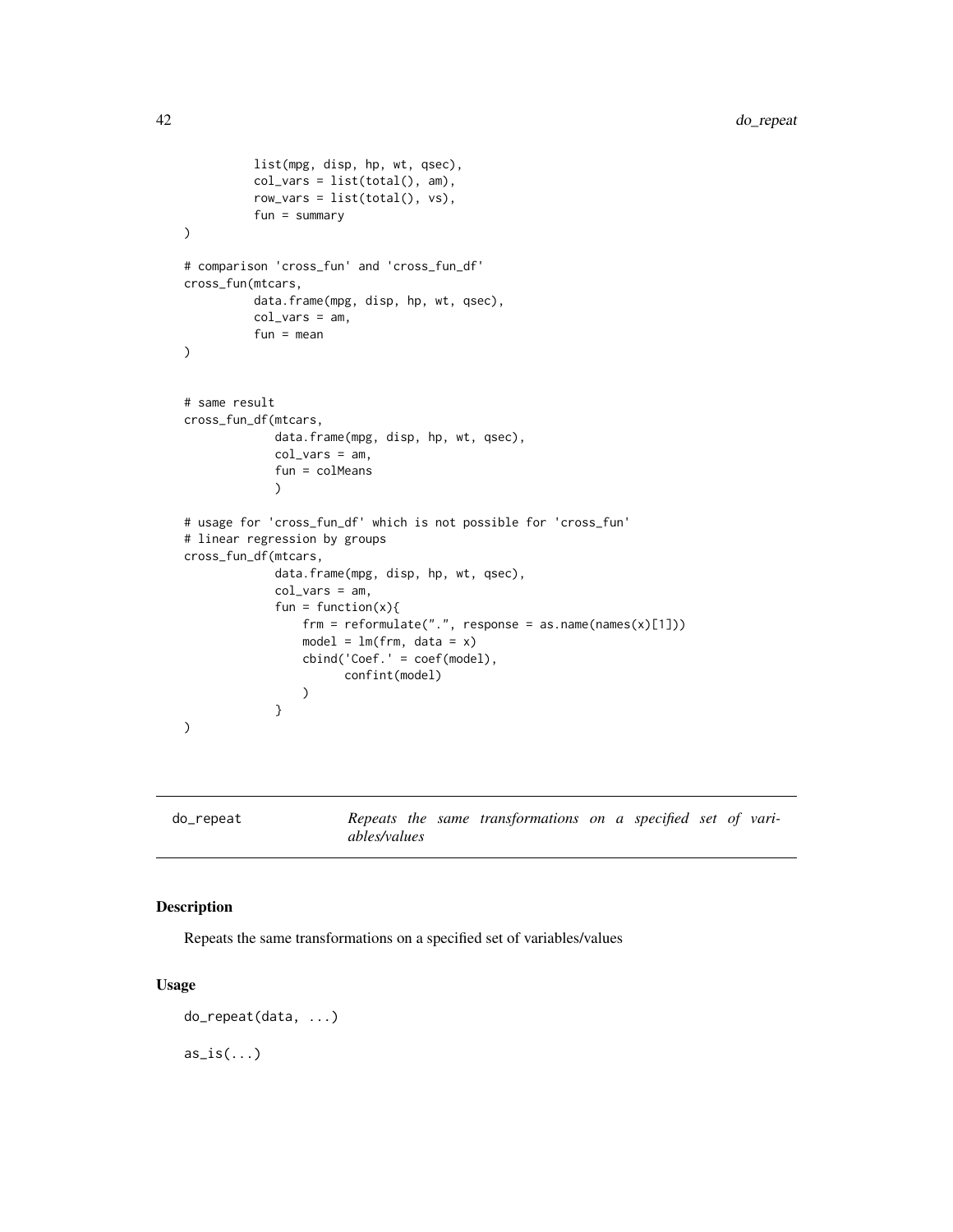#### do\_repeat 43

## Arguments

| data     | data.frame/list. If data is list then do_repeat will be applied to each element<br>of the list.                                                                                                                                                                                                                                                                                                                                                                                                                                                                                                                                 |
|----------|---------------------------------------------------------------------------------------------------------------------------------------------------------------------------------------------------------------------------------------------------------------------------------------------------------------------------------------------------------------------------------------------------------------------------------------------------------------------------------------------------------------------------------------------------------------------------------------------------------------------------------|
| $\ddots$ | stand-in name(s) followed by equals sign and a vector/list of replacement vari-<br>ables or values. They can be numeric/characters or variables names. Names<br>at the top-level can be unquoted (non-standard evaluation). Quoted characters<br>also considered as variables names. To avoid this behavior use $as_is$ function.<br>For standard evaluation of parameters you can surround them by round brack-<br>ets. Also you can use $\%$ to $\%$ operator and other criteria functions. Last argument<br>should be expression in curly brackets which will be evaluated in the scope of<br>data.frame data. See examples. |

# Details

There is a special constant .N which equals to number of cases in data for usage in expression inside do\_repeat. Also there are a variables .item\_num which is equal to the current iteration number and .item\_value which is named list with current stand-in variables values.

## Value

transformed data.frame data

```
data(iris)
scaled_iris = do_repeat(iris,
                        i = Sepal.Length %to% Petal.Width,
                        {
                            i = scale(i)})
head(scaled_iris)
# several stand-in names and standard evaluattion
old_names = qc(Sepal.Length, Sepal.Width, Petal.Length, Petal.Width)
new_names = paste0("scaled_", old_names)
scaled_iris = do_repeat(iris,
                       orig = ((old_names)),scaled = ((new_names)),{
                            scaled = scale(orig)
                        })
head(scaled_iris)
# numerics
new_d f = data.frame(id = 1:20)# note the automatic creation of the sequence of variables
new_df = do_repeat(new_df,
                  item = i1 %to% i3,
                  value = c(1, 2, 3),{
```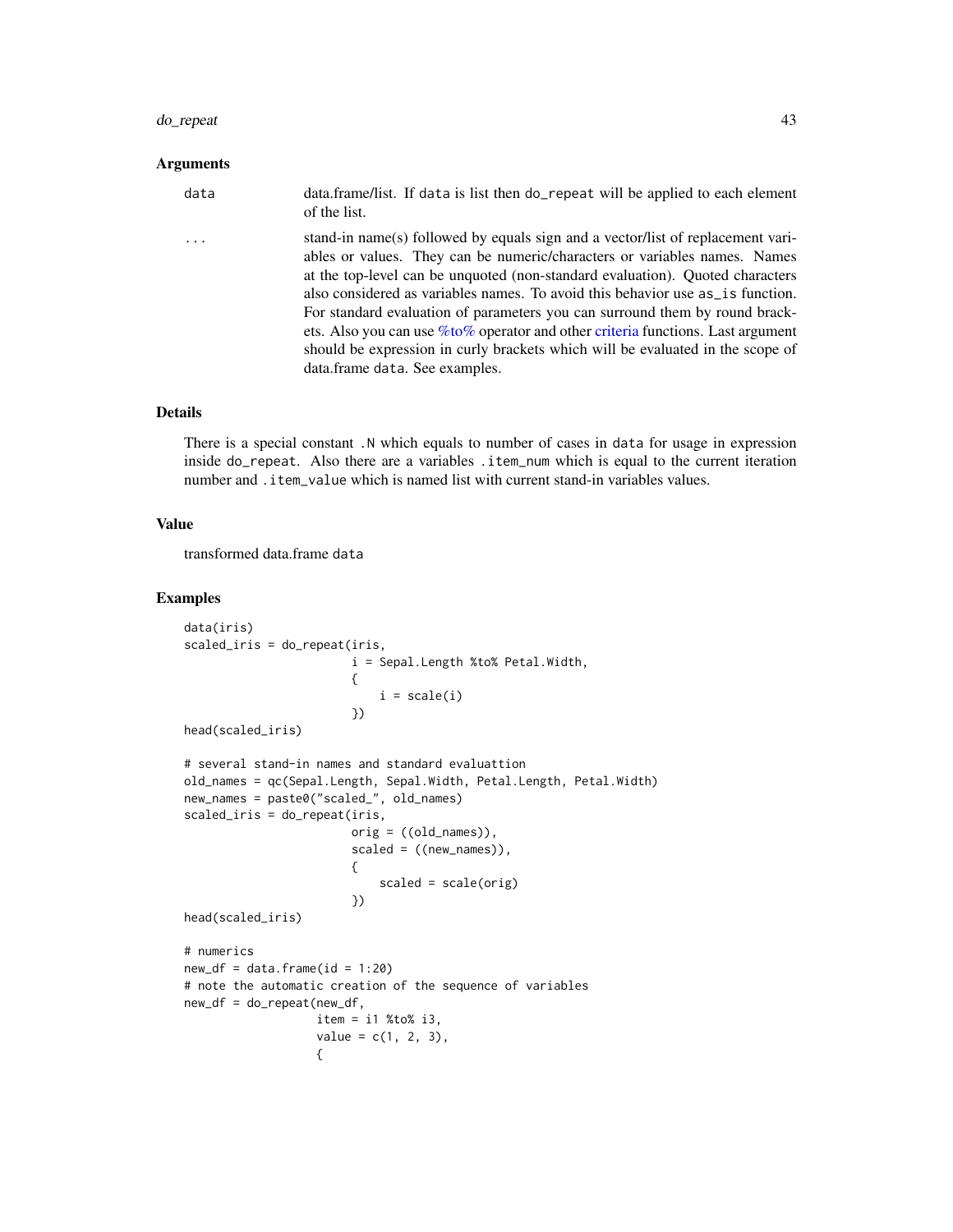```
item = value
                   })
head(new_df)
# the same result with internal variable '.item_num'
new_d f = data frame(id = 1:20)new_df = do_repeat(new_df,
                   item = i1 %to% i3,
                   {
                       item = .item_num
                   })
head(new_df)
# functions
set.seed(123)
new_d f = data frame(id = 1:20)new_df = do_repeat(new_df,
                   item = c(i1, i2, i3),
                   fun = c("rnorm", "runif", "rexp"),
                   {
                       item = fun(.N)})
head(new_df)
```
drop\_empty\_rows *Drop empty (with all NA's) rows/columns from data.frame/table*

#### Description

By default tables produced by functions [tables,](#page-88-0) [cross\\_cpct,](#page-29-1) [cross\\_fun](#page-34-0) and [cross\\_fun\\_df](#page-34-1) are created with all possible value labels. If values for this labels are absent in variable there are NA's in rows and columns. drop\_empty\_rows/drop\_empty\_columns are intended to remove these empty rows/columns. drop\_r and drop\_c are the same functions with shorter names. drop\_rc drops rows and columns simultaneously.

```
drop_empty_rows(x, excluded_rows = NULL, excluded_columns = NULL)
drop_empty_columns(x, excluded_rows = NULL, excluded_columns = NULL)
drop_r(x, excluded_rows = NULL, excluded_columns = NULL)
drop_c(x, excluded_rows = NULL, excluded_columns = NULL)
drop_rc(x)
```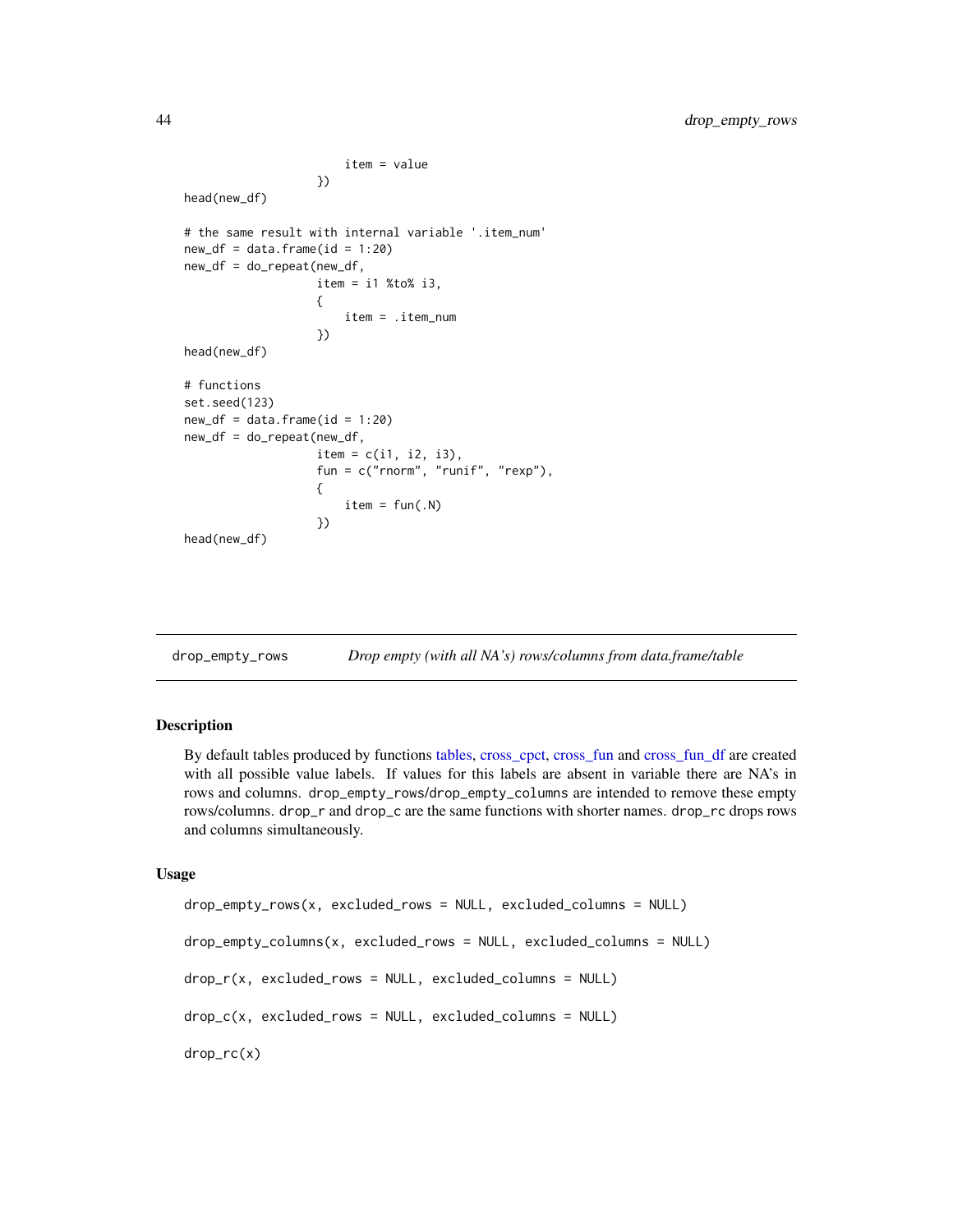#### expss and the contract of the contract of the contract of the contract of the contract of the contract of the contract of the contract of the contract of the contract of the contract of the contract of the contract of the

# Arguments

| $\mathsf{x}$     | data.frame/etable(result of cro and etc.)                                         |
|------------------|-----------------------------------------------------------------------------------|
| excluded_rows    | character/logical/numeric rows which won't be dropped and in which NAs won't      |
|                  | be counted. If it is characters then they will be considered as pattern/vector    |
|                  | of patterns. Patterns will be matched with Perl-style regular expression with     |
|                  | values in the first column of $x$ (see grep, per $l = TRUE$ argument). Rows which |
|                  | have such patterns will be excluded. By default for class 'etable' pattern is "#" |
|                  | because "#" marks totals in the result of cro.                                    |
| excluded_columns |                                                                                   |
|                  | logical/numeric/characters columns which won't be dropped and in which NAs        |
|                  | won't be counted. By default for class 'etable' it is first column - column with  |
|                  | labels in table.                                                                  |

# Value

data.frame with removed rows/columns

# Examples

```
data(mtcars)
mtcars = apply_labels(mtcars,
            vs = "Engine",
            vs = num\_lab("0 V-engine
                      1 Straight engine
                      9 Other
                      "),
            am = "Transmission",
            am = num\_lab("0 Automatic
                     1 Manual
                     9 Other
                     ")
         )
with_empty = cross_cases(mtcars, am, vs)
drop_empty_rows(with_empty)
drop_empty_columns(with_empty)
drop_rc(with_empty)
```
expss *expss: Tables with Labels and Some Useful Functions from Spreadsheets and SPSS Statistics*

# Description

'expss' package implements some popular functions from spreadsheets and SPSS Statistics software. Implementations are not complete copies of their originals. I try to make them consistent with other R functions. See examples in the vignette and in the help.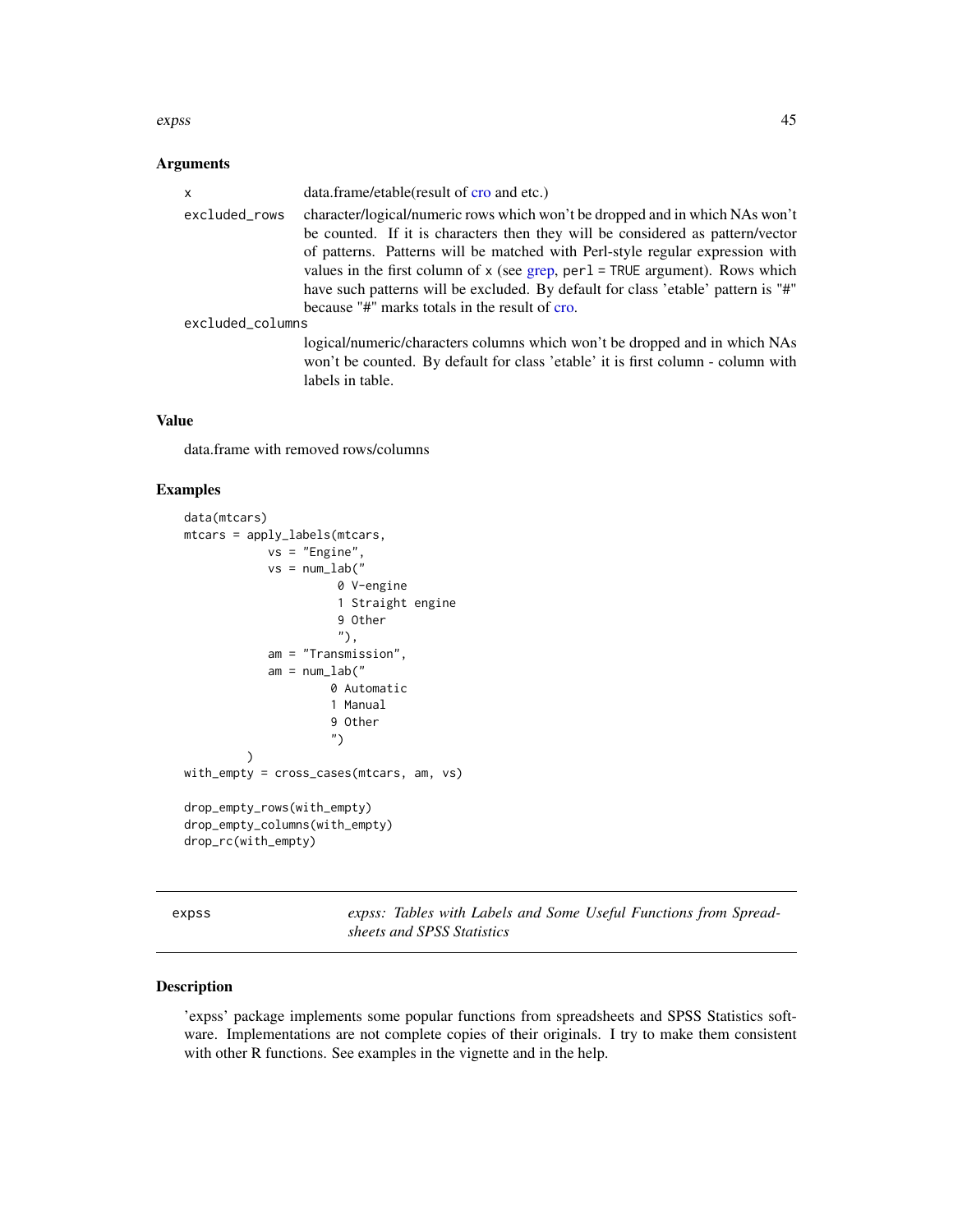# 46 expss.options

# Excel

- IF [ifelse](#page-0-0)
- AVERAGE [mean\\_row](#page-86-0)
- SUM [sum\\_row](#page-86-1)
- MIN [min\\_row](#page-86-0)
- MAX [max\\_row](#page-86-0)
- VLOOKUP [vlookup](#page-0-0)
- COUNTIF [count\\_if](#page-18-0)
- AVERAGEIF [mean\\_row\\_if](#page-18-1)
- SUMIF [sum\\_row\\_if](#page-18-1)
- MINIF [min\\_row\\_if](#page-18-1)
- MAXIF [max\\_row\\_if](#page-18-1)
- IFS [ifs](#page-76-0)
- IFNA [if\\_na](#page-55-0)
- MATCH [match\\_row](#page-59-0)
- INDEX [index\\_row](#page-59-1)
- PIVOT TABLES [tables,](#page-88-0) [cross\\_fun,](#page-34-0) [cross\\_cpct](#page-29-1)

# **SPSS**

- RECODE [recode](#page-76-1)
- COUNT [count\\_row\\_if](#page-18-1)
- VARIABLE LABELS [var\\_lab](#page-115-0)
- VALUE LABELS [val\\_lab](#page-110-0)
- ANY [any\\_in\\_row](#page-86-0)
- FREQUENCIES [fre](#page-49-0)
- CROSSTABS [cro](#page-29-1)
- CUSTOM TABLES [tables](#page-88-0)

<span id="page-45-0"></span>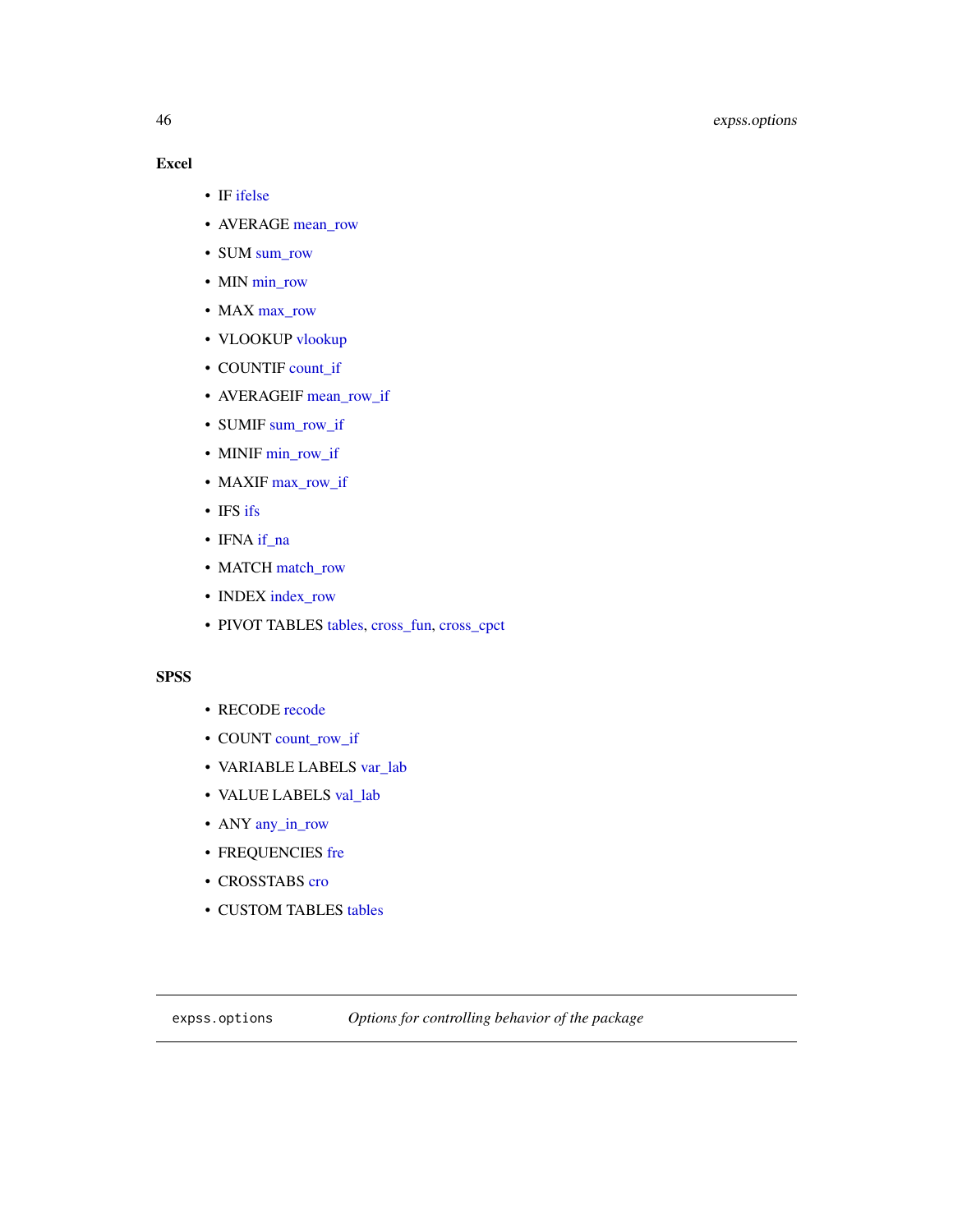#### expss.options 47

#### Description

All options can be set with options(option.name = option.value) or with special functions (see below). You can get value of option with getOption("option.name").

- expss.digits Number of digits after decimal separator which will be shown for tables. This parameter is supported in the [as.datatable\\_widget,](#page-6-0) [htmlTable.etable](#page-50-0) and print methods. NULL is default and means one digit. NA means no rounding. There is a convenience function for this option: expss\_digits.
- expss.enable\_value\_labels\_support By default, all labelled variables will use labels as labels for factor levels when [factor](#page-0-0) is called. So, any function which calls [factor/as.factor](#page-0-0) will use value labels. In details this option changes behavior of two methods for class labelled - as.character and unique - on which factor depends entirely. If you have compatibility problems set this option to zero: options(expss.enable\_value\_labels\_support = 0). Additionally there is an option for extreme value labels support: options(expss.enable\_value\_labels\_support = 2). With this value factor/as.factor will take into account empty levels. See example. It is recommended to turn off this option immediately after usage because unique.labelled will give weird result. Labels without values will be added to unique values. There are shortcuts for these options: expss\_enable\_value\_labels\_support(), expss\_enable\_value\_labels\_support\_extreme() and expss\_disable\_value\_labels\_support().
- expss.output By default tables are printed in the console. You can change this behavior by setting this option. There are five possible values: 'rnotebook', 'viewer', 'commented', 'raw' or 'huxtable'. First option is useful when you run your code in the R Notebook output will be rendered to nice HTML. The second option will render tables to RStudio viewer. knitr is supported automatically via knit\_print method. 'commented' prints default output to the console with comment symbol (#) at the beginning of the each line. With comment symbol you can easily copy and paste your output into the script. Option raw disables any formatting and all tables are printed as data.frames. Option huxtable print output via the huxtable library. Shortcuts for options: expss\_output\_default(), expss\_output\_raw(), expss\_output\_viewer(), expss\_output\_commented(), expss\_output\_rnotebook() and expss\_output\_huxtable().
- expss\_fix\_encoding\_on/expss\_fix\_encoding\_off If you expreience problems with character encoding in RStudio Viewer/RNotebooks under Windows try expss\_fix\_encoding\_on(). In some cases, it can help.

```
expss_digits(digits = NULL)
get_expss_digits()
expss_enable_value_labels_support()
expss_enable_value_labels_support_extreme()
expss_disable_value_labels_support()
```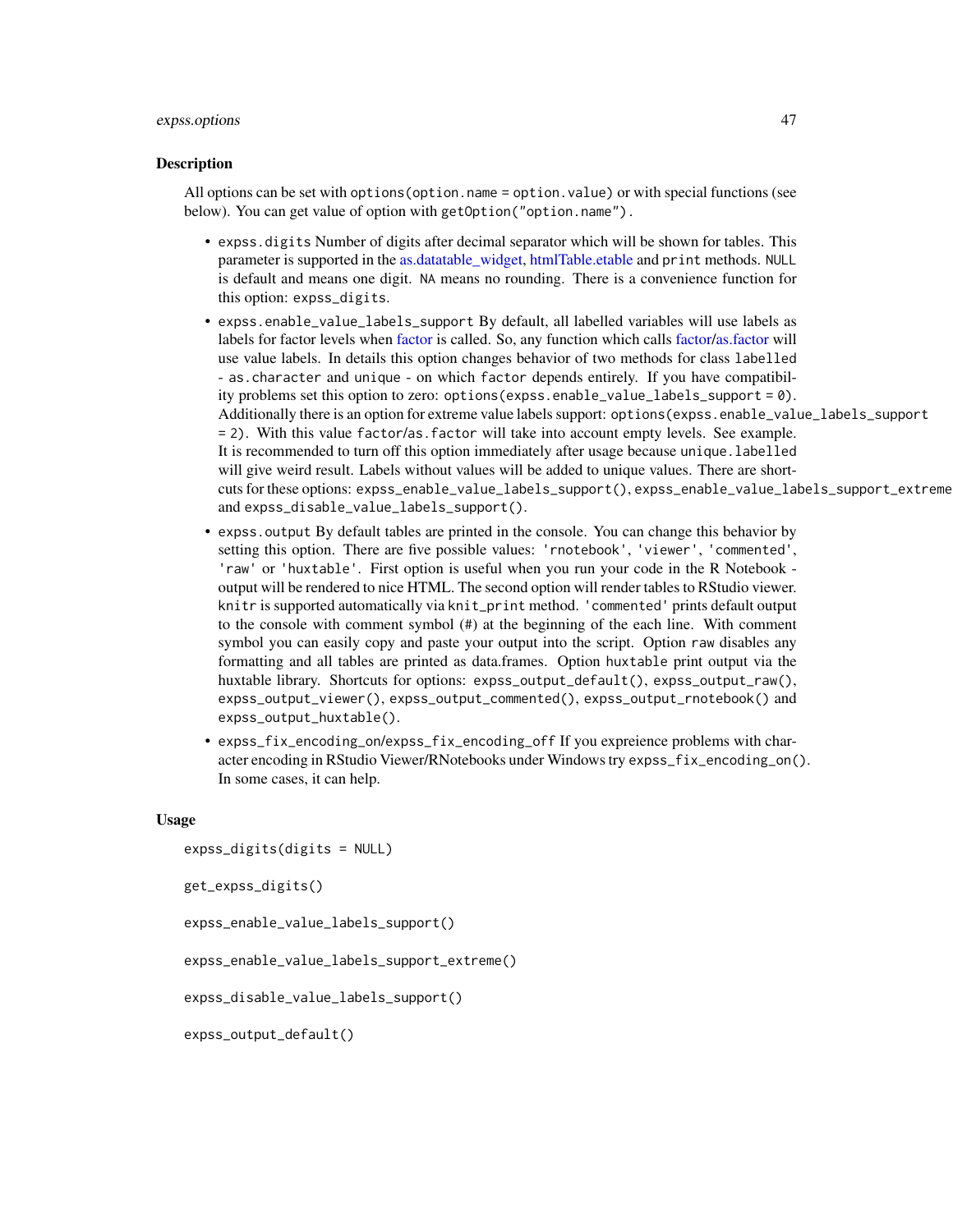```
expss_output_commented()
expss_output_raw()
expss_output_viewer()
expss_output_rnotebook()
expss_output_huxtable(...)
expss_fix_encoding_on()
expss_fix_encoding_off()
expss_fre_stat_lab(
  label = c("Count", "Valid percent", "Percent", "Responses, %",
    "Cumulative responses, %")
)
```
# Arguments

| digits  | integer. Number of digits after decimal point. NULL is default and means 1 digit.    |
|---------|--------------------------------------------------------------------------------------|
|         | NA means no rounding.                                                                |
| $\cdot$ | list of parameters for huxtable::set_default_properties. See set default properties. |
| label   | character vector of length 5. Default labels for fre.                                |

```
# example of different levels of value labels support
my\_scale = c(1, 2, 2, 2)# note that we have label 'Hard to say' for which there are no values in 'my_scale'
val_lab(my_scale) = num_lab("
                            1 Yes
                            2 No
                            3 Hard to say
                            ")
# disable labels support
expss_disable_value_labels_support()
table(my_scale) # there is no labels in the result
unique(my_scale)
# default value labels support
expss_enable_value_labels_support()
# table with labels but there are no label "Hard to say"
table(my_scale)
unique(my_scale)
# extreme value labels support
expss_enable_value_labels_support_extreme()
# now we see "Hard to say" with zero counts
table(my_scale)
```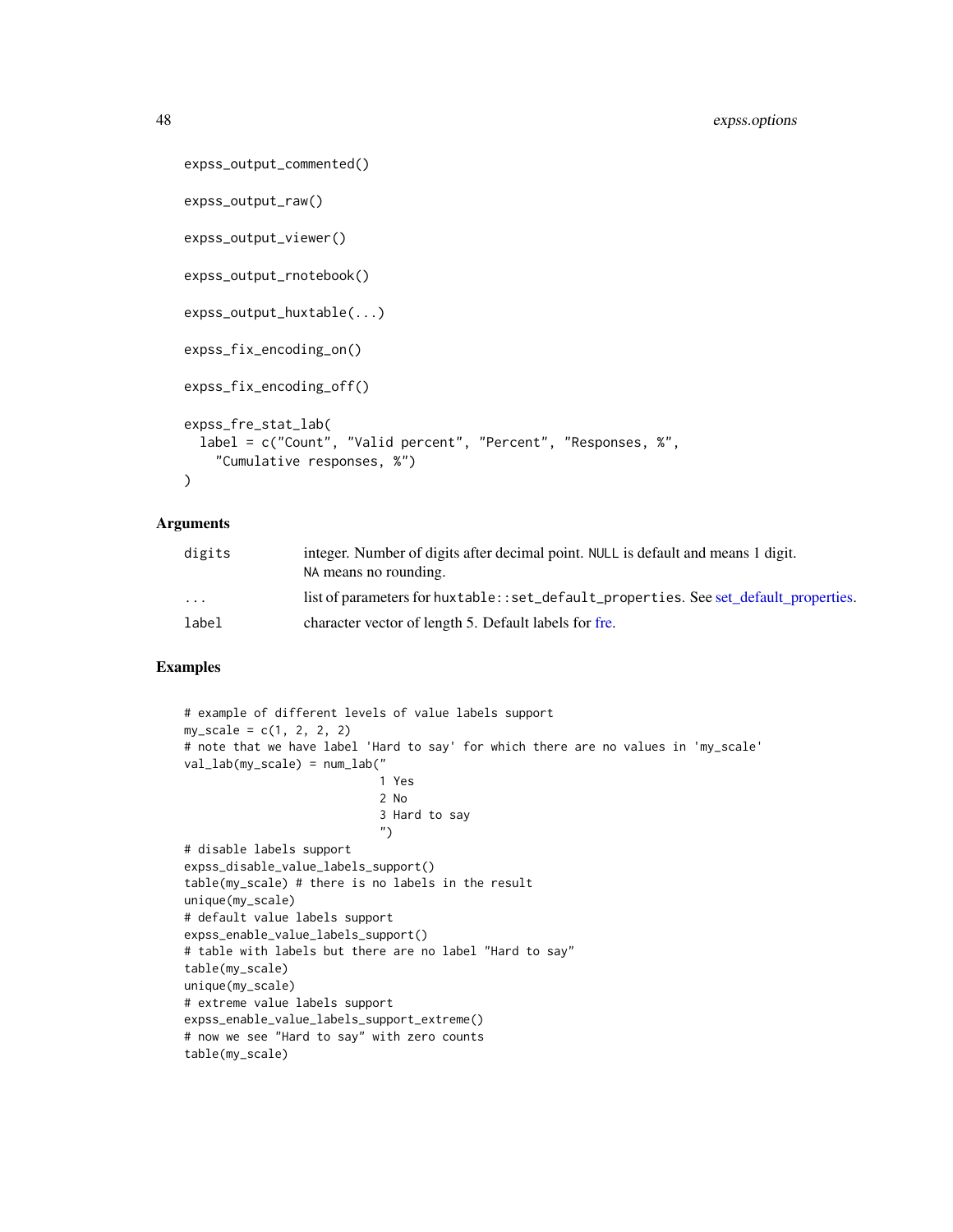```
fctr and the state of the state of the state of the state of the state of the state of the state of the state of the state of the state of the state of the state of the state of the state of the state of the state of the s
```

```
# weird 'unique'! There is a value 3 which is absent in 'my_scale'
unique(my_scale)
# return immediately to defaults to avoid issues
expss_enable_value_labels_support()
```
## fctr *Convert labelled variable to factor*

#### **Description**

fctr converts variable to factor. It force labels usage as factor labels for labelled variables even if 'expss.enable\_value\_labels\_support' set to 0. For other types of variables base [factor](#page-0-0) is called. Factor levels are constructed as values labels. If label doesn't exist for particular value then this value remain as is - so there is no information lost. This levels look like as "Variable\_label|Value label" if argument prepend set to TRUE.

### Usage

```
fctr(x, ..., drop\_unused\_labels = FALSE, prepend\_var\_lab = TRUE)
```
## Arguments

| $\mathsf{X}$       | a vector of data with labels.                                                   |
|--------------------|---------------------------------------------------------------------------------|
| $\ddotsc$          | optional arguments for factor                                                   |
| drop_unused_labels |                                                                                 |
|                    | logical. Should we drop unused value labels? Default is FALSE.                  |
| prepend_var_lab    |                                                                                 |
|                    | logical. Should we prepend variable label before value labels? Default is TRUE. |

## Value

an object of class factor. For details see base [factor](#page-0-0) documentation.

## See Also

[values2labels,](#page-110-1) [names2labels,](#page-64-0) [val\\_lab,](#page-110-0) [var\\_lab.](#page-115-0) Materials for base functions: [factor](#page-0-0), [as.factor](#page-0-0), [ordered](#page-0-0), [as.ordered](#page-0-0)

```
data(mtcars)
```

```
var_lab(mtcars$am) = "Transmission"
val\_lab(mtcars$am) = c(automatic = 0, manual=1)summary(lm(mpg \sim am, data = mtcars)) # no labels
summary(lm(mpg \sim fctr(am), data = mtcars)) # with labels
summary(lm(mpg ~ fctr(unvr(am)), data = mtcars)) # without variable label
```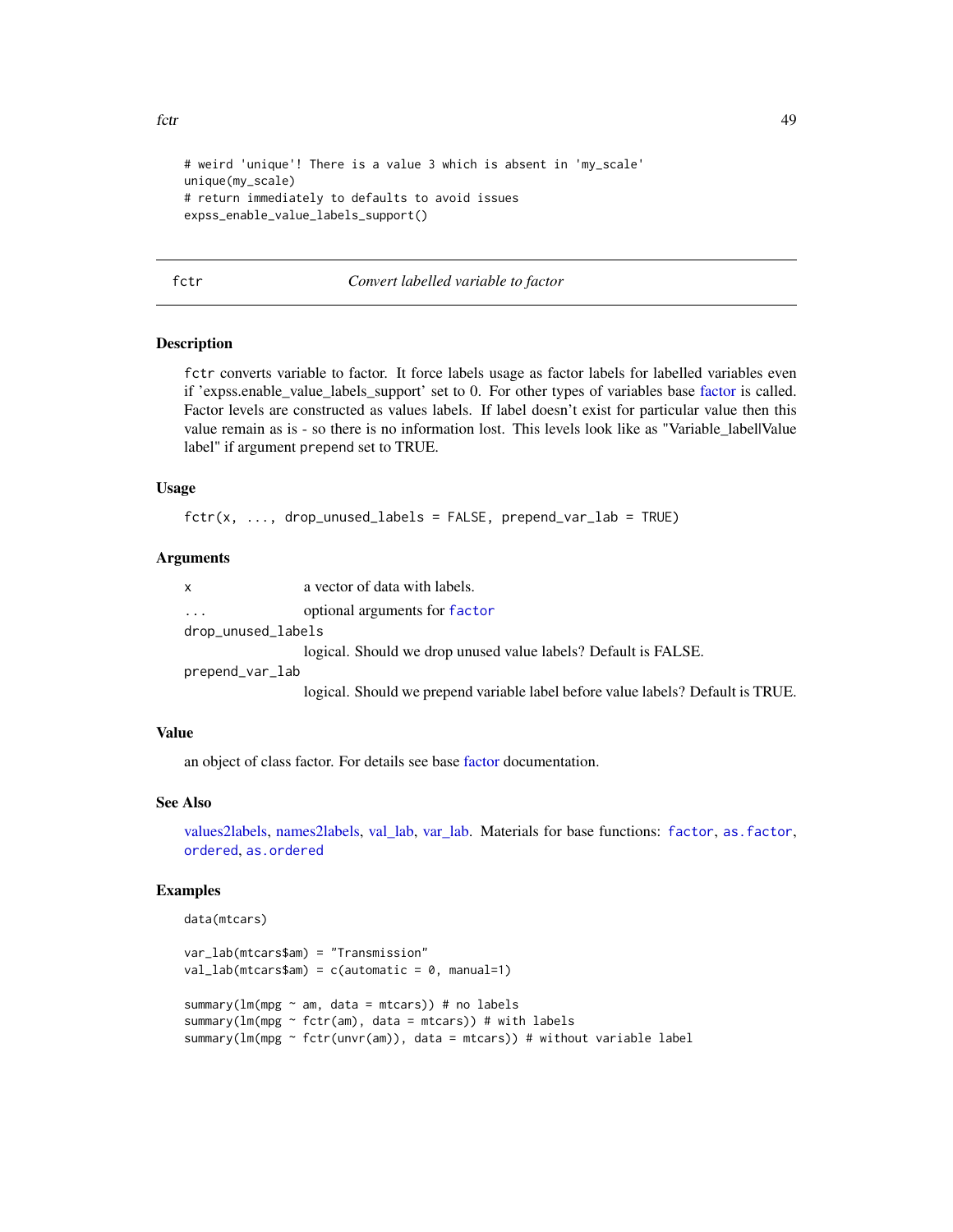<span id="page-49-0"></span>fre *Simple frequencies with support of labels, weights and multiple response variables.*

# Description

fre returns data.frame with six columns: labels or values, counts, valid percent (excluding NA), percent (with NA), percent of responses(for single-column x it equals to valid percent) and cumulative percent of responses.

# Usage

```
fre(
  x,
 weight = NULL,drop_unused_labels = TRUE,
 prepend_var_lab = FALSE,
 stat_lab = getOption("expss.fre_stat_lab", c("Count", "Valid percent", "Percent",
    "Responses, %", "Cumulative responses, %"))
)
```
# Arguments

| $\mathsf{x}$       | vector/data.frame/list. data.frames are considered as multiple response vari-<br>ables. If x is list then vertically stacked frequencies for each element of list<br>will be generated, |
|--------------------|-----------------------------------------------------------------------------------------------------------------------------------------------------------------------------------------|
| weight             | numeric vector. Optional case weights. NA's and negative weights treated as<br>zero weights.                                                                                            |
| drop_unused_labels |                                                                                                                                                                                         |
|                    | logical. Should we drop unused value labels? Default is TRUE.                                                                                                                           |
| prepend_var_lab    |                                                                                                                                                                                         |
|                    | logical. Should we prepend variable label before value labels? By default we<br>will add variable labels to value labels only if x or predictor is list (several vari-<br>ables).       |
| stat_lab           | character. Labels for the frequency columns.                                                                                                                                            |

#### Value

object of class 'etable'. Basically it's a data.frame but class is needed for custom methods.

```
data(mtcars)
mtcars = mtcars %>%
   apply_labels(
       mpg = "Miles/(US) gallon",
       cyl = "Number of cylinders",
```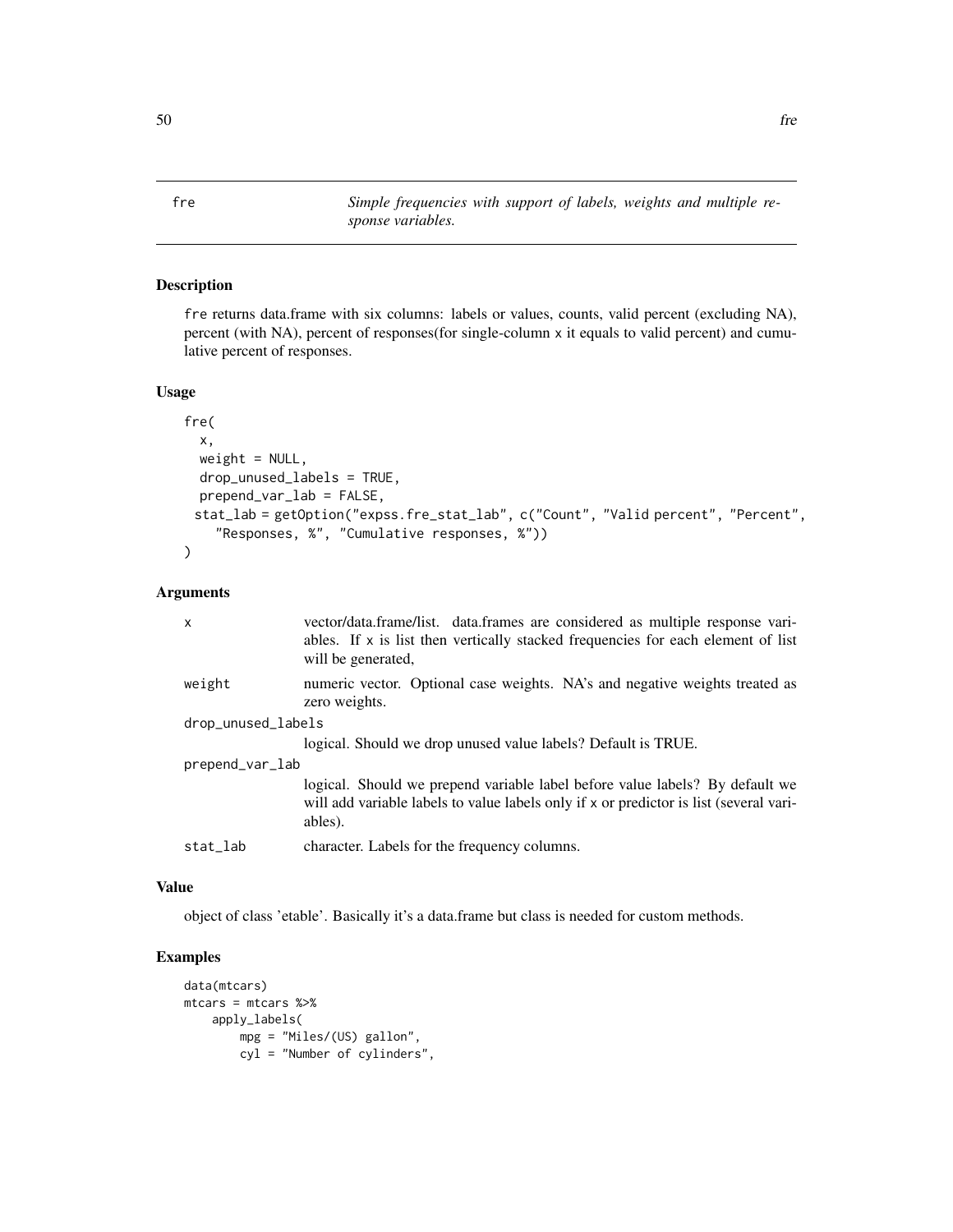```
disp = "Displacement (cu.in.)",
        hp = "Gross horsepower",
        drat = "Rear axle ratio",
       wt = "Weight (lb/1000)",
        qsec = "1/4 mile time",
        vs = "Engine",
        vs = c("V-engine" = 0,"Straight engine" = 1),
        am = "Transmission",
        am = c(automatic = 0,
                manual=1),
        gear = "Number of forward gears",
        carb = "Number of carburetors"
    \lambdafre(mtcars$vs)
# stacked frequencies
fre(list(mtcars$vs, mtcars$am))
# multiple-choice variable
# brands - multiple response question
# Which brands do you use during last three months?
set.seed(123)
brands = data.frame(t(replicate(20,sample(c(1:5,NA),4,replace = FALSE))))
# score - evaluation of tested product
score = sample(-1:1,20, replace = TRUE)var_lab(brands) = "Used brands"
val_lab(brands) = make_labels("
                              1 Brand A
                              2 Brand B
                              3 Brand C
                              4 Brand D
                              5 Brand E
                              ")
var_lab(score) = "Evaluation of tested brand"
val_lab(score) = make_labels("
                             -1 Dislike it
                             0 So-so
                             1 Like it
                             ")
fre(brands)
# stacked frequencies
fre(list(score, brands))
```
htmlTable.etable *Outputting HTML tables in RStudio viewer/R Notebooks*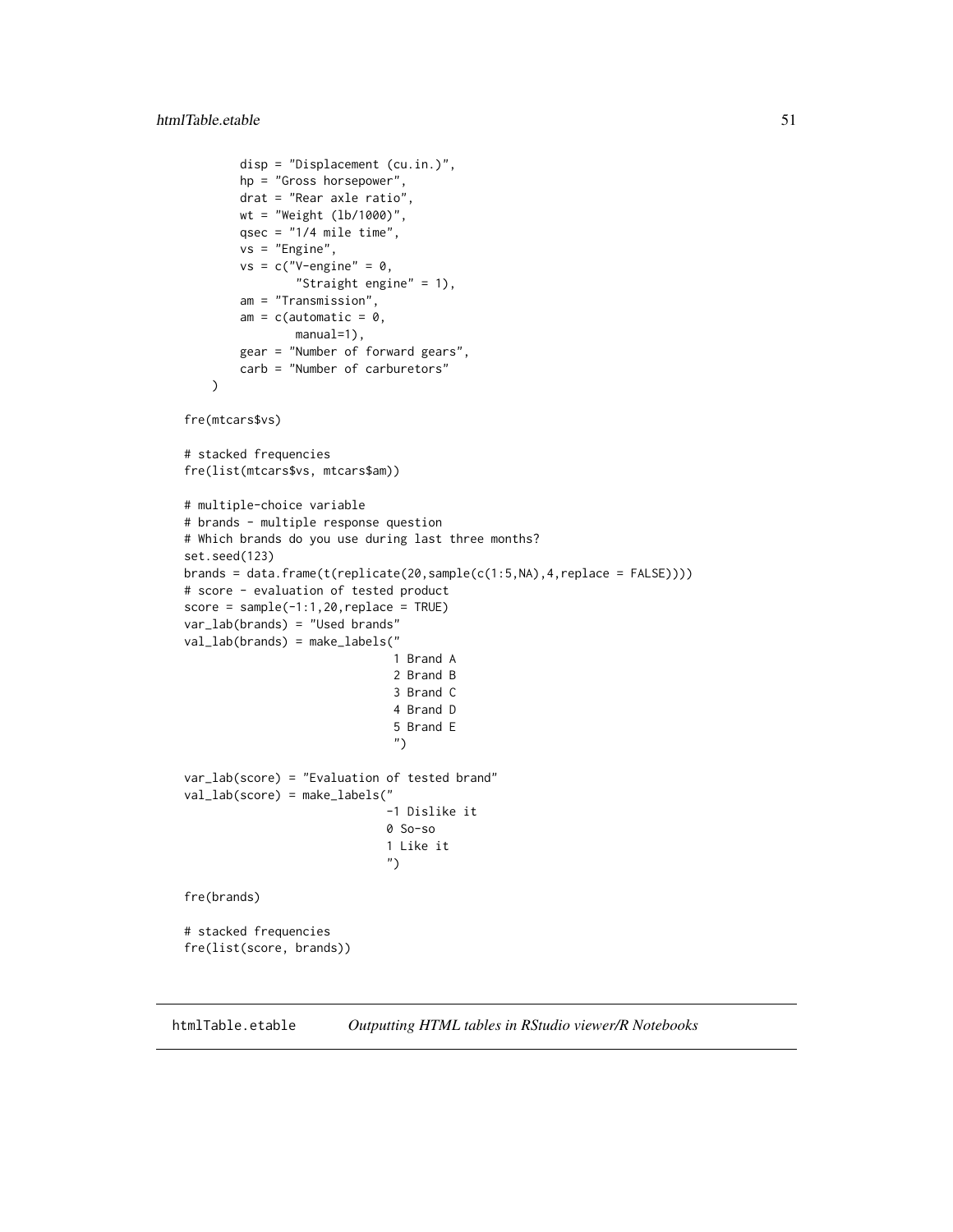## Description

This is method for rendering results of [fre/](#page-49-0)[cro](#page-29-1)[/tables](#page-88-0) in Shiny/RMarkdown/Jupyter notebooks and etc. For detailed description of function and its arguments see [htmlTable.](#page-0-0) You can pack your tables in the list and render them all simultaneously. See examples. You may be interested in expss\_output\_viewer() for automatical rendering tables in the RStudio viewer or expss\_output\_rnotebook() for rendering in the R notebooks. See [expss.options.](#page-45-0) repr\_html is method for rendering table in the Jupyter notebooks and knit\_print is method for rendering table in the knitr HTML-documents. Jupyter notebooks and knitr documents are supported automatically but in the R notebooks it is needed to set output to notebook via expss\_output\_rnotebook().

```
## S3 method for class 'etable'
htmlTable(
  x,
  header = NULL,
  rnames = NULL,
  rowlabel = NULL,
  caption = NULL,
  tfoot = NULL,label = NULL,rgroup = NULL,
  n.rgroup = NULL,
  cgroup = NULL,
  n.cgroup = NULL,
  tspanner = NULL,
  n.tspanner = NULL,
  total = NULL,ctable = TRUE,
  compatibility = getOption("htmlTableCompat", "LibreOffice"),
  cspan.rgroup = "all",
  escape.html = FALSE,...,
  digits = get_expss_digits(),
  row_groups = TRUE
)
## S3 method for class 'with_caption'
htmlTable(
  x,
  header = NULL,
  rnames = NULL,
  rowlabel = NULL,caption = NULL,
  tfoot = NULL,label = NULL,rgroup = NULL,
  n.rgroup = NULL,
```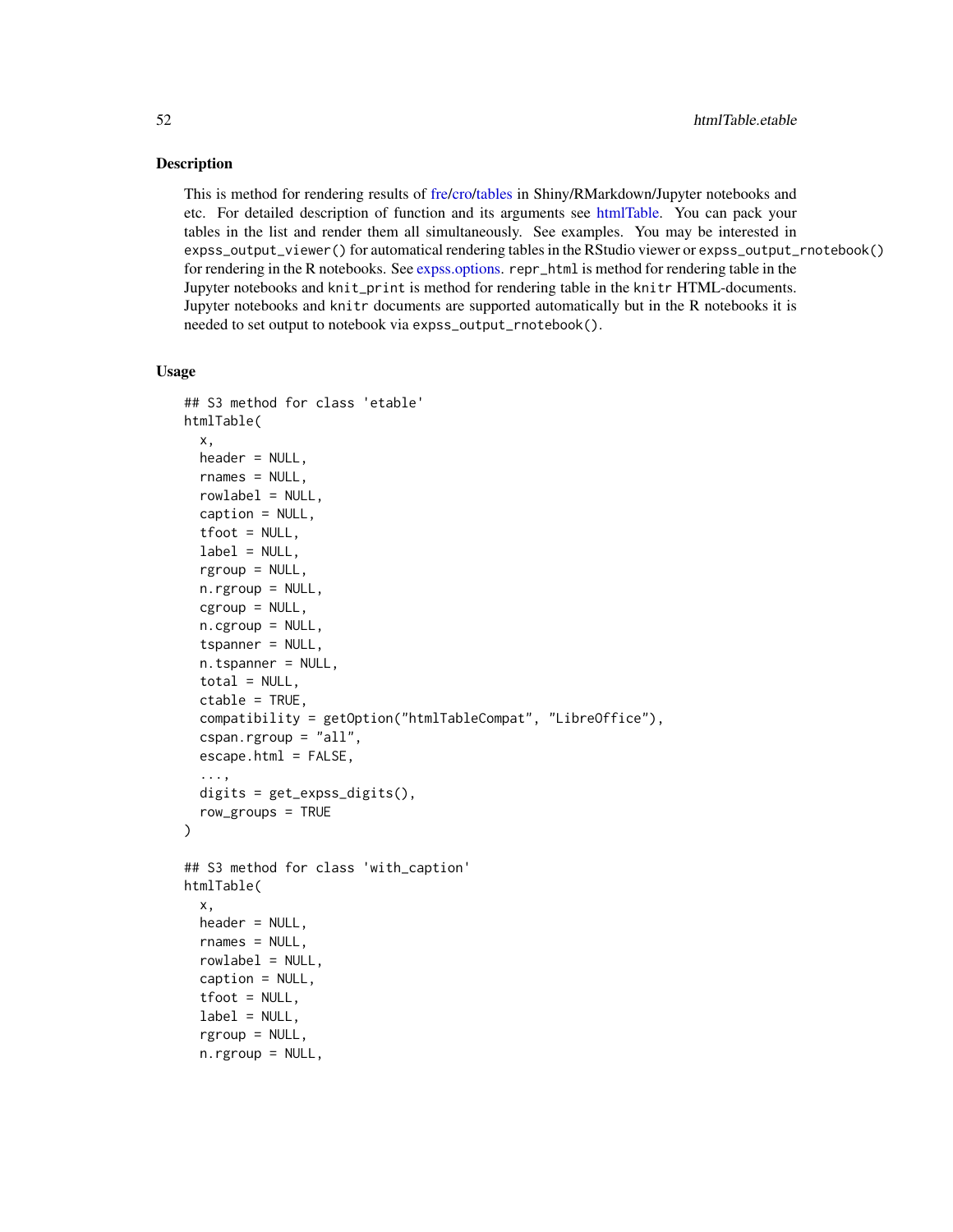```
cgroup = NULL,
  n.cgroup = NULL,
  tspanner = NULL,
  n.tspanner = NULL,
  total = NULL,ctable = TRUE,
  compatibility = getOption("htmlTableCompat", "LibreOffice"),
  cspan.rgroup = "all",
  escape.html = FALSE,
  ...,
  digits = get_expss_digits(),
  row_groups = TRUE
\mathcal{L}## S3 method for class 'list'
htmlTable(
 x,
 header = NULL,
  rnames = NULL,
  rowlabel = NULL,caption = NULL,
  tfoot = NULL,label = NULL,rgroup = NULL,
  n.rgroup = NULL,
  cgroup = NULL,n.cgroup = NULL,
  tspanner = NULL,
  n.tspanner = NULL,
  total = NULL,ctable = TRUE,compatibility = getOption("htmlTableCompat", "LibreOffice"),
  cspan.rgroup = "all",escape.html = FALSE,
  ...,
 digits = get_expss_digits(),
  row\_groups = TRUE,
 gap = "br>\lambdaknit_print.etable(x, ..., digits = get_expss_digits(), escape.html = FALSE)
knit_print.with_caption(
 x,
  ...,
 digits = get_expss_digits(),
  escape.html = FALSE
\mathcal{L}
```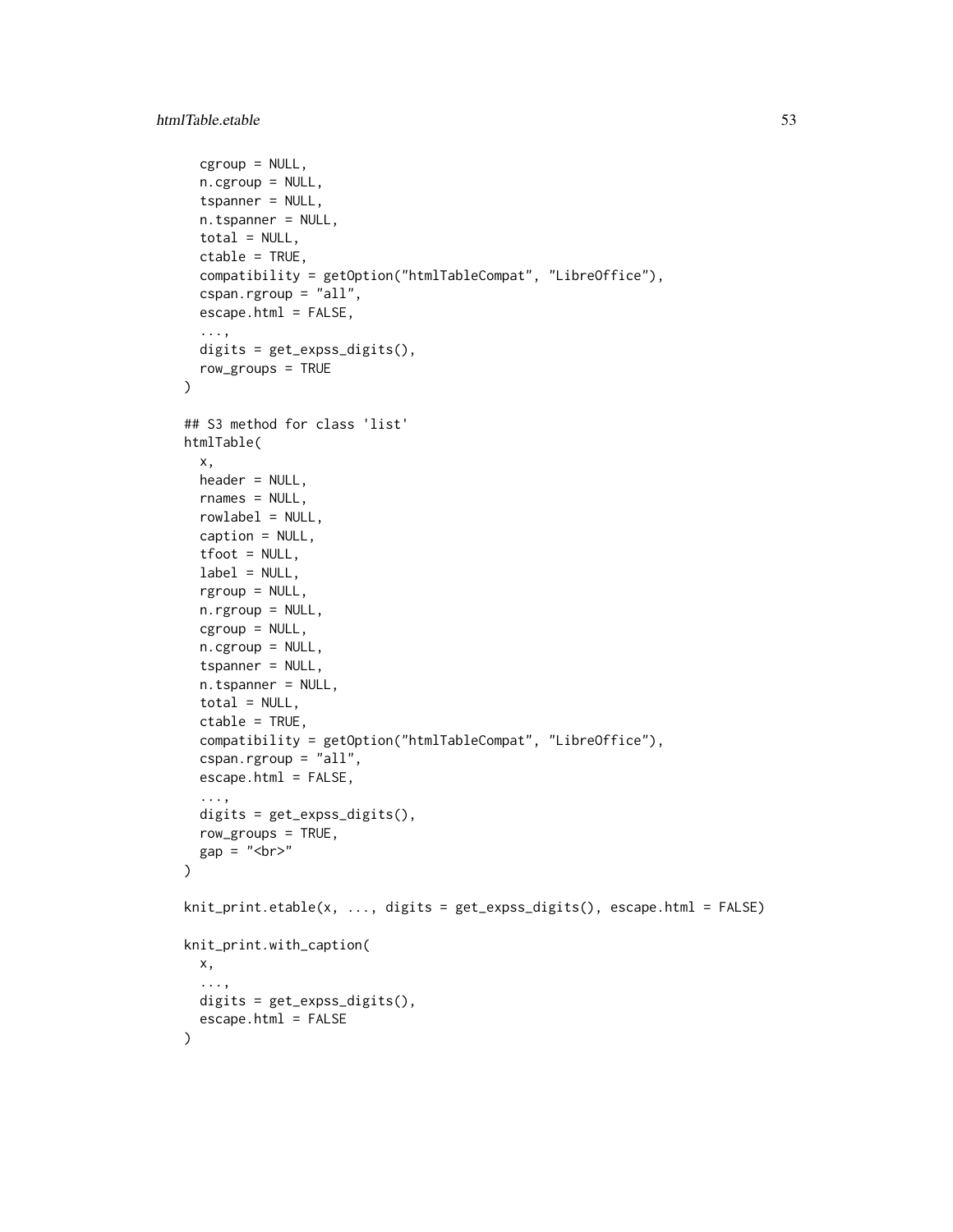```
repr_html.etable(obj, ..., digits = get_expss_digits(), escape.html = FALSE)
repr_html.with_caption(
 obj,
  ...,
 digits = get_expss_digits(),
 escape.html = FALSE
)
repr_text.etable(obj, ..., digits = get_expss_digits())
repr_text.with_caption(obj, ..., digits = get_expss_digits())
```
# Arguments

| x             | a data object of class 'etable' - result of fre/cro and etc.                                                                                                                                                                                                |
|---------------|-------------------------------------------------------------------------------------------------------------------------------------------------------------------------------------------------------------------------------------------------------------|
| header        | Ignored.                                                                                                                                                                                                                                                    |
| rnames        | Ignored.                                                                                                                                                                                                                                                    |
| rowlabel      | Ignored.                                                                                                                                                                                                                                                    |
| caption       | See manual for htmlTable.                                                                                                                                                                                                                                   |
| tfoot         | See manual for htmlTable.                                                                                                                                                                                                                                   |
| label         | See manual for htmlTable.                                                                                                                                                                                                                                   |
| rgroup        | Ignored.                                                                                                                                                                                                                                                    |
| n.rgroup      | Ignored.                                                                                                                                                                                                                                                    |
| cgroup        | Ignored.                                                                                                                                                                                                                                                    |
| n.cgroup      | Ignored.                                                                                                                                                                                                                                                    |
| tspanner      | See manual for htmlTable.                                                                                                                                                                                                                                   |
| n.tspanner    | See manual for htmlTable.                                                                                                                                                                                                                                   |
| total         | See manual for htmlTable.                                                                                                                                                                                                                                   |
| ctable        | See manual for htmlTable.                                                                                                                                                                                                                                   |
| compatibility | See manual for htmlTable.                                                                                                                                                                                                                                   |
| cspan.rgroup  | See manual for htmlTable.                                                                                                                                                                                                                                   |
| escape.html   | logical: should HTML characters be escaped? Defaults to FALSE.                                                                                                                                                                                              |
| .             | further parameters for htmlTable.                                                                                                                                                                                                                           |
| digits        | integer By default, all numeric columns are rounded to one digit after decimal<br>separator. Also you can set this argument by setting option 'expss.digits' - for<br>example, expss_digits(2). If it is NA than all numeric columns remain un-<br>rounded. |
| row_groups    | logical Should we create row groups? TRUE by default.                                                                                                                                                                                                       |
| gap           | character Separator between tables if we output list of tables. By default it is<br>line break '<br>'.                                                                                                                                                      |
| obj           | a data object of class 'etable' - result of fre/cro and etc.                                                                                                                                                                                                |
|               |                                                                                                                                                                                                                                                             |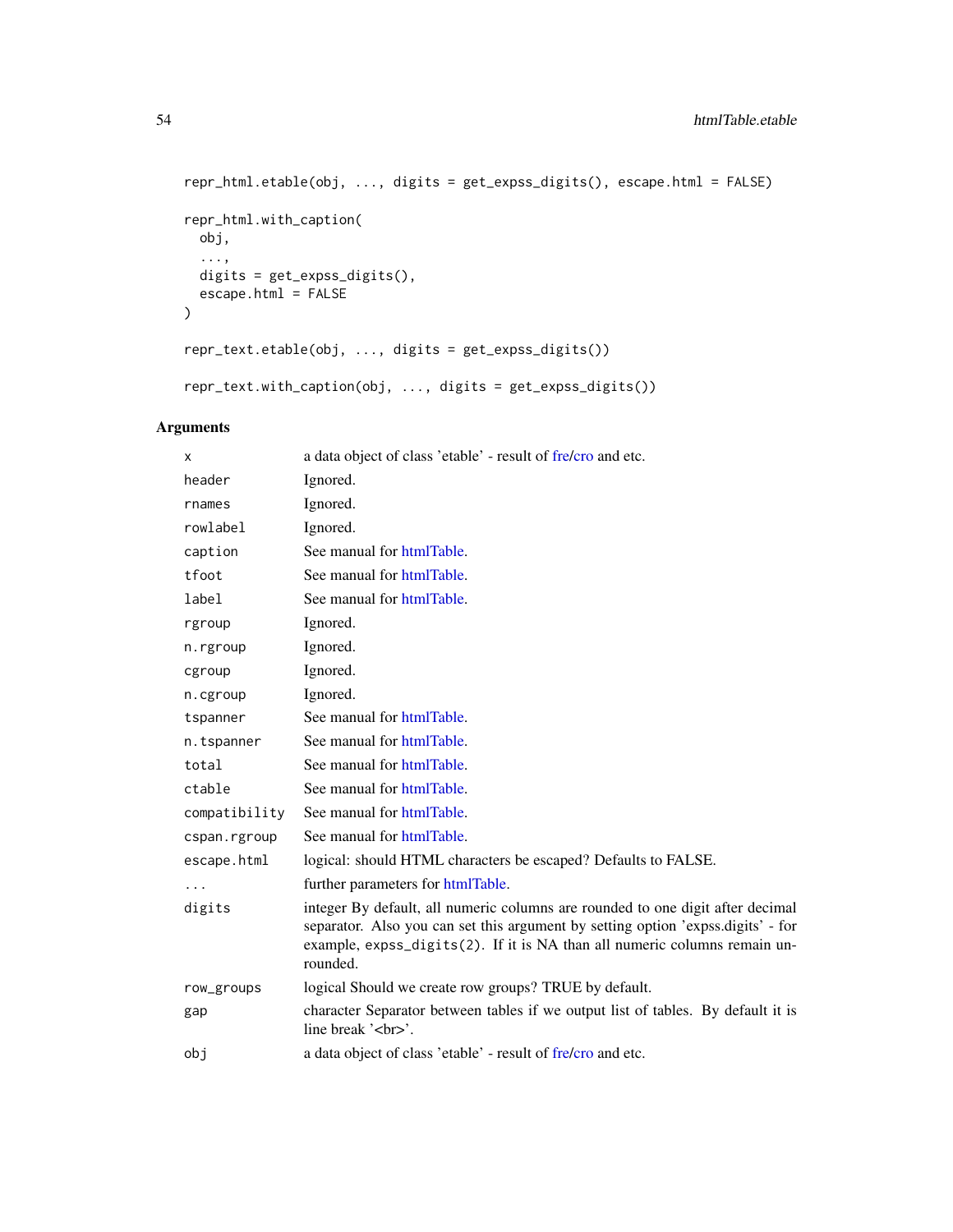## htmlTable.etable 55

## Value

Returns a string of class htmlTable

#### Examples

```
## Not run:
data(mtcars)
mtcars = apply_labels(mtcars,
                      mpg = "Miles/(US) gallon",
                      cyl = "Number of cylinders",
                      disp = "Displacement (cu.in.)",
                      hp = "Gross horsepower",
                      drat = "Rear axle ratio",
                      wt = "Weight (1000 lbs)",
                      qsec = "1/4 mile time",
                      vs = "Engine",
                      vs = c("V-engine" = 0,"Straight engine" = 1),
                      am = "Transmission",
                      am = c("Automatic" = 0,"Manual"=1),
                      gear = "Number of forward gears",
                      carb = "Number of carburetors"
)
expss_output_viewer()
mtcars %>%
     tab_cols(total(), am %nest% vs) %>%
     tab_cells(mpg, hp) %>%
     tab_stat_mean() %>%
     tab_cells(cyl) %>%
     tab_stat_cpct() %>%
     tab_pivot() %>%
     set_caption("Table 1. Some variables from mtcars dataset.")
# several tables in a list
list(
    cross_cpct(mtcars, list(am, vs, cyl), list(total(), am))
        %>% set_caption("Table 1. Percent."),
    cross_mean_sd_n(mtcars, list(mpg, hp, qsec), list(total(), am))
        %>% set_caption("Table 2. Means.")
    ) %>%
    htmlTable()
expss_output_default()
```
## End(Not run)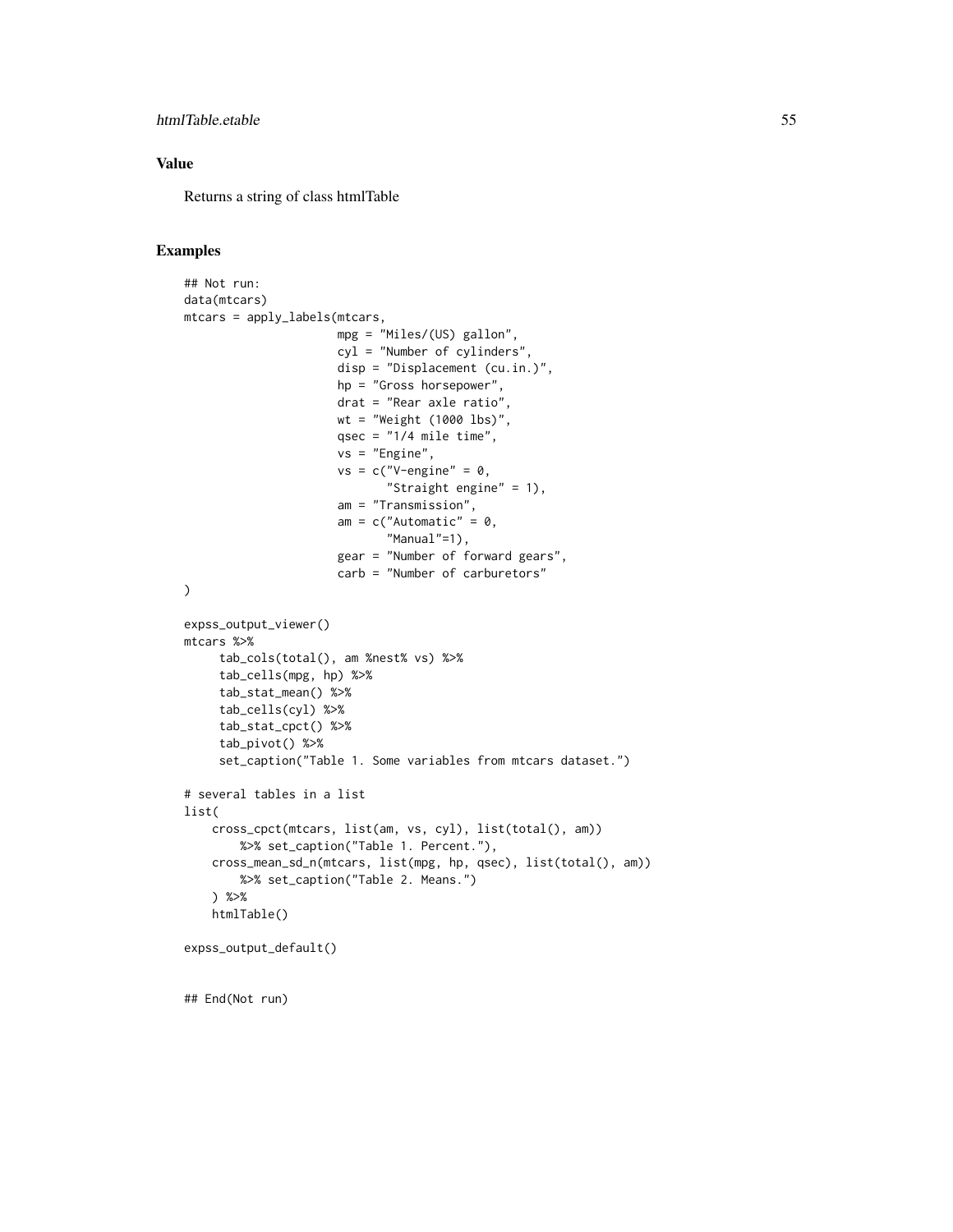#### <span id="page-55-0"></span>Description

- if\_na replaces NA values in vector/data.frame/matrix/list with supplied value. For single value argument label can be provided with label argument. If replacement value is vector then if\_na uses for replacement values from appropriate positions. An opposite operation is na\_if.
- na\_if replaces values with NA in vector/data.frame/matrix/list. Another alias for this is mis\_val.
- valid returns logical vector which indicate the presence of at least one not-NA value in row. For vector or single column data.frame result is the same as with [complete.cases.](#page-0-0) There is a special case for data.frame of class dichotomy. In this case result indicate the presence of at least one 1 in a row.

#### Usage

```
if_na(x, value, label = NULL)
if_na(x, label = NULL) <- value
x %if_na% value
na_{if}(x, value, with_{labels} = FALSE)na_{if}(x, with_{labels} = FALSE) <- value
x %na_if% value
mis_val(x, value, with_labels = FALSE)
mis_val(x, with_labels = FALSE) < - value
```
valid(x)

# Arguments

| <b>X</b>    | vector/matrix/data.frame/list                                                                                                |
|-------------|------------------------------------------------------------------------------------------------------------------------------|
| value       | single value, vector of the same length as number of rows in x, or function<br>(criteria) for na_if. See recode for details. |
| label       | a character of length 1. Label for value which replace NA.                                                                   |
| with_labels | logical. FALSE by default. Should we also remove labels of values which we<br>recode to NA?                                  |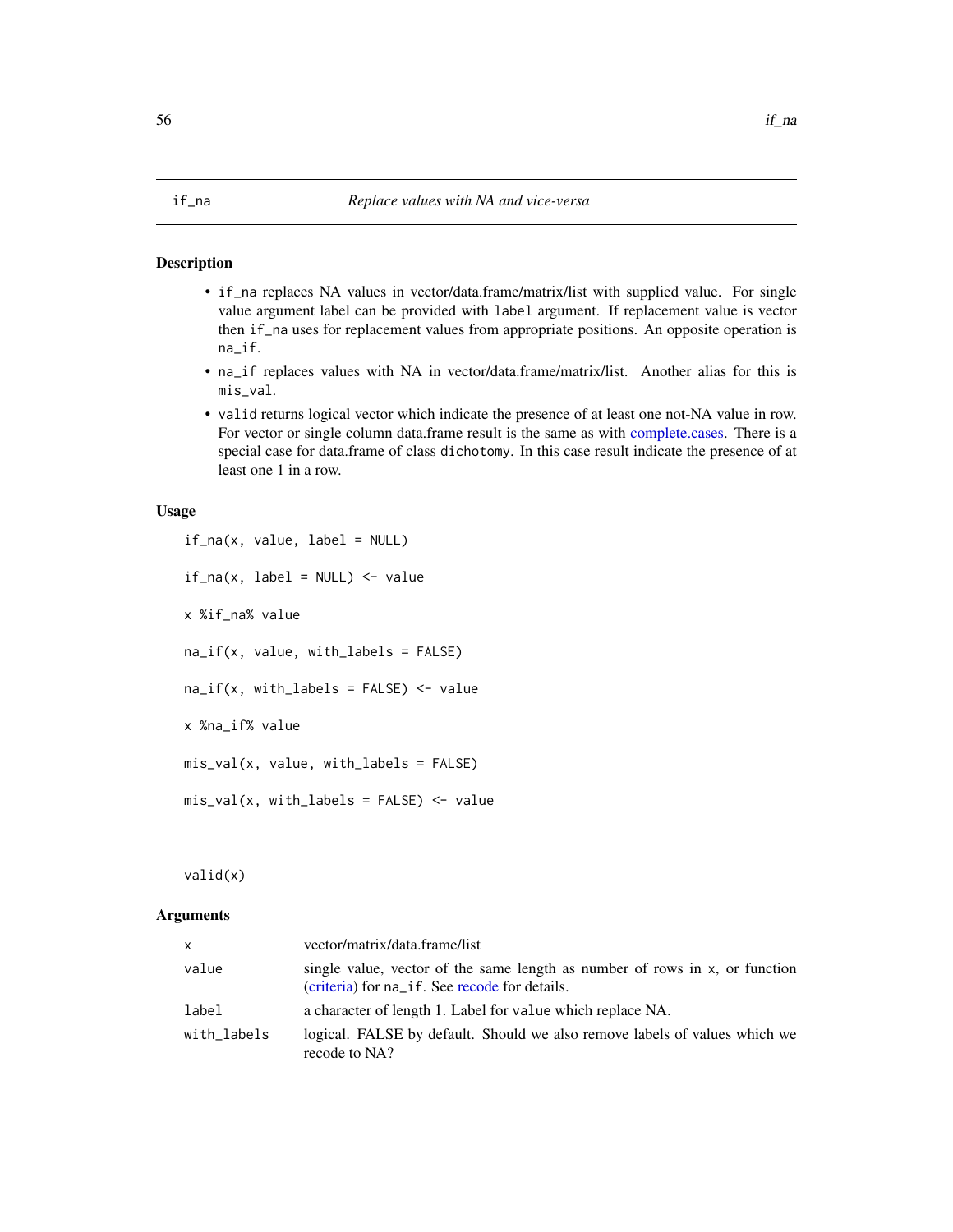$if\_na$  57

# Format

An object of class character of length 1.

## Value

object of the same form and class as x. valid returns logical vector.

```
# simple case
a = c(NA, 2, 3, 4, NA)if_na(a, 99)
# the same result
a %if_na% 99
# with label
a = c(NA, 2, 3, 4, NA)if_na(a, 99, label = "Hard to say")# in-place replacement. The same result:
if\_na(a, label = "Hard to say") = 99a # c(99, 2, 3, 4, 99)
# replacement with values from other variable
a = c(NA, 2, 3, 4, NA)b = 1:5if\_na(a, b)# replacement with group means
# make data.frame
set.seed(123)
group = sample(1:3, 30, replace = TRUE)param = runif(30)param[sample(30, 10)] = NA # place 10 NA's
df = data.frame(group, param)
# replace NA's with group means
if_na(df$param) = window_fun(df$param, df$group, mean_col)
df
######################
### na_if examples ###
######################
a = c(1:5, 99)# 99 to NA
na_if(a, 99) # c(1:5, NA)
a %na_if% 99 # same result
# values which greater than 4 to NA
```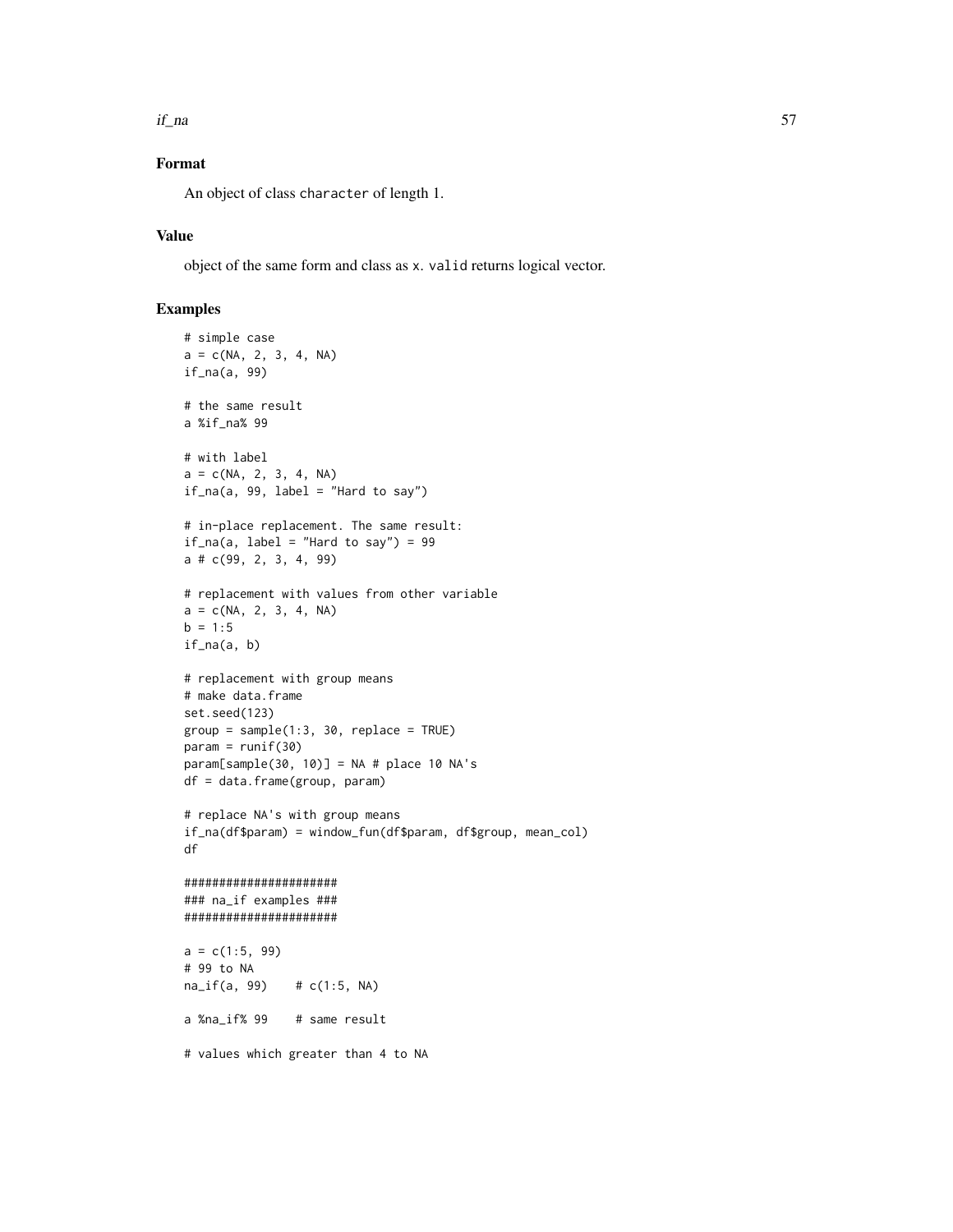```
na_{if}(a, gt(4)) # c(1:4, NA, NA)# alias 'mis_val', with_labels = TRUE
a = c(1, 1, 2, 2, 99)val\_lab(a) = c(Yes = 1, No = 2, "Hard to say" = 99)mis_val(a, 99, with_labels = TRUE)
set.seed(123)
dfs = data.frame(a = c("bad value", "bad value", "good value", "good value", "good value"),
      b = runif(5))
# rows with 'bad value' will be filled with NA
# logical argument and recycling by columns
na_if(dfs, dfs$a=="bad value")
a = rnorm(50)# values greater than 1 or less than -1 will be set to NA
# special functions usage
na_if(a, lt(-1) | gt(1))
# values inside [-1, 1] to NA
na_if(a, -1 %thru% 1)
```
## info *Provides variables description for dataset*

#### Description

info returns data.frame with variables description and some summary statistics. Resulting data.frame mainly intended to keep in front of eyes in RStudio viewer or to be saved as csv to view in the spreadsheet software as reference about working dataset.

## Usage

```
info(x, stats = TRUE, frequencies = TRUE, max\_levels = 10)
```
## Arguments

| $\mathsf{x}$ | vector/factor/list/data.frame.                                                                                                          |
|--------------|-----------------------------------------------------------------------------------------------------------------------------------------|
| stats        | Logical. Should we calculate summary for each variable?                                                                                 |
| frequencies  | Logical. Should we calculate frequencies for each variable? This calculation<br>can take significant amount of time for large datasets. |
| max_levels   | Numeric. Maximum levels for using in frequency calculations. Levels above<br>this value will convert to 'Other values'.                 |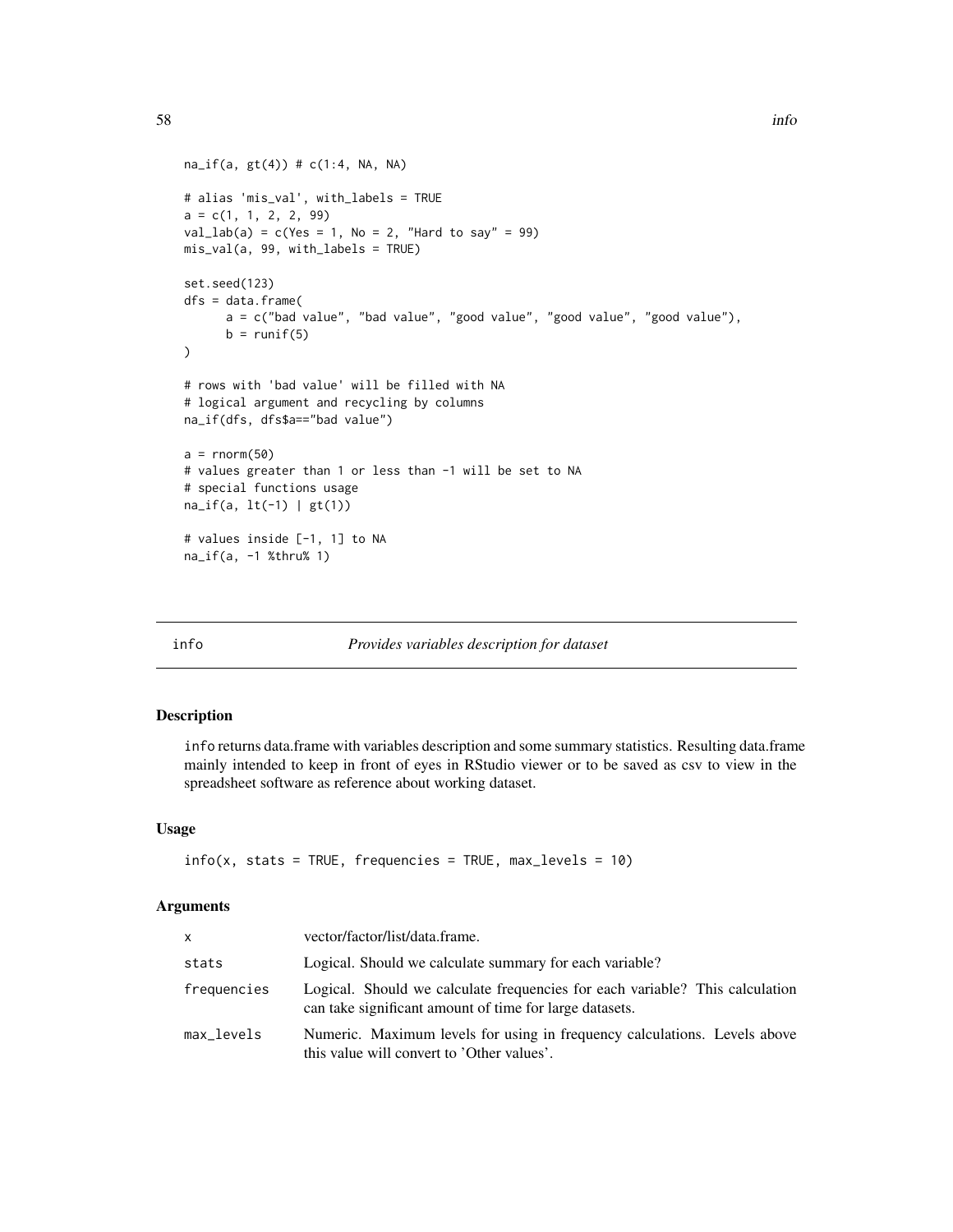#### keep 59

#### Value

data.frame with following columns: Name, Class, Length, NotNA, NA, Distincts, Label, ValueLabels, Min., 1st Qu., Median, Mean, 3rd Qu., Max., Frequency.

## Examples

```
data(mtcars)
var_lab(mtcars$am) = "Transmission"
val_lab(mtcars$am) = c("Automatic"=0, "Manual"=1)
info(mtcars, max_levels = 5)
```
keep *Keep or drop elements by name/criteria in data.frame/matrix*

# Description

keep selects variables/elements from data.frame by their names or by criteria (see [criteria\)](#page-24-0). except drops variables/elements from data.frame by their names or by criteria. Names at the top-level can be unquoted (non-standard evaluation). For standard evaluation of parameters you can surround them by round brackets. See examples. Methods for list will apply keep/except to each element of the list separately.

#### Usage

keep(data, ...) except(data, ...)

## Arguments

| data     | data.frame/matrix/list                                               |
|----------|----------------------------------------------------------------------|
| $\cdots$ | column names of type character/numeric or criteria/logical functions |

## Value

object of the same type as data

```
data(iris)
columns(iris, Sepal.Length, Sepal.Width)
columns(iris, -Species)
columns(iris, Species, "^.") # move 'Species' to the first position
columns(iris, -"^Petal") # remove columns which names start with 'Petal'
columns(iris, -5) # remove fifth column
```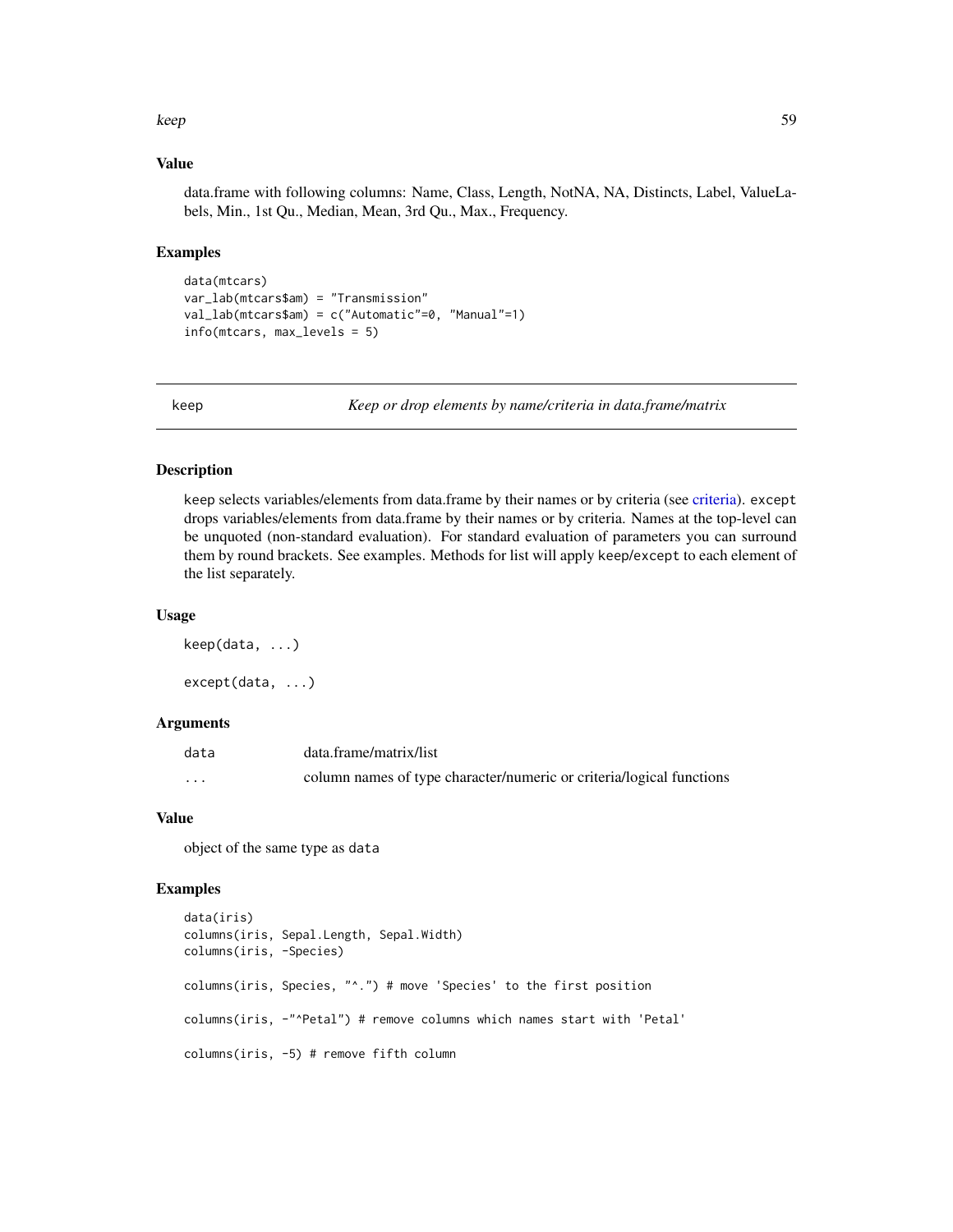```
data(mtcars)
columns(mtcars, mpg:qsec) # keep columns from 'mpg' to 'qsec'
columns(mtcars, mpg %to% qsec) # the same result
# standard and non-standard evaluation
many_vars = c("am", "vs", "cyl")columns(mtcars, many_vars)
# character expansion
dfs = data.frame(
    a = rep(10, 5),b_1 = rep(11, 5),b_2 = rep(12, 5),b_3 = rep(12, 5),b_4 = rep(14, 5),b_5 = rep(15, 5))
i = 1:5columns(dfs, b_1 %to% b_5)
columns(dfs, "b_{i}") # the same result
```
<span id="page-59-0"></span>match\_row *Match finds value in rows or columns/index returns value by index from rows or columns*

#### <span id="page-59-1"></span>Description

match finds value in rows or columns. index returns value by index from row or column. One can use functions as criteria for match. In this case position of first value on which function equals to TRUE will be returned. For convenience there are special predefined functions - see [criteria.](#page-24-0) If value is not found then NA will be returned.

```
match_row(criterion, ...)
match_col(criterion, ...)
index_row(index, ...)
index_col(index, ...)
value_row_if(criterion, ...)
value_col_if(criterion, ...)
```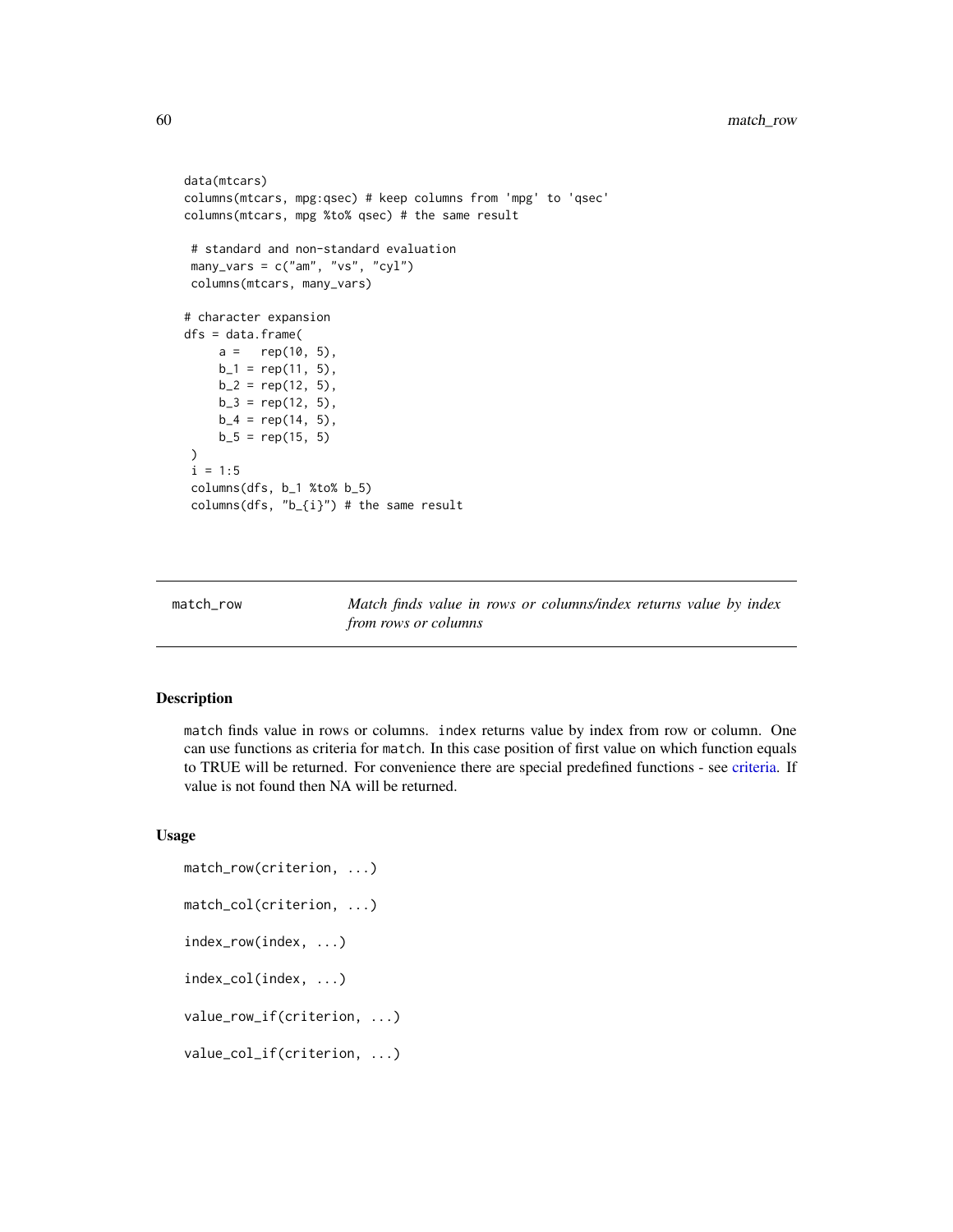# merge.etable 61

#### Arguments

| criterion               | Vector of values to be matched, or function.                                     |
|-------------------------|----------------------------------------------------------------------------------|
| $\cdot$ $\cdot$ $\cdot$ | data. Vectors, matrixes, data.frames, lists. Shorter arguments will be recycled. |
| index                   | vector of positions in rows/columns from which values should be returned.        |

## Value

vector with length equals to number of rows for \*\_row and equals to number of columns for \*\_col.

#### Examples

```
# toy data
v1 = 1:3v2 = 2:4v3 = 7:5# postions of 1,3,5 in rows
match_row(c(1, 3, 5), v1, v2, v3) # 1:3
# postions of 1,3,5 in columns
match_col(1, v1, v2, v3) # c(v1 = 1, v2 = NA, v3 = NA)# postion of first value greater than 2
ix = match_{row(gt(2), v1, v2, v3)}ix # c(3,2,1)
# return values by result of previous 'match_row'
index_row(ix, v1, v2, v3) # c(7,3,3)
# the same actions with data.frame
dfs = data frame(v1, v2, v3)# postions of 1,3,5 in rows
match_row(c(1, 3, 5), dfs) # 1:3
# postions of 1,3,5 in columns
match_col(1, dfs) # c(v1 = 1, v2 = NA, v3 = NA)# postion of first value greater than 2
ix = match_{row(gt(2), dfs})ix # c(3,2,1)
# return values by result of previous 'match_row'
index_{row(ix, dfs) \# c(7,3,3)}
```
merge.etable *Merge two tables/data.frames*

#### Description

%[merge](#page-0-0)% is infix shortcut for base merge with all. $x = TRUE$  and all. $y = FALSE$  (left join). There is also special method for combining results of  $\text{cross} \_\star$  and fre. For them all = TRUE (full join). It allows make complex tables from simple ones. See examples. Strange result is possible if one or two arguments have duplicates in first column (column with labels).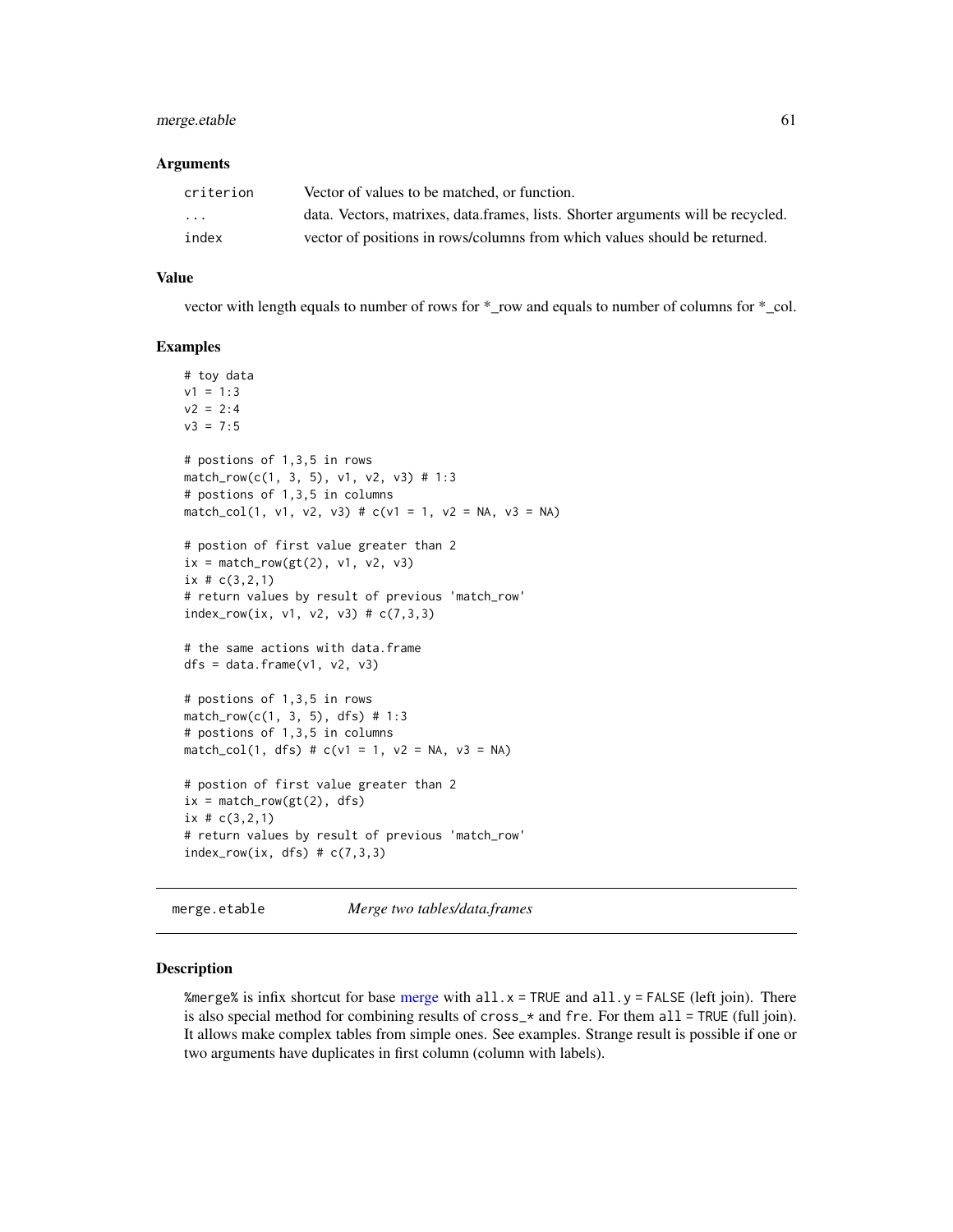# Usage

```
## S3 method for class 'etable'
merge(
 x,
 y,
 by = 1,by.x = by,
 by.y = by,
 all = TRUE,all.x = all,all.y = all,sort = FALSE,
 suffixes = c("", ""),
  incomparables = NULL,
  ...
\mathcal{L}
```
# Arguments

| X             | data.frame or results of fre/cross_*/table_*                           |
|---------------|------------------------------------------------------------------------|
| у             | data.frame or results of fre/cross_*/table_*                           |
| by            | for 'etable' object default is 1 (first column). For details see merge |
| by.x          | For details see merge                                                  |
| by.y          | For details see merge                                                  |
| all           | For details see merge                                                  |
| all.x         | For details see merge                                                  |
| all.y         | For details see merge                                                  |
| sort          | For details see merge                                                  |
| suffixes      | For details see merge                                                  |
| incomparables | For details see merge                                                  |
| .             | arguments to be passed to or from methods.                             |

# Value

data.frame

# See Also

[fre,](#page-49-0) [cross\\_cpct,](#page-29-1) [cross\\_fun,](#page-34-0) [merge](#page-0-0)

```
data(mtcars)
# apply labels
mtcars = apply_labels(mtcars,
               mpg = "Miles/(US) gallon",
```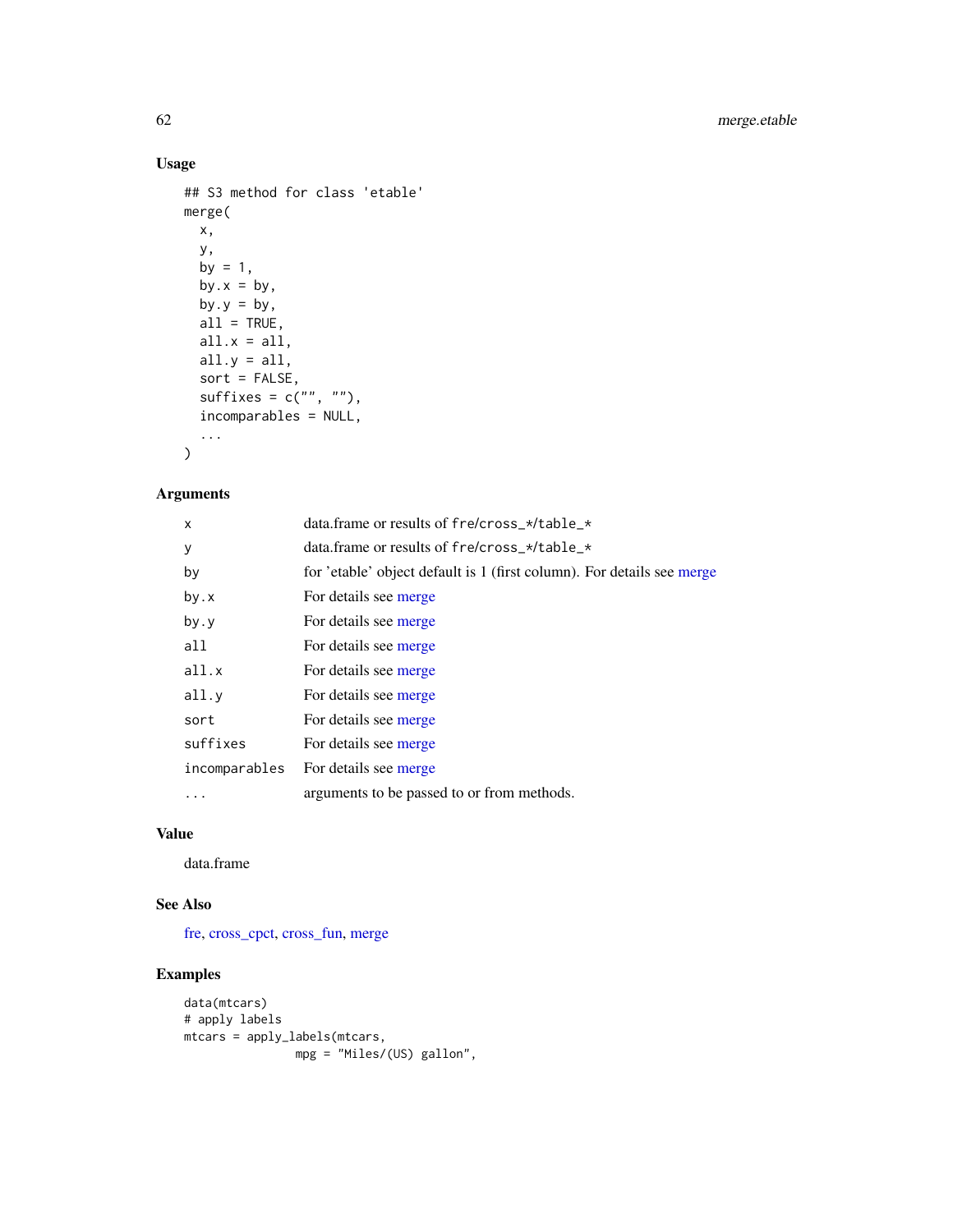mrset 63

```
cyl = "Number of cylinders",
                disp = "Displacement (cu.in.)",
               hp = "Gross horsepower",
                drat = "Rear axle ratio",
               wt = "Weight (lb/1000)",
                qsec = "1/4 mile time",
                vs = "V/S",vs = c("V-engine" = 0, "Straight engine" = 1),am = "Transmission (0 = automatic, 1 = manual)am = c(automatic = 0, manual = 1),
                gear = "Number of forward gears",
                carb = "Number of carburetors"
)
# table by 'am'
tab1 = cross_cpct(mtcars, gear, am)
# table with percents
tab2 = cross_cpct(mtcars, gear, vs)
# combine tables
tab1 %>% merge(tab2)
# complex tables
# table with counts
counts = cross_cases(mtcars, list(vs, am, gear, carb), list("Count"))
# table with percents
percents = cross_cpct(mtcars, list(vs, am, gear, carb), list("Column, %"))
# combine tables
counts %>% merge(percents)
```
<span id="page-62-0"></span>mrset *Create multiple response set/multiple dichotomy set from variables*

### <span id="page-62-1"></span>**Description**

These functions are intended for usage with tables - [tables,](#page-88-0) [cross\\_cpct,](#page-29-1) [cross\\_fun.](#page-34-0) Result of mrset is considered as muliple-response set with category encoding and result of mdset is considered as multiple response set with dichotomy (dummy) encoding e. g. with 0 or 1 in the each column. Each column in the dichotomy is indicator of absence or presence of particular feature. Both functions don't convert its arguments to anything - it is supposed that arguments already have appropriate encoding. For conversation see [as.dichotomy](#page-8-0) or [as.category.](#page-5-0)

- mrset\_f and mdset\_f select variables by fixed pattern. Fixed pattern can be unquoted. For details see [..f.](#page-113-0)
- mrset\_p and mdset\_p select variables for multiple-responses by perl-style regular expresssion. For details see [..p.](#page-113-0)
- mrset\_t and mdset\_t select variables by expanding text arguments. For details see [..t](#page-113-0) and [text\\_expand.](#page-0-0)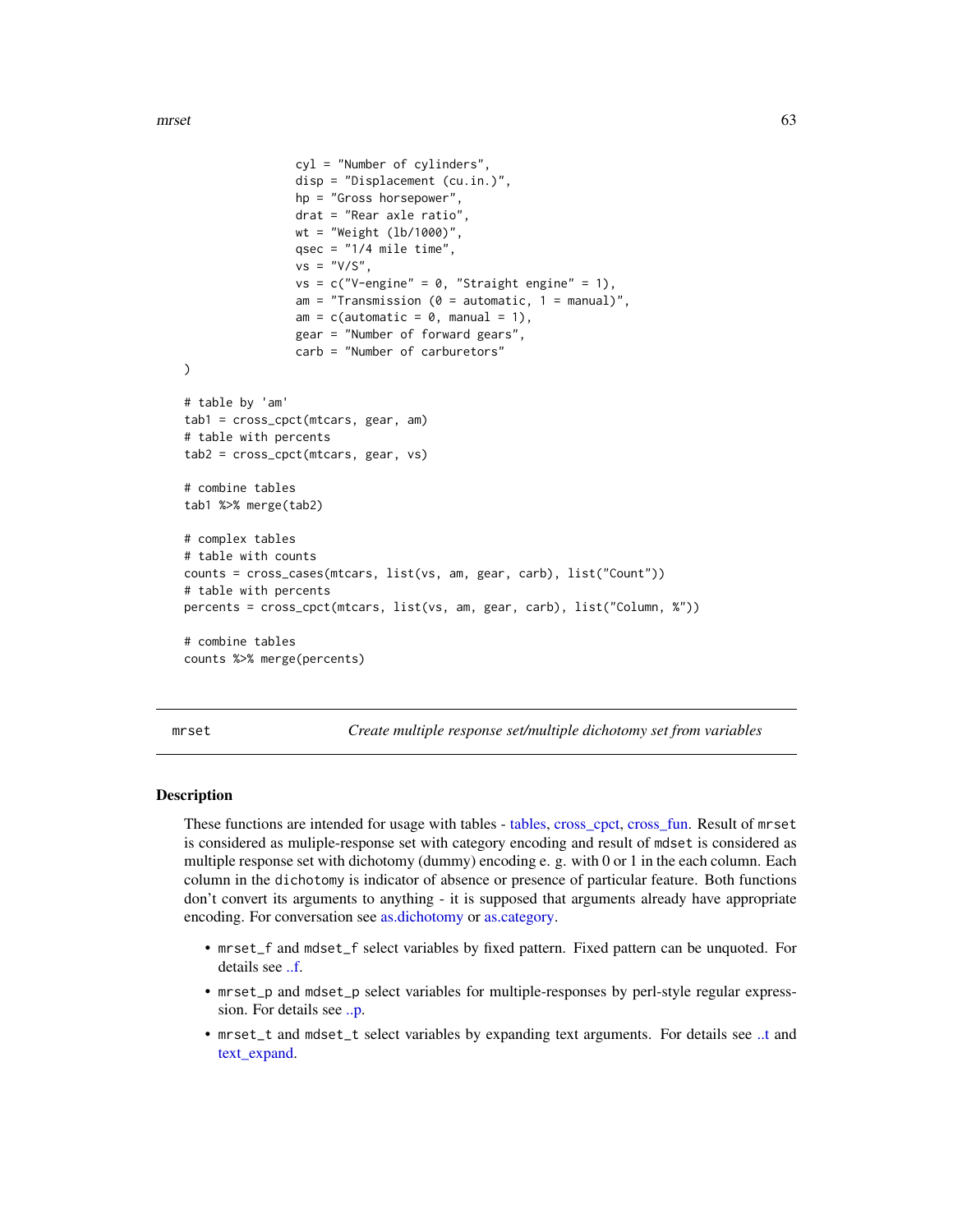## Usage

 $mrset(..., label = NULL)$  $mdset(..., label = NULL)$  $mrest_f(..., label = NULL)$ mdset\_f(..., label = NULL)  $mrset_p(..., label = NULL)$  $mdset\_p(..., label = NULL)$  $mrset_t(..., label = NULL)$ mdset\_t(..., label = NULL)

# Arguments

| $\cdots$ | variables                                          |
|----------|----------------------------------------------------|
| label    | character optional label for multiple response set |

## Value

data.frame of class category/dichotomy

## See Also

[as.dichotomy,](#page-8-0) [as.category](#page-5-0)

# Examples

data(product\_test)

cross\_cpct(product\_test, mrset(a1\_1 %to% a1\_6))

```
# same result
cross_cpct(product_test, mrset_f(a1_))
```

```
# same result
cross_cpct(product_test, mrset_p("a1_"))
```

```
# same result
cross_cpct(product_test, mrset_t("a1_{1:6}"))
```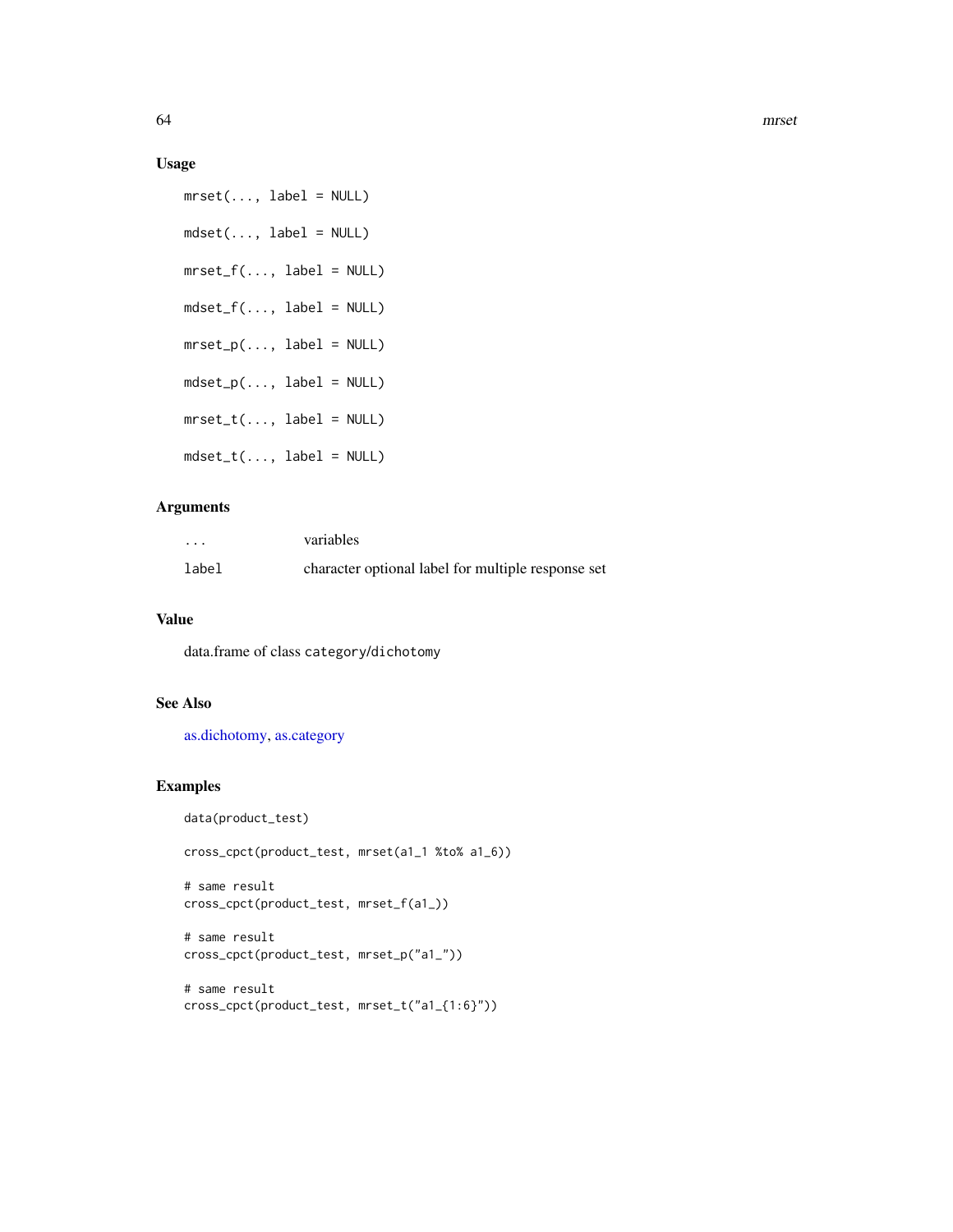<span id="page-64-0"></span>

## Description

names2labels replaces data.frame/list names with corresponding variables labels. If there are no labels for some variables their names remain unchanged. n2l is just shortcut for names2labels.

## Usage

```
names2labels(x, exclude = NULL, keep_names = FALSE)n2l(x, \text{exclude} = NULL, \text{keep} = false)
```
#### Arguments

| <b>X</b>   | data.frame/list.                                                                                               |
|------------|----------------------------------------------------------------------------------------------------------------|
| exclude    | logical/integer/character columns which names should be left unchanged. Only<br>applicable to list/data.frame. |
| keep_names | logical. If TRUE original column names will be kept with labels. Only applica-<br>ble to list/data.frame.      |

## Value

Object of the same type as x but with variable labels instead of names.

## See Also

[values2labels,](#page-110-1) [val\\_lab,](#page-110-0) [var\\_lab](#page-115-0)

```
data(mtcars)
mtcars = mtcars %>%
   apply_labels(
       mpg = "Miles/(US) gallon",
        cyl = "Number of cylinders",
        disp = "Displacement (cu.in.)",
       hp = "Gross horsepower",
       drat = "Rear axle ratio",
       wt = "Weight (lb/1000)",
       qsec = "1/4 mile time",
        vs = "Engine",
        vs = c("V-engine" = 0,"Straight engine" = 1),
        am = "Transmission",
        am = c(automatic = 0,
                manual=1),
```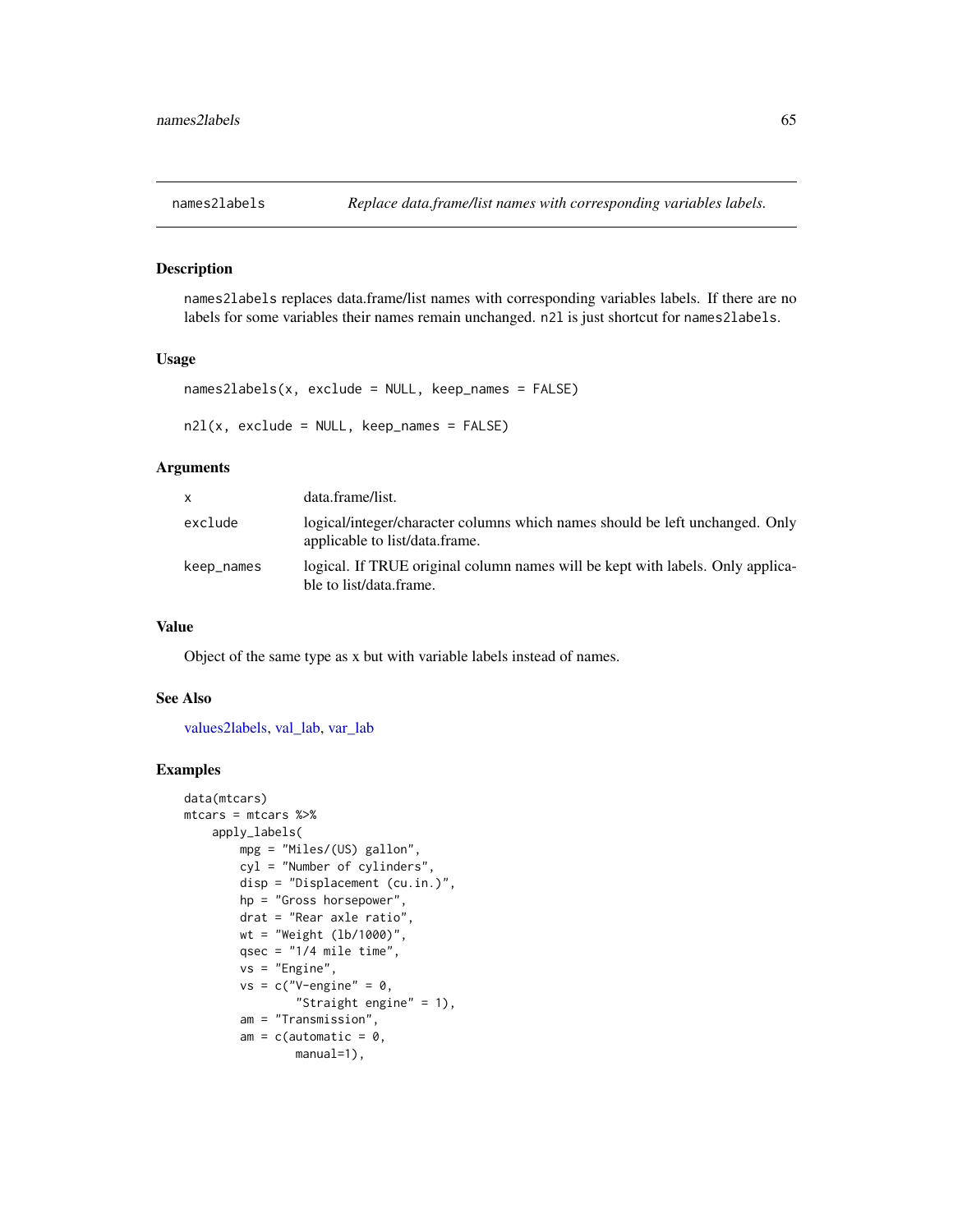```
gear = "Number of forward gears",
        carb = "Number of carburetors"
   )
# without original names
# note: we exclude dependent variable 'mpg' from conversion to use its short name in formula
summary(lm(mpg \sim ., data = names2labels(mtcars, exclude = "mpg")))
# with names
summary(lm(mpg ~ ., data = names2labels(mtcars, exclude = "mpg", keep_names = TRUE)))
```
name\_dots *Bug workaround*

## Description

Function is added to workaround strange bug with data.table (issue #10).

#### Usage

name\_dots(...)

## Arguments

... arguments

## Value

list

nest *Compute nested variable(-s) from several variables*

# Description

nest mainly intended for usage with table functions such as [cro.](#page-29-1) See examples. %nest% is infix version of this function. You can apply nest on multiple-response variables/list of variables and data.frames.

## Usage

nest(...)

x %nest% y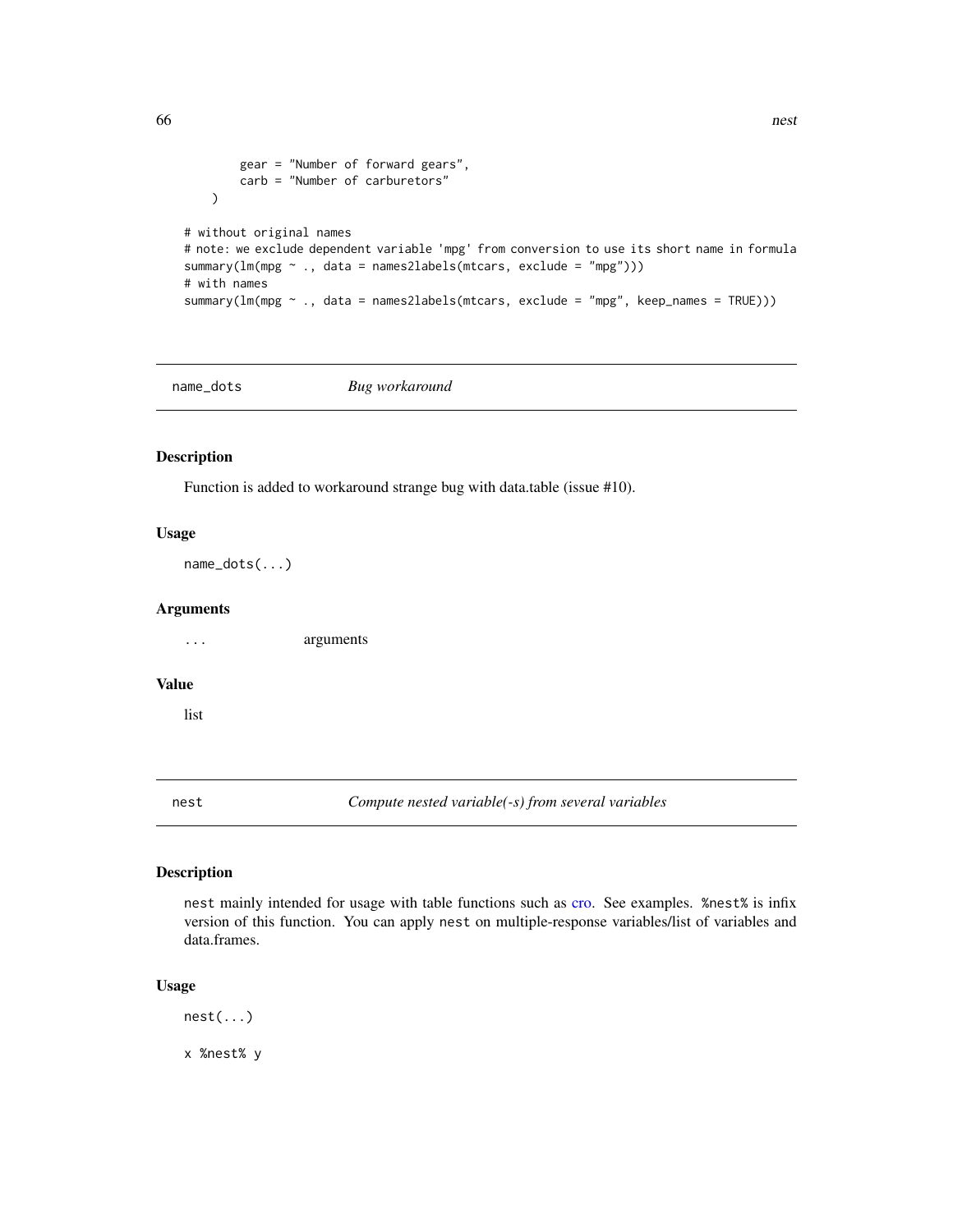nest 67

#### Arguments

| vectors/data.frames/lists |
|---------------------------|
| vector/data.frame/list    |
| vector/data.frame/list    |
|                           |

# Value

vector/data.frame/list

# See Also

See also [interaction](#page-0-0)

# Examples

data(mtcars)

```
mtcars = apply_labels(mtcars,
                      cyl = "Number of cylinders",
                      vs = "Engine",
                      vs = num\_lab("0 V-engine
                             1 Straight engine
                             "),
                      am = "Transmission",
                      am = num\_lab("0 Automatic
                             1 Manual
                             "),
                      carb = "Number of carburetors"
\mathcal{L}cross_cases(mtcars, cyl, am %nest% vs)
# list of variables
cross_cases(mtcars, cyl, am %nest% list(vs, cyl))
# list of variables - multiple banners/multiple nesting
cross_cases(mtcars, cyl, list(total(), list(am, vs) %nest% cyl))
# three variables
cross_cases(mtcars, am %nest% vs %nest% carb, cyl)
# the same with usual version
cross_cases(mtcars, cyl, nest(am, vs))
# three variables
cross_cases(mtcars, nest(am, vs, carb), cyl)
```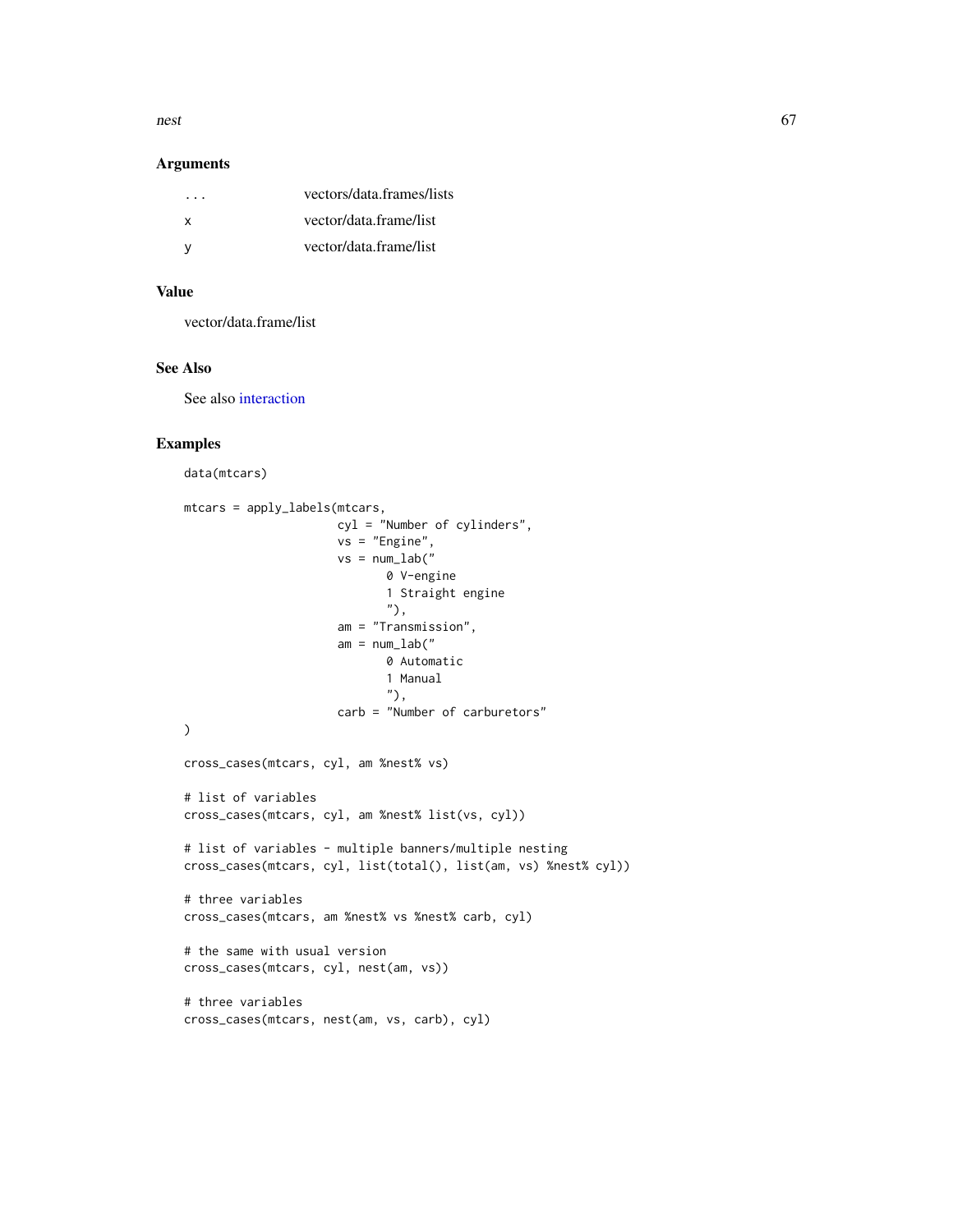#### Description

'subtotal' adds subtotal to set of categories, 'net' replaces categories with their net value. If you provide named arguments then name will be used as label for subtotal. In other case labels will be automatically generated taking into account arguments 'new\_label' and 'prefix'. Note that if you provide overlapping categories then net and subtotals will also be overlapping. 'subtotal' and 'net' are intended for usage with [cro](#page-29-1) and friends. 'tab\_subtotal\_\*' and 'tab\_net\_\*' are intended for usage with custom tables - see [tables.](#page-88-0) There are auxiliary functions 'hide' and 'unhide'. 'hide' is used with 'subtotal' when you need to leave only subtotal for some specific items. And 'unhide' is used with 'net' when you want to show items for some nets. See examples.

```
net(
  x,
  ...,
  position = c("below", "above", "top", "bottom"),
  prefix = "TOTAL",new_label = c("all", "range", "first", "last"),
  add = FALSE)
subtotal(
  x,
  ...,
  position = c("below", "above", "top", "bottom"),
  prefix = "TOTAL ",
  new_label = c("all", "range", "first", "last"),
  add = TRUE)
tab_net_cells(
  data,
  ...,
  position = c("below", "above", "top", "bottom"),
  prefix = "TOTAL"new_label = c("all", "range", "first", "last")
\mathcal{L}tab_net_cols(
  data,
  ...,
  position = c("below", "above", "top", "bottom"),
  prefix = "TOTAL ",
```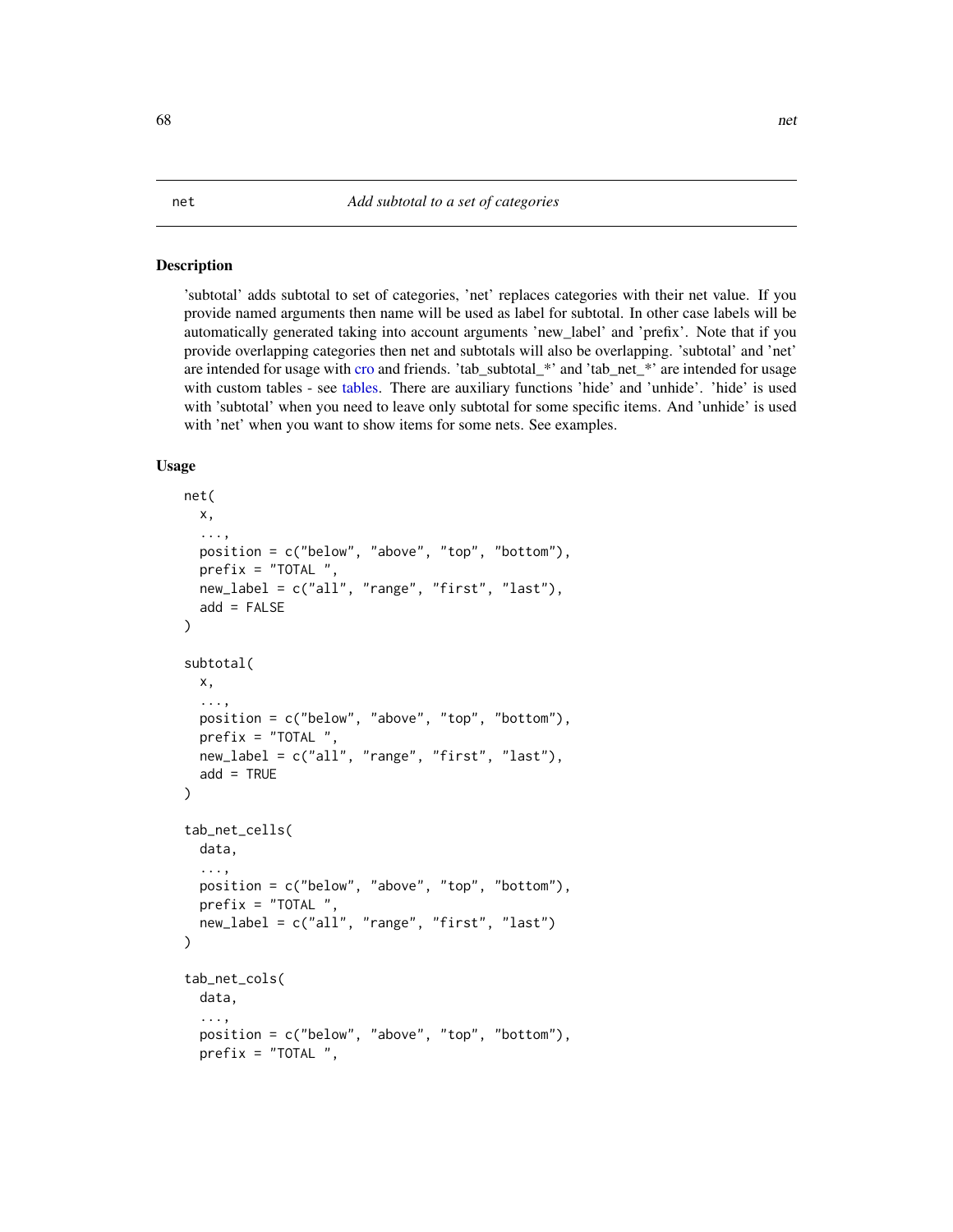```
new_label = c("all", "range", "first", "last")
\lambdatab_net_rows(
 data,
  ...,
 position = c("below", "above", "top", "bottom"),
 prefix = "TOTAL ",
 new_label = c("all", "range", "first", "last")
)
tab_subtotal_cells(
 data,
  ...,
 position = c("below", "above", "top", "bottom"),
 prefix = "TOTAL"new_label = c("all", "range", "first", "last")
\mathcal{L}tab_subtotal_cols(
 data,
  ...,
 position = c("below", "above", "top", "bottom"),
 prefix = "TOTAL ",
 new_label = c("all", "range", "first", "last")
\mathcal{L}tab_subtotal_rows(
  data,
  ...,
 position = c("below", "above", "top", "bottom"),
 prefix = "TOTAL ",
 new_label = c("all", "range", "first", "last")
\lambdahide(category)
```
unhide(category)

## Arguments

| x        | variable, list, data.frame or multiple response set                                                                                                                                                                                                    |
|----------|--------------------------------------------------------------------------------------------------------------------------------------------------------------------------------------------------------------------------------------------------------|
| $\ddots$ | list of categories for grouping. It can be numeric vectors (for example, 1:2),<br>ranges (for example, $4$ greater(5)). If an argument is named then this name will<br>be used as label for subtotal.                                                  |
| position | position of the subtotal or net relative to original categories. "below" by default.<br>One of the "below", "above", "top", "bottom". "top" and "bottom" place nets<br>and subtotals above or below all other categories. For nets "below" and "above" |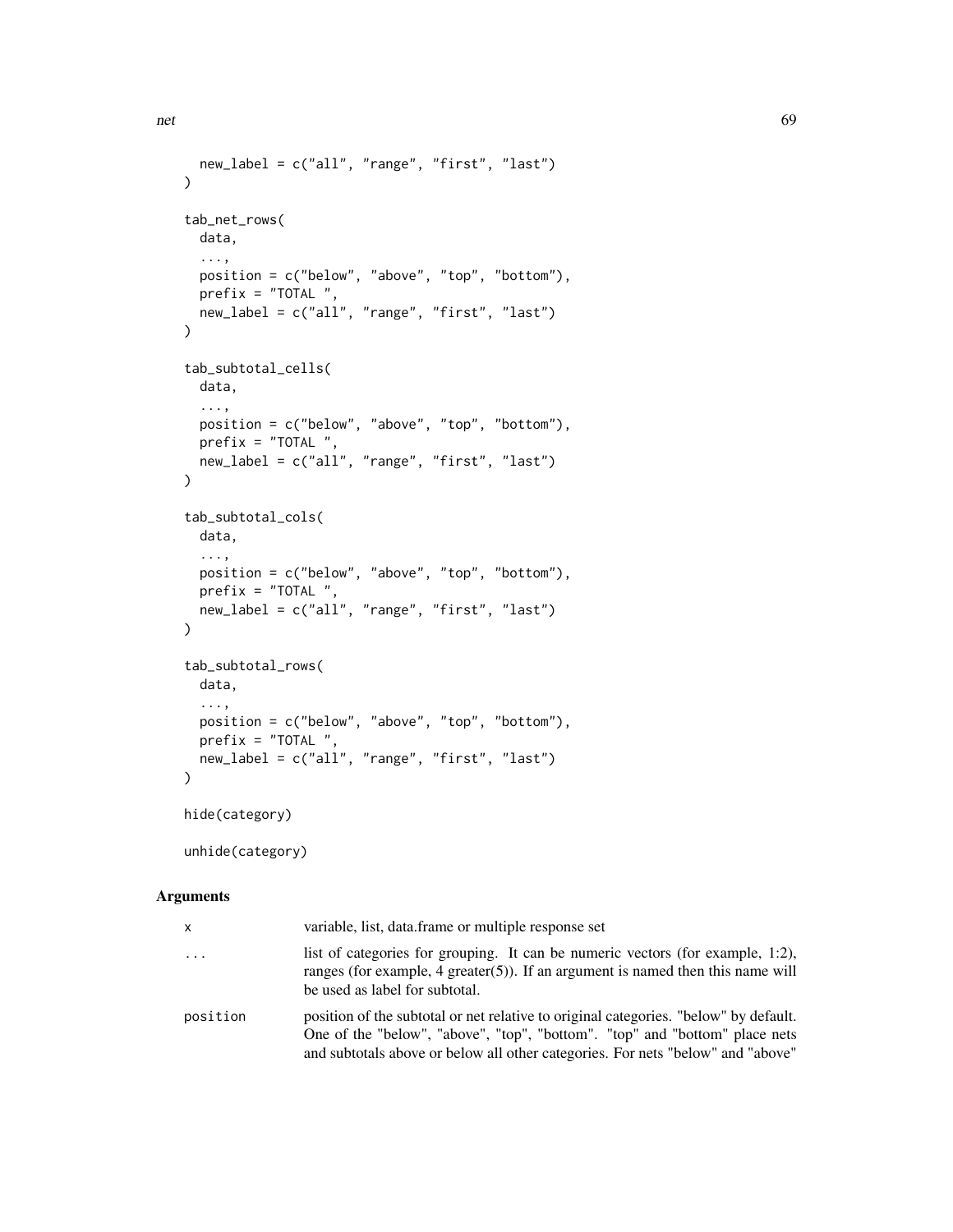|           | have no difference because original categories are removed.                                                                                                                                                    |
|-----------|----------------------------------------------------------------------------------------------------------------------------------------------------------------------------------------------------------------|
| prefix    | character, "TOTAL" by default. It is a prefix to automatically created labels for<br>nets and subtotals.                                                                                                       |
| new_label | how we will combine original values for automatically generated subtotal labels.<br>Possible values are "all", "range", "first", "last". "all" collapse all labels, "range"<br>take only first and last label, |
| add       | logical. Should we add subtotal to categories or replace categories with a net?                                                                                                                                |
| data      | intermediate table. See tables.                                                                                                                                                                                |
| category  | category (numeric vectors, ranges, criteria) which you want to 'hide' or 'un-<br>hide'.                                                                                                                        |

#### Value

multiple response set or list of the multiple response sets

```
ol = c(1:7, 99)var_lab(ol) = "Liking"
val\_lab(ol) = num\_lab("1 Disgusting
                    2 Very Poor
                    3 Poor
                    4 So-so
                    5 Good
                    6 Very good
                    7 Excellent
                    99 Hard to say
                     ")
cro(subtotal(ol, BOTTOM = 1:3, TOP = 6:7, position = "top")# example with hide
cro(subtotal(ol, TOP1 = hide(7), TOP2 = hide(6:7), TOP3 = 5:7, BOTTOM = 1:3, position = "top"))
# autolabelling
cro(subtotal(ol, 1:3, 6:7))
# replace original codes and another way of autolabelling
cro(net(ol, 1:3, 6:7, new_labels = "range", prefix = "NET"))# unhide
cro(net(ol, 1:3, unhide(6:7), new_labels = "range", prefix = "NET"))# character variable and criteria usage
items = c("apple", "banana", "potato", "orange", "onion", "tomato", "pineapple")
cro(
    subtotal(items,
                            = like("*ap*") | like("*an*"),
             "TOTAL VEGETABLES" = like("*to*") | like("*on*"),
             position = "bottom")
\lambda# 'tab_net_*' usage
data(mtcars)
```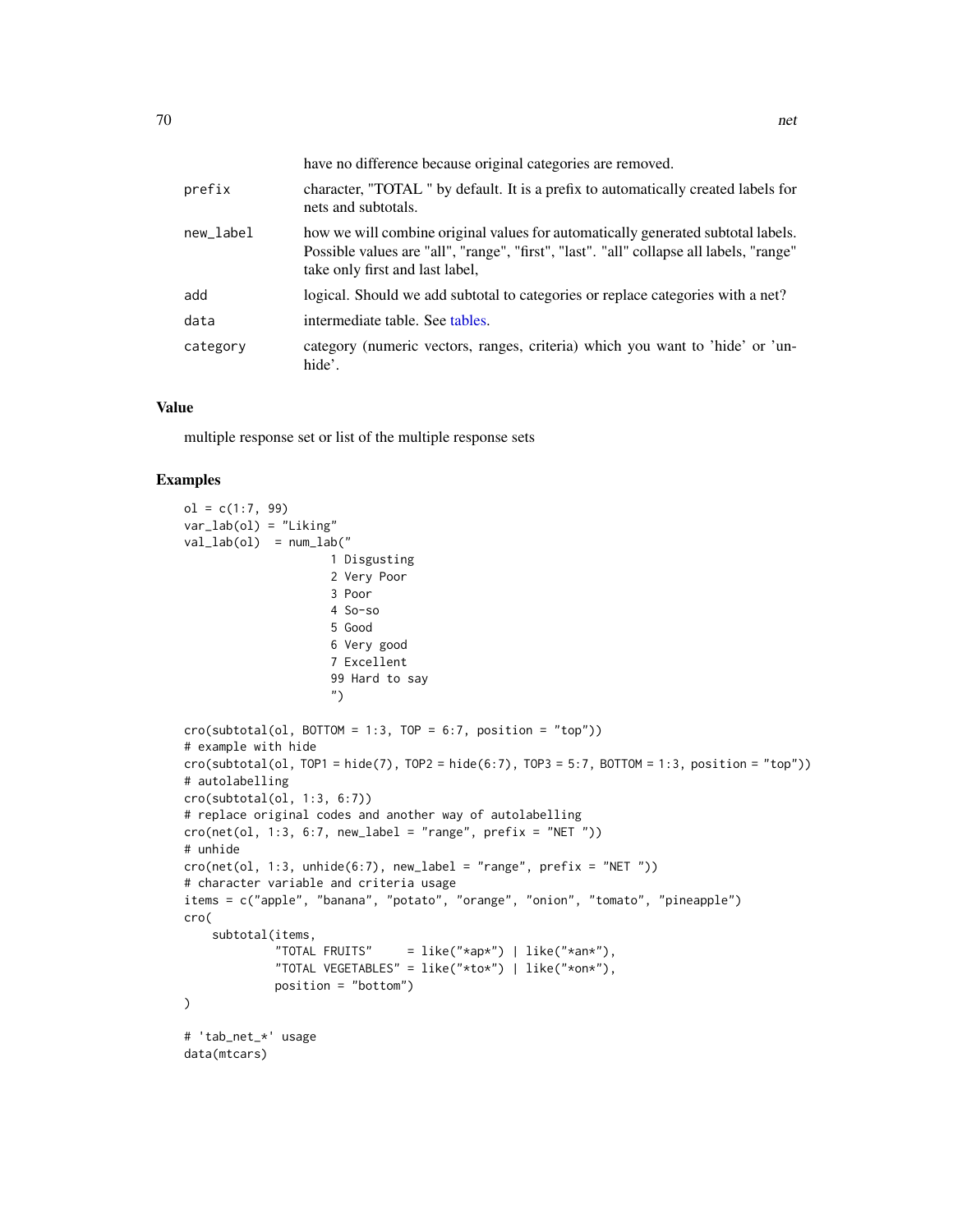```
mtcars = apply_labels(mtcars,
                      mpg = "Miles/(US) gallon",
                      am = "Transmission",
                      am = c("Automatic" = 0,"Manual"=1),
                      gear = "Number of forward gears",
                      ger = c(One = 1,
                          Two = 2Three = 3,
                          Four = 4,
                          Five = 5)
)
mtcars %>%
    tab_cells(mpg) %>%
  tab_net_cells("Low mpg" = less(mean(mpg)), "High mpg" = greater_or_equal(mean(mpg))) %>%
    tab_cols(total(), am) %>%
    tab_stat_cases() %>%
    tab_pivot()
mtcars %>%
    tab_cells(mpg) %>%
    tab_rows(gear) %>%
    tab\_subtotal\_rows(1:2, 3:4, "5 and more" = greater(4)) %tab_stat_mean() %>%
    tab_pivot()
```

```
prepend_values Prepend values/variable names to value/variable labels
```
## Description

These functions add values/variable names as prefixes to value/variable labels. Functions which start with tab\_ intended for usage inside table creation sequences. See examples and [tables.](#page-88-0) It is recommended to use tab\_prepend\_\* at the start of sequence of tables creation. If you use it in the middle of the sequence then previous statements will not be affected.

```
prepend_values(x)
prepend_names(x)
prepend_all(x)
tab_prepend_values(data)
tab_prepend_names(data)
```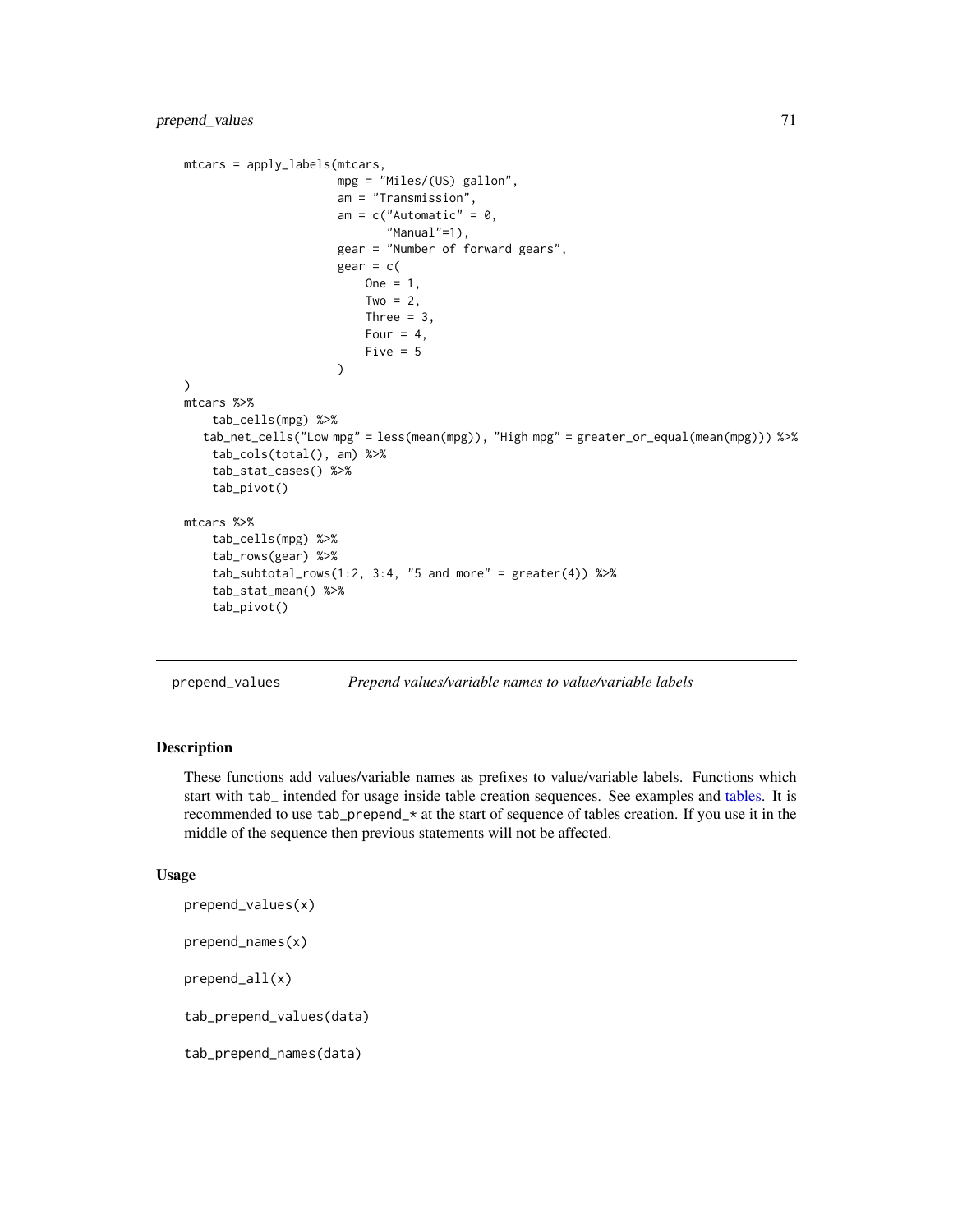```
tab_prepend_all(data)
```
#### Arguments

|      | vector/data.frame. prepend_names can be applied only to data.frames. |
|------|----------------------------------------------------------------------|
| data | data.frame/intermediate result of tables construction. See tables.   |

#### Value

original object with prepended names/values to labels

```
data(mtcars)
mtcars = apply_labels(mtcars,
                      mpg = "Miles/(US) gallon",
                      cyl = "Number of cylinders",
                      disp = "Displacement (cu.in.)",
                      hp = "Gross horsepower",
                      drat = "Rear axle ratio",
                      wt = "Weight (lb/1000)",
                      qsec = "1/4 mile time",
                      vs = "Engine",
                      vs = c("V-engine" = 0,"Straight engine" = 1),
                      am = "Transmission",
                      am = c("Automatic" = 0,"Manual"=1),
                      gear = "Number of forward gears",
                      carb = "Number of carburetors"
)
# prepend names and 'cross_cpct'
mtcars %>%
       prepend_names %>%
       cross_cpct(list(cyl, gear), list(total(), vs, am))
# prepend values to value labels
mtcars %>%
   tab_prepend_values %>%
   tab_cols(total(), vs, am) %>%
   tab_cells(cyl, gear) %>%
   tab_stat_cpct() %>%
   tab_pivot()
# prepend names and labels
mtcars %>%
  tab_prepend_all %>%
   tab_cols(total(), vs, am) %>%
   tab_cells(cyl, gear) %>%
   tab_stat_cpct() %>%
```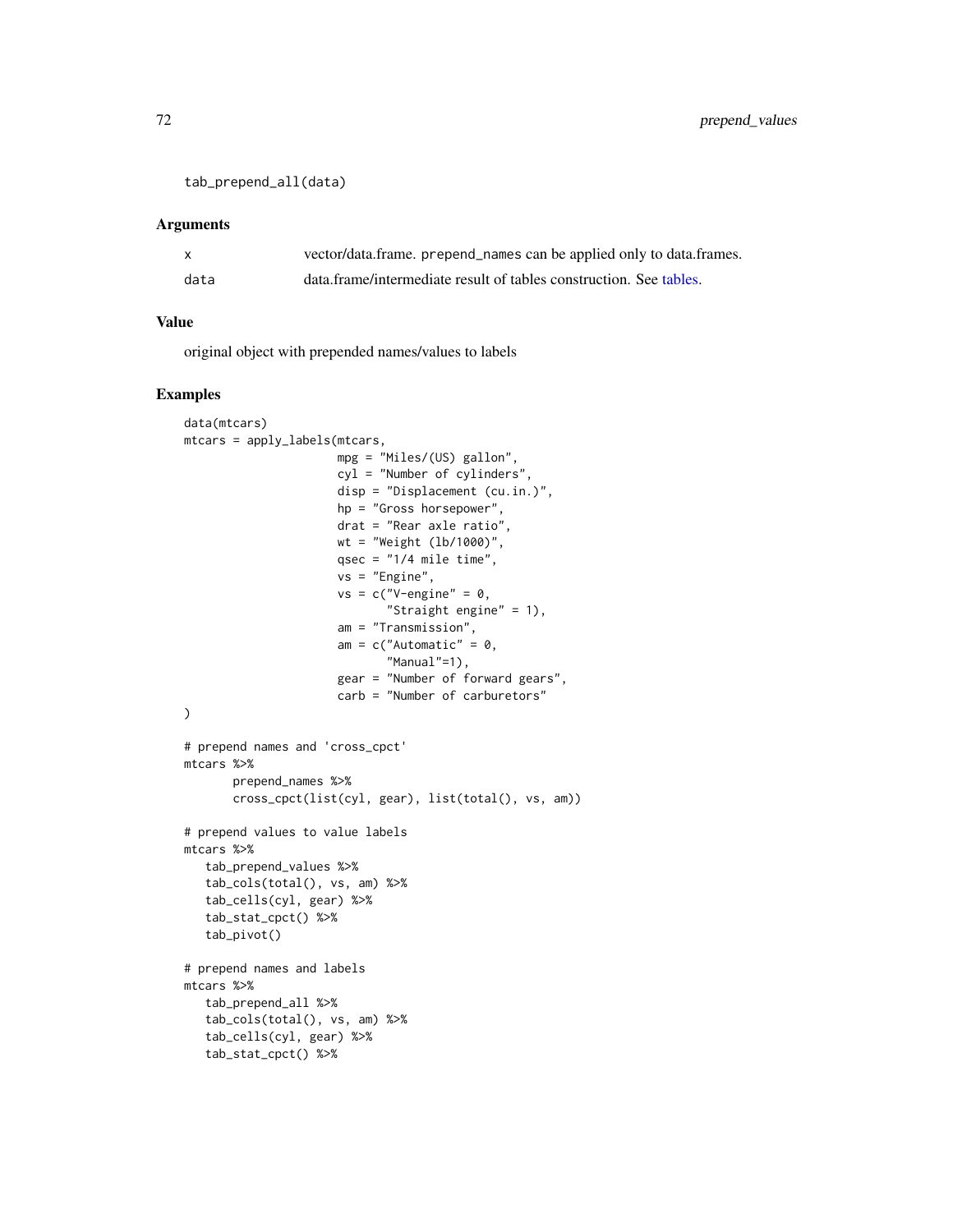### product\_test 73

```
tab_pivot()
# variable in rows without prefixes
mtcars %>%
   tab_cells(cyl, gear) %>%
   tab_prepend_all %>%
   tab_cols(total(), vs, am) %>%
   tab_stat_cpct() %>%
   tab_pivot()
```
product\_test *Data from product test of chocolate confectionary*

# Description

It is truncated dataset with data from product test of two samples of chocolate sweets. 150 respondents tested two kinds of sweets (codenames: VSX123 and SDF546). Sample was divided into two groups (cells) of 75 respondents in each group. In cell 1 product VSX123 was presented first and then SDF546. In cell 2 sweets were presented in reversed order. Questions about respondent impressions about first product are in the block A (and about second tested product in the block B). At the end of the questionnaire there is a question about preferences between sweets.

#### Usage

product\_test

## Format

A data frame with 150 rows and 18 variables:

```
id Respondent Id.
```
cell First tested product (cell number).

#### s2a Age.

- a1 1 What did you like in these sweets? Multiple response. First tested product.
- a1\_2 (continue) What did you like in these sweets? Multiple response. First tested product.
- a1\_3 (continue) What did you like in these sweets? Multiple response. First tested product.
- a1\_4 (continue) What did you like in these sweets? Multiple response. First tested product.
- a1\_5 (continue) What did you like in these sweets? Multiple response. First tested product.
- a1\_6 (continue) What did you like in these sweets? Multiple response. First tested product.

a22 Overall liking. First tested product.

- b1\_1 What did you like in these sweets? Multiple response. Second tested product.
- b1\_2 (continue) What did you like in these sweets? Multiple response. Second tested product.
- b1\_3 (continue) What did you like in these sweets? Multiple response. Second tested product.
- b1\_4 (continue) What did you like in these sweets? Multiple response. Second tested product.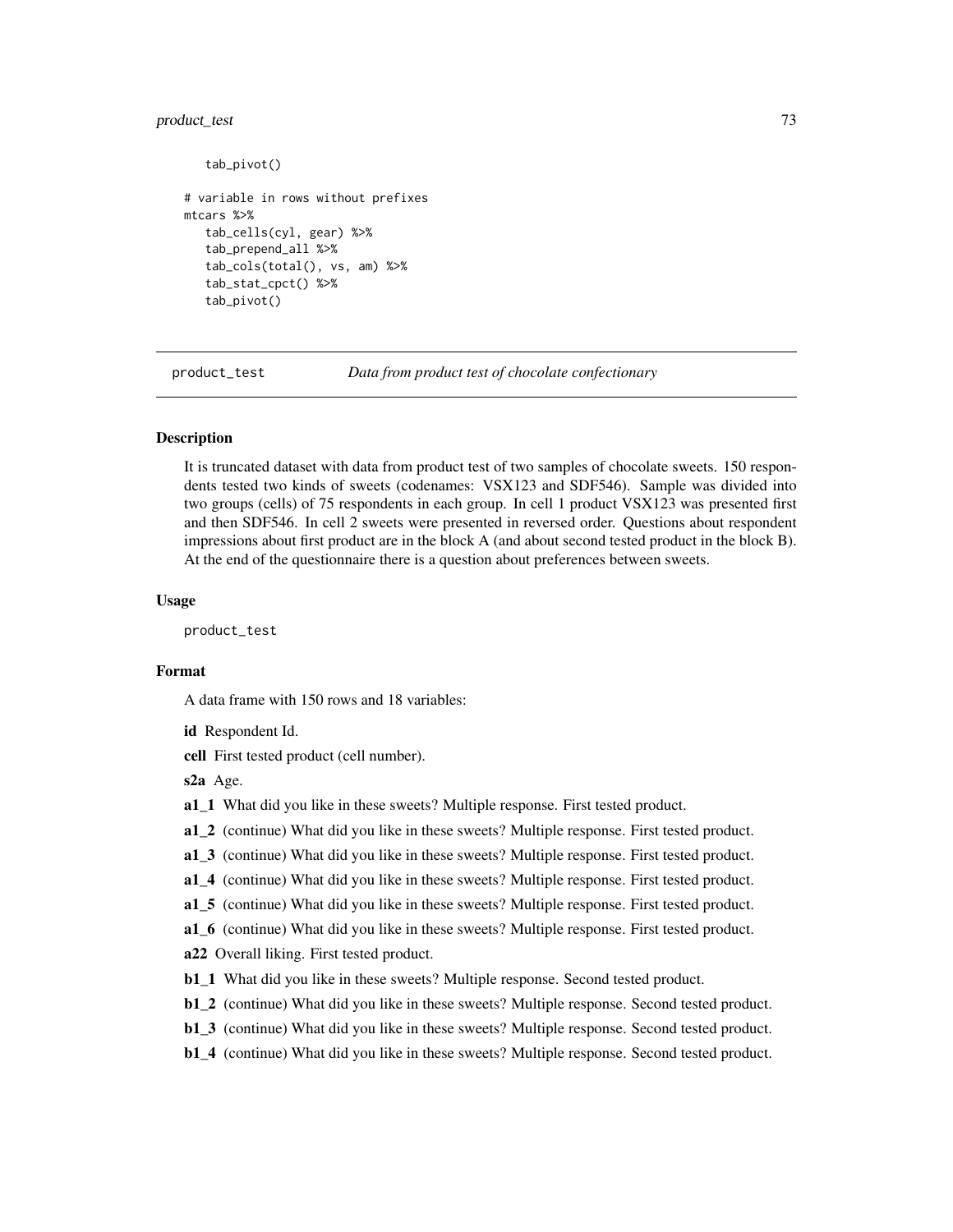- b1\_5 (continue) What did you like in these sweets? Multiple response. Second tested product.
- b1\_6 (continue) What did you like in these sweets? Multiple response. Second tested product.
- b22 Overall liking. Second tested product.
- c1 Preferences.

prop *Compute proportions from numeric vector/matrix/data.frame*

# Description

prop returns proportion to sum of entire x. prop\_col returns proportion to sum of each column of x. prop\_row returns proportion to sum of each row of x. Non-numeric columns in the data.frame are ignored. NA's are also ignored.

### Usage

prop(x)

prop\_col(x)

prop\_row(x)

## Arguments

x numeric vector/matrix/data.frame

# Value

the same structure as x but with proportions of original values from sum of original values.

```
a = c(25, 25, NA)prop(a)
# data.frame with non-numeric columns
fac = factor(c("a", "b", "c"))char = c("a", "b", "c")dat = as.POSIXct("2016-09-27")
a = sheet(fac, a = c(25, 25, NA), b = c(100, NA, 50), char, dat)prop(a)
prop_row(a)
prop_col(a)
# the same as result as with 'prop.table'
tbl = table(state.division, state.region)
```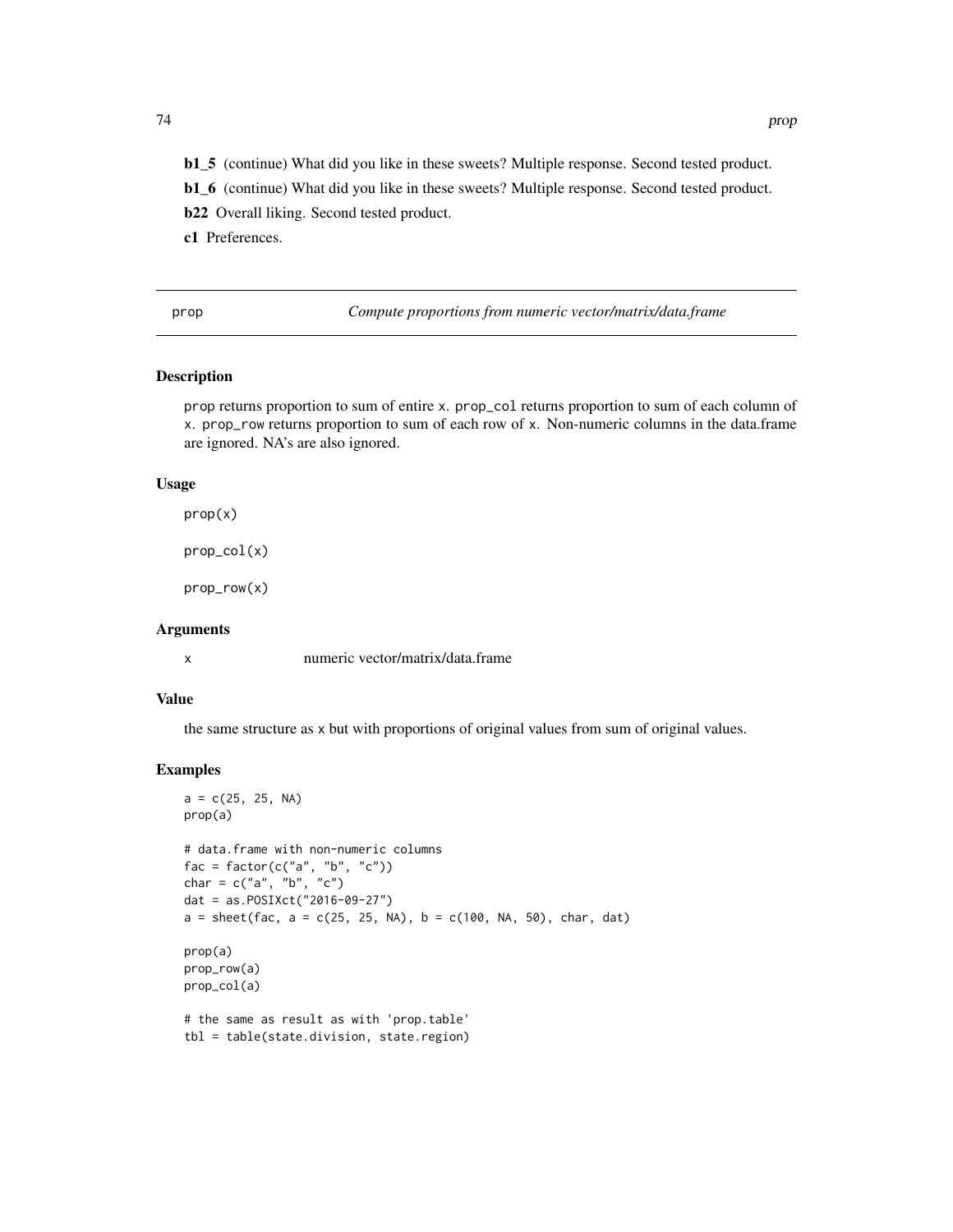prop(tbl) prop\_row(tbl)

prop\_col(tbl)

qc *Create vector of characters from unquoted strings (variable names)*

# Description

- qc It is often needed to address variables in the data.frame in the such manner: dfs[ ,c("var1","var2","var3")]. qc ("quoted c") is a shortcut for the such cases to reduce keystrokes. With qc you can write: dfs[ ,qc(var1,var2,var3)].
- qe returns list of expression.

# Usage

 $qc(\ldots)$ 

 $qe(\ldots)$ 

## Arguments

... unquoted names of variables in qc or unquoted expressions in qe.

## Value

Vector of characters or expressions

```
## qc
qc(a, b, c)identical(qc(a, b, c), c("a", "b", "c"))
mtcars[, qc(am, mpg, gear)]
## qe
qe(mrset(a1 %to% a6), mrset(b1 %to% b6), mrset(c1 %to% c6))
```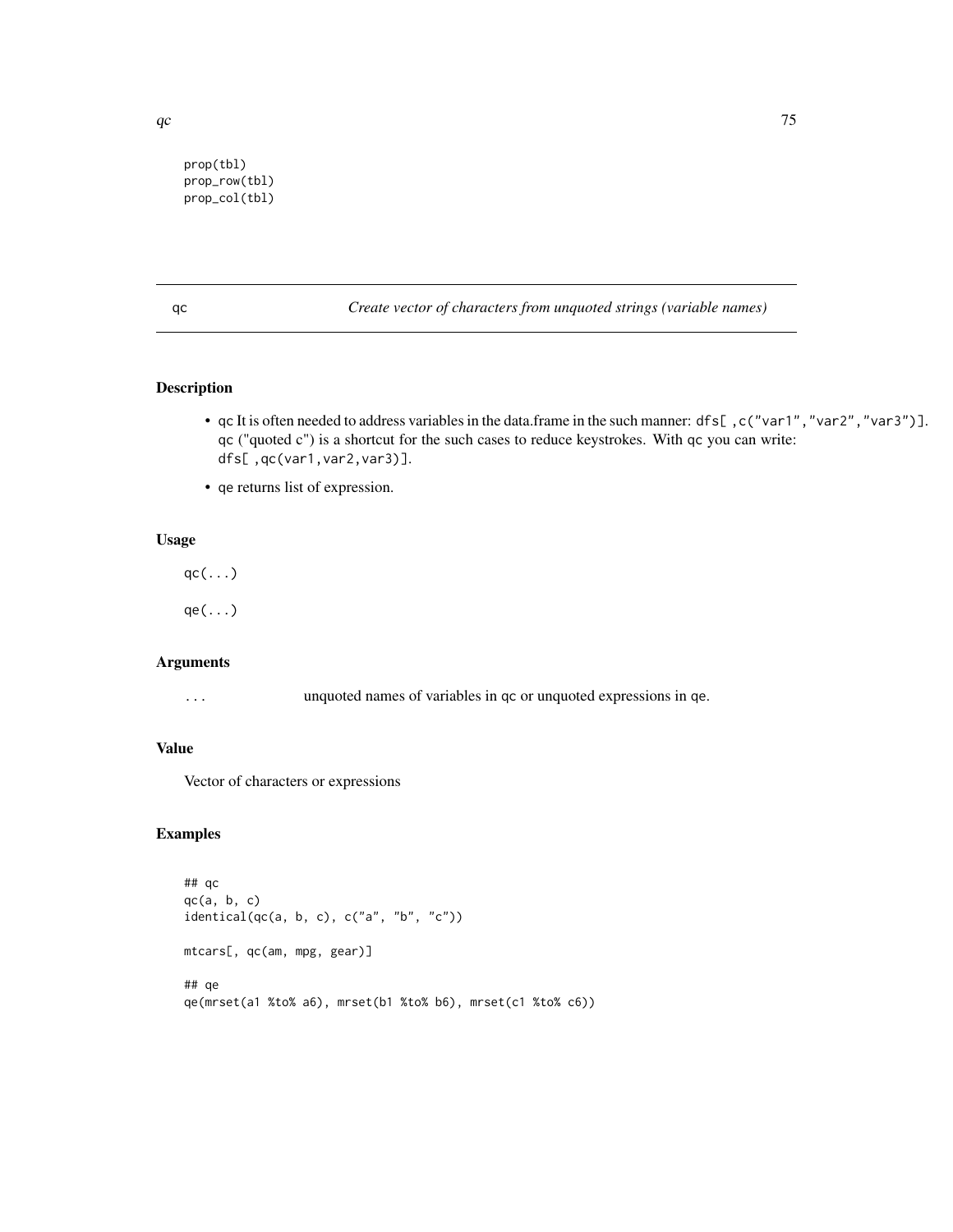read\_spss reads data from a file stored in SPSS \*.sav format. It returns data.frame and never converts string variables to factors. Also it prepares SPSS values/variables labels for working with val\_lab/var\_lab functions. User-missings values are ignored. read\_spss is simple wrapper around read.spss function from package foreign.

## Usage

```
read_spss(file, reencode = TRUE, use_missings = FALSE, ...)
read_spss_to_list(file, reencode = TRUE, use_missings = FALSE, ...)
```
#### Arguments

| file         | Character string: the name of the file or URL to read.                                                                                                                                                                        |
|--------------|-------------------------------------------------------------------------------------------------------------------------------------------------------------------------------------------------------------------------------|
| reencode     | logical: should character strings be re-encoded to the current locale. The default<br>is TRUE. NA means to do so in a UTF-8 locale, only. Alternatively, a character<br>string specifying an encoding to assume for the file. |
| use_missings | logical: should information on user-defined missing values be used to set the<br>corresponding values to NA?                                                                                                                  |
| $\cdots$     | further parameters for read, spss                                                                                                                                                                                             |

## Value

read\_spss returns data.frame.

## See Also

[read.spss](#page-0-0) in package foreign, [val\\_lab,](#page-110-0) [var\\_lab](#page-115-0)

# Examples

## Not run:

 $w = read_spss("project_123.sav") # to data frame$ 

## End(Not run)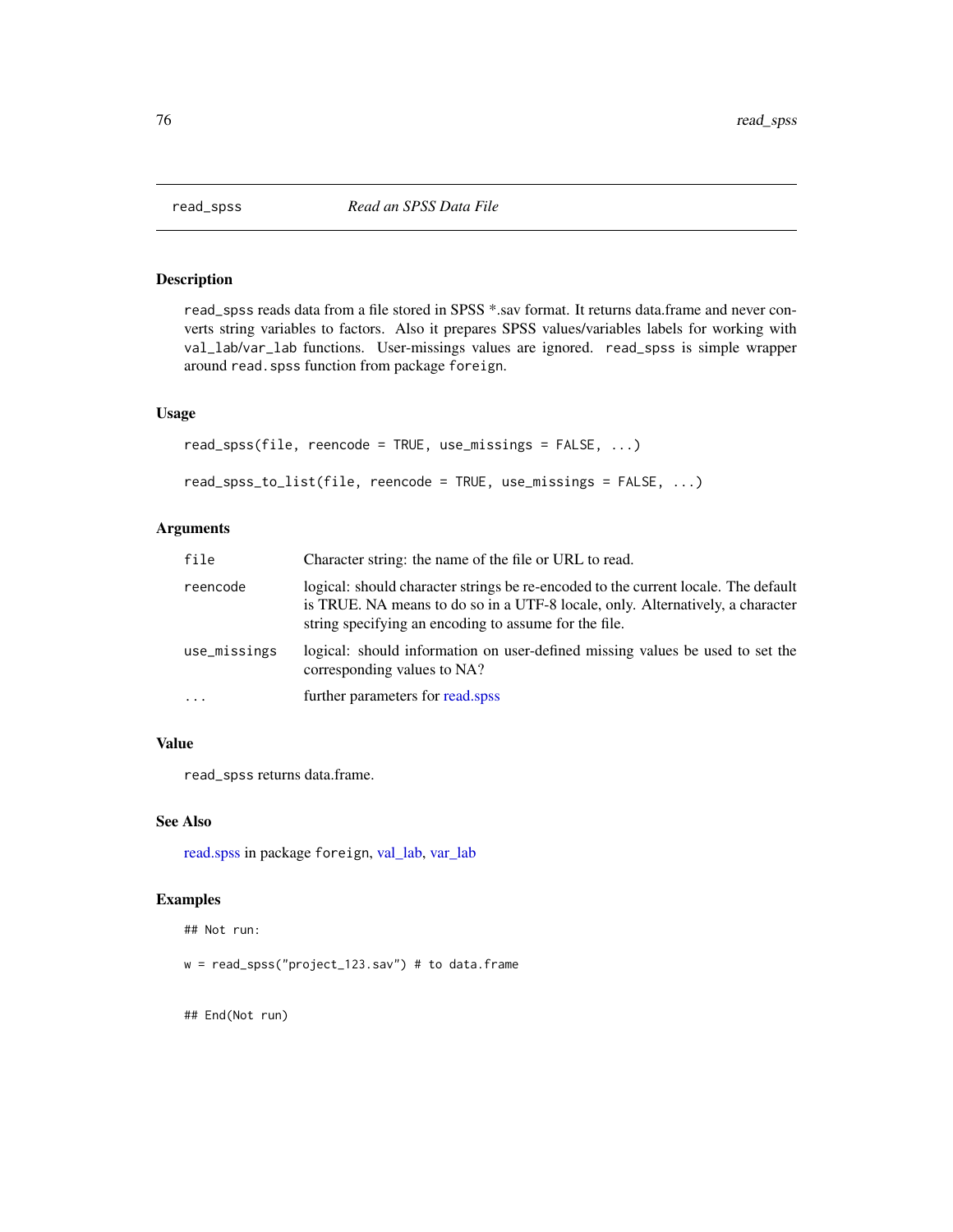recode *Change, rearrange or consolidate the values of an existing or new variable. Inspired by the RECODE command from SPSS.*

## Description

recode change, rearrange or consolidate the values of an existing variable based on conditions. Design of this function inspired by RECODE from SPSS. Sequence of recodings provided in the form of formulas. For example,  $1:2 \sim 1$  means that all 1's and 2's will be replaced with 1. Each value will be recoded only once. In the assignment form  $\text{recode}(\ldots) = \ldots$  of this function values which doesn't meet any condition remain unchanged. In case of the usual form  $\dots$  = recode( $\dots$ ) values which doesn't meet any condition will be replaced with NA. One can use values or more sophisticated logical conditions and functions as a condition. There are several special functions for usage as criteria - for details see [criteria.](#page-24-0) Simple common usage looks like: recode $(x,1:2)$  $\sim$  -1,3  $\sim$  0,1:2  $\sim$  1,99  $\sim$  NA). For more information, see details and examples. The ifs function checks whether one or more conditions are met and returns a value that corresponds to the first TRUE condition. ifs can take the place of multiple nested ifelse statements and is much easier to read with multiple conditions. ifs works in the same manner as recode - e. g. with formulas. But conditions should be only logical and it doesn't operate on multicolumn objects.

#### Usage

```
recode(
  x,
  ...,
  with_labels = FALSE,
 new_label = c("all", "range", "first", "last")
)
rec(x, ..., with_labels = TRUE, new_label = c("all", "range", "first", "last"))recode(x, with_labels = FALSE, new_label = c("all", "range", "first", "last")) \leq valuerec(x, with_labels = TRUE, new_label = c("all", "range", "first", "last")) \le valueif s(...)lo
hi
copy(x)
from_to(from, to)
values %into% names
```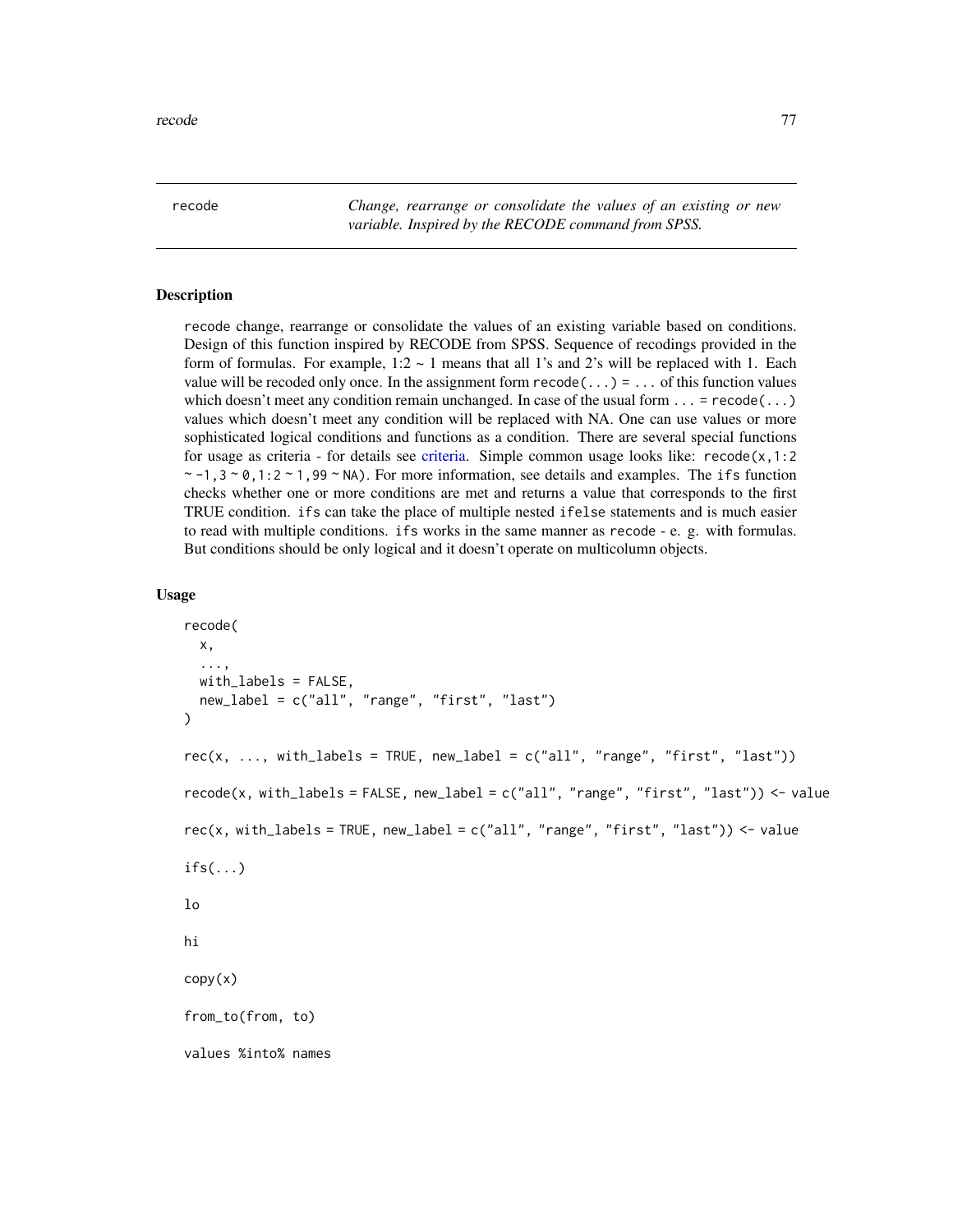#### Arguments

| x           | vector/matrix/data.frame/list                                                                                                                                                                                                        |
|-------------|--------------------------------------------------------------------------------------------------------------------------------------------------------------------------------------------------------------------------------------|
| $\ddots$    | sequence of formulas which describe recodings. They are used when from/to<br>arguments are not provided.                                                                                                                             |
| with_labels | logical. FALSE by default for 'recode' and TRUE for 'rec'. Should we also<br>recode value labels with the same recodings as variable?                                                                                                |
| new label   | one of "all", "range", "first", or "last". If we recode value labels ('with_labels<br>= TRUE') how we will combine labels for duplicated values? "all" will use all<br>labels, "range" will use first and last labels. See examples. |
| value       | list with formulas which describe recodings in assignment form of function/to<br>list if from/to notation is used.                                                                                                                   |
| from        | list of conditions for values which should be recoded (in the same format as LHS<br>of formulas).                                                                                                                                    |
| to          | list of values into which old values should be recoded (in the same format as<br>RHS of formulas).                                                                                                                                   |
| values      | object(-s) which will be assigned to names for %into% operation. %into% sup-<br>ports multivalue assignments. See examples.                                                                                                          |
| names       | name(-s) which will be given to values expression. For %into%.                                                                                                                                                                       |

## Format

An object of class numeric of length 1.

An object of class numeric of length 1.

#### Details

Input conditions - possible values for left-hand side (LHS) of formula or element of from list:

- vector/single value All values in x which equal to elements of the vector in LHS will be replaced with RHS.
- function Values for which function gives TRUE will be replaced with RHS. There are some special functions for the convenience - see [criteria.](#page-24-0)
- single logical value TRUE It means all other unrecoded values (ELSE in SPSS RECODE). All other unrecoded values will be changed to RHS of the formula or appropriate element of to.

Output values - possible values for right-hand side (RHS) of formula or element of to list:

- value replace elements of x. This value will be recycled across rows and columns of x.
- vector values of this vector will replace values in the corresponding position in rows of x. Vector will be recycled across columns of x.
- function This function will be applied to values of x which satisfy recoding condition. There is a special auxiliary function copy which just returns its argument. So, in the recode it just copies old value (COPY in SPSS RECODE). See examples.

%into% tries to mimic SPSS 'INTO'. Values from left-hand side will be assigned to right-hand side. You can use %to% expression in the RHS of %into%. See examples. lo and hi are shortcuts for -Inf and Inf. They can be useful in expressions with %thru%, e. g. 1 %thru% hi.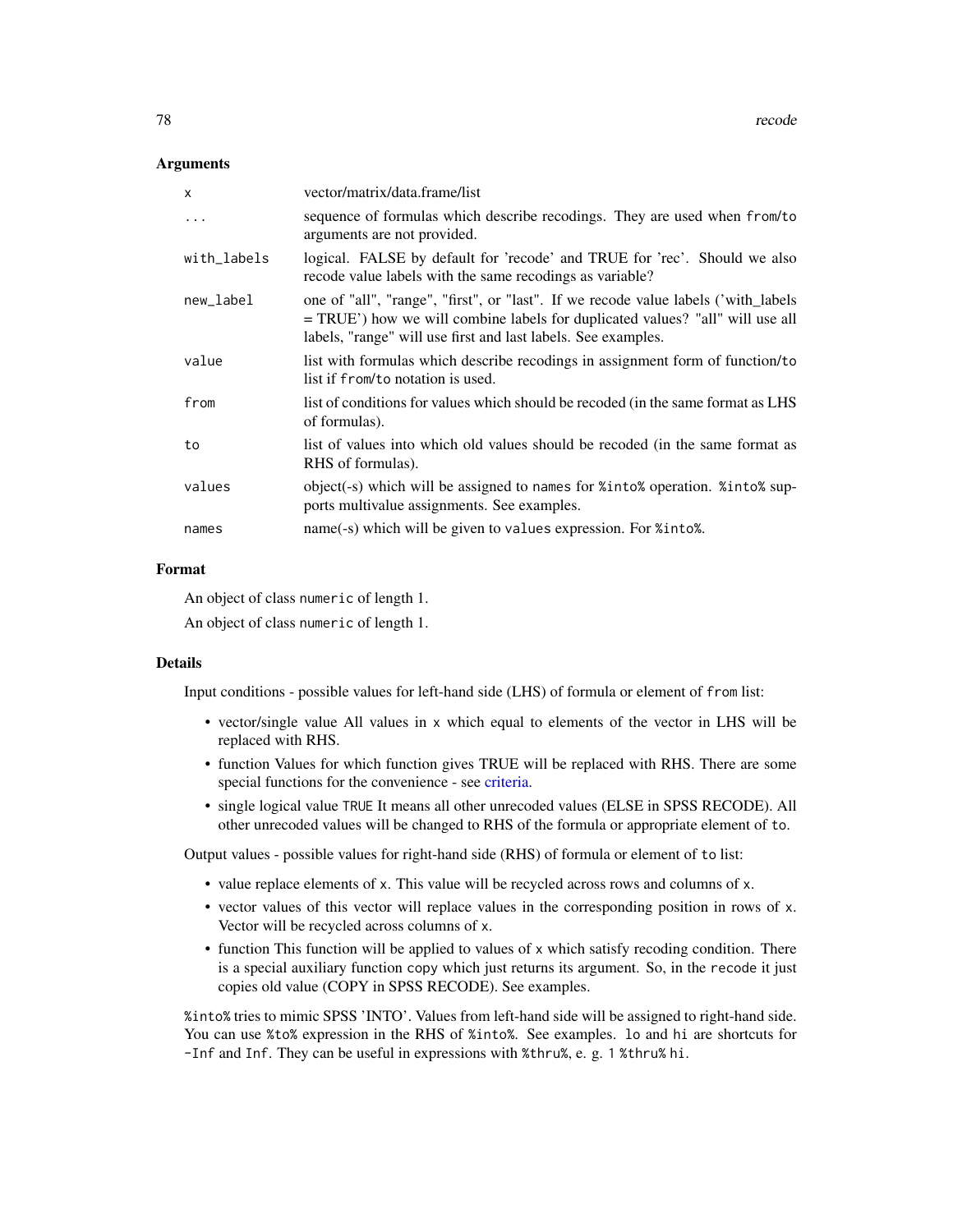#### recode to the contract of the contract of the contract of the contract of the contract of the contract of the contract of the contract of the contract of the contract of the contract of the contract of the contract of the

### Value

object of the same form as x with recoded values

```
# examples from SPSS manual
# RECODE V1 TO V3 (0=1) (1=0) (2, 3=-1) (9=9) (ELSE=SYSMIS)
v1 = c(0, 1, 2, 3, 9, 10)recode(v1) = c(0 ~ 1, 1 ~ 0, 2:3 ~ -1, 9 ~ 9, TRUE ~ NA)
v1
# RECODE QVAR(1 THRU 5=1)(6 THRU 10=2)(11 THRU HI=3)(ELSE=0).
qvar = c(1:20, 97, NA, NA)recode(qvar, 1 %thru% 5 \sim 1, 6 %thru% 10 \sim 2, 11 %thru% hi \sim 3, TRUE \sim 0)
# the same result
recode(qvar, 1 %thru% 5 \sim 1, 6 %thru% 10 \sim 2, ge(11) \sim 3, TRUE \sim 0)
# RECODE STRNGVAR ('A', 'B', 'C'='A')('D', 'E', 'F'='B')(ELSE=' ').
strngvar = LETTERS
recode(strngvar, c('A', 'B', 'C') ~ 'A', c('D', 'E', 'F') ~ 'B', TRUE ~ ' ')
# recode in place. Note that we recode only first six letters
recode(strngvar) = c(c('A', 'B', 'C') \sim 'A', c('D', 'E', 'F') \sim 'B')strngvar
# RECODE AGE (MISSING=9) (18 THRU HI=1) (0 THRU 18=0) INTO VOTER.
age = c(NA, 2:40, NA)voter = recode(age, NA \sim 9, 18 %thru% hi \sim 1, 0 %thru% 18 \sim 0)
voter
# the same result with '%into%'
recode(age, NA ~ 9, 18 %thru% hi ~ 1, 0 %thru% 18 ~ 0) %into% voter2
voter2
# recode with adding labels
voter = recode(age, "Refuse to answer" = NA \sim 9,
                     "Vote" = 18 %thru% hi ~ 1,
                     "Don't vote" = 0 %thru% 18 ~ 0)
voter
# recoding with labels
ol = c(1:7, 99)var_lab(ol) = "Liking"
val\_lab(ol) = num\_lab("1 Disgusting
                     2 Very Poor
                     3 Poor
                     4 So-so
                     5 Good
                     6 Very good
                     7 Excellent
                     99 Hard to say
                      ")
```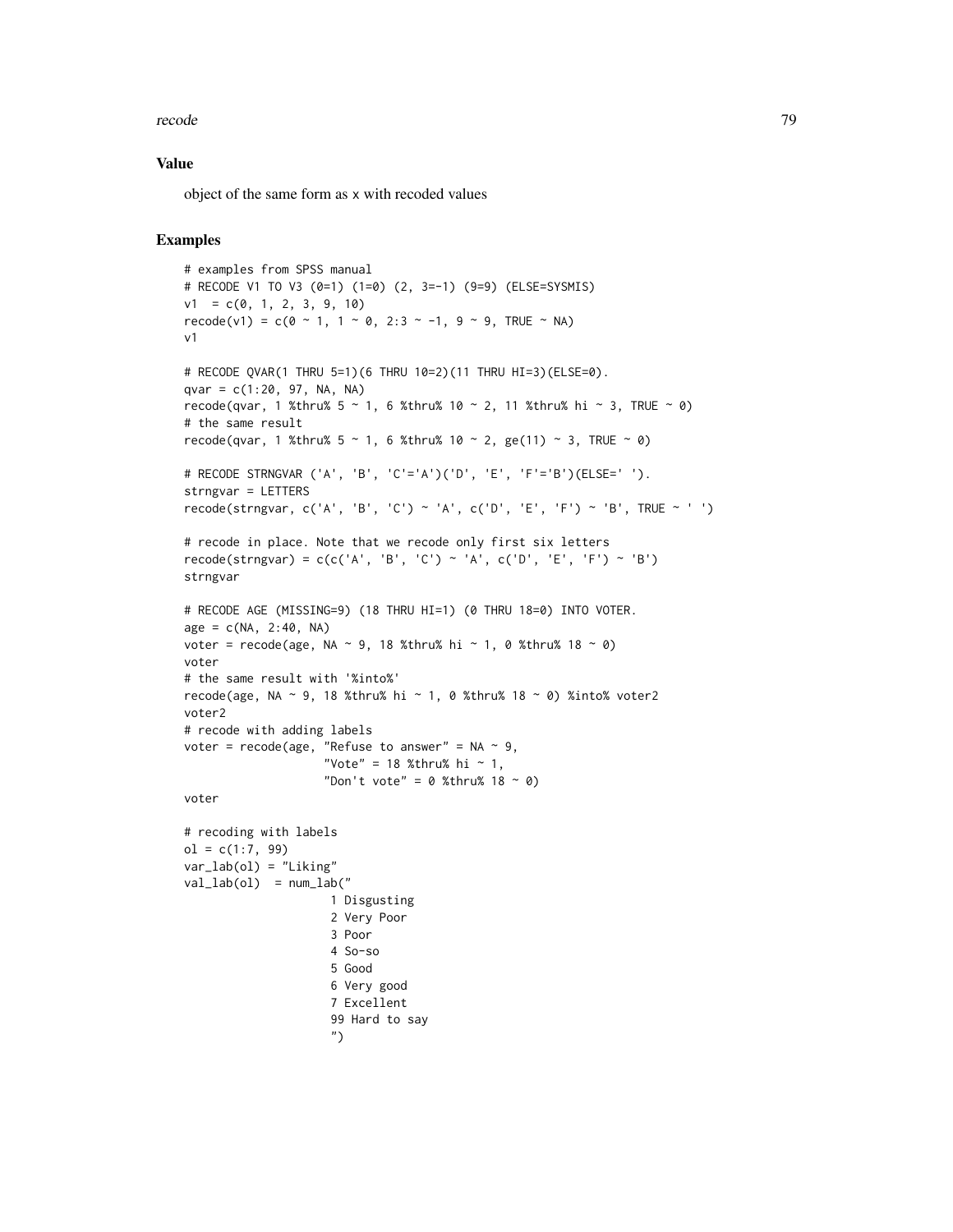```
recode(ol, 1:3 \sim 1, 5:7 \sim 7, TRUE \sim copy, with_labels = TRUE)
# 'rec' is a shortcut for recoding with labels. Same result:
rec(ol, 1:3 \sim 1, 5:7 \sim 7, TRUE \sim copy)
# another method of combining labels
recode(ol, 1:3 \sim 1, 5:7 \sim 7, TRUE \sim copy, with_labels = TRUE, new_label = "range")
# example with from/to notation
# RECODE QVAR(1 THRU 5=1)(6 THRU 10=2)(11 THRU HI=3)(ELSE=0).
list_from = list(1 %thru% 5, 6 %thru% 10, ge(11), TRUE)
list_to = list(1, 2, 3, 0)recode(qvar, from_to(list_from, list_to))
list_from = list(NA, 18 %thru% hi, 0 %thru% 18)
list_to = list("Refuse to answer" = 9, "Vote" = 1, "Don't vote" = 0)
voter = recode(age, from_to(list_from, list_to))
voter
# 'ifs' examples
a = 1:5b = 5:1if s(b>3 \sim 1) # c(1, 1, NA, NA, NA)
ifs(b>3 \sim 1, \text{TRUE} \sim 3) # c(1, 1, 3, 3, 3)
ifs(b>3 ~ 1, a>4 ~ 7, TRUE ~ 3) # c(1, 1, 3, 3, 7)
ifs(b>3 \sim a, TRUE \sim 42) # c(1, 2, 42, 42, 42)
# advanced usage
#' # multiple assignment with '%into%'
set.seed(123)
x1 = runif(30)x2 = runif(30)x3 = runif(30)# note nessesary brackets around RHS of '%into%'
recode(x1 %to% x3, gt(0.5) ~ 1, other ~ 0) %into% (x_rec_1 %to% x_rec_3)
fre(x_rec_1)
# the same operation with characters expansion
i = 1:3recode(x1 %to% x3, gt(0.5) ~ 1, other ~ 0) %into% text_expand('x_rec2_{i}')
fre(x_rec2_1)
# factor recoding
a = factor(letters[1:4])
recode(a, "a" \sim "z", TRUE \sim copy) # we get factor
# example with function in RHS
data(iris)
new\_iris = recode(iris, is.numeric ~ scale, other ~ copy)str(new_iris)
set.seed(123)
a = rnorm(20)# if a<(-0.5) we change it to absolute value of a (abs function)
```

```
recode(a, lt(-0.5) \sim abs, other \sim copy)
```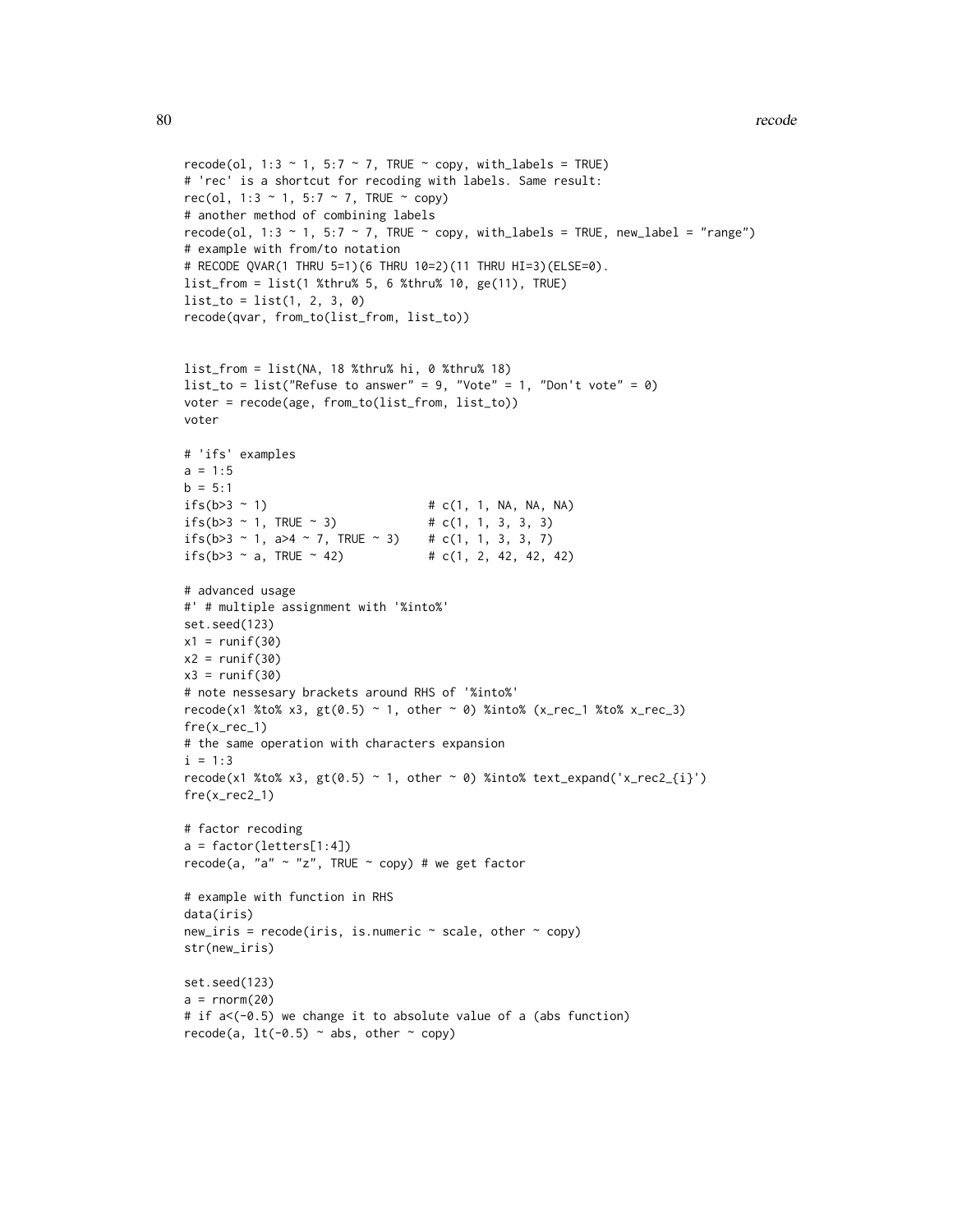# set\_caption 81

```
# the same example with logical criteria
recode(a, when(a < (-.5)) ~ abs, other ~ copy)
```
set\_caption *Add caption to the table*

## Description

To drop caption use set\_caption with caption = NULL. Captions are supported by [htmlTable.etable,](#page-50-0) [xl\\_write](#page-128-0) and [as.datatable\\_widget](#page-6-0) functions.

#### Usage

set\_caption(obj, caption)

get\_caption(obj)

is.with\_caption(obj)

# Arguments

| obi     | object of class etable - result of cross_cpct and etc. |
|---------|--------------------------------------------------------|
| caption | character caption for the table.                       |

#### Value

object of class with\_caption.

## Examples

```
data(mtcars)
mtcars = apply_labels(mtcars,
                     vs = "Engine",
                      vs = num\_lab("0 V-engine
                             1 Straight engine
                             "),
                      am = "Transmission",
                      am = num\_lab("0 Automatic
                             1 Manual
                             ")
)
tbl_with_caption = cross_cases(mtcars, am, vs) %>%
    set_caption("Table 1. Type of transimission.")
```
tbl\_with\_caption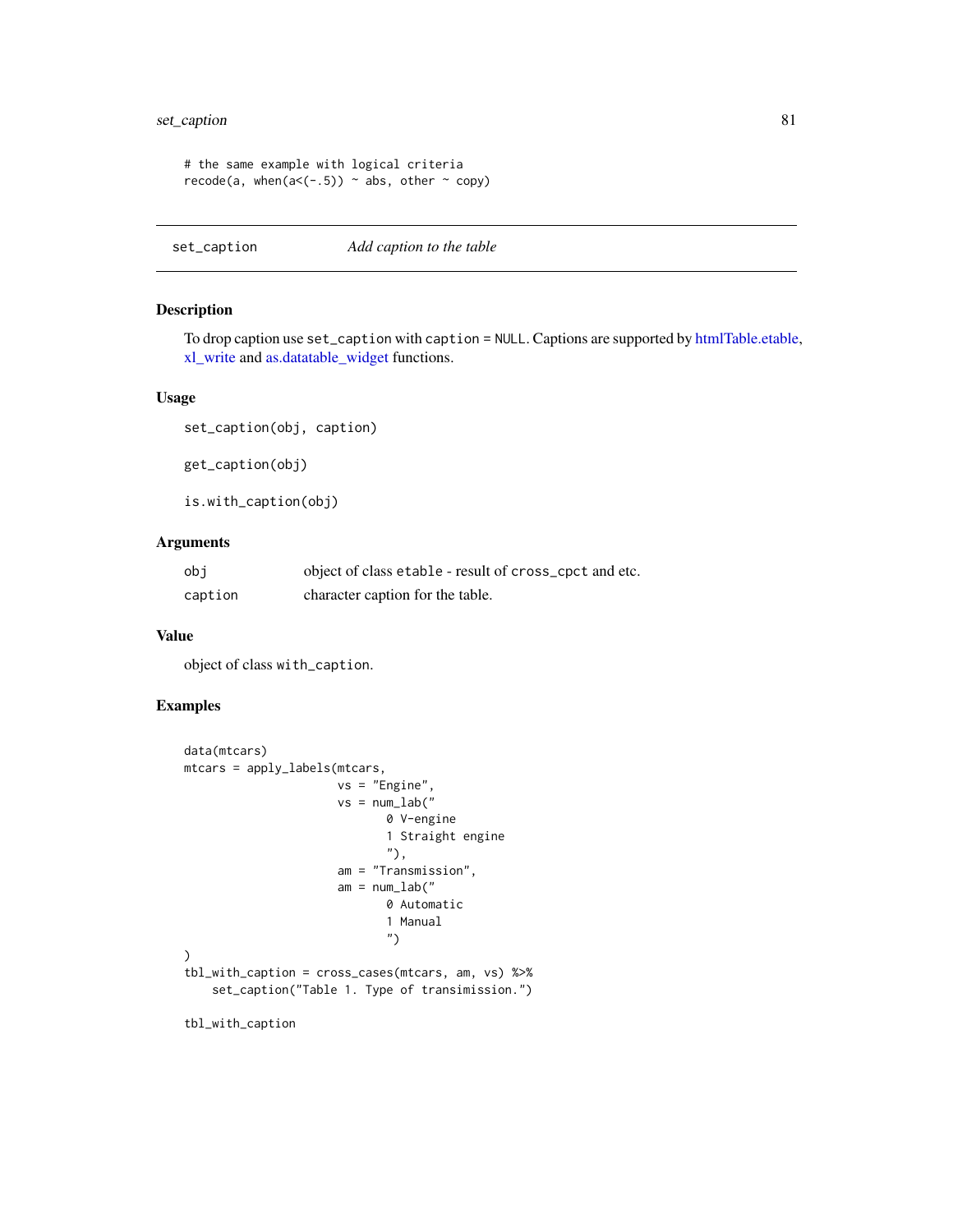sheet and as.sheet are shortcuts to data.frame and as.data.frame with stringsAsFactors = FALSE, check.names = FALSE.

# Usage

sheet(...) as.sheet $(x, \ldots)$ 

## Arguments

| $\cdots$ | objects, possibly named            |
|----------|------------------------------------|
| X        | object to be coerced to data.frame |

# Value

data.frame/list

# See Also

[data.frame,](#page-0-0) [as.data.frame](#page-0-0)

```
# see the difference
df1 = data frame(a = letters[1:3], "This is my long name" = 1:3)df2 = sheet(a = letters[1:3], "This is my long name" = 1:3)str(df1)
str(df2)
```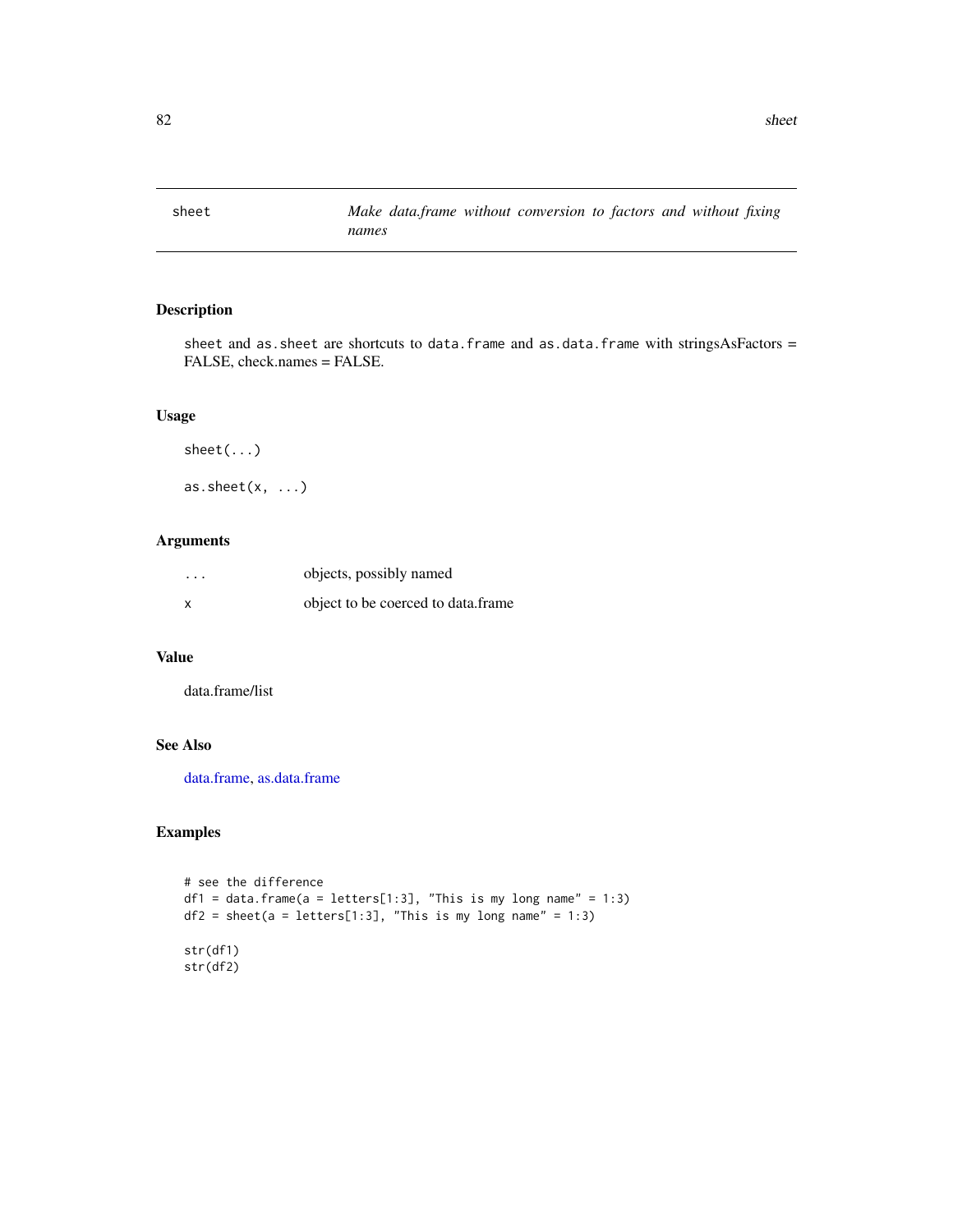sort\_asc sorts in ascending order and sort\_desc sorts in descending order.

## Usage

```
sort_asc(data, ..., na.last = FALSE)
sort_desc(data, ..., na.last = TRUE)
```
### Arguments

| data     | data.frame/matrix/vector                                                                                                                                                                                                                                                                                                                |
|----------|-----------------------------------------------------------------------------------------------------------------------------------------------------------------------------------------------------------------------------------------------------------------------------------------------------------------------------------------|
| $\cdots$ | character/numeric or criteria/logical functions (see criteria). Column names/numbers<br>for data.frame/matrix by which object will be sorted. Names at the top-level can<br>be unquoted (non-standard evaluation). For standard evaluation of parameters<br>you can surround them by round brackets. See examples. Ignored for vectors. |
| na.last  | for controlling the treatment of NAs. If TRUE, missing values in the data are<br>put last; if FALSE, they are put first; if NA, they are removed.                                                                                                                                                                                       |

# Value

sorted data

```
data(mtcars)
sort_asc(mtcars, mpg)
sort_asc(mtcars, cyl, mpg) # by two column
# same results with column nums
sort_asc(mtcars, 1)
sort_asc(mtcars, 2:1) # by two column
sort_asc(mtcars, 2, 1) # by two column
# call with parameter
sorting_columns = c("cyl", "mpg")
sort_asc(mtcars, (sorting_columns))
```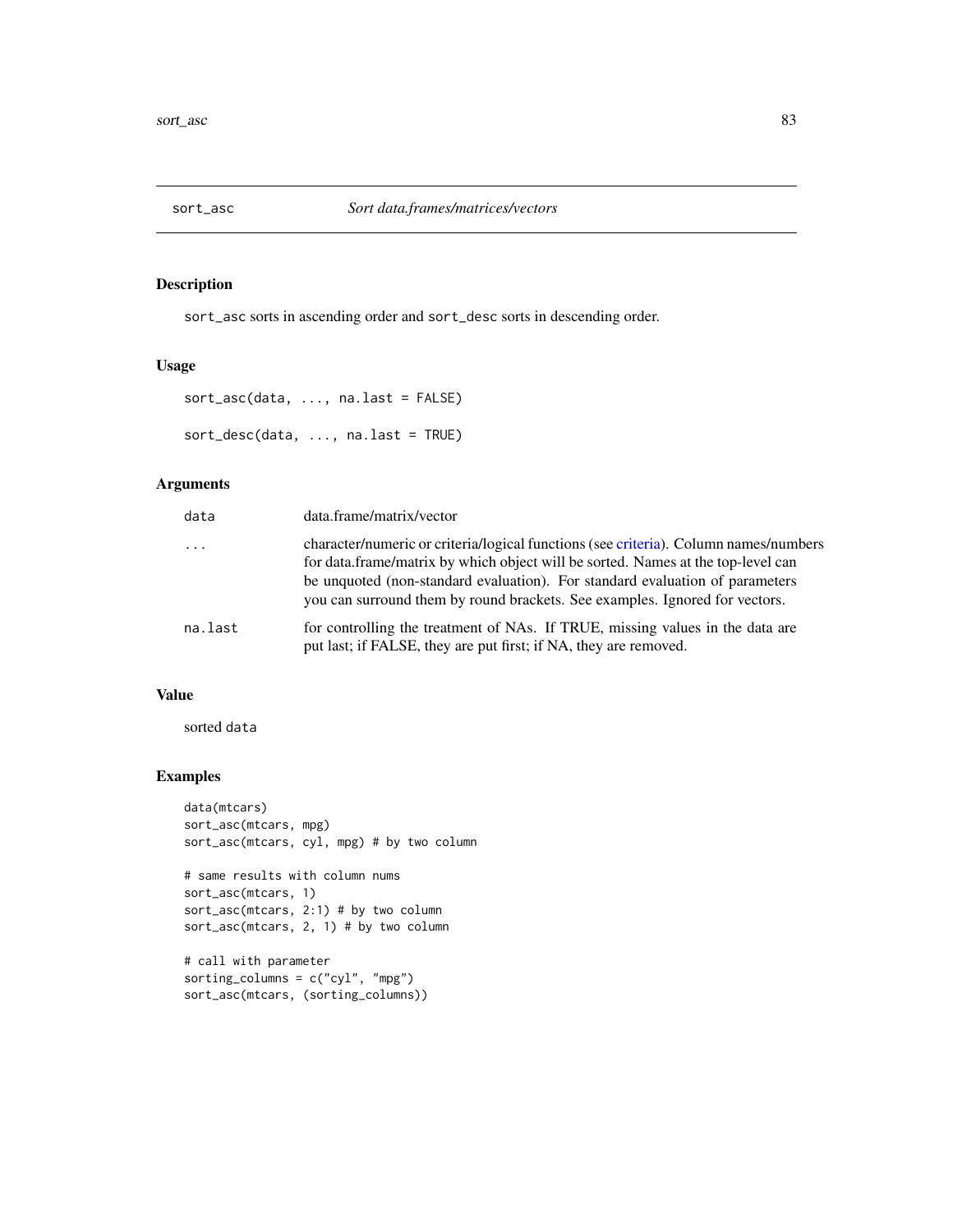Splits data.frame into list of data.frames that can be analyzed separately. These data.frames are sets of cases that have the same values for the specified split variables. Any missing values in split variables are dropped together with the corresponding values of data. split\_off works with lists of data.frames or objects that can be coerced to data.frame and assumed to have compatible structure. Resulting rows will be sorted in order of the split variables.

### Usage

split\_by(data, ..., drop = TRUE) split\_off(data, groups = NULL, rownames = NULL)

# Arguments

| data     | data.frame for split_by/list for split_off                                                                                                                                             |
|----------|----------------------------------------------------------------------------------------------------------------------------------------------------------------------------------------|
| .        | unquoted variables names (see keep) by which data will be split into list.                                                                                                             |
| drop     | should we drop combination of levels with zero observation? TRUE by default.                                                                                                           |
| groups   | character If it is not NULL then we add list names as variable to result of split_off<br>with the name specified by groups. If it is TRUE then name will be .groups.                   |
| rownames | character If it is not NULL then we add data. frames rownames as variable to result<br>of split_off with the name specified by rownames. If it is TRUE then name will<br>be .rownames. |

## Value

split\_by returns list of data.frames/split\_off returns data.frame

#### See Also

[split](#page-0-0)

```
# usage of 'groups', 'rownames'
data(mtcars)
# add labels to dataset
mtcars %>%
    apply_labels(mpg = "Miles/(US) gallon",
                 disp = "Displacement (cu.in.)",
                 wt = "Weight",
```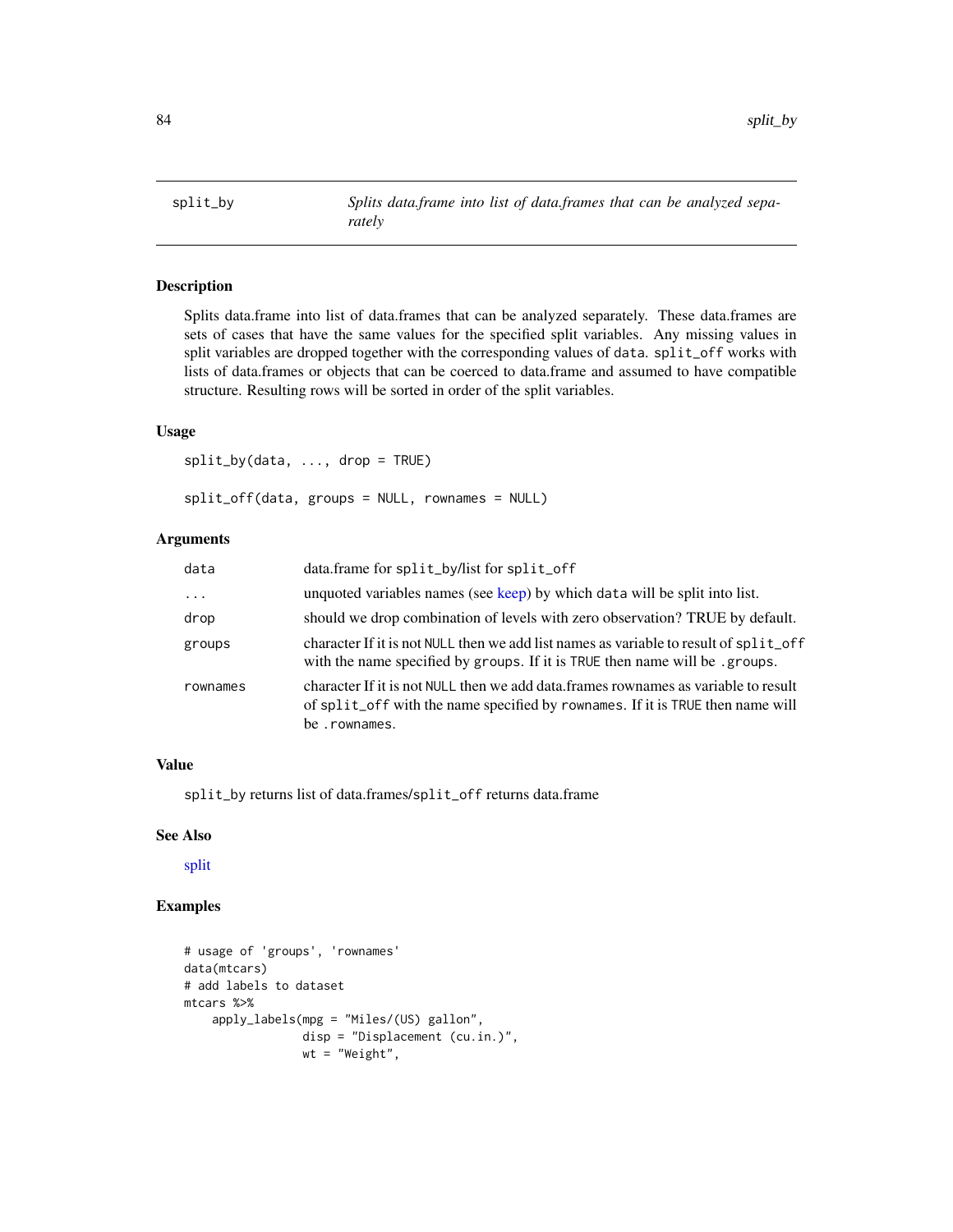```
hp = "Gross horsepower",
             vs = "Engine",
             vs = num\_lab("0 V-engine
                                1 Straight engine
                                "),
             am = "Transmission",
             am = num\_lab("0 Automatic
                                1 Manual
                                ")
) %>%
split_by(am, vs) %>%
to_list({
    res = lm(mpg \sim hp + disp + wt, data = .x)cbind(Coef. = coef(res), confint(res))
}) %>%
split_off(groups = TRUE, rownames = "variable")
```
split\_labels *Split character vector to matrix/split columns in data.frame*

# Description

split\_labels/split\_columns are auxiliary functions for post-processing tables resulted from [cro/](#page-29-0)[cro\\_fun](#page-34-0) and etc. In these tables all labels collapsed in the first column with "|" separator. split\_columns split first column into multiple columns with separator (split argument). split\_table\_to\_df split first column of table and column names. Result of this operation is data.frame with character columns.

#### Usage

```
split_labels(
  x,
  remove_repeated = TRUE,
  split = "\|\|,
  fixed = FALSE,
  per1 = FALSE)
split_columns(
  data,
  columns = 1,
  remove_repeated = TRUE,
  split = "\\\fixed = FALSE,
  per1 = FALSE
```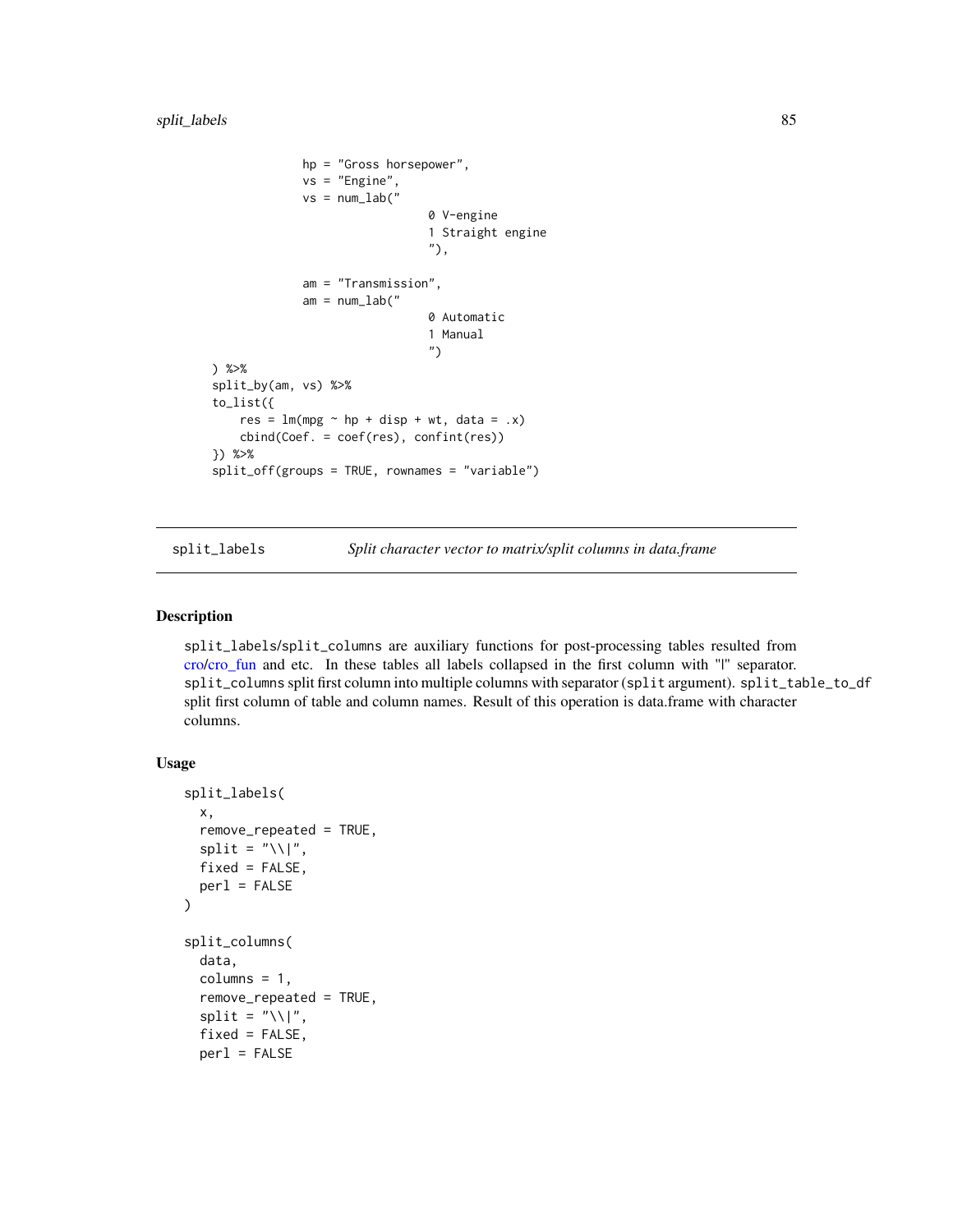```
\mathcal{L}split_table_to_df(
  data,
  digits = get_expss_digits(),
  remove_repeated = TRUE,
  split = "\\\",
  fixed = FALSE,
 per1 = FALSE)
```
make\_subheadings(data, number\_of\_columns = 1)

# Arguments

| X                 | character vector which will be split                                                                                                        |
|-------------------|---------------------------------------------------------------------------------------------------------------------------------------------|
| remove_repeated   |                                                                                                                                             |
|                   | logical. Default is TRUE. Should we remove repeated labels?                                                                                 |
| split             | character vector (or object which can be coerced to such) containing regular<br>$expression(s)$ (unless fixed = TRUE) to use for splitting. |
| fixed             | logical. If TRUE match split exactly, otherwise use regular expressions. Has<br>priority over per l.                                        |
| perl              | logical. Should Perl-compatible regexps be used?                                                                                            |
| data              | data.frame vector which will be split                                                                                                       |
| columns           | character/numeric/logical columns in the data.frame data which should be split                                                              |
| digits            | numeric. How many digits after decimal point should be left in split_table_to_df?                                                           |
| number_of_columns |                                                                                                                                             |
|                   | integer. Number of columns from row labels which will be used as subheadings<br>in table.                                                   |

# Value

split\_labels returns character matrix, split\_columns returns data.frame with columns replaced by possibly multiple columns with split labels. split\_table\_to\_df returns data.frame with character columns.

## See Also

[strsplit](#page-0-0)

```
data(mtcars)
# apply labels
mtcars = apply_labels(mtcars,
   cyl = "Number of cylinders",
   vs = "Engine",
```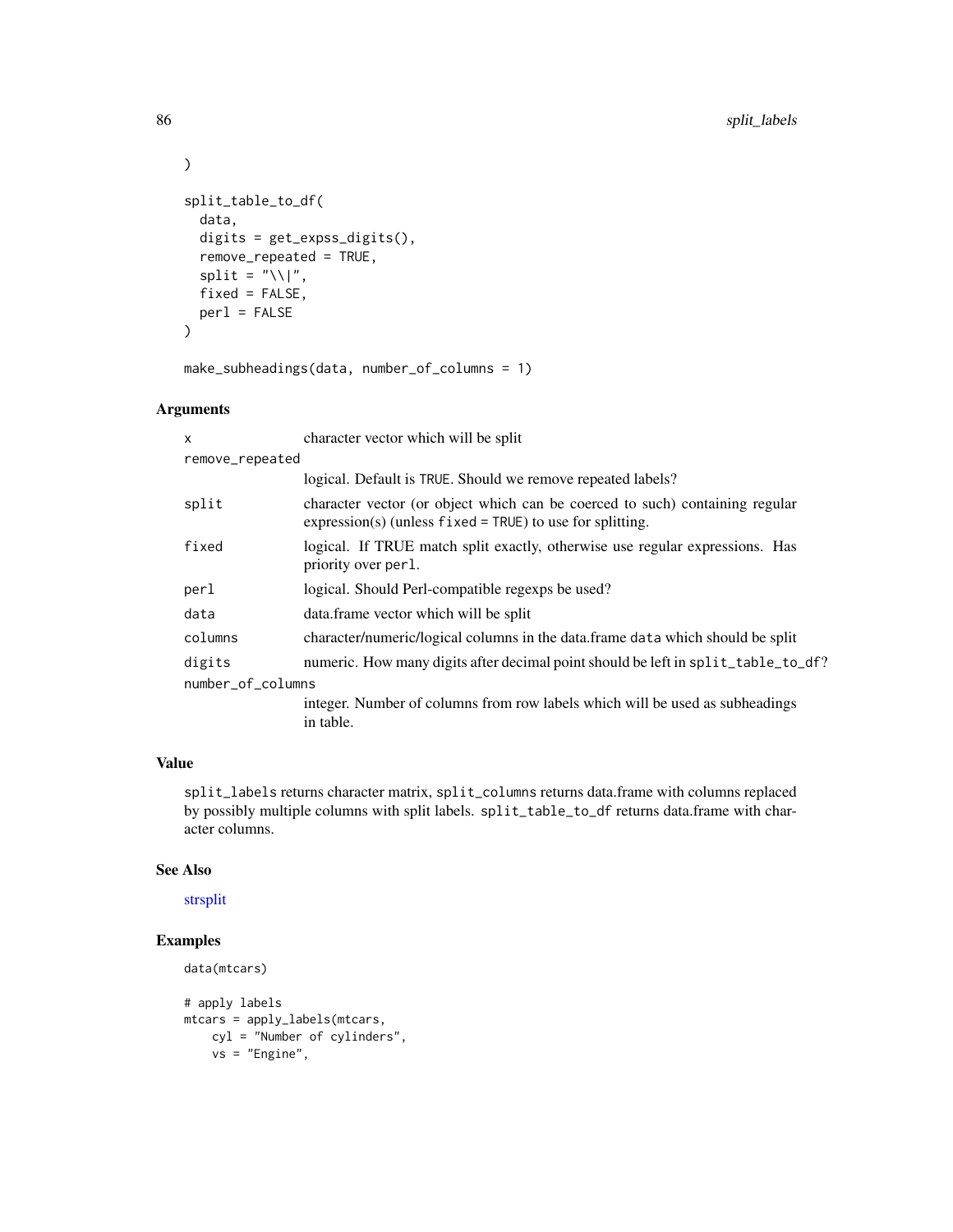#### sum\_row 87

```
vs = c("V-engine" = 0,"Straight engine" = 1),
    am = "Transmission",
    am = c(automatic = 0,
                    manual=1),
    gear = "Number of forward gears",
    carb = "Number of carburetors"
)
# all row labels in the first column
tabl = mtcars %>%
       cross_cpct(list(cyl, gear, carb), list(total(), vs, am))
tabl # without subheadings
make_subheadings(tabl) # with subheadings
split_labels(tabl[[1]])
split_labels(colnames(tabl))
# replace first column with new columns
split_columns(tabl) # remove repeated
split_columns(tabl, remove_repeated = FALSE)
split_columns(tabl)
split_table_to_df(tabl)
split_table_to_df(tabl)
```
sum\_row *Compute sum/mean/sd/median/max/min/custom function on rows/columns*

#### Description

These functions are intended for usage inside [let,](#page-0-0) and [let\\_if.](#page-0-0) sum/mean/sd/median/max/min by default omits NA. any\_in\_\* checks existence of any TRUE in each row/column. It is equivalent of [any](#page-0-0) applied to each row/column. [all](#page-0-0)\_in\_\* is equivalent of all applied to each row/column.

### Usage

 $sum_{row}$ (..., na.rm = TRUE)  $sum_col(..., na.rm = TRUE)$  $mean_{row}(..., na.rm = TRUE)$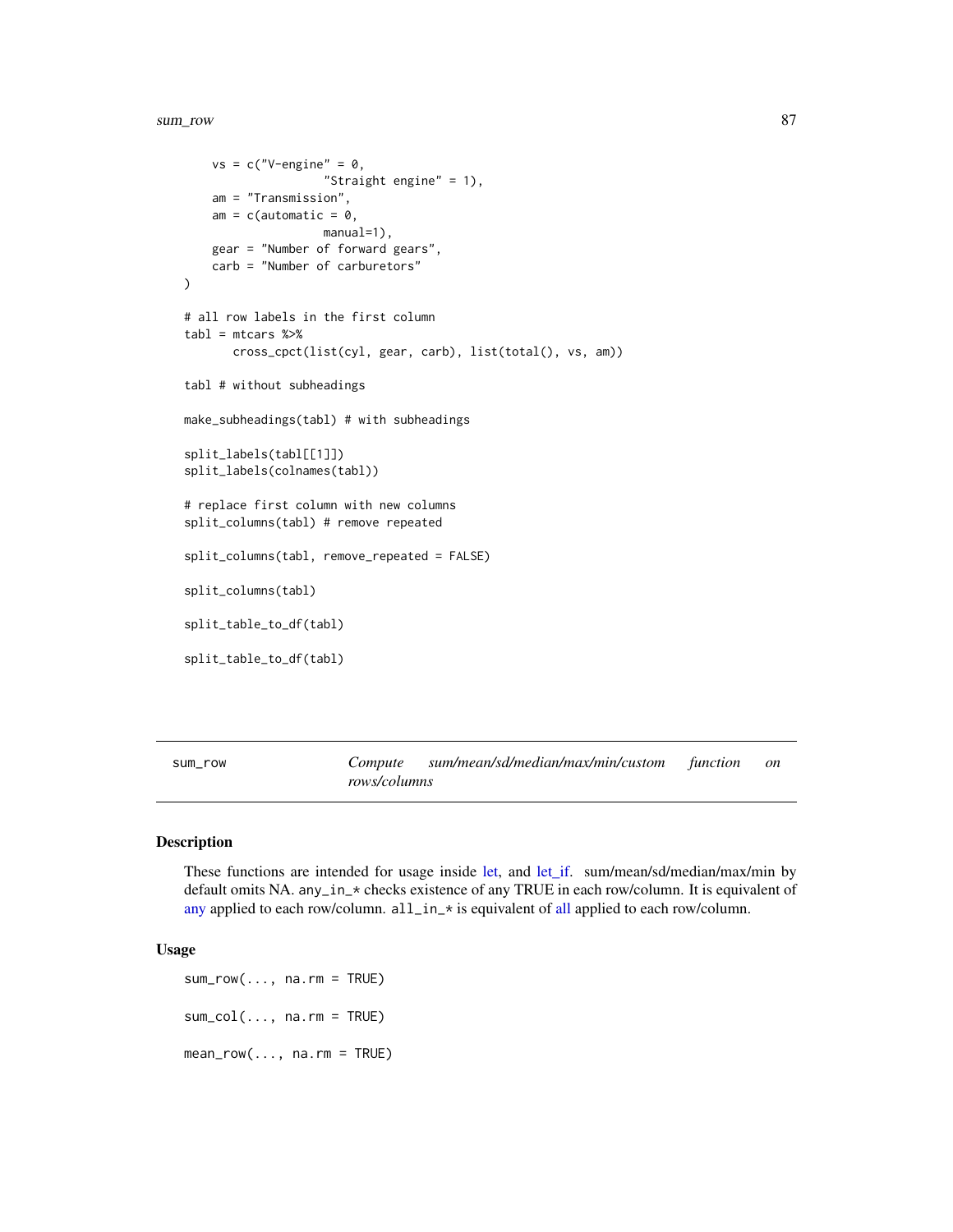88 sum\_row sum\_row sum\_row sum\_row sum\_row sum\_row sum\_row sum\_row sum\_row sum\_row

 $mean\_col(..., na.rm = TRUE)$ 

 $sd_{row}(\ldots, na.rm = TRUE)$ 

 $sd\_col(..., na.rm = TRUE)$ 

median\_row(..., na.rm = TRUE)

median\_col(..., na.rm = TRUE)

 $max_{row}(..., na.rm = TRUE)$ 

 $max_col(..., na.rm = TRUE)$ 

 $min\_row(..., na.rm = TRUE)$ 

min\_col(..., na.rm = TRUE)

apply\_row(fun, ...)

- apply\_col(fun, ...)
- $any_in_{row}(..., na.rm = TRUE)$

 $any_in\_col(..., na.rm = TRUE)$ 

- all\_in\_row(..., na.rm = TRUE)
- all\_in\_col(..., na.rm = TRUE)

## Arguments

| $\cdot$ | data. Vectors, matrixes, data.frames, list. Shorter arguments will be recycled.                                 |
|---------|-----------------------------------------------------------------------------------------------------------------|
| na.rm   | logical. Contrary to the base 'sum' it is TRUE by default. Should missing values<br>(including NaN) be removed? |
| fun     | custom function that will be applied to $\dots$                                                                 |

## Value

All functions except apply\_\* return numeric vector of length equals the number of argument columns/rows. Value of apply\_\* depends on supplied fun function.

# See Also

[%to%,](#page-113-0) [count\\_if,](#page-18-0) [sum\\_if,](#page-18-1) [mean\\_if,](#page-18-1) [median\\_if,](#page-18-1) [sd\\_if,](#page-18-1) [min\\_if,](#page-18-1) [max\\_if](#page-18-1)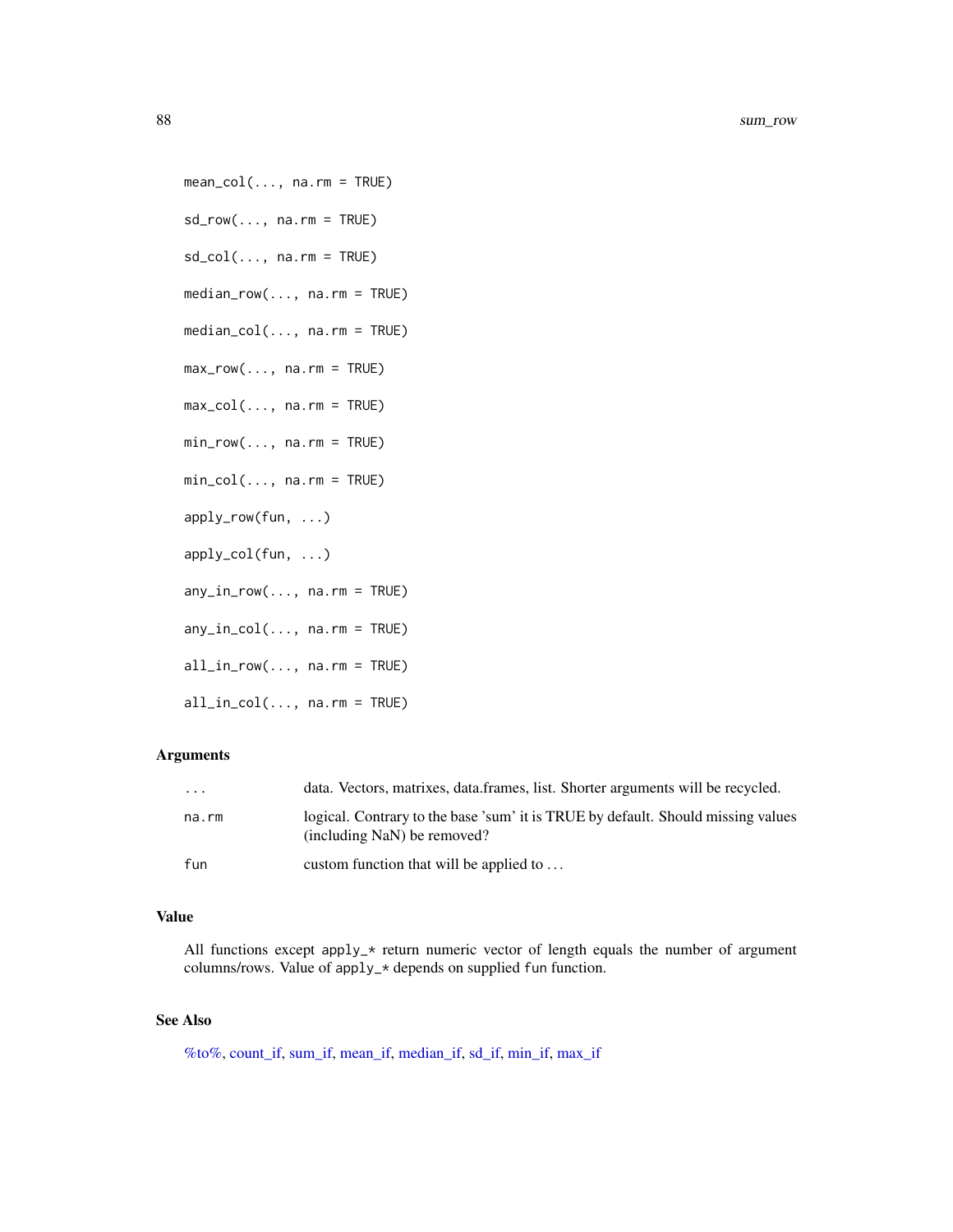#### tables 89

## Examples

```
iris = iris %>%
        let(
                new_median = median_row(Sepal.Length, Sepal.Width, Petal.Length, Petal.Width),
                new_mean = mean_row(Sepal.Length, Sepal.Width, Petal.Length, Petal.Width)
        \lambdadfs = data.frame(
        test = 1:5,
        aa = rep(10, 5),b_ = rep(20, 5),
        b_1 = rep(11, 5),b_2 = rep(12, 5),b_4 = rep(14, 5),b_5 = rep(15, 5))
# calculate sum of b* variables
dfs %>%
        let(
                b_{total} = sum_{row}(b_{-}, b_{-1} % is the function of the function <math>b_{-}</math> and <math>b_{-}</math> for <math>b_{-}</math> and <math>b_{-}</math> for <math>b_{-}</math> for <math>b_{-}</math> for <math>b_{-}</math> for <math>b_{-}</math> for <math>b_{-}</math> for <math>b_{-}</math> for <math>b_{-}</math> for <math>b_{-}</math> for <math>b_{-}</math> for <math>b_{-}</math> for <math>b_{-}</math> for <math>b_{-}</math> for <math>b_{-}</math> for <math>b_{-}</math> for <math>b_{-}</math> for <math>b_{-}</math> for <math>b_{-}</math> for <math>b_{-}</) %>%
        print()
# conditional modification
dfs %>%
        let_if(test %in% 2:4,
                b\_total = sum_{row}(b_-, b_1 %_{top} b_5)) %>%
        print()
```
<span id="page-88-0"></span>tables *Functions for custom tables construction*

## <span id="page-88-1"></span>Description

Table construction consists of at least of three functions chained with magrittr pipe operator. At first we need to specify variables for which statistics will be computed with tab\_cells. Secondary, we calculate statistics with one of tab\_stat\_\* functions. And last, we finalize table creation with tab\_pivot: dataset %>% tab\_cells(variable) %>% tab\_stat\_cases() %>% tab\_pivot(). After that we can optionally sort table with tab sort asc, drop empty rows/columns with drop rc and transpose with tab\_transpose. Generally, table is just a data.frame so we can use arbitrary operations on it. Statistic is always calculated with the last cell, column/row variables, weight, missing values and subgroup. To define new cell/column/row variables we can call appropriate function one more time. tab\_pivot defines how we combine different statistics and where statistic labels will appear - inside/outside rows/columns. See examples. For significance testing see [significance.](#page-97-0)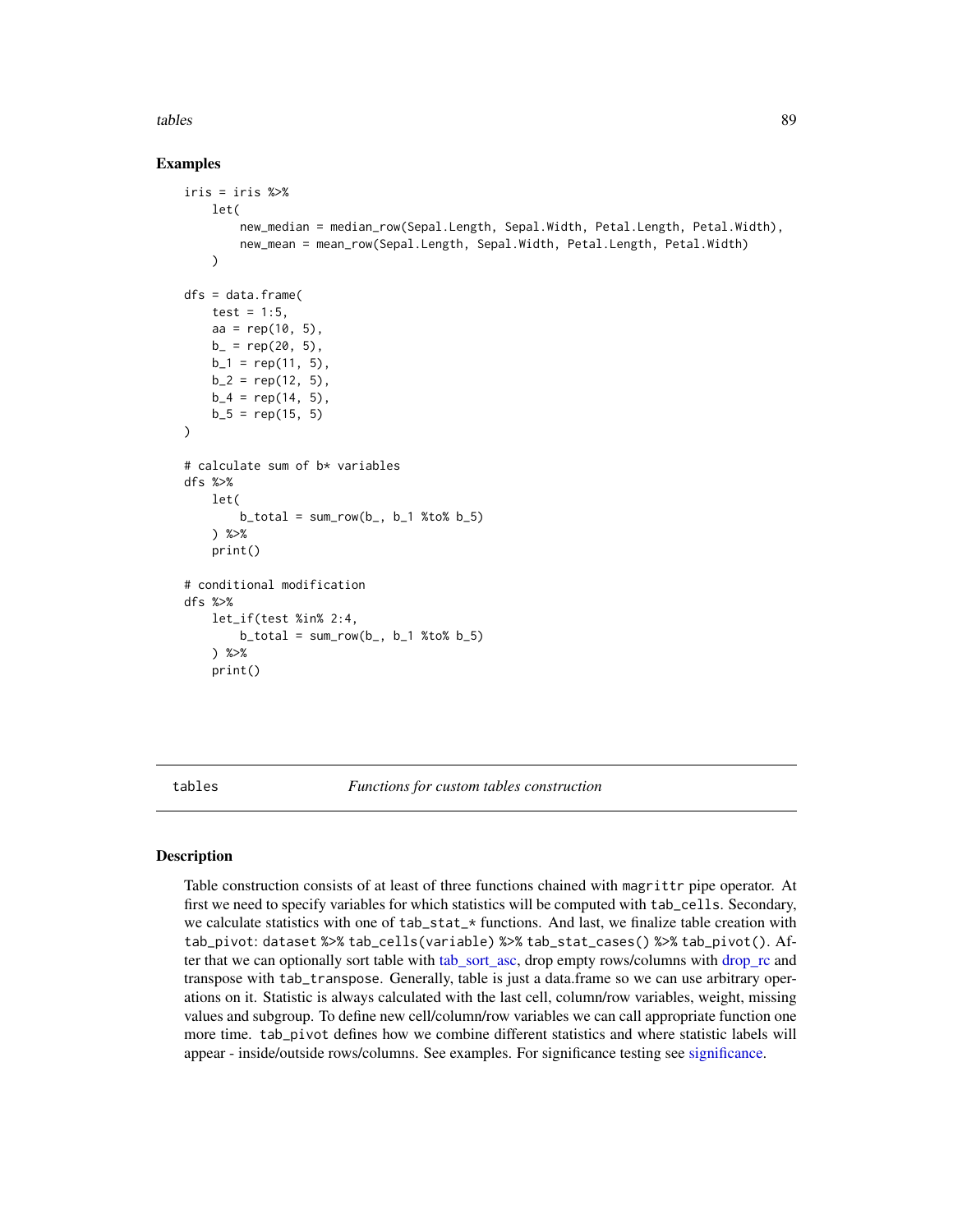#### Usage

```
tab_cols(data, ...)
tab_cells(data, ...)
tab_rows(data, ...)
tab_weight(data, weight = NULL)
tab_mis_val(data, ...)
tab_total_label(data, ...)
tab_total_statistic(data, ...)
tab_total_row_position(data, total_row_position = c("below", "above", "none"))
tab_subgroup(data, subgroup = NULL)
tab_{row\_label(data, ..., label} = NULLtab\_stat\_fun(data, ..., label = NULL, unsafe = FALSE)tab_stat_mean_sd_n(
 data,
 weighted_valid_n = FALSE,
 labels = c("Mean", "Std. dev.", ifelse(weighted_valid_n, "Valid N", "Unw. valid N")),
  label = NULL)
tab_stat_mean(data, label = "Mean")
tab_stat_median(data, label = "Median")
tab_stat_se(data, label = "S. E.")
tab_stat_sum(data, label = "Sum")
tab_stat_min(data, label = "Min.")
tab_stat_max(data, label = "Max.")
tab_stat_sd(data, label = "Std. dev.")
tab_stat_valid_n(data, label = "Valid N")
tab_stat_unweighted_valid_n(data, label = "Unw. valid N")
```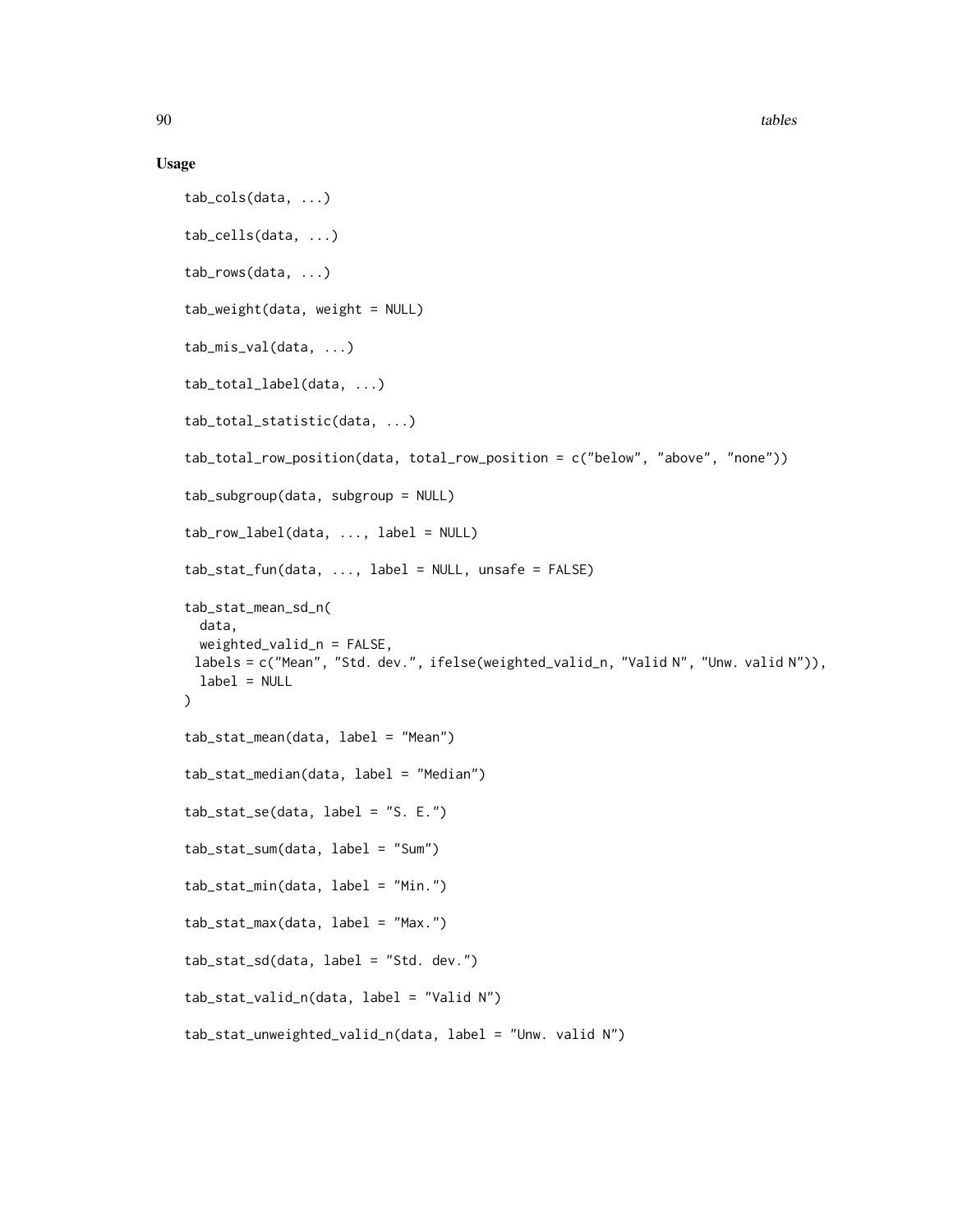```
tab\_stat\_fun\_df(data, ..., label = NULL, unsafe = FALSE)tab_stat_cases(
 data,
  total_label = NULL,
  total_statistic = "u_cases",
  total_row_position = c("below", "above", "none"),
 label = NULL\mathcal{L}tab_stat_cpct(
  data,
  total_label = NULL,
 total_statistic = "u_cases",
  total_row_position = c("below", "above", "none"),
  label = NULL\lambdatab_stat_cpct_responses(
  data,
 total_label = NULL,
  total_statistic = "u_responses",
  total_row_position = c("below", "above", "none"),
  label = NULL
)
tab_stat_tpct(
  data,
  total_label = NULL,
  total_statistic = "u_cases",
  total_row_position = c("below", "above", "none"),
  label = NULL\mathcal{L}tab_stat_rpct(
  data,
  total \text{label} = NULL,total_statistic = "u_cases",
  total_row_position = c("below", "above", "none"),
  label = NULL
\mathcal{L}tab_last_vstack(
  data,
  stat_position = c("outside_rows", "inside_rows"),
  stat_label = c("inside", "outside"),
  label = NULL\mathcal{L}
```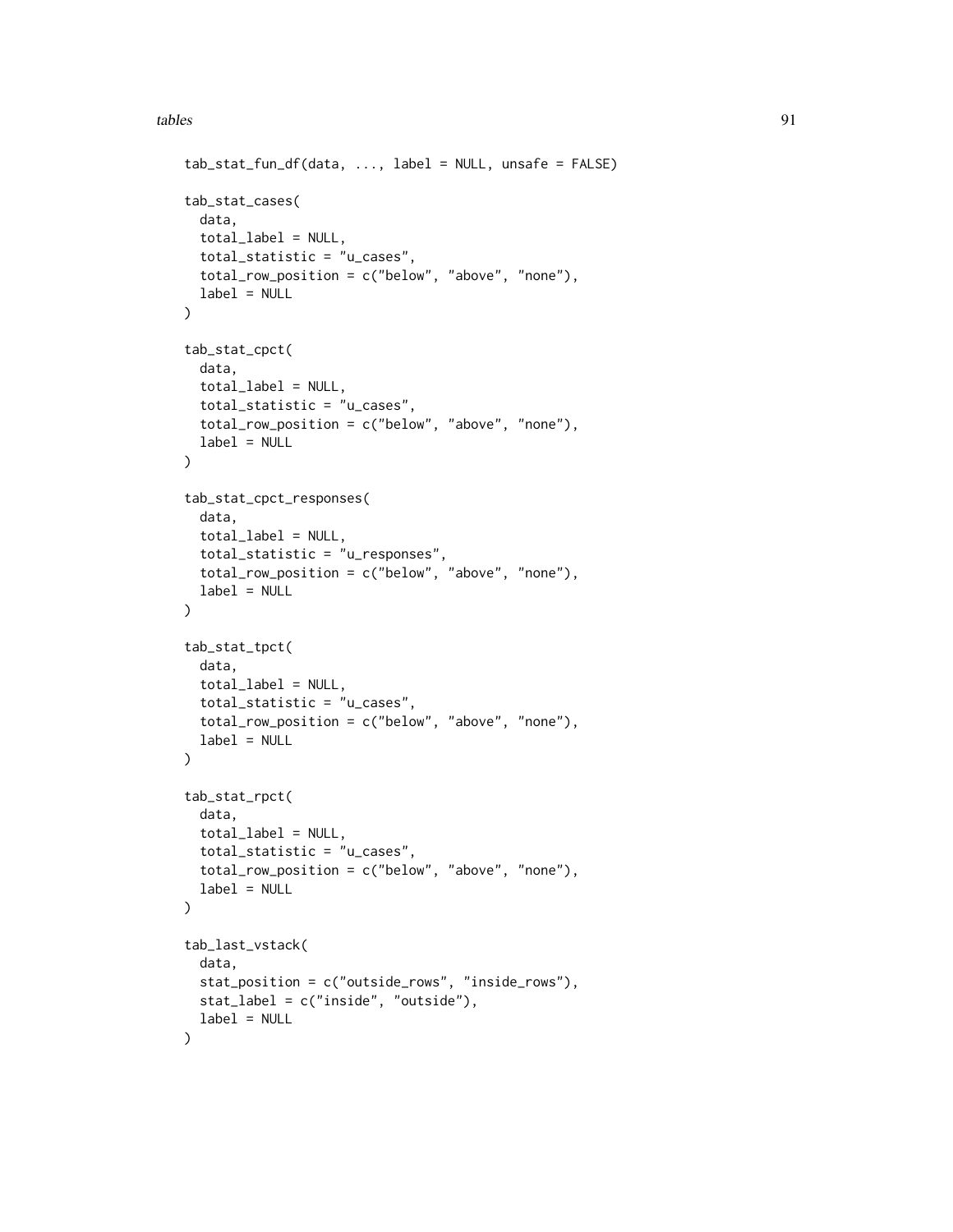example tables the contract of the contract of the contract of the contract of the contract of the contract of the contract of the contract of the contract of the contract of the contract of the contract of the contract of

```
tab_last_hstack(
 data,
 stat_position = c("outside_columns", "inside_columns"),
 stat_label = c("inside", "outside"),
 label = NULL
\mathcal{L}tab_pivot(
 data,
 stat_position = c("outside_rows", "inside_rows", "outside_columns", "inside_columns"),
 stat_label = c("inside", "outside")
)
```

```
tab_transpose(data)
```
tab\_caption(data, ...)

# Arguments

| data               | data.frame/intermediate_table                                                                                                                                                                                                                                                                                                                                                                                                                                                                                                                     |
|--------------------|---------------------------------------------------------------------------------------------------------------------------------------------------------------------------------------------------------------------------------------------------------------------------------------------------------------------------------------------------------------------------------------------------------------------------------------------------------------------------------------------------------------------------------------------------|
| $\cdots$           | vector/data.frame/list. Variables for tables. Use mrset/mdset for multiple-response<br>variables.                                                                                                                                                                                                                                                                                                                                                                                                                                                 |
| weight             | numeric vector in tab_weight. Cases with NA's, negative and zero weights are<br>removed before calculations.                                                                                                                                                                                                                                                                                                                                                                                                                                      |
| total_row_position |                                                                                                                                                                                                                                                                                                                                                                                                                                                                                                                                                   |
|                    | Position of total row in the resulting table. Can be one of "below", "above",<br>"none".                                                                                                                                                                                                                                                                                                                                                                                                                                                          |
| subgroup           | logical vector in tab_subgroup. You can specify subgroup on which table will<br>be computed.                                                                                                                                                                                                                                                                                                                                                                                                                                                      |
| label              | character. Label for the statistic in the tab_stat_*.                                                                                                                                                                                                                                                                                                                                                                                                                                                                                             |
| unsafe             | logical If TRUE than fun will be evaluated as is. It can lead to significant in-<br>crease in the performance. But there are some limitations. For tab_stat_fun<br>it means that your function fun should return vector of length one. Also there<br>will be no attempts to make labels for statistic. For tab_stat_fun_df your<br>function should return vector of length one or list/data.frame (optionally with<br>'row_labels' element - statistic labels). If unsafe is TRUE then further argu-<br>ments $(\ldots)$ for fun will be ignored. |
| weighted_valid_n   |                                                                                                                                                                                                                                                                                                                                                                                                                                                                                                                                                   |
|                    | logical. Sould we show weighted valid N in tab_stat_mean_sd_n? By default<br>it is FALSE.                                                                                                                                                                                                                                                                                                                                                                                                                                                         |
| labels             | character vector of length 3. Labels for mean, standard deviation and valid N in<br>tab_stat_mean_sd_n.                                                                                                                                                                                                                                                                                                                                                                                                                                           |
| total_label        | By default "#Total". You can provide several names - each name for each total<br>statistics.                                                                                                                                                                                                                                                                                                                                                                                                                                                      |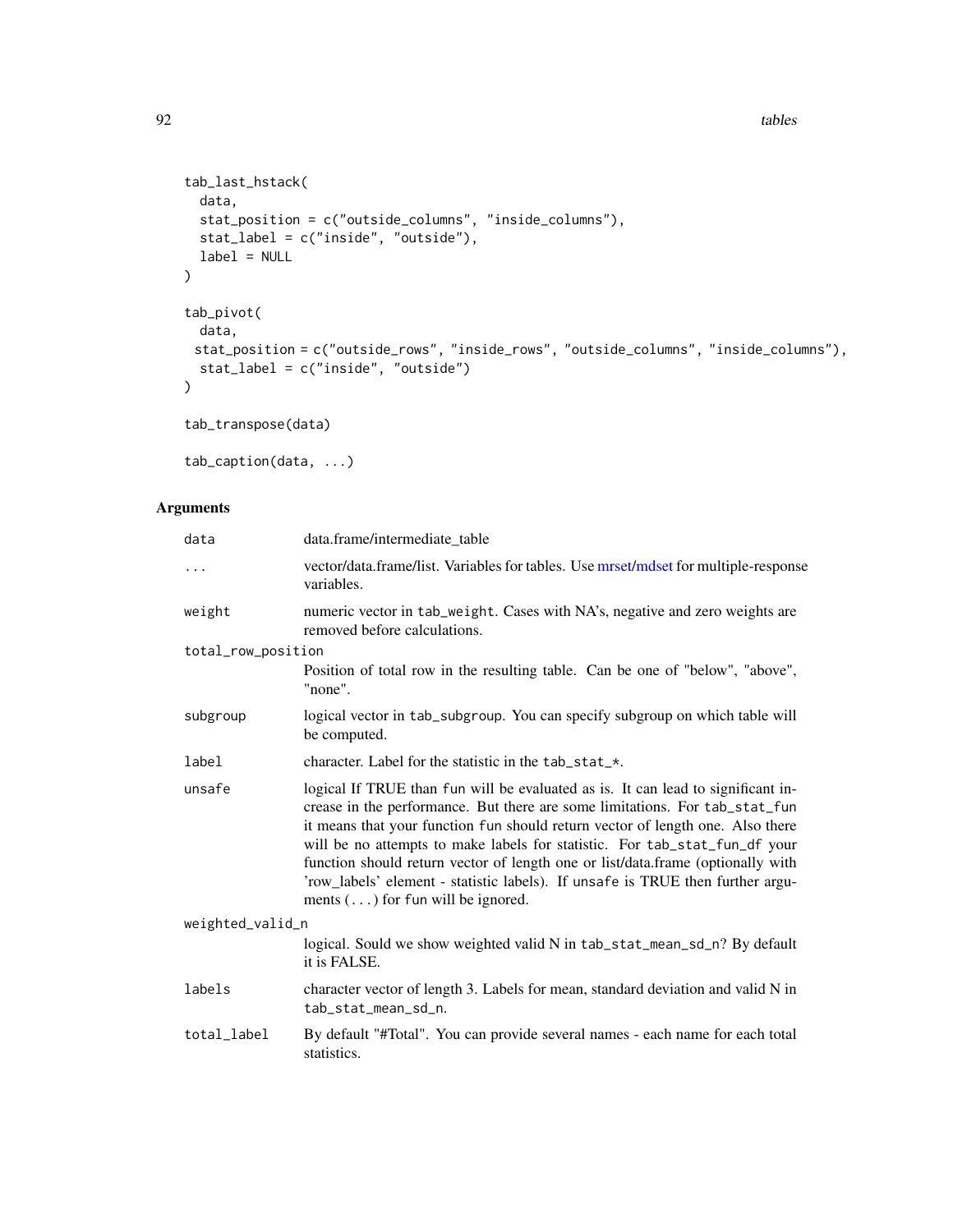tables 5 and 33 and 33 and 33 and 33 and 33 and 33 and 33 and 33 and 33 and 33 and 33 and 33 and 33 and 33 and 33 and 33 and 33 and 33 and 33 and 33 and 33 and 33 and 33 and 33 and 33 and 33 and 33 and 33 and 33 and 33 and

| total_statistic |                                                                                                                                                                                                                                                                  |
|-----------------|------------------------------------------------------------------------------------------------------------------------------------------------------------------------------------------------------------------------------------------------------------------|
|                 | By default it is "u_cases" (unweighted cases). Possible values are "u_cases",<br>"u_responses", "u_cpct", "u_rpct", "u_tpct", "w_cases", "w_responses", "w_cpct",<br>"w_rpct", "w_tpct". "u_" means unweighted statistics and "w_" means weighted<br>statistics. |
| stat_position   | character one of the values "outside_rows", "inside_rows", "outside_columns"<br>or "inside_columns". It defines how we will combine statistics in the table.                                                                                                     |
| stat label      | character one of the values "inside" or "outside". Where will be placed labels<br>for the statistics relative to column names/row labels? See examples.                                                                                                          |
|                 |                                                                                                                                                                                                                                                                  |

# Details

- tab\_cells variables on which percentage/cases/summary functions will be computed. Use [mrset](#page-62-0)[/mdset](#page-62-1) for multiple-response variables.
- tab\_cols optional variables which breaks table by columns. Use [mrset](#page-62-0)[/mdset](#page-62-1) for multipleresponse variables.
- tab\_rows optional variables which breaks table by rows. Use [mrset/](#page-62-0)[mdset](#page-62-1) for multipleresponse variables.
- tab\_weight optional weight for the statistic.
- tab\_mis\_val optional missing values for the statistic. It will be applied on variables specified by tab\_cells. It works in the same manner as [na\\_if.](#page-55-0)
- tab\_subgroup optional logical vector/expression which specify subset of data for table.
- tab\_row\_label Add to table empty row with specified row labels. It is usefull for making section headings and etc.
- tab\_total\_row\_position Default value for total\_row\_position argument in tab\_stat\_cases and etc. Can be one of "below", "above", "none".
- tab\_total\_label Default value for total\_label argument in tab\_stat\_cases and etc. You can provide several names - each name for each total statistics.
- tab\_total\_statistic Default value for total\_statistic argument in tab\_stat\_cases and etc. You can provide several values. Possible values are "u\_cases", "u\_responses", "u\_cpct", "u\_rpct", "u\_tpct", "w\_cases", "w\_responses", "w\_cpct", "w\_rpct", "w\_tpct". "u\_" means unweighted statistics and "w\_" means weighted statistics.
- tab\_stat\_fun, tab\_stat\_fun\_df tab\_stat\_fun applies function on each variable in cells separately, tab\_stat\_fun\_df gives to function each data.frame in cells as a whole [data.table](#page-0-0) with all names converted to variable labels (if labels exists). So it is not recommended to rely on original variables names in your fun. For details see [cross\\_fun.](#page-34-1) You can provide several functions as arguments. They will be combined as with combine functions. So you can use method argument. For details see documentation for combine functions.
- tab\_stat\_cases calculate counts.
- tab\_stat\_cpct, tab\_stat\_cpct\_responses calculate column percent. These functions give different results only for multiple response variables. For tab\_stat\_cpct base of percent is number of valid cases. Case is considered as valid if it has at least one non-NA value. So for multiple response variables sum of percent may be greater than 100. For tab\_stat\_cpct\_responses base of percent is number of valid responses. Multiple response variables can have several responses for single case. Sum of percent of tab\_stat\_cpct\_responses always equals to 100%.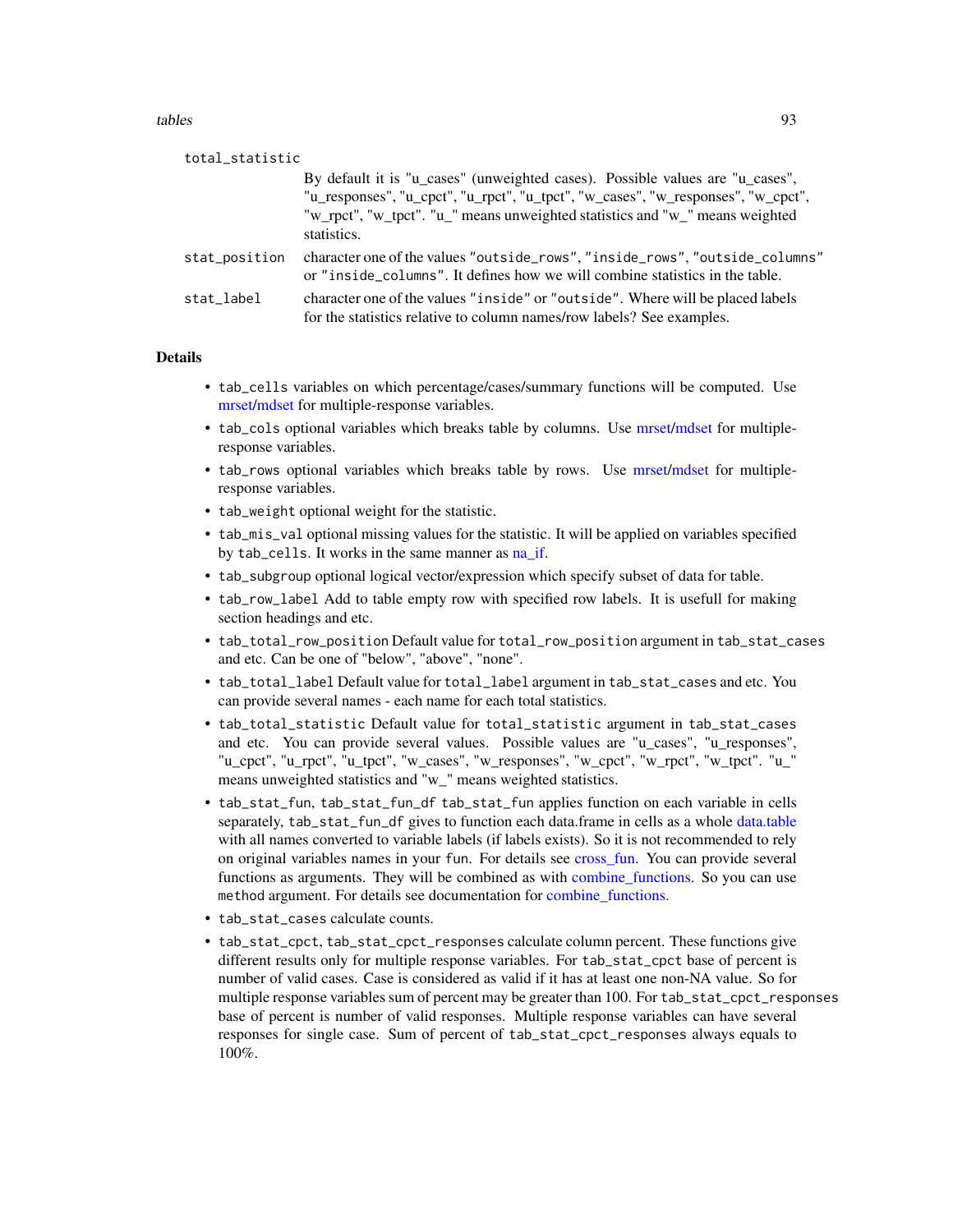- tab\_stat\_rpct calculate row percent. Base for percent is number of valid cases.
- tab\_stat\_tpct calculate table percent. Base for percent is number of valid cases.
- tab\_stat\_mean, tab\_stat\_median, tab\_stat\_se, tab\_stat\_sum, tab\_stat\_min, tab\_stat\_max, tab\_stat\_sd, tab\_stat\_valid\_n, tab\_stat\_unweighted\_valid\_n different summary statistics. NA's are always omitted.
- tab\_pivot finalize table creation and define how different tab\_stat\_ $\star$  will be combined
- tab\_caption set caption on the table. Should be used after the tab\_pivot.
- tab\_transpose transpose final table after tab\_pivot or last statistic.

#### Value

All of these functions return object of class intermediate\_table except tab\_pivot which returns final result - object of class etable. Basically it's a data.frame but class is needed for custom methods.

### See Also

[fre,](#page-49-0) [cross\\_cases,](#page-29-1) [cross\\_fun,](#page-34-1) [tab\\_sort\\_asc,](#page-106-0) [drop\\_empty\\_rows,](#page-43-1) [significance.](#page-97-0)

```
data(mtcars)
mtcars = apply_labels(mtcars,
                      mpg = "Miles/(US) gallon",
                      cyl = "Number of cylinders",
                      disp = "Displacement (cu.in.)",
                      hp = "Gross horsepower",
                      drat = "Rear axle ratio",
                      wt = "Weight (1000 lbs)",
                      qsec = "1/4 mile time",
                      vs = "Engine",vs = c("V-engine" = 0,"Straight engine" = 1),
                      am = "Transmission",
                      am = c("Automatic" = 0,"Manual"=1),
                      gear = "Number of forward gears",
                      carb = "Number of carburetors"
)
# some examples from 'cro'
# simple example - generally with 'cro' it can be made with less typing
mtcars %>%
    tab_cells(cyl) %>%
    tab_cols(vs) %>%
    tab_stat_cpct() %>%
    tab_pivot()
# split rows
mtcars %>%
    tab_cells(cyl) %>%
```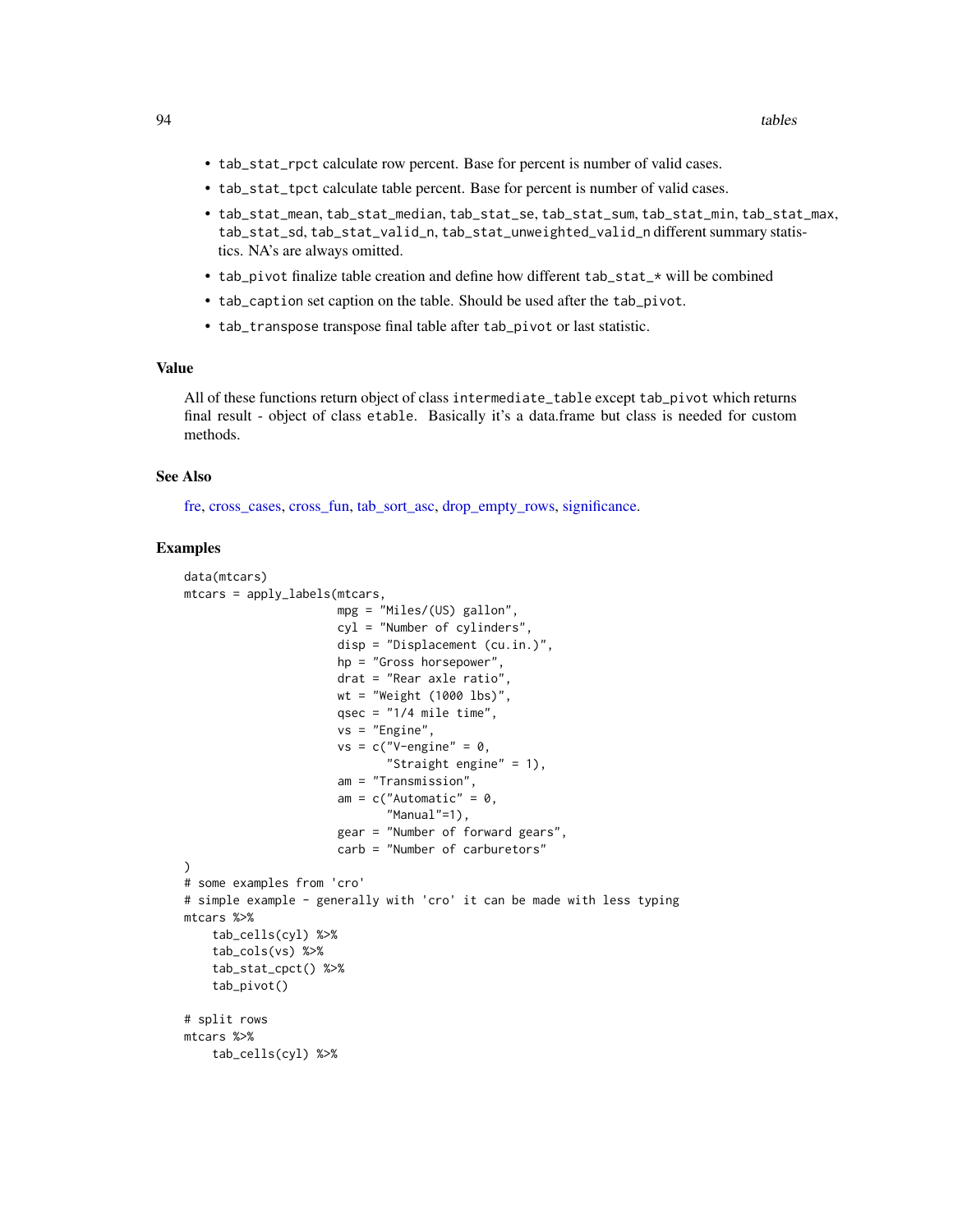#### tables 50 and 200 and 200 and 200 and 200 and 200 and 200 and 200 and 200 and 200 and 200 and 200 and 200 and 200 and 200 and 200 and 200 and 200 and 200 and 200 and 200 and 200 and 200 and 200 and 200 and 200 and 200 and

```
tab_cols(vs) %>%
    tab_rows(am) %>%
    tab_stat_cpct() %>%
    tab_pivot()
# multiple banners
mtcars %>%
   tab_cells(cyl) %>%
    tab_cols(total(), vs, am) %>%
    tab_stat_cpct() %>%
    tab_pivot()
# nested banners
mtcars %>%
    tab_cells(cyl) %>%
    tab_cols(total(), vs %nest% am) %>%
    tab_stat_cpct() %>%
    tab_pivot()
# summary statistics
mtcars %>%
    tab_cells(mpg, disp, hp, wt, qsec) %>%
    tab_cols(am) %>%
    tab_stat_fun(Mean = w_mean, "Std. dev." = w_sd, "Valid N" = w_n) %>%
    tab_pivot()
# summary statistics - labels in columns
mtcars %>%
    tab_cells(mpg, disp, hp, wt, qsec) %>%
    tab_cols(am) %>%
    tab_stat_fun(Mean = w_mean, "Std. dev." = w_sd, "Valid N" = w_n, method = list) %>%
    tab_pivot()
# subgroup with droping empty columns
mtcars %>%
   tab_subgroup(am == 0) %>%
    tab_cells(cyl) %>%
    tab_cols(total(), vs %nest% am) %>%
    tab_stat_cpct() %>%
    tab_pivot() %>%
    drop_empty_columns()
# total position at the top of the table
mtcars %>%
   tab_cells(cyl) %>%
    tab_cols(total(), vs) %>%
    tab_rows(am) %>%
    tab_stat_cpct(total_row_position = "above",
                  total_label = c("number of cases", "row %"),
                  total_statistic = c("u_cases", "u_rpct")) %>%
    tab_pivot()
```
# this example cannot be made easily with 'cro'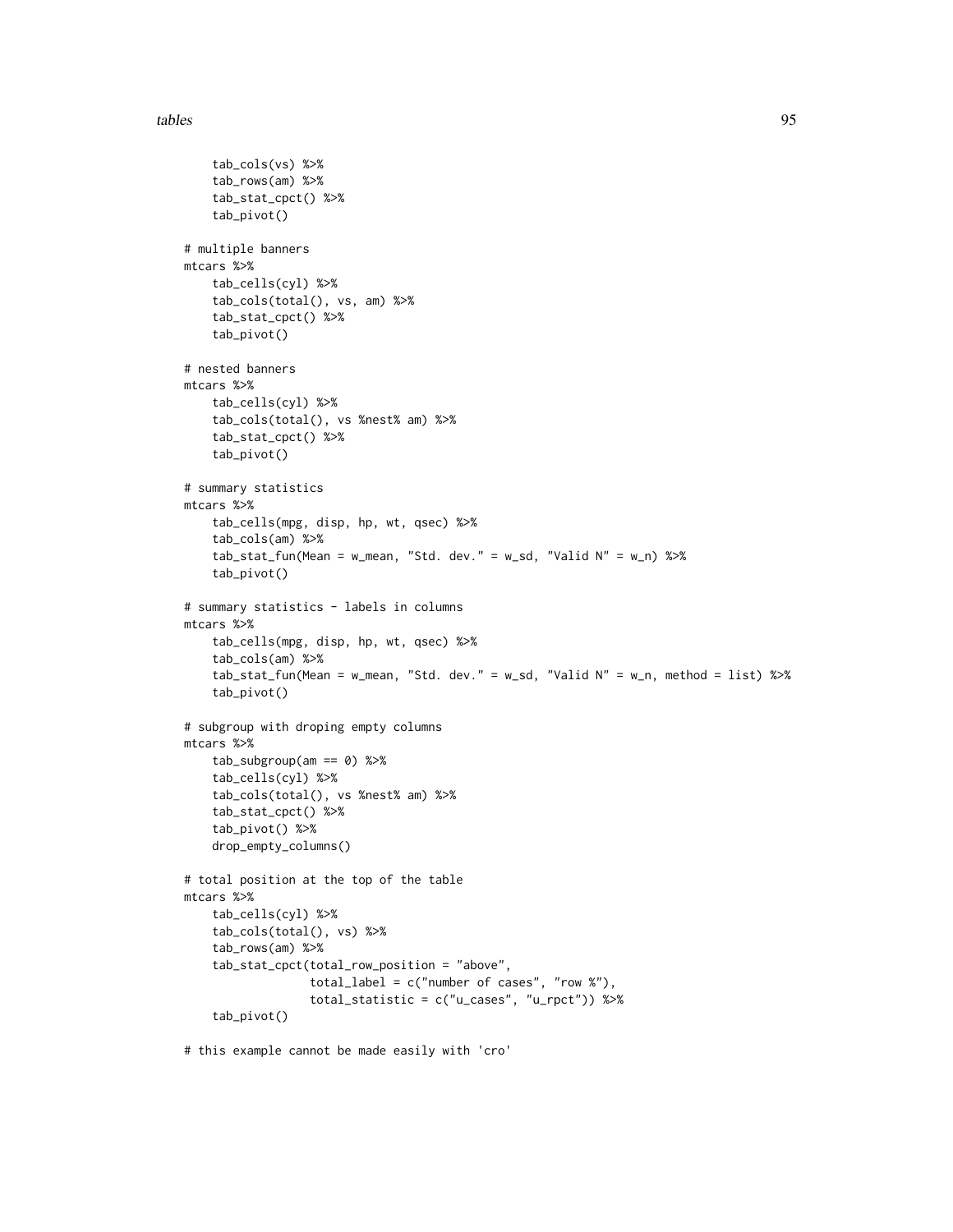```
mtcars %>%
   tab_cells(am) %>%
    tab_cols(total(), vs) %>%
    tab_total_row_position("none") %>%
    tab_stat_cpct(label = "col %") %>%
    tab_stat_rpct(label = "row %") %>%
    tab_stat_tpct(label = "table %") %>%
    tab_pivot(stat_position = "inside_rows")
# statistic labels inside columns
mtcars %>%
    tab_cells(am) %>%
    tab_cols(total(), vs) %>%
    tab_total_row_position("none") %>%
    tab_stat_cpct(label = "col %") %>%
    tab_stat_rpct(label = "row %") %>%
    tab_stat_tpct(label = "table %") %>%
    tab_pivot(stat_position = "inside_columns")
# stacked statistics
mtcars %>%
    tab_cells(cyl) %>%
    tab_cols(total(), am) %>%
    tab_stat_mean() %>%
    tab_stat_se() %>%
    tab_stat_valid_n() %>%
    tab_stat_cpct() %>%
    tab_pivot()
# stacked statistics with section headings
mtcars %>%
   tab_cells(cyl) %>%
    tab_cols(total(), am) %>%
    tab_row_label("#Summary statistics") %>%
    tab_stat_mean() %>%
    tab_stat_se() %>%
    tab_stat_valid_n() %>%
    tab_row_label("#Column percent") %>%
    tab_stat_cpct() %>%
    tab_pivot()
# stacked statistics with different variables
mtcars %>%
    tab_cols(total(), am) %>%
    tab_cells(mpg, hp, qsec) %>%
    tab_stat_mean() %>%
    tab_cells(cyl, carb) %>%
    tab_stat_cpct() %>%
    tab_pivot()
# stacked statistics - label position outside row labels
mtcars %>%
    tab_cells(cyl) %>%
```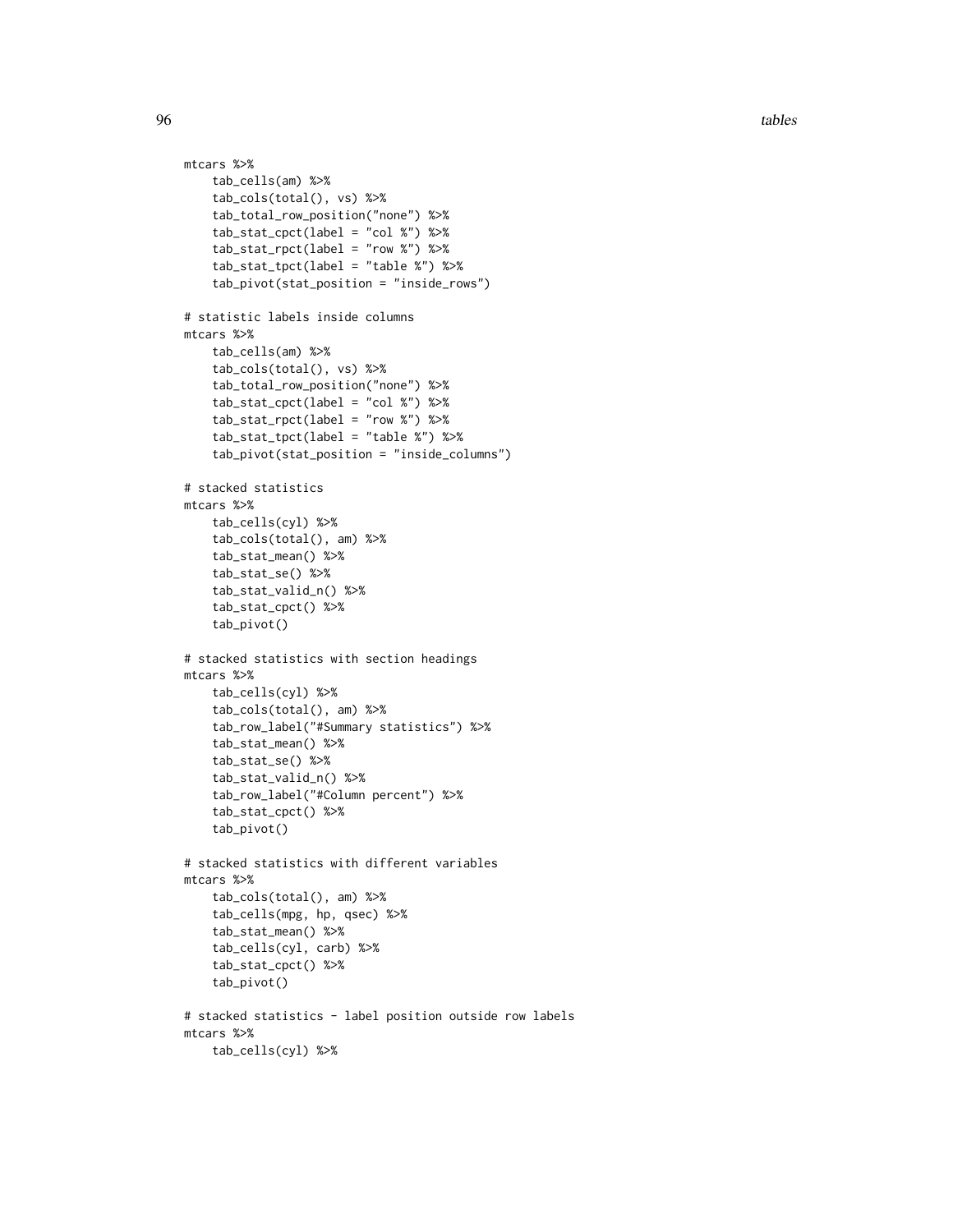```
tab_cols(total(), am) %>%
    tab_stat_mean() %>%
   tab_stat_se %>%
   tab_stat_valid_n() %>%
   tab_stat_cpct(label = "Col %") %>%
   tab_pivot(stat_label = "outside")
# example from 'cross_fun_df' - linear regression by groups with sorting
mtcars %>%
    tab_cells(sheet(mpg, disp, hp, wt, qsec)) %>%
   tab_cols(total(), am) %>%
    tab_stat_fun_df(
        function(x){
            frm = reformulate(".", response = as.name(names(x)[1]))
            model = lm(frm, data = x)sheet('Coef.' = coef(model),
                  confint(model)
            \mathcal{L}}
   ) %>%
    tab_pivot() %>%
    tab_sort_desc()
# multiple-response variables and weight
data(product_test)
codeframe_likes = num_lab("
                          1 Liked everything
                          2 Disliked everything
                          3 Chocolate
                          4 Appearance
                          5 Taste
                          6 Stuffing
                          7 Nuts
                          8 Consistency
                          98 Other
                          99 Hard to answer
                          ")
set.seed(1)
product_test = product_test %>%
    let(
        # recode age by groups
        age_cat = recode(s2a, lo %thru% 25 \sim 1, lo %thru% hi \sim 2),
       wgt = runif(.N, 0.25, 4),
       wgt = wgt/sum(wgt) * .N) %>%
    apply_labels(
       age\_cat = "Age",age\_cat = c("18 - 25" = 1, "26 - 35" = 2),a1_1 = "Likes. VSX123",b1_1 = "Likes. SDF456",
        a1_1 = codeframe_likes,
```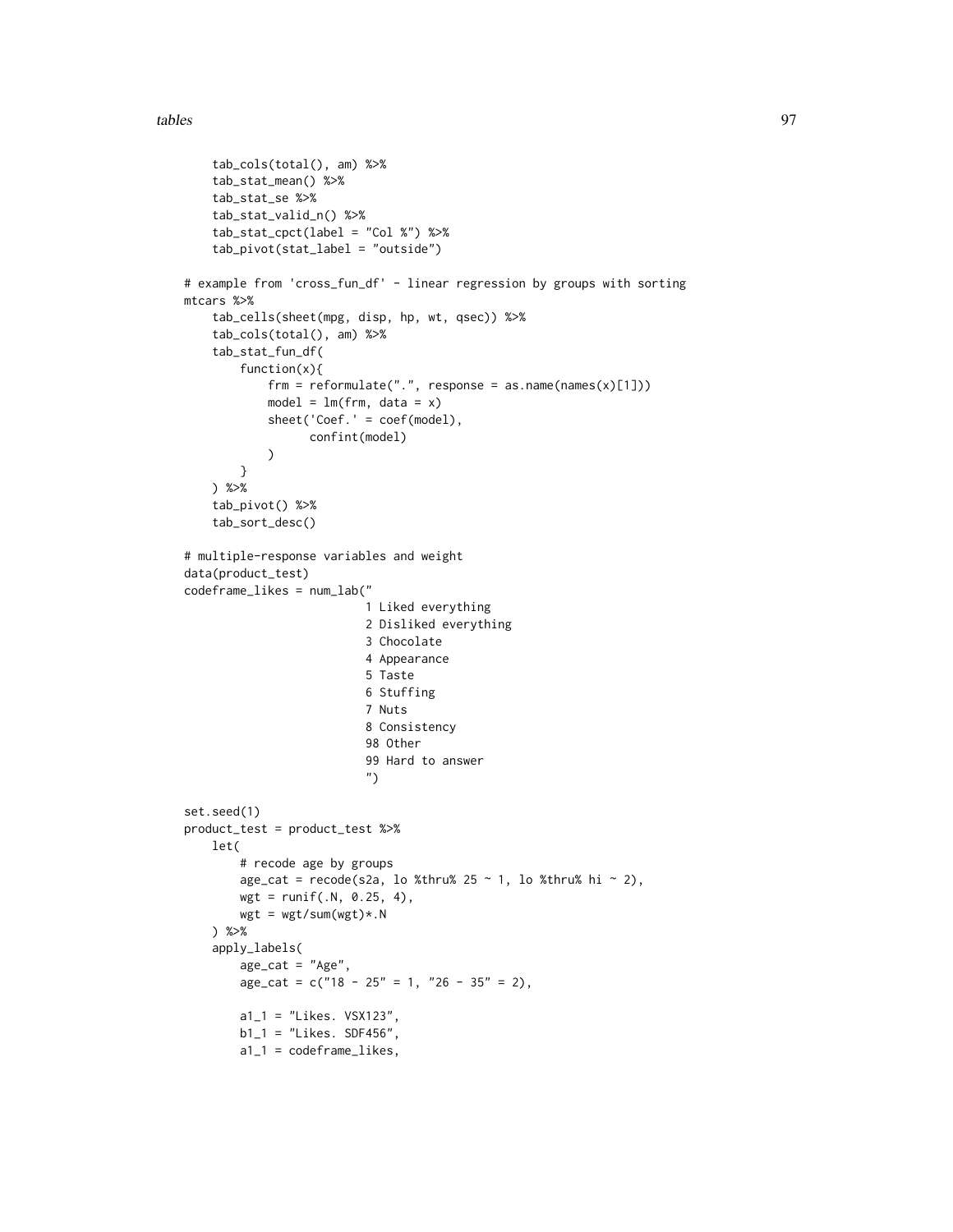```
b1_1 = codeframe_likes
   )
product_test %>%
    tab_cells(mrset(a1_1 %to% a1_6), mrset(b1_1 %to% b1_6)) %>%
    tab_cols(total(), age_cat) %>%
    tab_weight(wgt) %>%
    tab_stat_cpct() %>%
    tab_sort_desc() %>%
    tab_pivot()
# trick to place cell variables labels inside columns
# useful to compare two variables
# '|' is needed to prevent automatic labels creation from argument
# alternatively we can use list(...) to avoid this
product_test %>%
    tab_cols(total(), age_cat) %>%
    tab_weight(wgt) %>%
    tab_cells("|" = unvr(mrset(a1_1 %to% a1_6))) %>%
    tab_stat_cpct(label = var_lab(a1_1)) %>%
    tab_cells("|" = unvr(mrset(b1_1 %to% b1_6))) %>%
    tab\_stat\_cpt(label = var\_lab(b1_1)) %>%
    tab_pivot(stat_position = "inside_columns")
# if you need standard evaluation, use 'vars'
tables = mtcars %>%
     tab_cols(total(), am %nest% vs)
for(each in c("mpg", "disp", "hp", "qsec")){
    tables = tables %>% tab_cells(vars(each)) %>%
        tab\_stat\_fun(Mean = w_mean, "Std. dev." = w_sd, "Valid N" = w_n)}
tables %>% tab_pivot()
```
tab\_significance\_options

*Mark significant differences between columns in the table*

## <span id="page-97-0"></span>Description

- significance\_cpct conducts z-tests between column percent in the result of cross cpct. Results are calculated with the same formula as in [prop.test](#page-0-0) without continuity correction.
- significance\_means conducts t-tests between column means in the result of [cross\\_mean\\_sd\\_n.](#page-34-0) Results are calculated with the same formula as in [t.test.](#page-0-0)
- significance\_cases conducts chi-squared tests on the subtable of table with counts in the result of [cross\\_cases.](#page-29-1) Results are calculated with the same formula as in [chisq.test.](#page-0-0)
- significance\_cell\_chisq compute cell chi-square test on table with column percent. The cell chi-square test looks at each table cell and tests whether it is significantly different from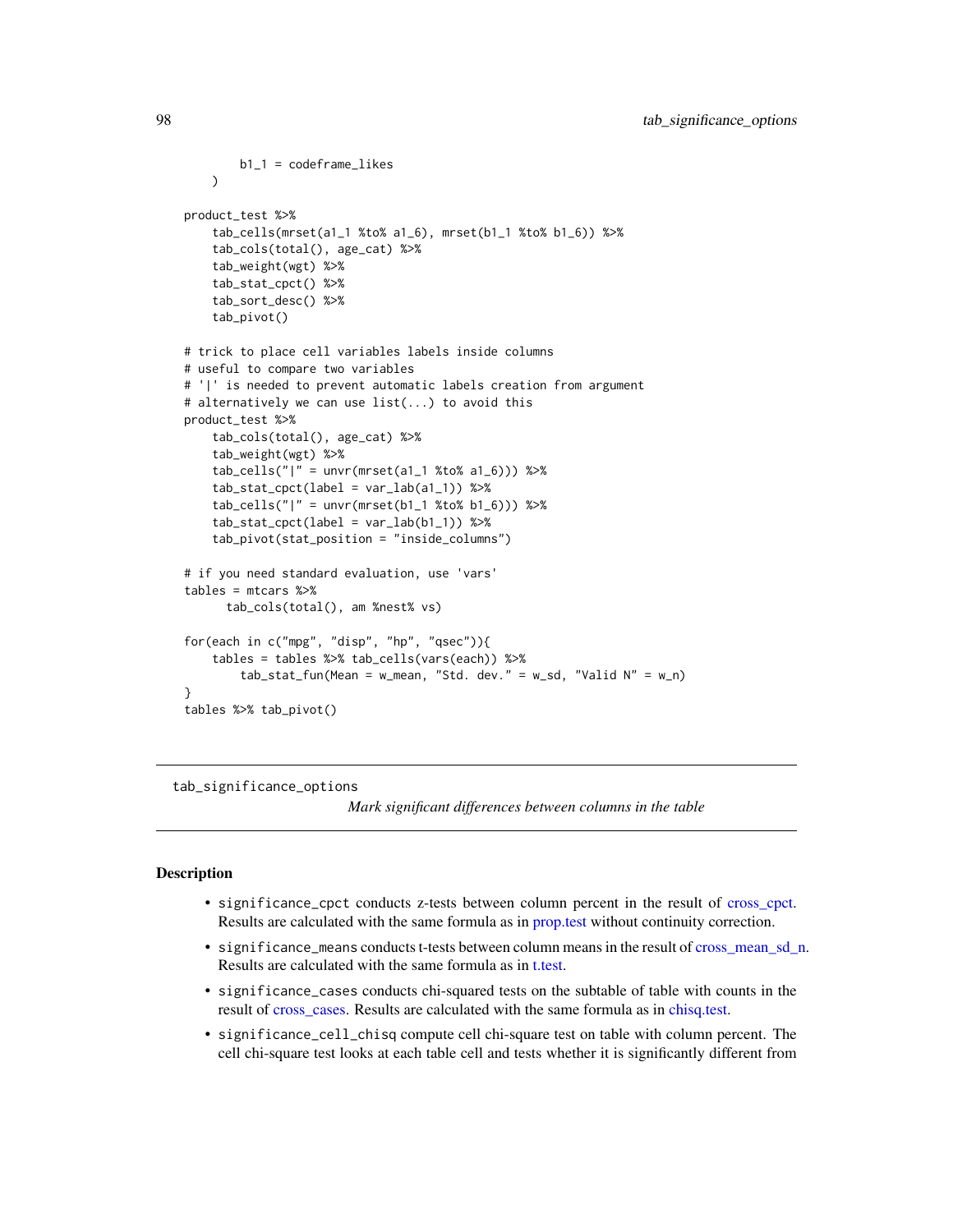its expected value in the overall table. For example, if it is thought that variations in political opinions might depend on the respondent's age, this test can be used to detect which cells contribute significantly to that dependence. Unlike the chi-square test (significance\_cases), which is carried out on a whole set of rows and columns, the cell chi-square test is carried out independently on each table cell. Although the significance level of the cell chi-square test is accurate for any given cell, the cell tests cannot be used instead of the chi-square test carried out on the overall table. Their purpose is simply to point to the parts of the table where dependencies between row and column categories may exist.

For significance\_cpct and significance\_means there are three type of comparisons which can be conducted simultaneously (argument compare\_type):

- subtable provide comparisons between all columns inside each subtable.
- previous\_column is a comparison of each column of the subtable with the previous column. It is useful if columns are periods or survey waves.
- first\_column provides comparison the table first column with all other columns in the table. adjusted\_first\_column is also comparison with the first column but with adjustment for common base. It is useful if the first column is total column and other columns are subgroups of this total. Adjustments are made according to algorithm in IBM SPSS Statistics Algorithms v20, p. 263. Note that with these adjustments t-tests between means are made with equal variance assumed (as with var\_equal = TRUE).

By now there are no adjustments for multiple-response variables (results of [mrset\)](#page-62-0) in the table columns so significance tests are rather approximate for such cases. Also, there are functions for the significance testing in the sequence of custom tables calculations (see [tables\)](#page-88-0):

- tab\_last\_sig\_cpct, tab\_last\_sig\_means and tab\_last\_sig\_cpct make the same tests as their analogs mentioned above. It is recommended to use them after appropriate statistic function: [tab\\_stat\\_cpct,](#page-88-1) [tab\\_stat\\_mean\\_sd\\_n](#page-88-1) and [tab\\_stat\\_cases.](#page-88-1)
- tab\_significance\_options With this function we can set significance options for the entire custom table creation sequence.
- tab\_last\_add\_sig\_labels This function applies add\_sig\_labels to the last calculated table - it adds labels (letters by default) for significance to columns header. It may be useful if you want to combine a table with significance with table without it.
- tab\_last\_round This function rounds numeric columns in the last calculated table to specified number of digits. It is sometimes needed if you want to combine table with significance with table without it.

#### Usage

```
tab_significance_options(
  data,
  sig\_level = 0.05,
 min\_base = 2,
  delta\_cpct = 0,
  delta\_means = 0,
  correct = TRUE,compare_type = "subtable",
  bonferroni = FALSE,
```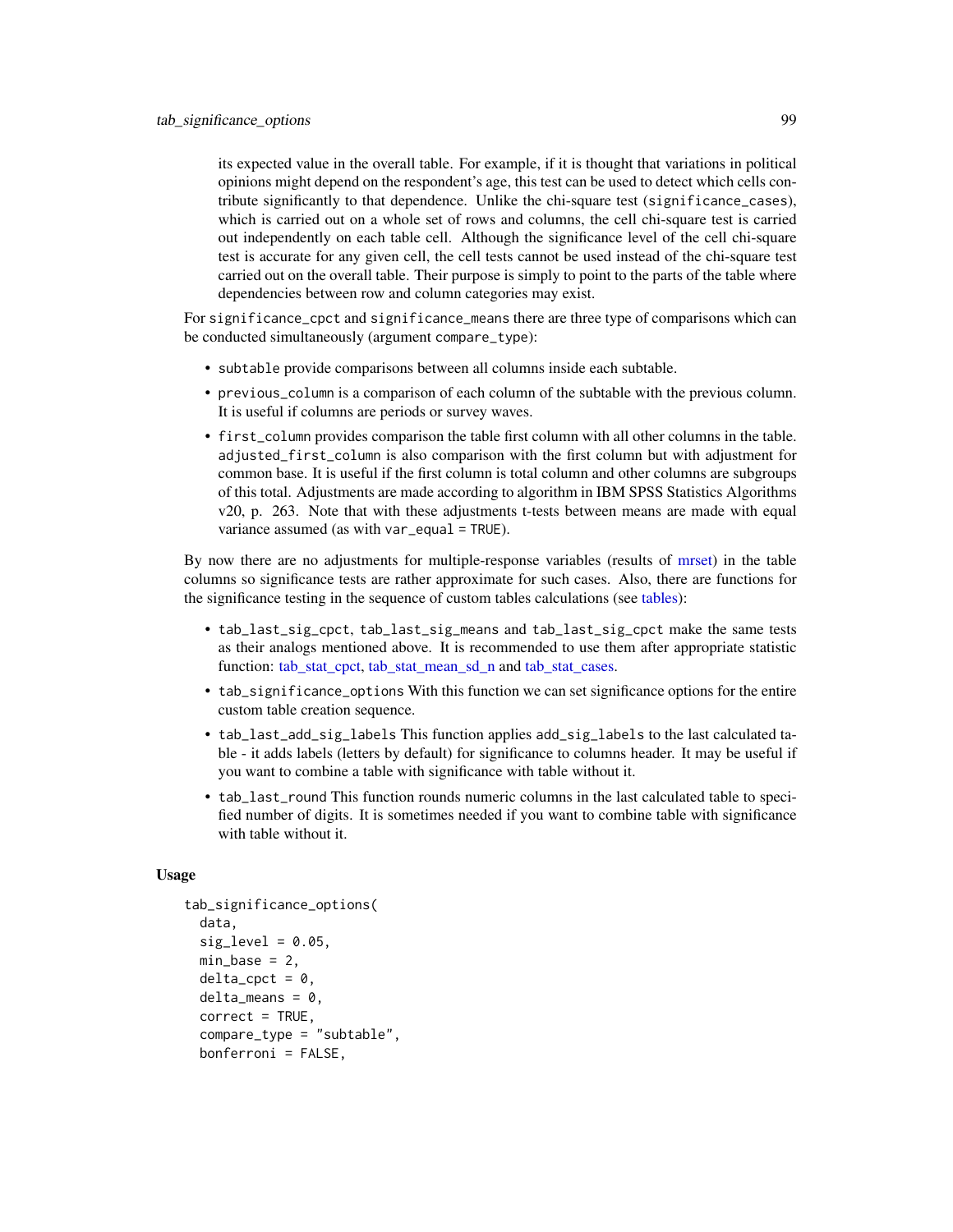```
subtable_marks = "greater",
  inequality_sign = "both" %in% subtable_marks,
  sig_labels = LETTERS,
  sig\_labels\_previous\_column = c("v", "^n),
  sig\_labels\_first\_column = c("-"," "+"),
  sig_labels_chisq = c("<", ">"),
  keep = c("percent", "cases", "means", "sd", "bases"),
  row_margin = c("auto", "sum_row", "first_column"),
  total_marker = "#",
  total_{row} = 1,
  digits = get_expss_digits(),
  na_as_zero = FALSE,
  var_equal = FALSE,
 mode = c("replace", "append")
)
tab_last_sig_cpct(
  data,
  sig\_level = 0.05,
  delta_cpct = \theta,
  min\_base = 2,
  compare_type = "subtable",
  bonferroni = FALSE,
  subtable_marks = c("greater", "both", "less"),
  inequality_sign = "both" %in% subtable_marks,
  sig_labels = LETTERS,
  sig_labels_previous_column = c("v", "^"),
  sig\_labels\_first\_column = c("--", "++"),keep = c("percent", "bases"),
  na_as_zero = FALSE,
  total_marker = "#",
  total_{row} = 1,
  digits = get_expss_digits(),
  mode = c("replace", "append"),
  label = NULL
\lambdatab_last_sig_means(
  data,
  sig\_level = 0.05,
  delta_means = 0,
  min\_base = 2,
  compare_type = "subtable",
  bonferroni = FALSE,
  subtable_marks = c("greater", "both", "less"),
  inequality_sign = "both" %in% subtable_marks,
  sig_labels = LETTERS,
  sig\_labels\_previous\_column = c("v", "^n),
```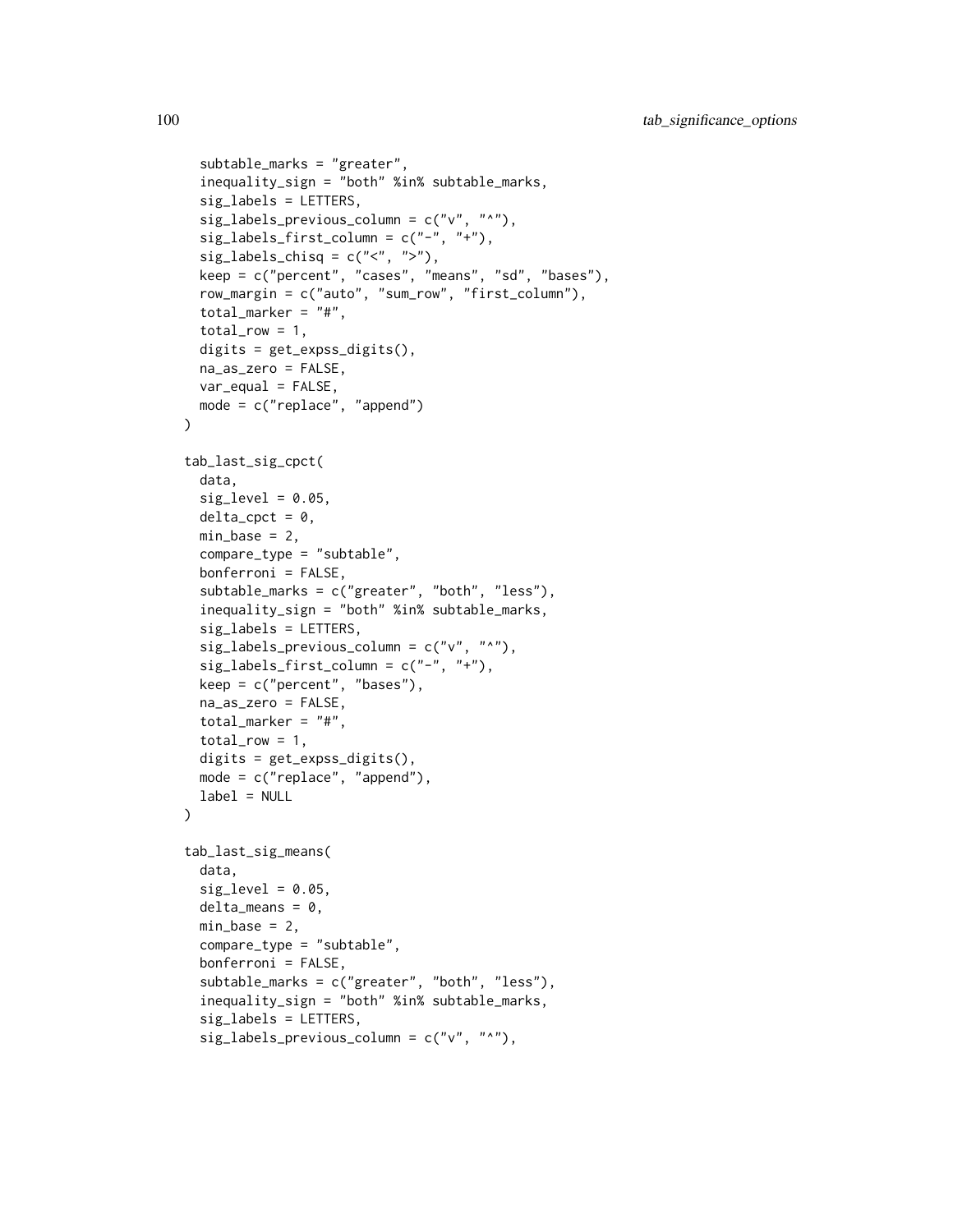```
sig\_labels\_first\_column = c("--", "++"),keep = c("means", "sd", "bases"),var_{equal} = FALSE,
 digits = get_expss_digits(),
 mode = c("replace", "append"),
 label = NULL
\lambdatab_last_sig_cases(
  data,
 sig\_level = 0.05,
 min\_base = 2,
 correct = TRUE,keep = c("cases", "bases"),
  total_marker = "#",
  total_{row} = 1,
 digits = get_expss_digits(),
 mode = c("replace", "append"),
 label = NULL)
tab_last_sig_cell_chisq(
  data,
  sig\_level = 0.05,
 min\_base = 2,
  subtable_marks = c("both", "greater", "less"),
  sig\_labels\_chisq = c("<", ">"),
  correct = TRUE,
 keep = c("percent", "bases", "none"),
  row_margin = c("auto", "sum_row", "first_column"),
  total_marker = "#",
  total_{row} = 1,
  total_column_marker = "#",
 digits = get_expss_digits(),
 mode = c("replace", "append"),
 label = NULL
)
tab_last_round(data, digits = get_expss_digits())
tab_last_add_sig_labels(data, sig_labels = LETTERS)
significance_cases(
 x,
 sig\_level = 0.05,
 min\_base = 2,
 correct = TRUE,keep = c("cases", "bases"),
```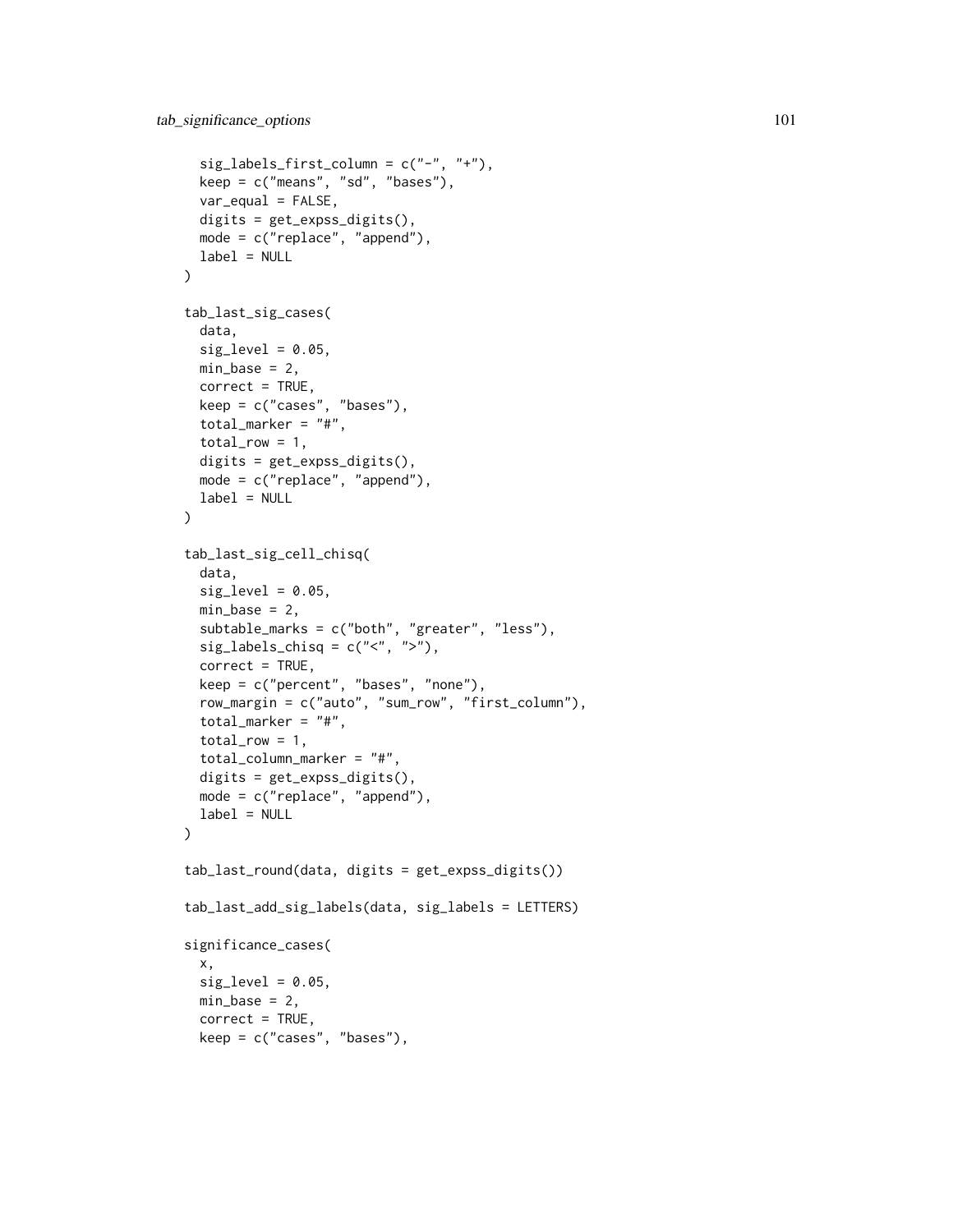```
total_marker = "#",
  total_{row} = 1,
 digits = get_expss_digits()
\lambdasignificance_cell_chisq(
 x,
  sig\_level = 0.05,
 min\_base = 2,
  subtable_marks = c("both", "greater", "less"),
  sig_labels_chisq = c("<", ">"),
  correct = TRUE,keep = c("percent", "bases", "none"),
  row_margin = c("auto", "sum_row", "first_column"),
  total_marker = "#",
  total_{row} = 1,
  total_column_marker = "#",
 digits = get_expss_digits()
\lambdacell_chisq(cases_matrix, row_base, col_base, total_base, correct)
significance_cpct(
 x,
  sig\_level = 0.05,
 delta_cpct = 0,
 min\_base = 2,
  compare_type = "subtable",
 bonferroni = FALSE,
  subtable_marks = c("greater", "both", "less"),
  inequality_sign = "both" %in% subtable_marks,
  sig_labels = LETTERS,
  sig\_labels\_previous\_column = c("v", "^n),
  sig_labels_first_column = c("-", "+"),
  keep = c("percent", "bases"),
 na_as_zero = FALSE,
 total_marker = "#",
 total_{row} = 1,
 digits = get_expss_digits()
)
add_sig_labels(x, sig_labels = LETTERS)
significance_means(
 x,
  sig\_level = 0.05,
 delta_means = 0,
 min\_base = 2,
```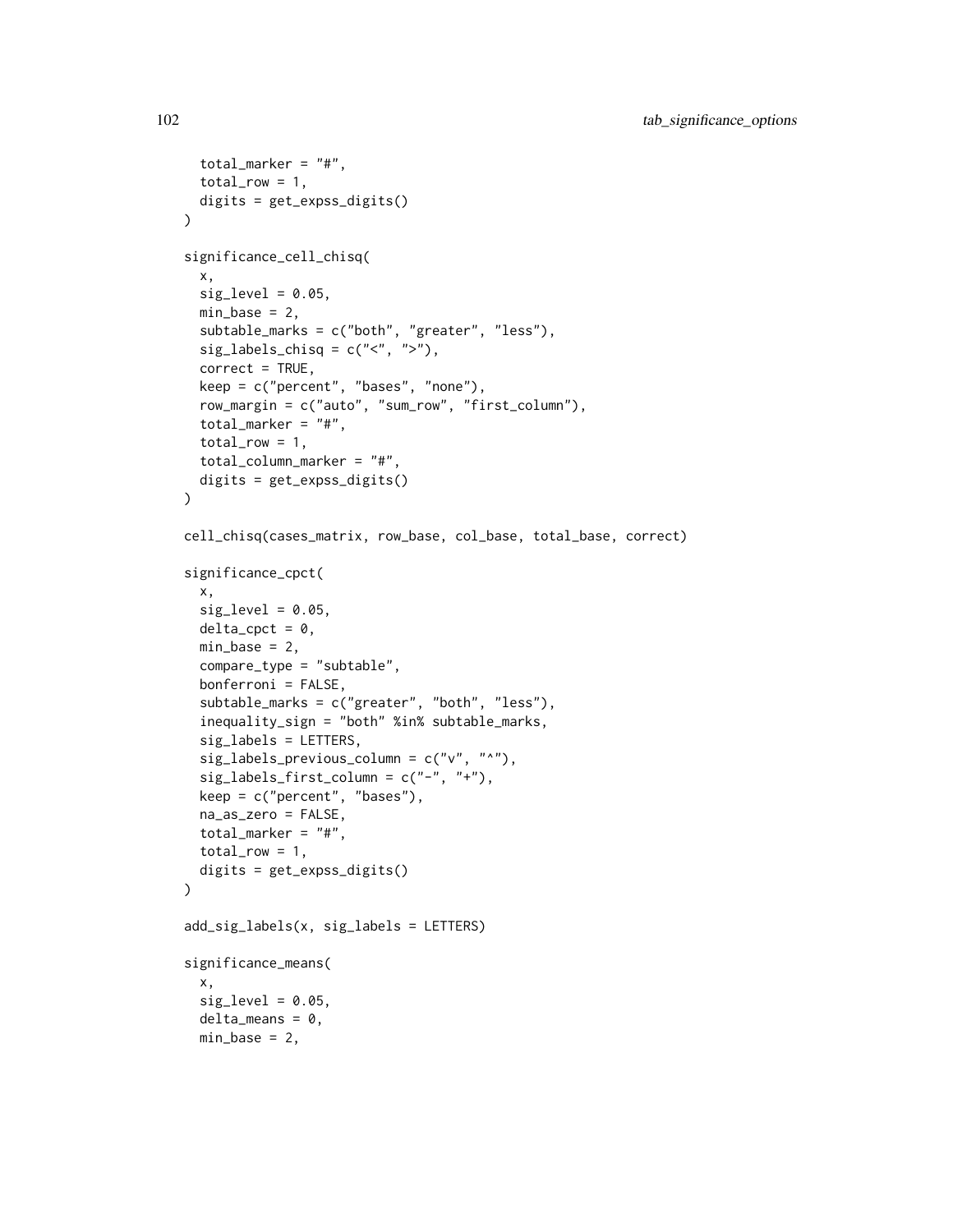```
compare_type = "subtable",
 bonferroni = FALSE,
 subtable_marks = c("greater", "both", "less"),
 inequality_sign = "both" %in% subtable_marks,
  sig_labels = LETTERS,
  sig_labels_previous_column = c("v", "^"),
 sig\_labels\_first\_column = c("-"," "+"),
 keep = c("means", "sd", "bases"),
 var_equal = FALSE,
 digits = get_expss_digits()
\mathcal{L}
```
# Arguments

| data                       | data.frame/intermediate_table for tab_* functions.                                                                                                                                                                                                                      |
|----------------------------|-------------------------------------------------------------------------------------------------------------------------------------------------------------------------------------------------------------------------------------------------------------------------|
| sig_level                  | numeric. Significance level - by default it equals to 0.05.                                                                                                                                                                                                             |
| min_base                   | numeric. Significance test will be conducted if both columns have bases greater<br>or equal to min_base. By default, it equals to 2.                                                                                                                                    |
| delta_cpct                 | numeric. Minimal delta between percent for which we mark significant differ-<br>ences (in percent points) - by default it equals to zero. Note that, for example,<br>for minimal 5 percent point difference delta_cpct should be equals 5, not 0.05.                    |
| delta_means                | numeric. Minimal delta between means for which we mark significant differ-<br>ences - by default it equals to zero.                                                                                                                                                     |
| correct                    | logical indicating whether to apply continuity correction when computing the<br>test statistic for 2 by 2 tables. Only for significance_cases and significance_cell_chisq.<br>For details see chisq.test. TRUE by default.                                              |
| compare_type               | Type of compare between columns. By default, it is subtable - comparisons<br>will be conducted between columns of each subtable. Other possible values<br>are: first_column, adjusted_first_column and previous_column. We can<br>conduct several tests simultaneously. |
| bonferroni                 | logical. FALSE by default. Should we use Bonferroni adjustment by the number<br>of comparisons in each row?                                                                                                                                                             |
| subtable_marks             | character. One of "greater", "both" or "less". By deafult we mark only values<br>which are significantly greater than some other columns. For significance_cell_chisq<br>default is "both". We can change this behavior by setting an argument to less or<br>both.      |
| inequality_sign            |                                                                                                                                                                                                                                                                         |
|                            | logical. FALSE if subtable_marks is "less" or "greater". Should we show > or<br>< before significance marks of subtable comparisons.                                                                                                                                    |
| sig_labels                 | character vector. Labels for marking differences between columns of subtable.                                                                                                                                                                                           |
| sig_labels_previous_column | a character vector with two elements. Labels for marking a difference with the<br>previous column. First mark means 'lower' (by default it is v) and the second<br>means greater ( $\alpha$ ).                                                                          |
|                            |                                                                                                                                                                                                                                                                         |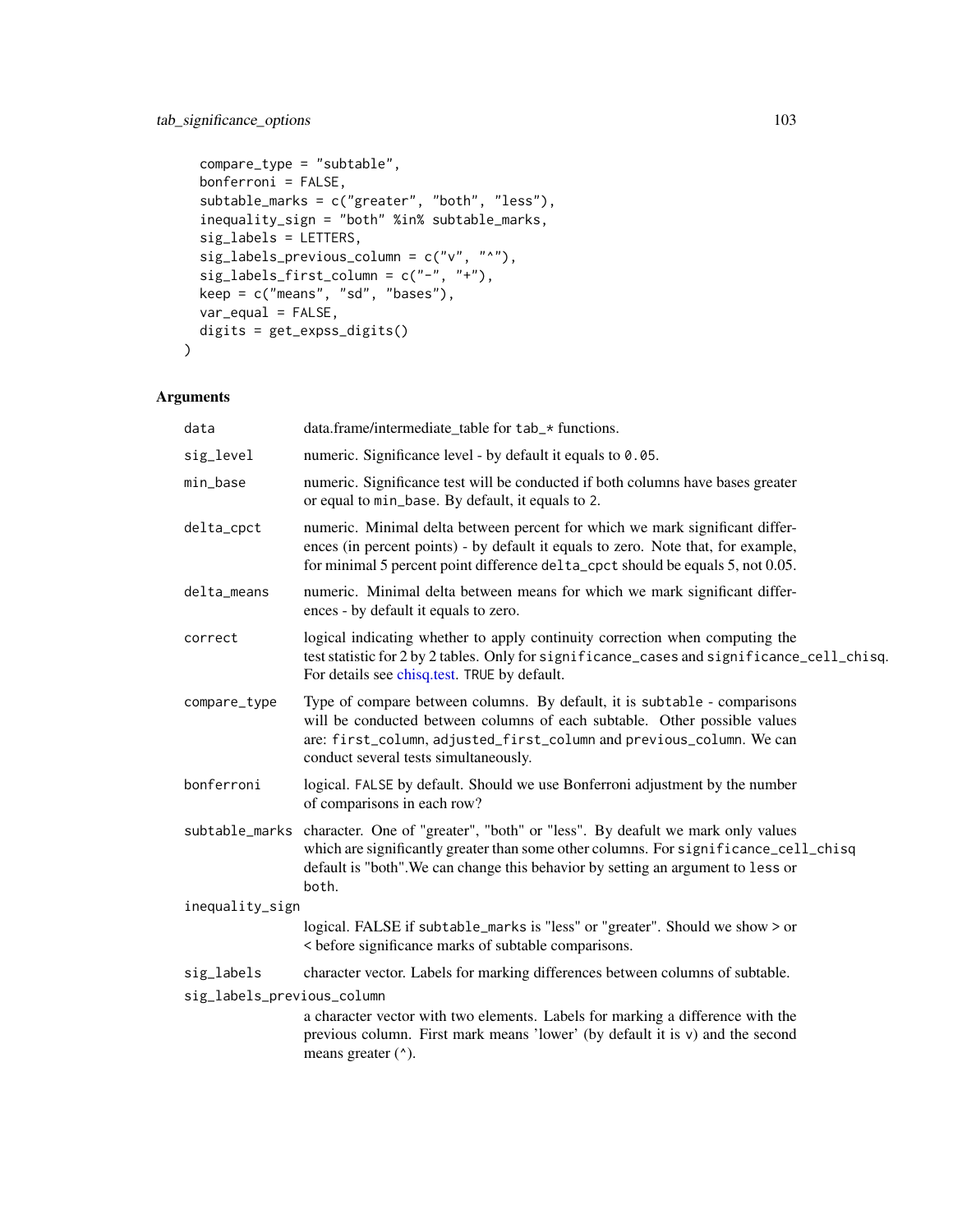| sig_labels_first_column |                                                                                                                                                                                                                                                                                                                                                                                                                                                                                                                                                                                                                  |  |
|-------------------------|------------------------------------------------------------------------------------------------------------------------------------------------------------------------------------------------------------------------------------------------------------------------------------------------------------------------------------------------------------------------------------------------------------------------------------------------------------------------------------------------------------------------------------------------------------------------------------------------------------------|--|
|                         | a character vector with two elements. Labels for marking a difference with the<br>first column of the table. First mark means 'lower' (by default it is $-$ ) and the<br>second means 'greater' (+).                                                                                                                                                                                                                                                                                                                                                                                                             |  |
| sig_labels_chisq        |                                                                                                                                                                                                                                                                                                                                                                                                                                                                                                                                                                                                                  |  |
|                         | a character vector with two labels for marking a difference with row margin of<br>the table. First mark means 'lower' (by default it is $\le$ ) and the second means<br>'greater' (>). Only for significance_cell_chisq.                                                                                                                                                                                                                                                                                                                                                                                         |  |
| keep                    | character. One or more from "percent", "cases", "means", "bases", "sd" or<br>"none". This argument determines which statistics will remain in the table after<br>significance marking.                                                                                                                                                                                                                                                                                                                                                                                                                           |  |
| row_margin              | character. One of values "auto" (default), "sum_row", or "first_column". If it is<br>"auto" we try to find total column in the subtable by total_column_marker. If<br>the search is failed, we use the sum of each rows as row total. With "sum_row"<br>option we always sum each row to get margin. Note that in this case result for<br>multiple response variables in banners may be incorrect. With "first_column"<br>option we use table first column as row margin for all subtables. In this case re-<br>sult for the subtables with incomplete bases may be incorrect. Only for significance_cell_chisq. |  |
| total_marker            | character. Total rows mark in the table. "#" by default.                                                                                                                                                                                                                                                                                                                                                                                                                                                                                                                                                         |  |
| total_row               | integer/character. In the case of the several totals per subtable it is a number or<br>name of total row for the significance calculation.                                                                                                                                                                                                                                                                                                                                                                                                                                                                       |  |
| digits                  | an integer indicating how much digits after decimal separator will be shown in<br>the final table.                                                                                                                                                                                                                                                                                                                                                                                                                                                                                                               |  |
| na_as_zero              | logical. FALSE by default. Should we treat NA's as zero cases?                                                                                                                                                                                                                                                                                                                                                                                                                                                                                                                                                   |  |
| var_equal               | a logical variable indicating whether to treat the two variances as being equal.<br>For details see t test.                                                                                                                                                                                                                                                                                                                                                                                                                                                                                                      |  |
| mode                    | character. One of replace(default) or append. In the first case the previous<br>result in the sequence of table calculation will be replaced with result of sig-<br>nificance testing. In the second case result of the significance testing will be<br>appended to sequence of table calculation.                                                                                                                                                                                                                                                                                                               |  |
| label                   | character. Label for the statistic in the tab_*. Ignored if the mode is equals to<br>replace.                                                                                                                                                                                                                                                                                                                                                                                                                                                                                                                    |  |
| total_column_marker     |                                                                                                                                                                                                                                                                                                                                                                                                                                                                                                                                                                                                                  |  |
|                         | character. Mark for total columns in the subtables. "#" by default.                                                                                                                                                                                                                                                                                                                                                                                                                                                                                                                                              |  |
|                         | table (class etable): result of cross_cpct with proportions and bases for significance_cpct,<br>result of cross_mean_sd_n with means, standard deviations and valid N for<br>significance_means, and result of cross_cases with counts and bases for significance_cases.                                                                                                                                                                                                                                                                                                                                         |  |
| cases_matrix            | numeric matrix with counts size $R^*C$                                                                                                                                                                                                                                                                                                                                                                                                                                                                                                                                                                           |  |
| row_base                | numeric vector with row bases, length R                                                                                                                                                                                                                                                                                                                                                                                                                                                                                                                                                                          |  |
| col_base                | numeric vector with col bases, length C                                                                                                                                                                                                                                                                                                                                                                                                                                                                                                                                                                          |  |
| total_base              | numeric single value, total base                                                                                                                                                                                                                                                                                                                                                                                                                                                                                                                                                                                 |  |

# Value

tab\_last\_\* functions return objects of class intermediate\_table. Use [tab\\_pivot](#page-88-1) to get the final result - etable object. Other functions return etable object with significant differences.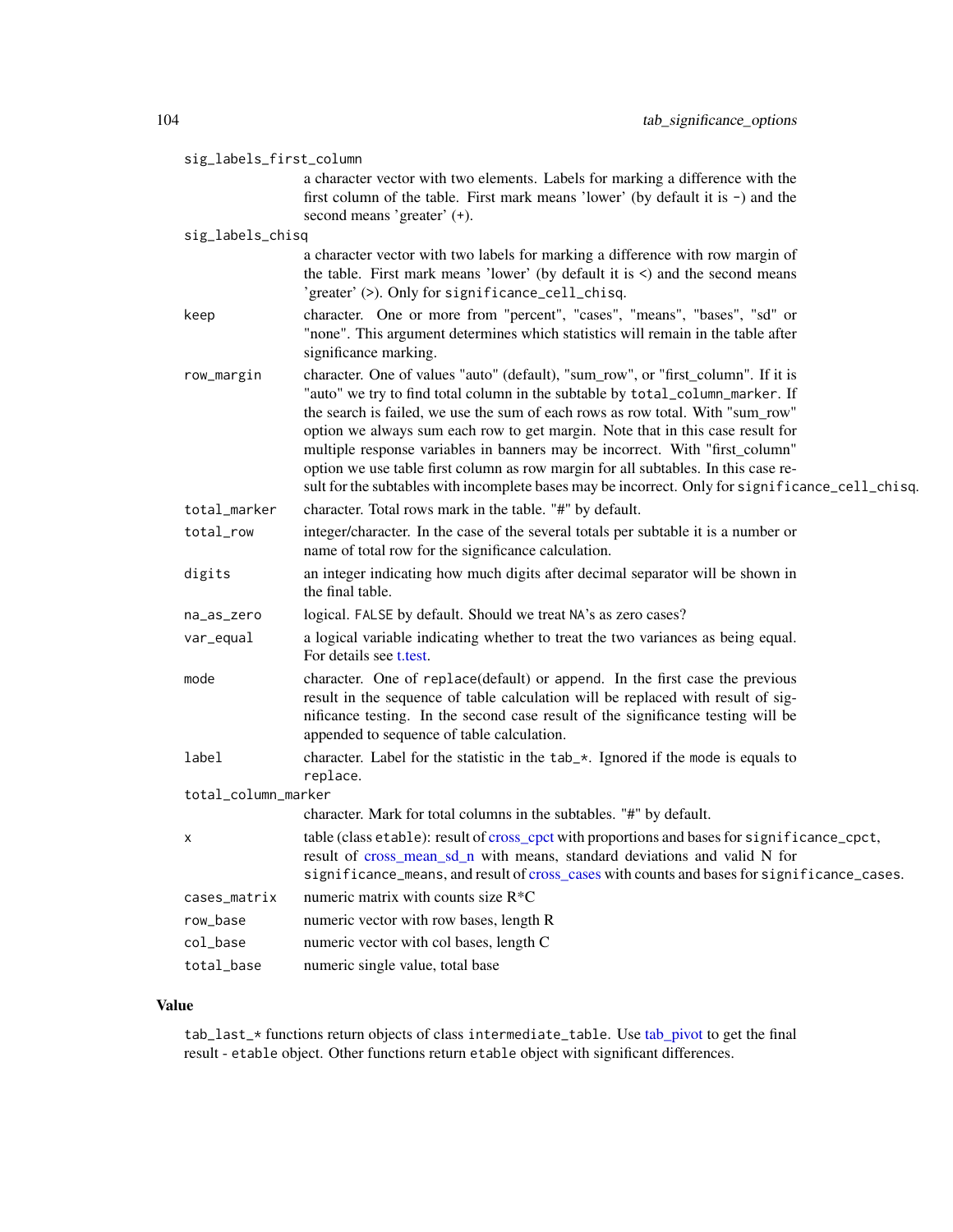## tab\_significance\_options 105

## See Also

[cross\\_cpct,](#page-29-0) [cross\\_cases,](#page-29-1) [cross\\_mean\\_sd\\_n,](#page-34-0) [tables,](#page-88-0) [compare\\_proportions,](#page-14-0) [compare\\_means,](#page-14-1) [prop.test,](#page-0-0) [t.test,](#page-0-0) [chisq.test](#page-0-0)

```
data(mtcars)
mtcars = apply_labels(mtcars,
                      mpg = "Miles/(US) gallon",
                      cyl = "Number of cylinders",
                      disp = "Displacement (cu.in.)",
                      hp = "Gross horsepower",
                      drat = "Rear axle ratio",
                      wt = "Weight (lb/1000)",
                      qsec = "1/4 mile time".
                      vs = "Engine",
                      vs = c("V-engine" = 0,"Straight engine" = 1),
                      am = "Transmission",
                      am = c("Automatic" = 0,"Manual"=1),
                      gear = "Number of forward gears",
                      carb = "Number of carburetors"
\lambdamtcars_table = cross_cpct(mtcars,
                          list(cyl, gear),
                          list(total(), vs, am)
                          )
significance_cpct(mtcars_table)
## Not run:
# comparison with first column
significance_cpct(mtcars_table, compare_type = "first_column")
# comparison with first column and inside subtable
significance_cpct(mtcars_table,
            compare_type = c("first_column", "subtable"))
# only significance marks
significance_cpct(mtcars_table, keep = "none")
# means
mtcars_means = cross_mean_sd_n(mtcars,
                               list(mpg, wt, hp),
                               list(total(), vs, cyl))
                                )
significance_means(mtcars_means)
# mark values which are less and greater
significance_means(mtcars_means, subtable_marks = "both")
```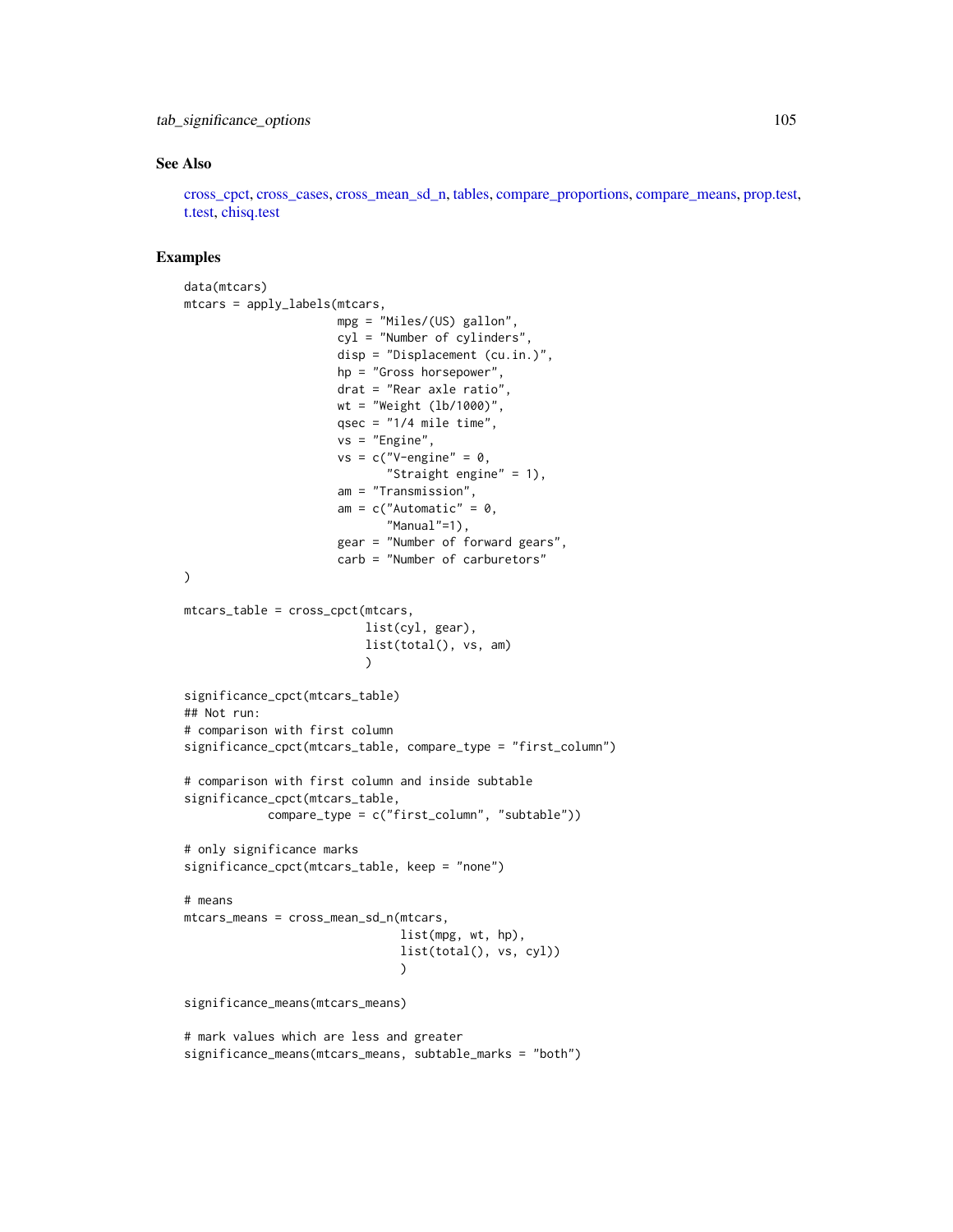```
# chi-squared test
mtcars_cases = cross_cases(mtcars,
                           list(cyl, gear),
                           list(total(), vs, am)
                           \lambdasignificance_cases(mtcars_cases)
# cell chi-squared test
# increase number of cases to avoid warning about chi-square approximation
mtcars2 = add_rows(mtcars, mtcars, mtcars)
tbl = cross_cpct(mtcars2, gear, am)
significance_cell_chisq(tbl)
# table with multiple variables
tbl = cross_cpct(mtcars2, list(gear, cyl), list(total(), am, vs))
significance_cell_chisq(tbl, sig_level = .0001)
# custom tables with significance
mtcars %>%
   tab_significance_options(subtable_marks = "both") %>%
    tab_cells(mpg, hp) %>%
    tab_cols(total(), vs, am) %>%
    tab_stat_mean_sd_n() %>%
    tab_last_sig_means(keep = "means") %>%
    tab_cells(cyl, gear) %>%
    tab_stat_cpct() %>%
    tab_last_sig_cpct() %>%
    tab_pivot()
# Overcomplicated examples - we move significance marks to
# separate columns. Columns with statistics remain numeric
mtcars %>%
    tab_significance_options(keep = "none",
                         sig_labels = NULL,
                         subtable_marks = "both",
                         mode = "append") %>%
    tab_cols(total(), vs, am) %>%
    tab_cells(mpg, hp) %>%
    tab_stat_mean_sd_n() %>%
    tab_last_sig_means() %>%
    tab_last_hstack("inside_columns") %>%
    tab_cells(cyl, gear) %>%
    tab_stat_cpct() %>%
    tab_last_sig_cpct() %>%
    tab_last_hstack("inside_columns") %>%
    tab_pivot(stat_position = "inside_rows") %>%
    drop_empty_columns()
```
## End(Not run)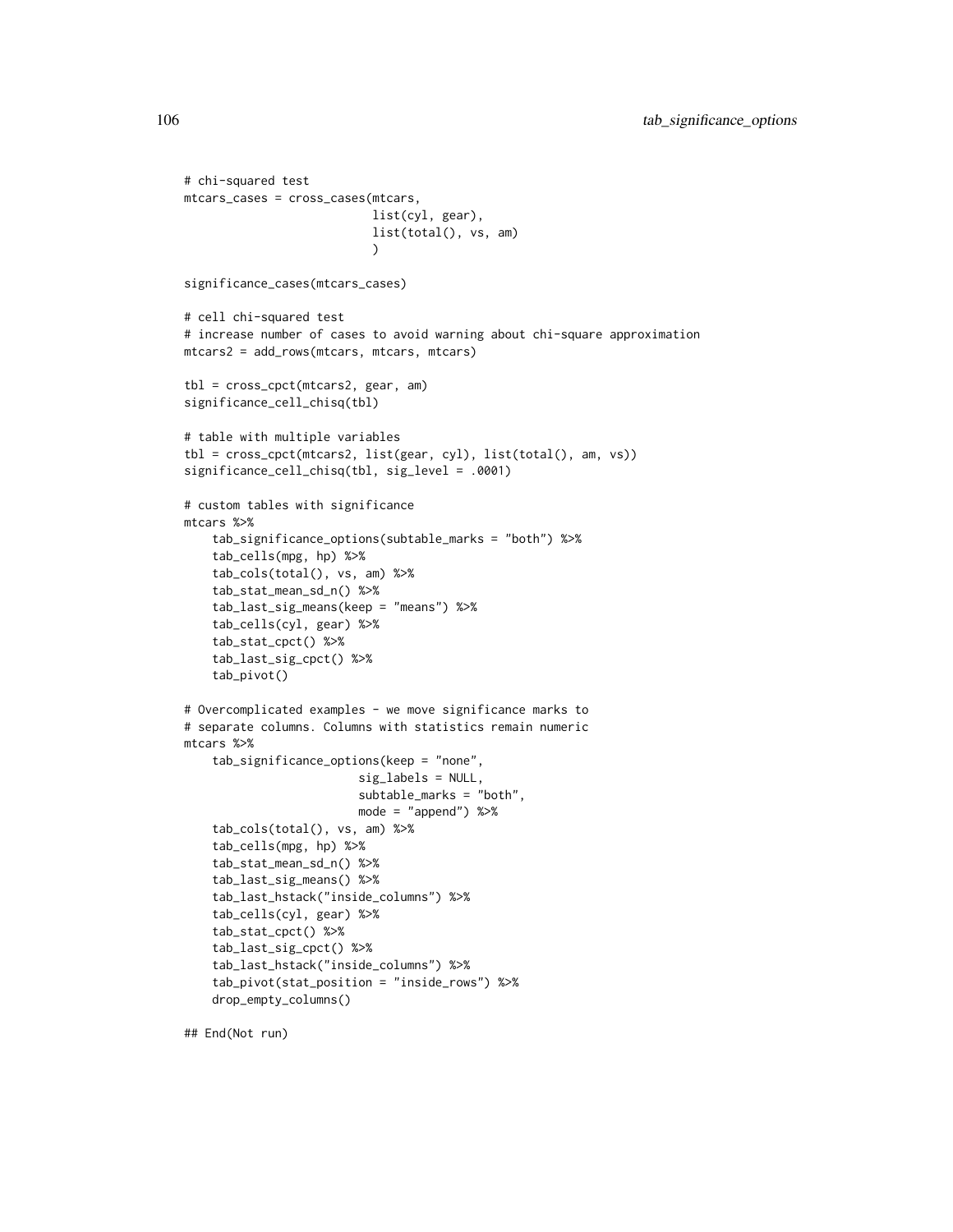<span id="page-106-0"></span>

tab\_sort\_asc/tab\_sort\_desc sort tables (usually result of [cro](#page-29-0)[/tables\)](#page-88-0) in ascending/descending order between specified rows (by default, it is rows which contain '#' in the first column).

# Usage

```
tab\_sort\_asc(x, ..., excluded\_rows = "#", na last = FALSE)tab_sort_desc(x, ..., excluded_rows = "#", na.last = TRUE)
```
## Arguments

| x             | data.frame                                                                                                                                                                                                                                                                                                                                                                                                                                                                                                          |
|---------------|---------------------------------------------------------------------------------------------------------------------------------------------------------------------------------------------------------------------------------------------------------------------------------------------------------------------------------------------------------------------------------------------------------------------------------------------------------------------------------------------------------------------|
| $\ddots$      | character/numeric or criteria/logical functions (see criteria). Column names/numbers<br>for data.frame/matrix by which object will be sorted. Names at the top-level can<br>be unquoted (non-standard evaluation). For standard evaluation of parameters<br>you can surround them by round brackets. See examples. If this argument is<br>missing then table will be sorted by second column. Usually second column<br>is the first column with numbers in the table (there are row labels in the first<br>column). |
| excluded_rows | character/logical/numeric rows which won't be sorted. Rows of the table will<br>be sorted between excluded rows. If it is characters then they will be considered<br>as pattern/vector of patterns. Patterns will be matched with Perl-style regular<br>expression with values in the first column of $x$ (see grep, per $1 = \text{TRUE}$ argument).<br>Rows which have such patterns will be excluded. By default, pattern is "#"<br>because "#" marks totals in the result of cro.                               |
| na.last       | for controlling the treatment of NAs. If TRUE, missing values in the data are<br>put last; if FALSE, they are put first; if NA, they are removed.                                                                                                                                                                                                                                                                                                                                                                   |

### Value

sorted table('etable')/data.frame

# Examples

```
data(mtcars)
# apply labels
mtcars = apply_labels(mtcars,
   cyl = "Number of cylinders",
   vs = "Engine",
   vs = c("V-engine" = 0,
```
"Straight engine" = 1),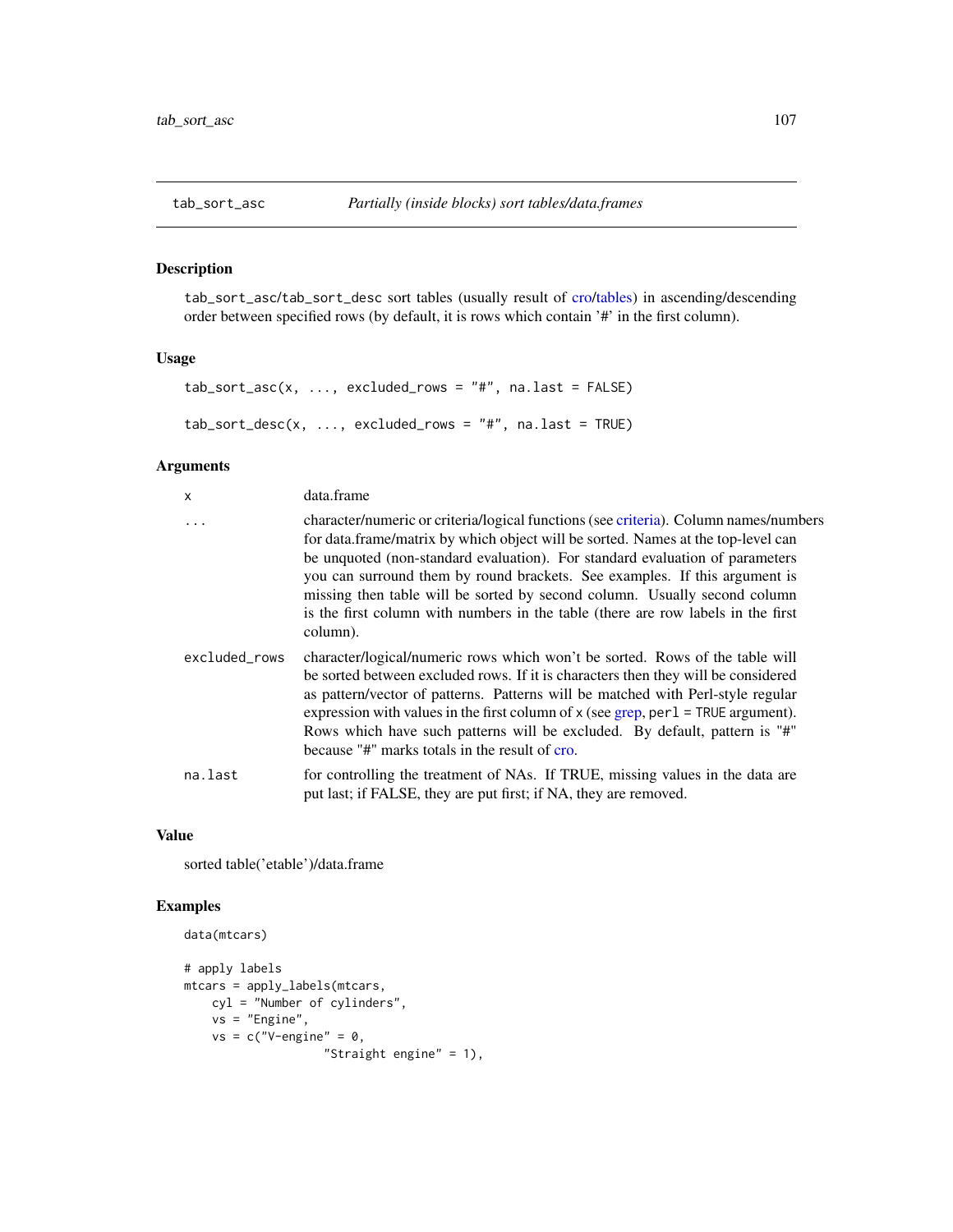```
am = "Transmission",
    am = c(automatic = 0,
                    manual=1),
    gear = "Number of forward gears",
    carb = "Number of carburetors"
\lambda# without sorting
mtcars %>% cross_cpct(list(cyl, gear, carb), list("#total", vs, am))
# with sorting
mtcars %>%
    cross_cpct(list(cyl, gear, carb), list("#total", vs, am)) %>%
    tab_sort_desc
# sort by parameter
sorting_column = "Engine|V-engine"
mtcars %>%
   cross_cpct(list(cyl, gear, carb), list("#total", vs, am)) %>%
    tab_sort_desc((sorting_column))
```
text\_to\_columns *Make data.frame from text*

## Description

Convert delimited text lines to data.frame. Blank lines are always skipped, trailing whitespaces are trimmed. You can use comments with '#' inside your text. For details see [read.table.](#page-0-0)

## Usage

```
text_to_columns(
  text,
 header = TRUE,
  sep = "",quote = ",
 dec = "."encoding = "unknown",
  ...
)
text_to_columns_csv(
  text,
 header = TRUE,
  sep = ","quote = ",
  dec = "."
```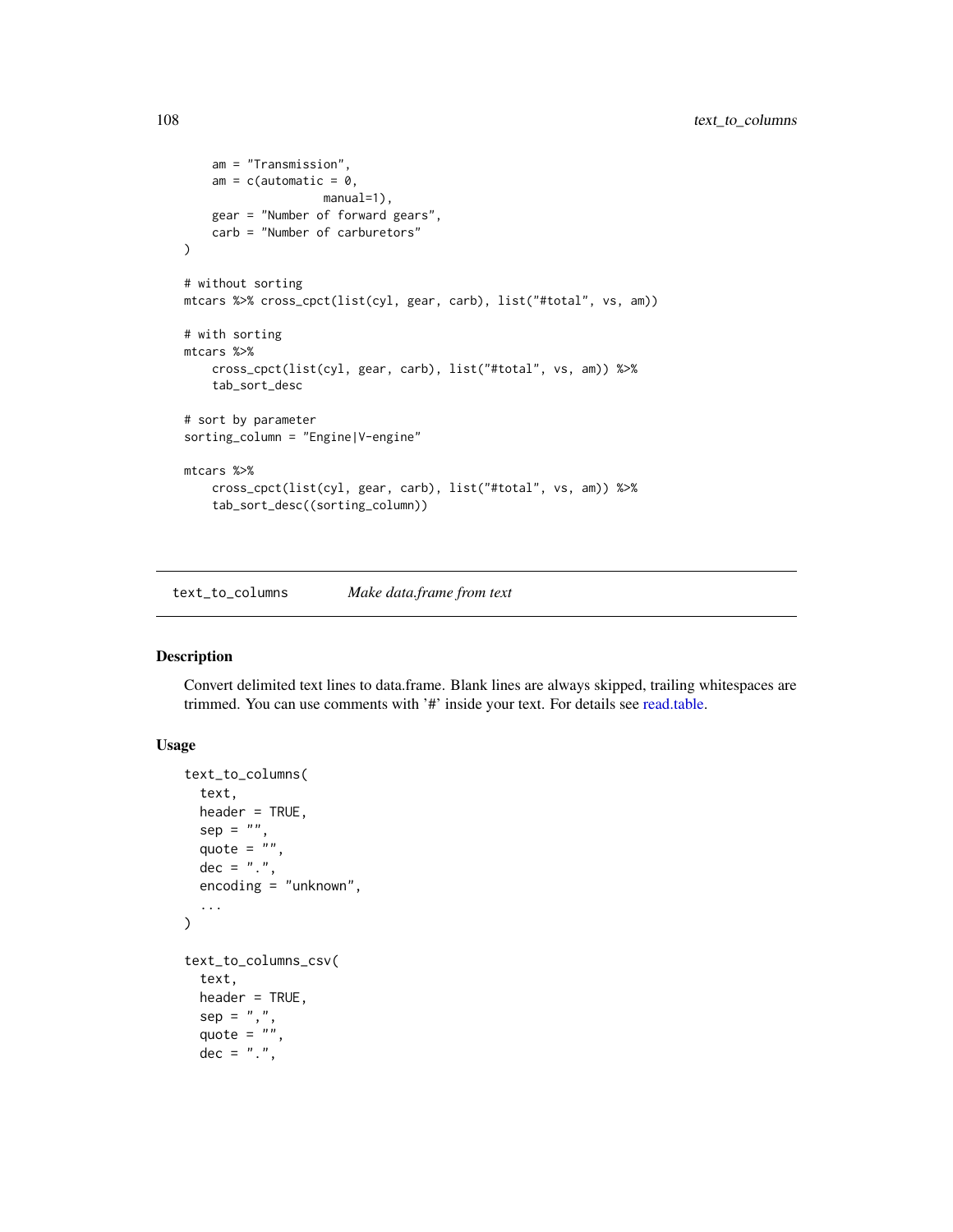```
encoding = "unknown",
  ...
\mathcal{L}text_to_columns_csv2(
  text,
  header = TRUE,
  sep = "; "quote = ",
  dec = ","encoding = "unknown",
  ...
)
text_to_columns_tab(
  text,
  header = TRUE,
  sep = "\t",
  quote = ",
  dec = "."encoding = "unknown",
  ...
\mathcal{L}text_to_columns_tab2(
  text,
  header = TRUE,sep = "\t",
  quote = ",
  dec = ","encoding = "unknown",
  ...
\lambda
```
# Arguments

| text     | character/vector of characters                                                                                                                                                                                                                           |
|----------|----------------------------------------------------------------------------------------------------------------------------------------------------------------------------------------------------------------------------------------------------------|
| header   | a logical value indicating whether the text contains the names of the variables<br>as its first line.                                                                                                                                                    |
| sep      | the field separator character. Values on each line of the file are separated by this<br>character. If $sep = ""$ (the default for $text_to_columns$ ) the separator is 'white<br>space', that is one or more spaces, tabs, newlines or carriage returns. |
| quote    | the set of quoting characters. To disable quoting altogether, use quote $=$ "".                                                                                                                                                                          |
| dec      | the character used in the file for decimal points.                                                                                                                                                                                                       |
| encoding | encoding to be assumed for input strings. It is used to mark character strings as<br>known to be in Latin-1 or UTF-8 (see read.table).                                                                                                                   |
| $\cdots$ | further parameters which will be passed to read.table.                                                                                                                                                                                                   |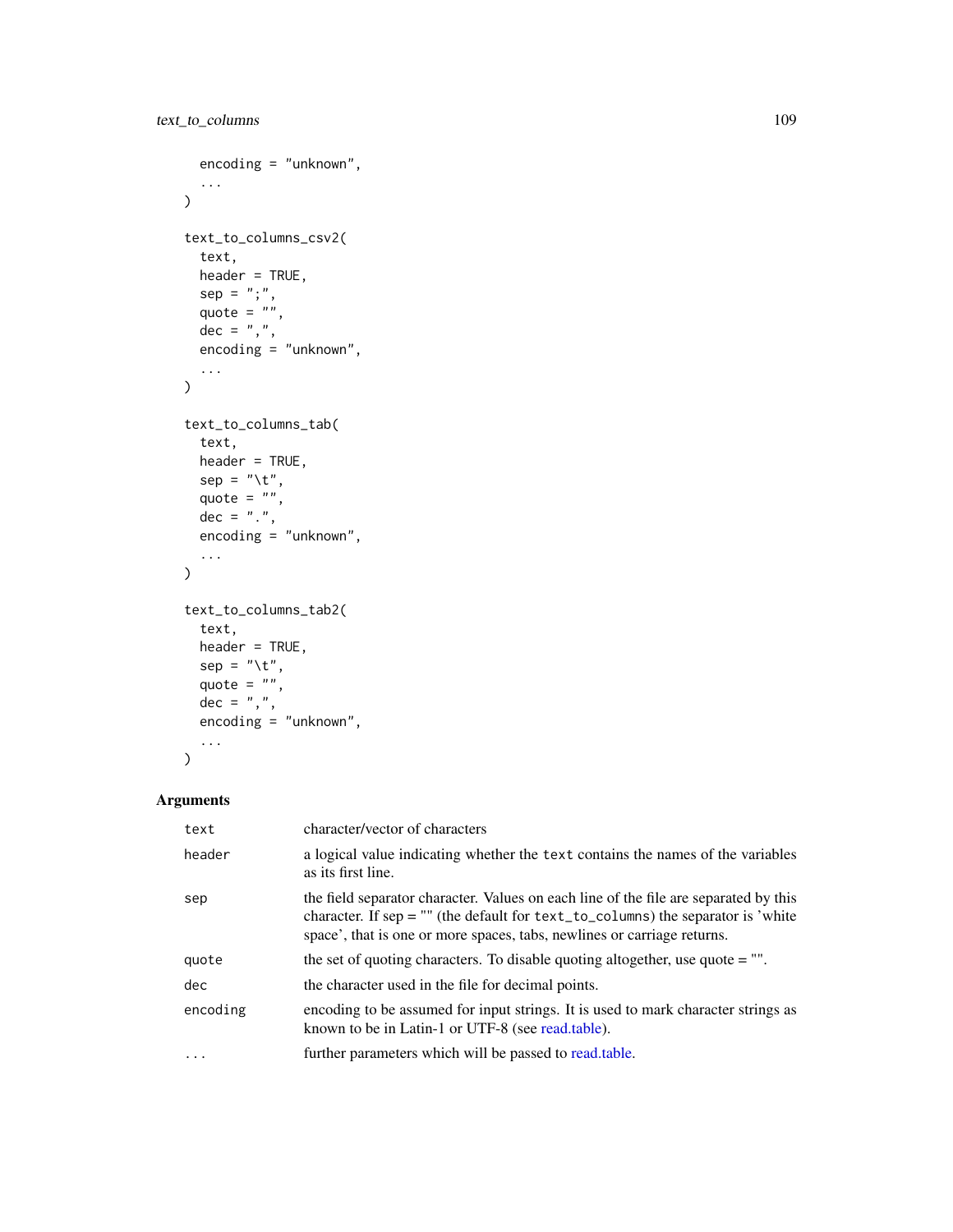#### 110 unlab unlab unlab unlab unlab unlab unlab unlab unlab unlab unlab unlab unlab unlab unlab unlab unlab unla

# Value

data.frame

### Examples

```
text_to_columns("
# simple data.frame
    a b c
    1 2.5 a
    4 5.5 b
    7 8.5 c
")
```
#### unlab *Drop variable label and value labels*

# Description

unlab returns variable x without variable labels and value labels

# Usage

unlab(x)

```
drop_all_labels(x)
```
# Arguments

x Variable(s). Vector/data.frame/list.

# Value

unlab returns original variable x without variable label, value labels and class.

# See Also

[unvr](#page-115-0) [unvl](#page-110-0)

```
raw_var = rep(1:2,5)var_with_lab = set_var_lab(raw_var,"Income")
val_lab(var_with_lab) = c("Low"=1,"High"=2)
identical(raw_var,unlab(var_with_lab)) # should be TRUE
```
<span id="page-109-0"></span>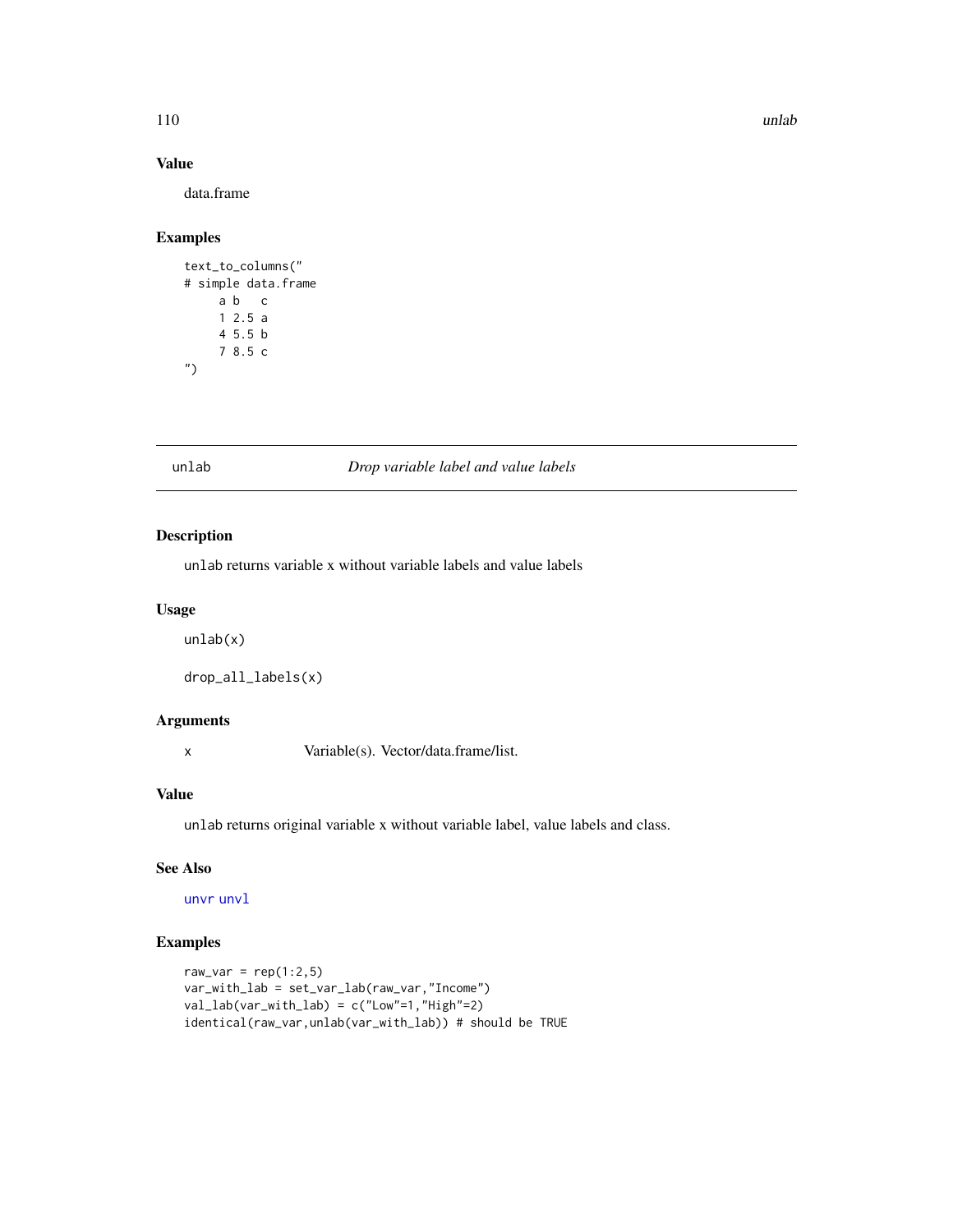<span id="page-110-2"></span>

values2labels replaces vector/matrix/data.frame/list values with corresponding value labels. If there are no labels for some values they are converted to characters in most cases. If there are no labels at all for variable it remains unchanged. v2l is just shortcut to values2labels.

# Usage

```
values2labels(x)
```
 $v2l(x)$ 

# Arguments

x vector/matrix/data.frame/list

# Value

Object of the same form as x but with value labels instead of values.

#### See Also

[names2labels,](#page-64-0) [val\\_lab,](#page-110-1) [var\\_lab](#page-115-1)

# Examples

```
data(mtcars)
var_lab(mtcars$mpg) = NULL
val_lab(mtcars$am) = c(" automatic" = 0, " manual" = 1)
summary(lm(mpg ~ ., data = values2labels(mtcars[,c("mpg","am")])))
```
<span id="page-110-0"></span>

<span id="page-110-1"></span>val\_lab *Set or get value labels*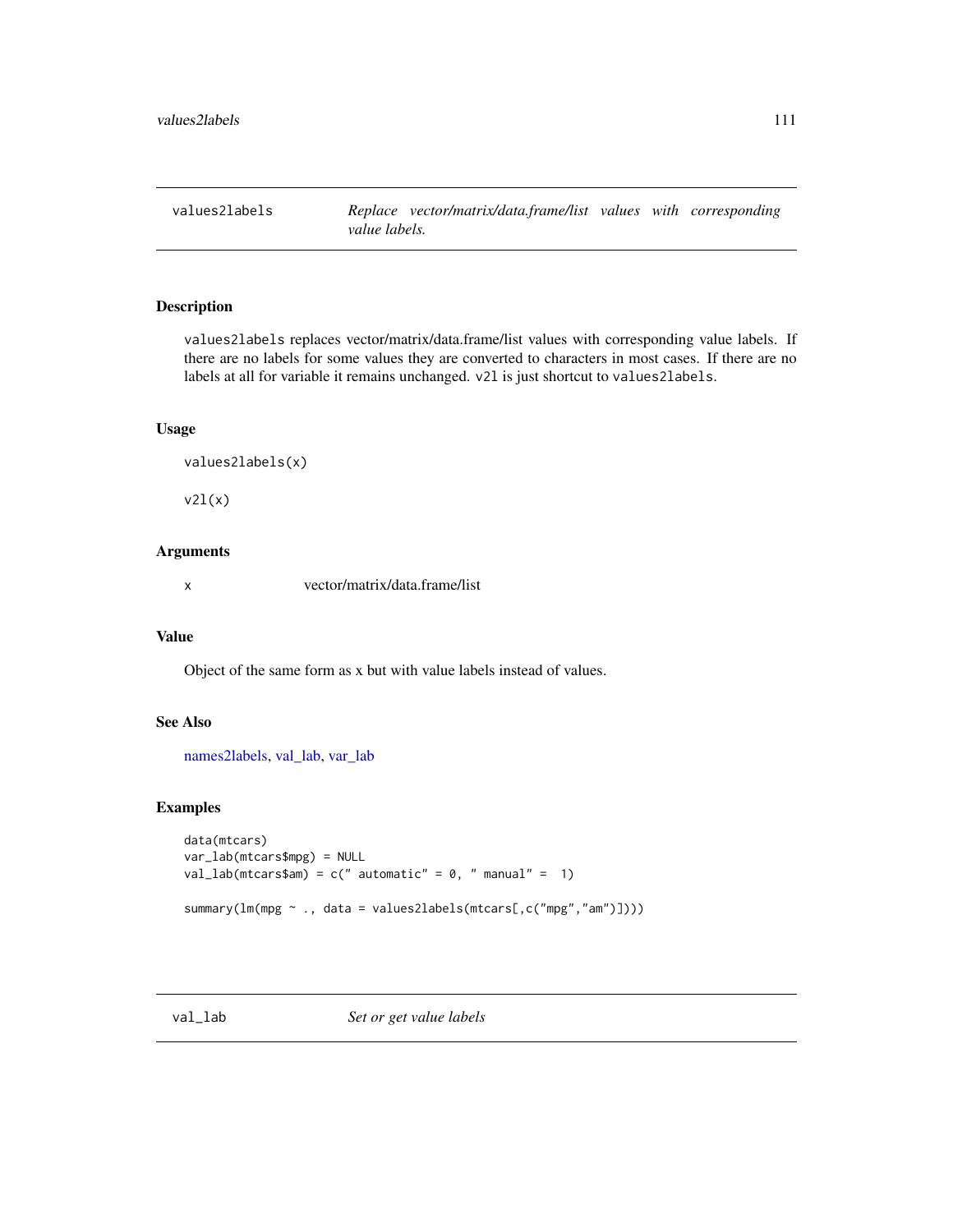<span id="page-111-0"></span>These functions set/get/drop value labels. Duplicated values are not allowed. If argument x is data.frame or list then labels applied to all elements of data.frame/list. To drop value labels, use val\_lab(var) <-NULL or unvl(var). make\_labels converts text from the form that usually used in questionnaires to named vector. For variable labels see [var\\_lab.](#page-115-1) For working with entire data.frame see [apply\\_labels.](#page-4-0)

- val\_lab returns value labels or NULL if labels doesn't exist.
- val\_lab<- set value labels.
- set\_val\_lab returns variable with value labels.
- add\_val\_lab<- add value labels to already existing value labels.
- unvl drops value labels.
- make\_labels makes named vector from text for usage as value labels.
- num\_lab, lab\_num and autonum are shortcuts for make\_labels with code\_postion 'left', 'right' and 'autonum' accordingly.

#### Usage

```
val_lab(x)
val_lab(x) <- value
set_val_lab(x, value, add = FALSE)
add_val_lab(x, value)
add_val_lab(x) <- value
unvl(x)drop_val_labs(x)
make_labels(text, code_position = c("left", "right", "autonum"))
drop_unused_labels(x)
num_lab(text)
lab_num(text)
autonum(text)
```
# Arguments

|       | Variable(s). Vector/data.frame/list.                                            |
|-------|---------------------------------------------------------------------------------|
| value | Named vector. Names of vector are labels for the appropriate values of variable |
|       |                                                                                 |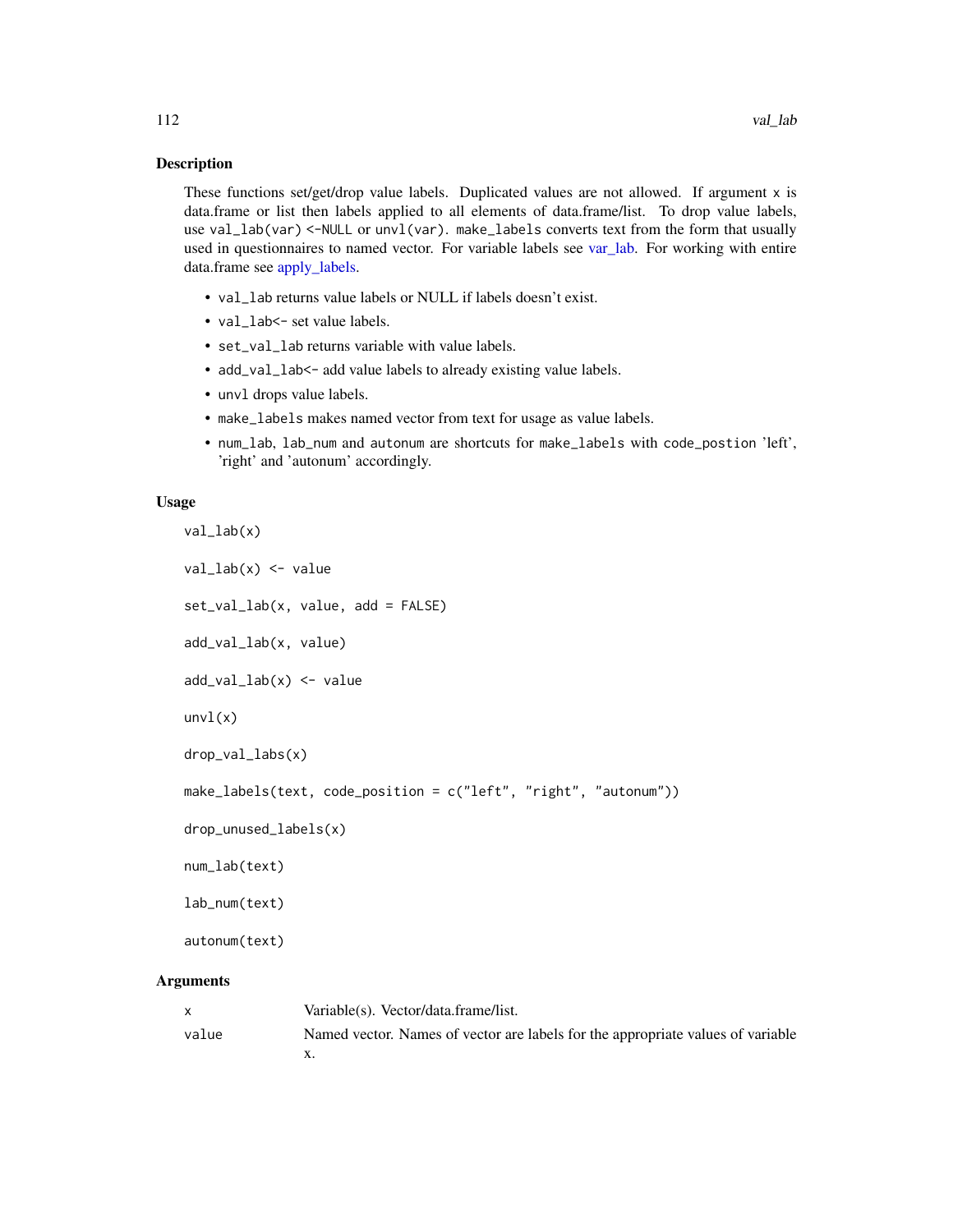| add  | Logical. Should we add value labels to old labels or replace it? Deafult is                                                                  |
|------|----------------------------------------------------------------------------------------------------------------------------------------------|
|      | FALSE - we completely replace old values. If TRUE new value labels will be                                                                   |
|      | combined with old value labels.                                                                                                              |
| text | text that should be converted to named vector                                                                                                |
|      | code_position Possible values "left", "right" - position of numeric code in text. "autonum" -<br>makes codes by autonumbering lines of text. |

# Details

Value labels are stored in attribute "labels" (attr(x,"labels")). We set variable class to "labelled" for preserving labels from dropping during some operations (such as c and  $\S$ ).

# Value

val\_lab return value labels (named vector). If labels doesn't exist it return NULL . val\_lab<- and set\_val\_lab return variable (vector x) of class "labelled" with attribute "labels" which contains value labels. make\_labels return named vector for usage as value labels.

```
# toy example
set.seed(123)
# score - evaluation of tested product
score = sample(-1:1,20, replace = TRUE)var_lab(score) = "Evaluation of tested brand"
val_lab(score) = c("Dislike it" = -1,
                   "So-so" = \theta,
                   "Like it" = 1\lambda# frequency of product scores
fre(score)
# brands - multiple response question
# Which brands do you use during last three months?
brands = as.sheet(t(replicate(20,sample(c(1:5,NA),4,replace = FALSE))))
var_lab(brands) = "Used brands"
val_lab(brands) = make_labels("
                              1 Brand A
                              2 Brand B
                              3 Brand C
                              4 Brand D
                              5 Brand E
                              ")
# percentage of used brands
fre(brands)
```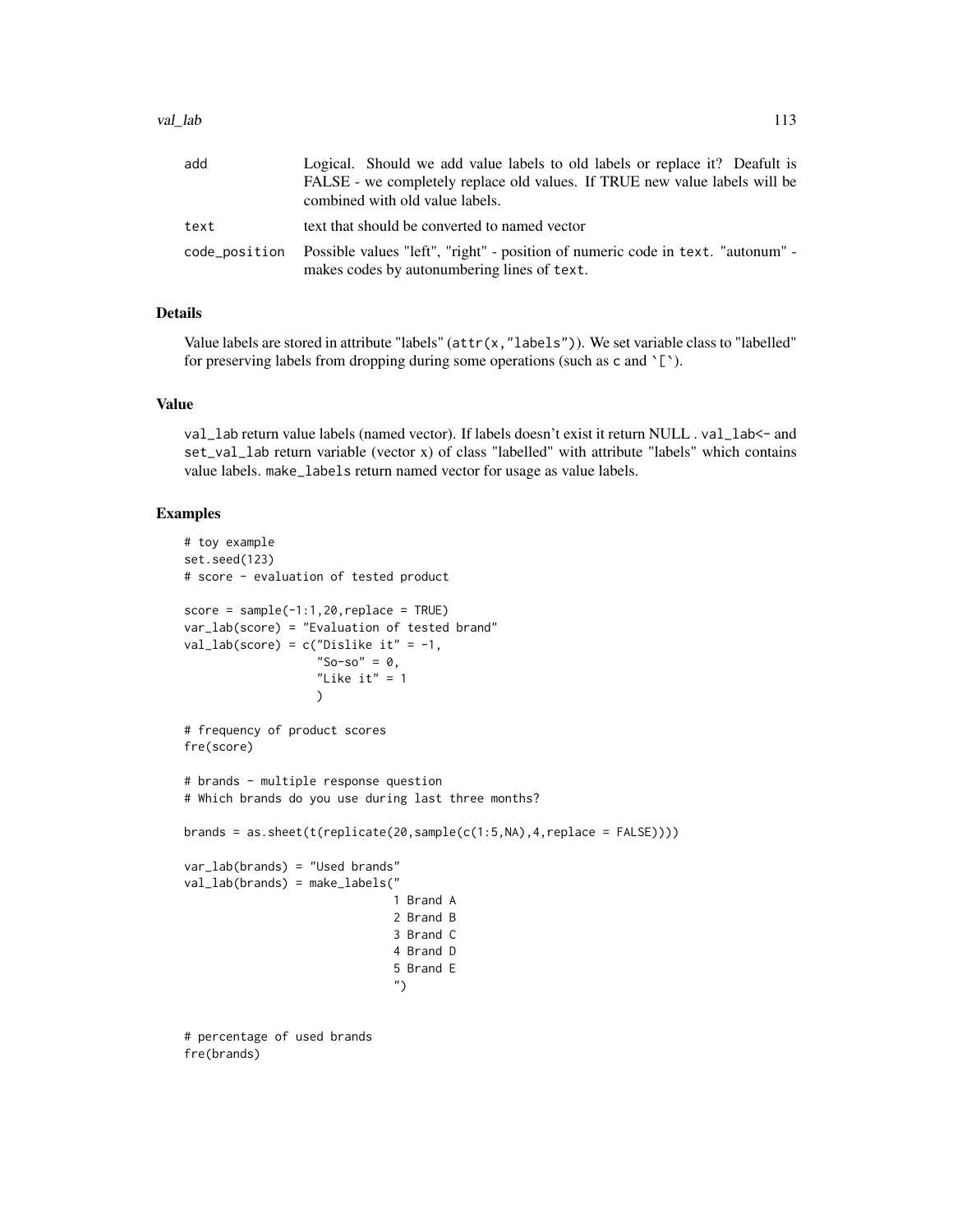```
# percentage of brands within each score
cro_cpct(brands, score)
## make labels from text copied from questionnaire
age = c(1, 2, 1, 2)val_lab(age) = num_lab("
1. 18 - 26
2. 27 - 35
")
# note support of value lables in base R
table(age)
# or, if in original codes is on the right side
products = 1:8val_lab(products) = lab_num("
Chocolate bars 1
Chocolate sweets (bulk) 2
Slab chocolate(packed) 3
Slab chocolate (bulk) 4
 Boxed chocolate sweets 5
Marshmallow/pastilles in chocolate coating 6
Marmalade in chocolate coating 7
Other 8
")
table(products)
```
vars *Get variables/range of variables by name/by pattern.*

### **Description**

- vars returns data.frame with all variables by their names or by criteria (see [criteria\)](#page-24-0). There is no non-standard evaluation in this function by design so use quotes for names of your variables. This function is intended to get variables by parameter/criteria. The only exception with non-standard evaluation is %to%. You can use %to% inside vars or independently.
- ..p returns data.frame with all variables which names satisfy supplied perl-style regular expression. Arguments for this function is quoted characters. It is a shortcut for vars(perl(pattern)).
- ..f returns data.frame with all variables which names contain supplied pattern. Arguments for this function can be unquoted. It is a shortcut for vars(fixed(pattern)).
- ..t returns data.frame with variables which names are stored in the supplied arguments. Expressions in characters in curly brackets are expanded. See [text\\_expand.](#page-0-0)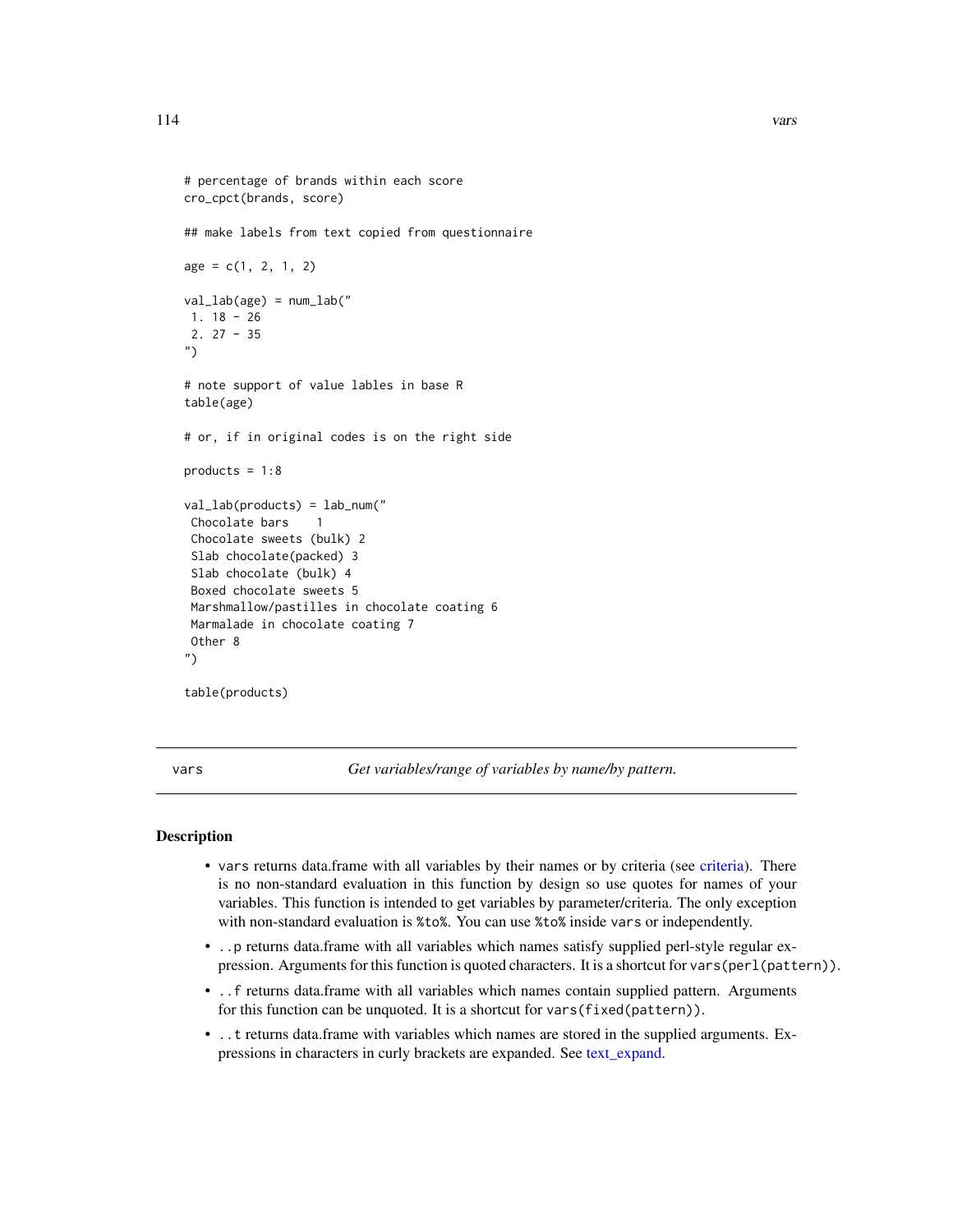- <span id="page-114-0"></span>• ..[] returns data.frame with all variables by their names or by criteria (see [criteria\)](#page-24-0). Names at the top-level can be unquoted (non-standard evaluation). For standard evaluation of parameters you can surround them by round brackets. You can assign to this expression. If there are several names inside square brackets then each element of list/data.frame from right side will be assigned to appropriate name from left side. You can use item1 %to% item2 notation to get/create sequence of variables. If there are no arguments inside square brackets than from each item of RHS will be created separate variable in the parent frame. In this case RHS should be named list or data.frame.
- ..\$name sets/returns object which name is stored in the variable name. It is convenient wrapper around [get/assign](#page-0-0) functions.
- %to% returns range of variables between e1 and e2 (similar to SPSS 'to').
- indirect/indirect\_list are aliases for vars/vars\_list.

Functions with word 'list' in name return lists of variables instead of dataframes.

# Usage

vars(...) vars\_list(...) indirect(...) indirect\_list(...) e1 %to% e2 e1 %to\_list% e2 ..  $\ldots f(\ldots)$  $\ldots p(\ldots)$  $\ldots$ )

# Arguments

| $\cdot$ $\cdot$ $\cdot$ | characters names of variables or criteria/logical functions |
|-------------------------|-------------------------------------------------------------|
| -e1                     | unquoted name of start variable (e. g. a $\bar{1}$ )        |
| e <sup>2</sup>          | unquoted name of start variable (e. g. a $\,$ 5)            |

#### Format

An object of class parameter of length 1.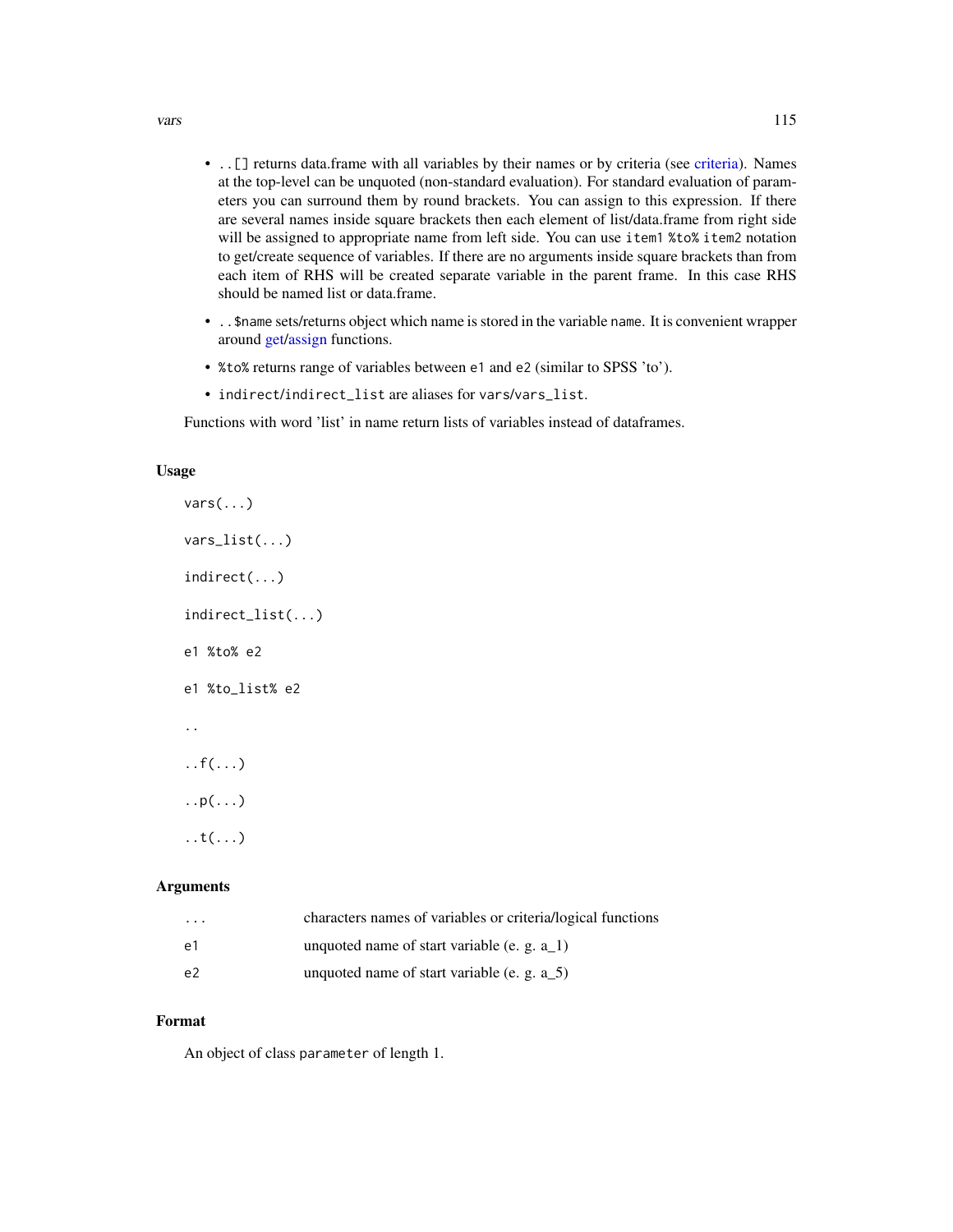116 var\_lab

# Value

data.frame/list with variables

<span id="page-115-1"></span>var\_lab *Set or get variable label*

# <span id="page-115-0"></span>Description

These functions set/get/drop variable labels. For value labels see [val\\_lab.](#page-110-1) For working with entire data.frame see [apply\\_labels.](#page-4-0)

- var\_lab returns variable label or NULL if label doesn't exist.
- var\_lab<- set variable label.
- set\_var\_lab returns variable with label.
- unvr drops variable label.
- add\_labelled\_class Add missing 'labelled' class. This function is needed when you load SPSS data with packages which in some cases don't set 'labelled' class for variables with labels. For example, haven package doesn't set 'labelled' class for variables which have variable label but don't have value labels. Note that to use 'expss' with 'haven' you need to load 'expss' strictly after 'haven' to avoid conflicts.

#### Usage

```
var\_lab(x, default = NULL)var_lab(x) <- value
set_var_lab(x, value)
unvr(x)drop_var_labs(x)
add_labelled_class(
  x,
  remove_classes = c("haven_labelled", "spss_labelled", "haven_labelled_spss",
    "vctrs_vctr")
)
```
#### Arguments

| x       | Variable. In the most cases it is numeric vector.                                                             |
|---------|---------------------------------------------------------------------------------------------------------------|
| default | A character scalar. What we want to get from 'var_lab' if there is no variable<br>label. NULL by default.     |
| value   | A character scalar - label for the variable x.                                                                |
|         | remove_classes A character vector of classes which should be removed from the class attribute<br>of the $x$ . |

<span id="page-115-2"></span>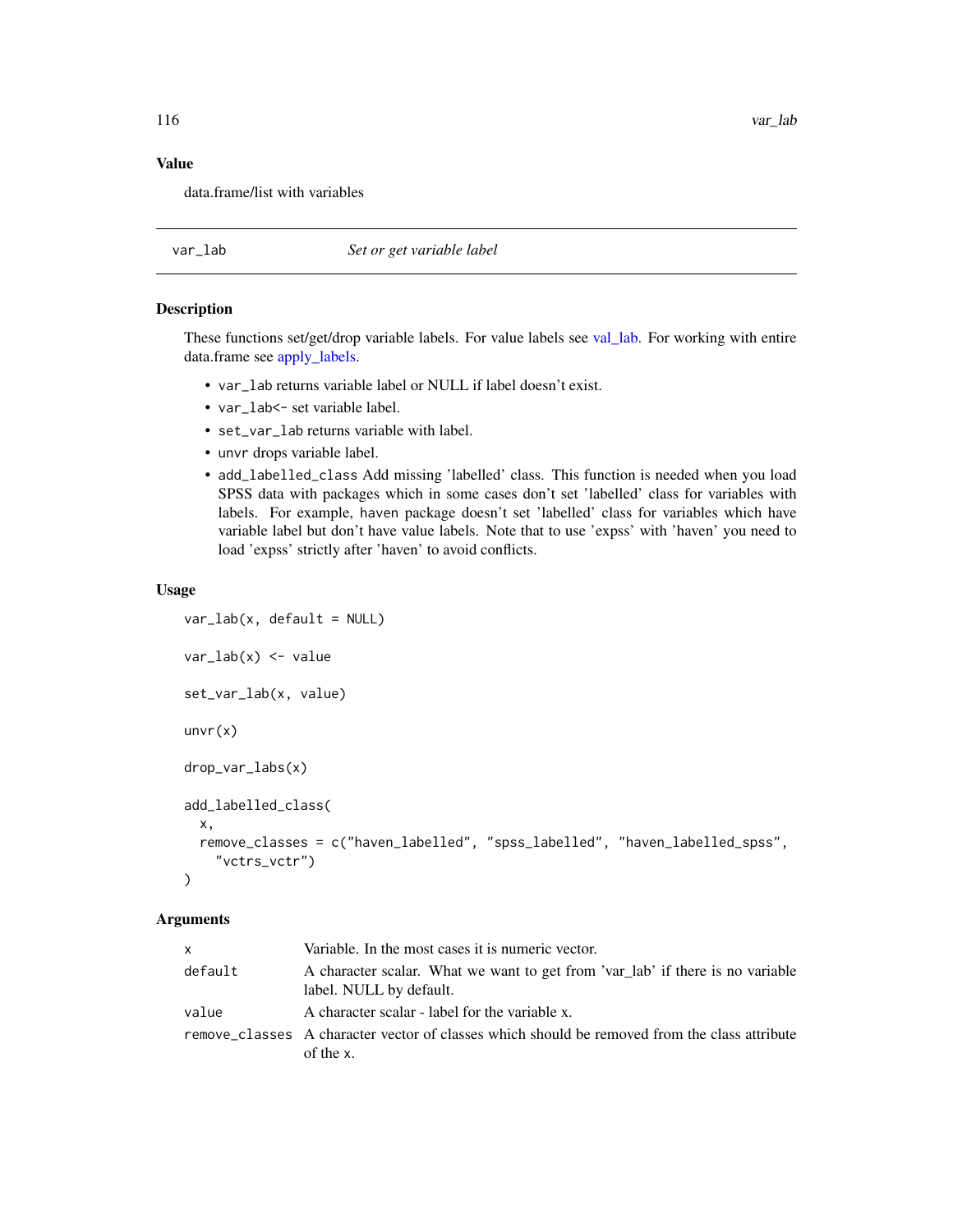#### <span id="page-116-0"></span>vectors and the set of the set of the set of the set of the set of the set of the set of the set of the set of the set of the set of the set of the set of the set of the set of the set of the set of the set of the set of t

#### Details

Variable label is stored in attribute "label" (attr(x,"label")). For preserving from dropping this attribute during some operations (such as c) variable class is set to "labelled". There are special methods of subsetting and concatenation for this class. To drop variable label use var\_lab(var) <-NULL or unvr(var).

# Value

var\_lab return variable label. If label doesn't exist it return NULL . var\_lab<- and set\_var\_lab return variable (vector x) of class "labelled" with attribute "label" which equals submitted value.

#### Examples

```
data(mtcars)
var_lab(mtcars$mpg) = "Miles/(US) gallon"
var_lab(mtcars$cyl) = "Number of cylinders"
var_lab(mtcars$disp) = "Displacement (cu.in.)"
var_lab(mtcars$hp) = "Gross horsepower"
var_lab(mtcars$drat) = "Rear axle ratio"
var_lab(mtcars$wt) = "Weight (lb/1000)"
var_lab(mtcars$qsec) = "1/4 mile time"
var_lab(mtcars$vs) = "V/S"
var\_lab(mtcars$am) = "Transmission (<math>0 = automatic, 1 = manual)"val\_lab(mtcars$am) = c(automatic = 0, manual=1)var_lab(mtcars$gear) = "Number of forward gears"
var_lab(mtcars$carb) = "Number of carburetors"
fre(mtcars$am)
cross_mean(mtcars, list(mpg, disp, hp, qsec), list(total(), am))
## Not run:
if(FALSE){ # to prevent execution
# you need to load packages strictly in this order to avoid conflicts
library(haven)
library(expss)
spss_data = haven::read_spss("spss_file.sav")
# add missing 'labelled' class
spss_data = add_labelled_class(spss_data)
}
## End(Not run)
```
vectors *Infix operations on vectors - append, diff, intersection, union, replication*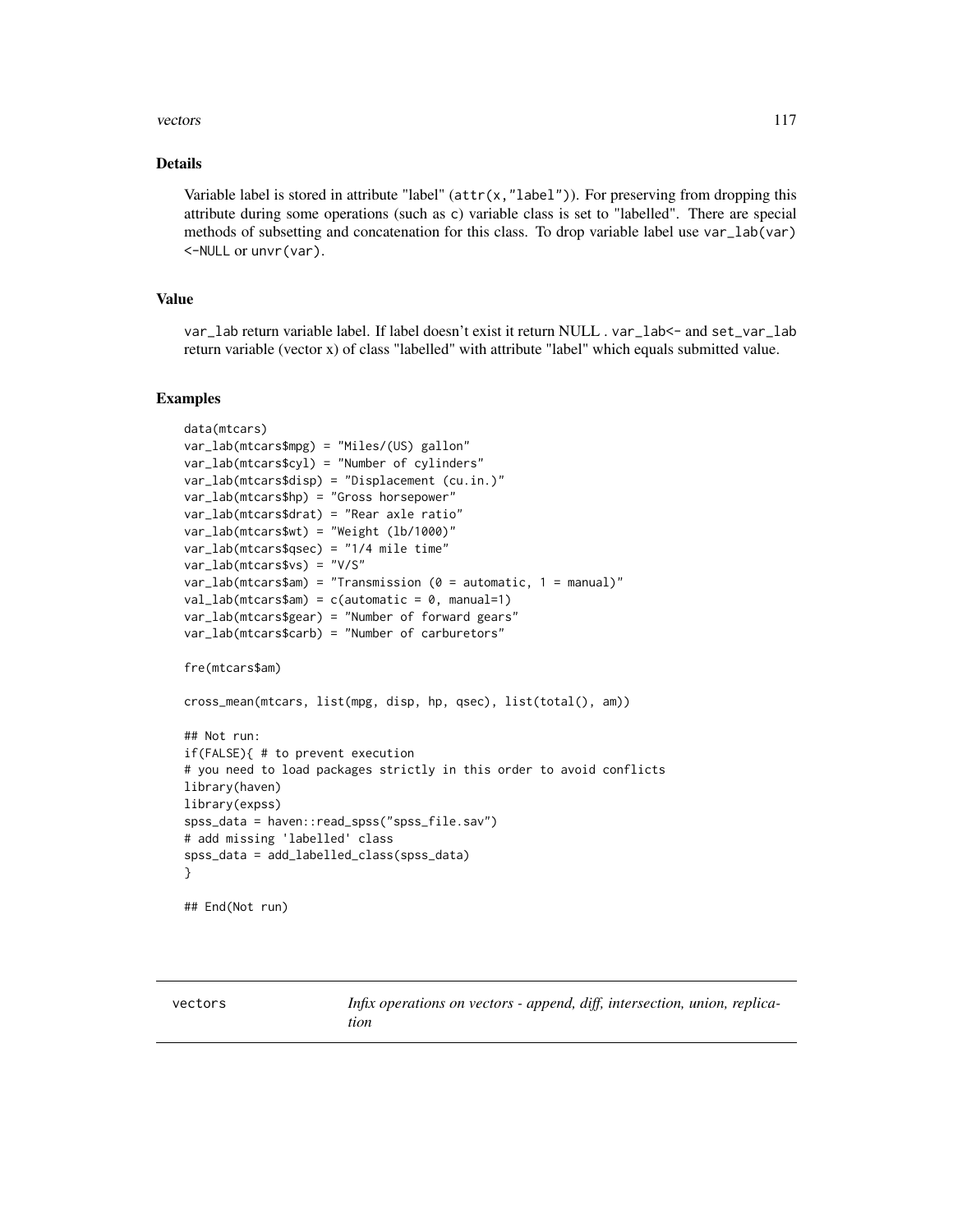<span id="page-117-0"></span>All these functions except %n\_d%, %n\_i% preserve names of vectors and don't remove duplicates.

- %a% a(ppends) second argument to the first argument. See also [append.](#page-0-0)
- %u% and v\_union u(nite) first and second arguments. Remove elements from the second argument which exist in the first argument.
- %d% and v\_diff d(iff) second argument from the first argument. Second argument could be a function which returns logical value. In this case elements of the first argument which give TRUE will be removed.
- %i% and v\_intersect i(ntersect) first argument and second argument. Second argument could be a function which returns logical value. In this case elements of the first argument which give FALSE will be removed.
- %e% and v\_xor e(xclusive OR). Returns elements that contained only in one of arguments.
- %r% r(epeats) first argument second argument times. See also [rep.](#page-0-0)
- %n\_d% and n\_diff n(ames) d(iff) diff second argument from names of first argument. Second argument could be a function which returns logical value. In this case elements of the first argument which names give TRUE will be removed.
- %n\_i% and n\_intersect n(ames) i(ntersect) intersect names of the first argument with the second argument. Second argument could be a function which returns logical value. In this case elements of the first argument which names give FALSE will be removed.

For %d%, %i%, %n\_d%, %n\_i% one can use criteria functions. See [criteria](#page-24-0) for details.

#### Usage

e1 %a% e2 v\_union(e1, e2) e1 %u% e2 v\_diff(e1, e2) e1 %d% e2 v\_intersect(e1, e2) e1 %i% e2 v\_xor(e1, e2) e1 %e% e2 e1 %r% e2 n\_intersect(e1, e2)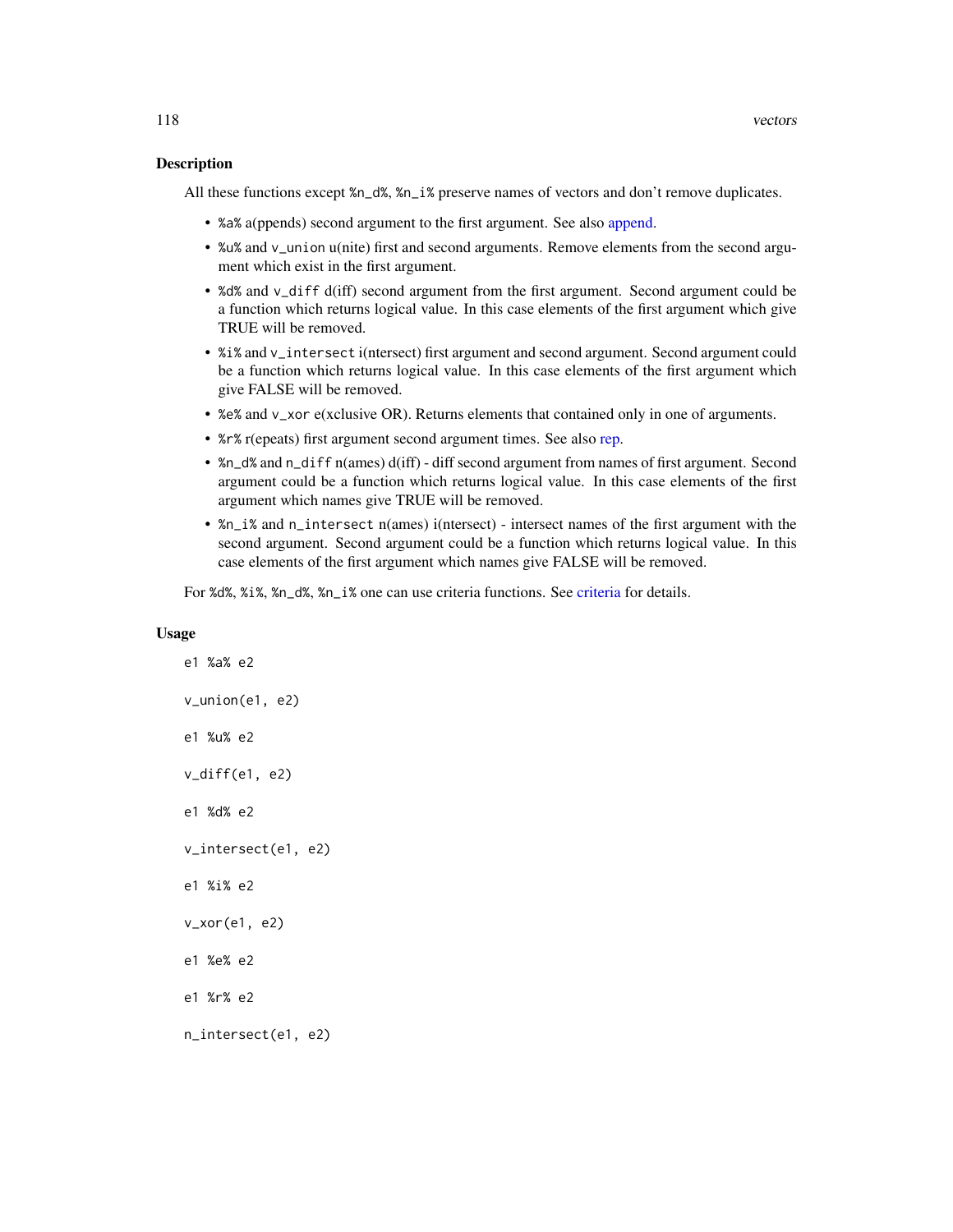#### vectors and the set of the set of the set of the set of the set of the set of the set of the set of the set of the set of the set of the set of the set of the set of the set of the set of the set of the set of the set of t

e1 %n\_i% e2 n\_diff(e1, e2) e1 %n\_d% e2

# Arguments

| -e1 | vector or data frame, matrix, list for %n_d%, %n_i%) |
|-----|------------------------------------------------------|
| e2  | vector or function for %d%, %i%                      |

# Value

vector or data.frame, matrix, list for %n\_d%, %n\_i%)

```
1:4 %a% 5:6 # 1:6
1:4 %a% 4:5 # 1,2,3,4,4,5
1:4 %u% 4:5 # 1,2,3,4,5
1:6 %d% 5:6 # 1:4
# function as criterion
1:6 %d% greater(4) # 1:4
1:4 %i% 4:5 # 4
# with criteria functions
letters %i% (contains("a") | contains("z")) # a, z
letters %i% perl("[a-d]") # a,b,c,d
1:4 %e% 4:5 # 1, 2, 3, 5
1:2 %r% 2 # 1, 2, 1, 2
# %n_i%, %n_d%
# remove column Species
iris %n_d% "Species"
# leave only columns which names start with "Sepal"
iris %n_i% like("Sepal*")
# leave column "Species" and columns which names start with "Sepal"
iris %n_i% ("Species" | like("Sepal*"))
iris %n_i% or("Species", like("Sepal*")) # same result
```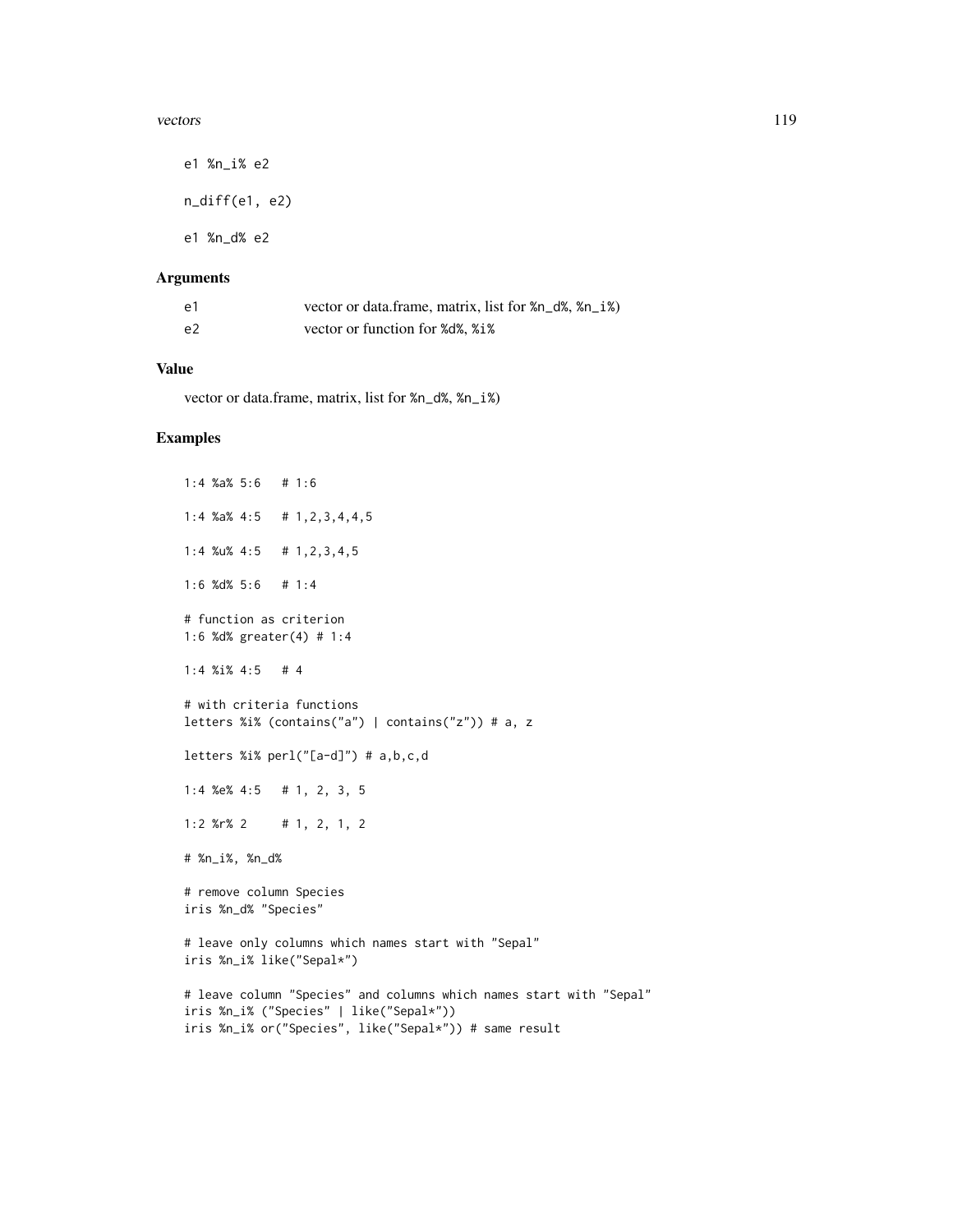<span id="page-119-0"></span>

This is a "brute force" weighting procedure. Each row of the dataset is replicated "case weight" times. If 'weight' is not integer it will be rounded to the nearest integer. So cases with weight less than 0.5 will be removed from the dataset. Such weighting is used in the several statistical procedures in the SPSS Statistic, e. g. for the Spearman correlation coefficient or GLM.

#### Usage

weight\_by(data, weight = NULL)

#### Arguments

| data   | data.frame, data.table or matrix. Dataset which will be weighted.                                                   |
|--------|---------------------------------------------------------------------------------------------------------------------|
| weight | unquoted column name of weights in 'data' or vector of weights. If it is NULL<br>'data' will be returned unchanged. |

# Value

'data' with each row replicated according to case weight.

```
data(state) # US states
# convert matrix to data.table
states = data.table(state.x77, keep.rownames = "State")
# create weighted dataset
states_weighted = states %>%
    let(
        # calculate 'weight' variable.
       weight = Population/100
    ) %>%
   weight_by(weight)
```

```
# Each row in the weighted dataset is represented proportionally to the population of the state
nrow(states) # unweigthed number of cases
nrow(states_weighted) # number of cases in the weighted dataset
str(states_weighted)
```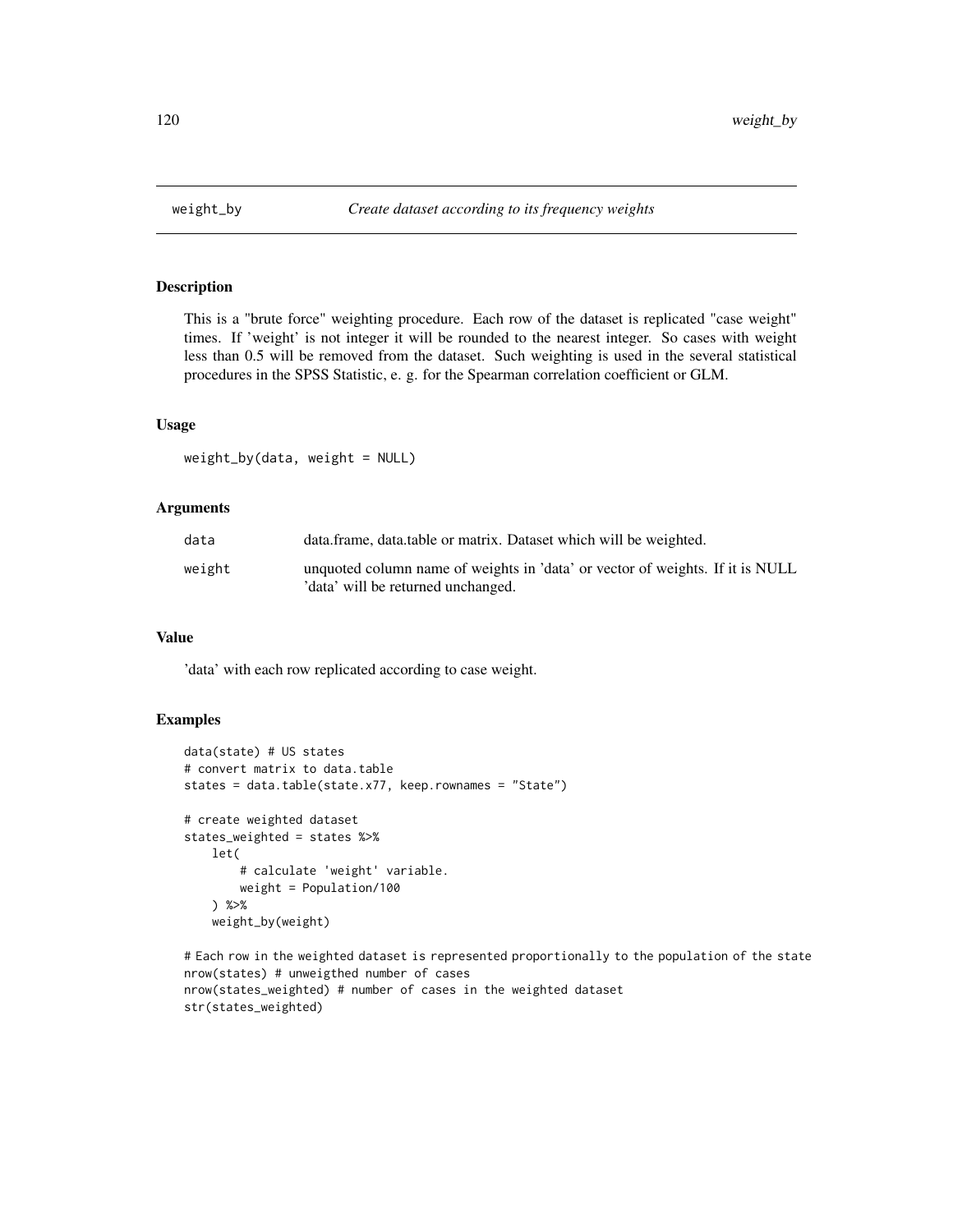<span id="page-120-0"></span>For the data frame cond will be evaluated in the data.frame's context. So columns can be referred as variables in the expression (see the examples). If data is list then where will be applied to each element of the list. For other types (vector/matrix) there is no non-standard evaluation. There is a special constant .N which equals to number of rows in data for usage in cond expression.

#### Usage

where(data, cond)

#### Arguments

| data | data.frame/matrix/vector/list to be subsetted                                                                                                                     |
|------|-------------------------------------------------------------------------------------------------------------------------------------------------------------------|
| cond | logical or numeric expression indicating elements or rows to keep: missing val-<br>ues (NA) are taken as FALSE. If data is data frame then cond will be evaluated |
|      | in the scope of the data.                                                                                                                                         |

# Value

data.frame/matrix/vector/list which contains just selected rows.

```
# leave only 'setosa'
rows(iris, Species == "setosa")
# leave only first five rows
rows(iris, 1:5)
```

```
# example of .N usage.
set.seed(42)
train = rows(iris, sample(.N, 100))
str(train)
set.seed(42)
```

```
test = rows(iris, -sample(.N, 100))
str(test)
```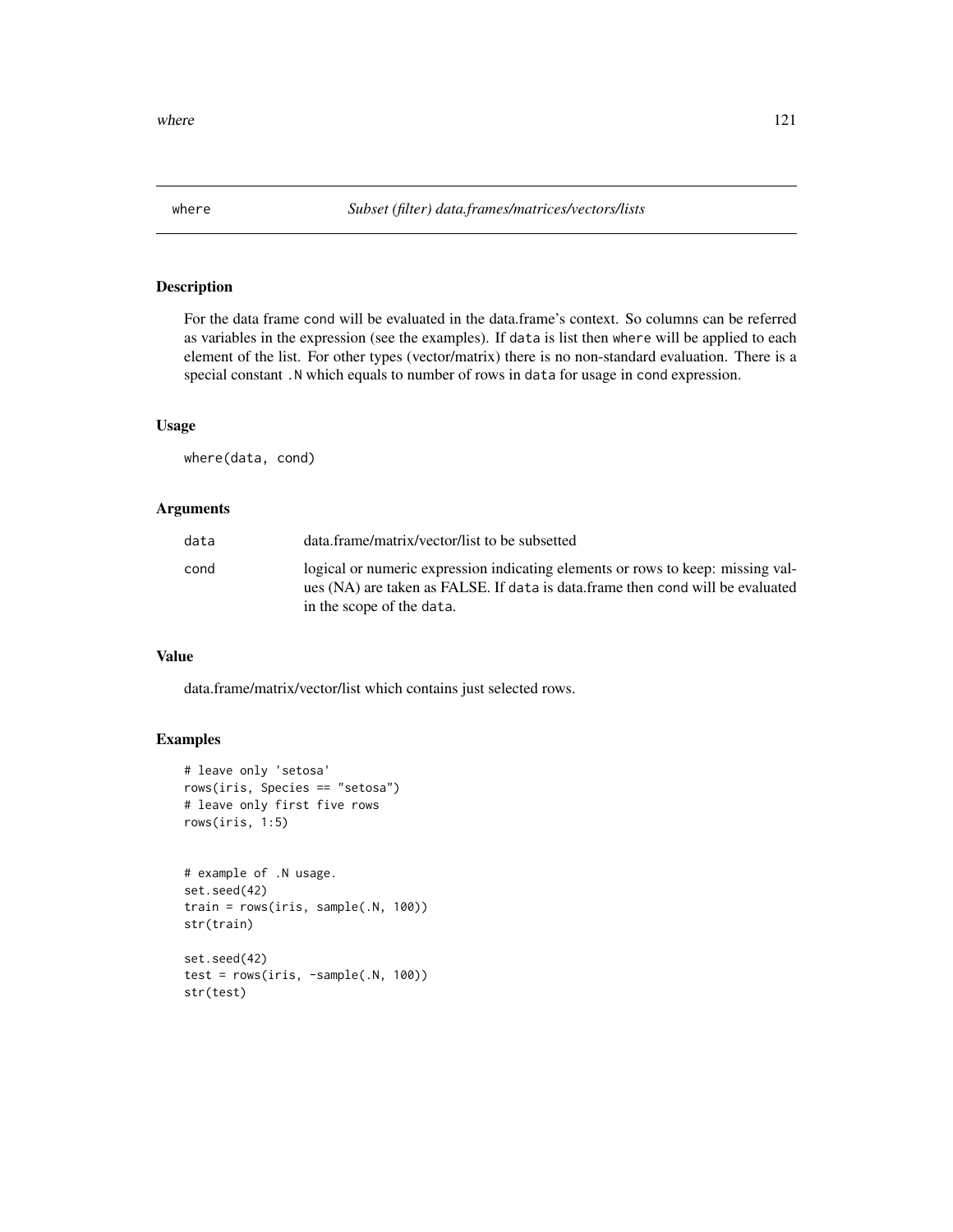<span id="page-121-0"></span>

This is faster version of [ave.](#page-0-0) window\_fun applies function to every subset of x and return vector of the same length as x.

# Usage

window\_fun $(x, \ldots)$ 

#### Arguments

| $\mathsf{X}$ | A vector                                                                                     |
|--------------|----------------------------------------------------------------------------------------------|
| $\cdot$      | Grouping variables all of the same length as x or length 1 and function as last<br>argument. |

#### Value

vector of the same length as x

#### Examples

```
window_fun(1:3, mean) # no grouping \rightarrow grand mean
attach(warpbreaks)
window_fun(breaks, wool, mean)
window_fun(breaks, tension, function(x) mean(x, trim = 0.1))
detach(warpbreaks)
```
write\_labelled\_csv *Write labelled data to file or export file to SPSS syntax.*

# Description

- write\_labelled\_csv and read\_labelled\_csv writes csv file with labels. By default labels are stored in the commented lines at the beginning of the file before the data part. \*\_csv2 write and read data with a semicolon separator and comma as decimal delimiter. \*\_tab/\*\_tab2 write and read data with 'tab' separator and "."/"," as decimal delimiter.
- write\_labelled\_xlsx and read\_labelled\_xlsx write and read labelled 'xlsx' format. It is a simple Excel file with data and labels on separate sheets. It can help you with labelled data exchange in the corporate environment.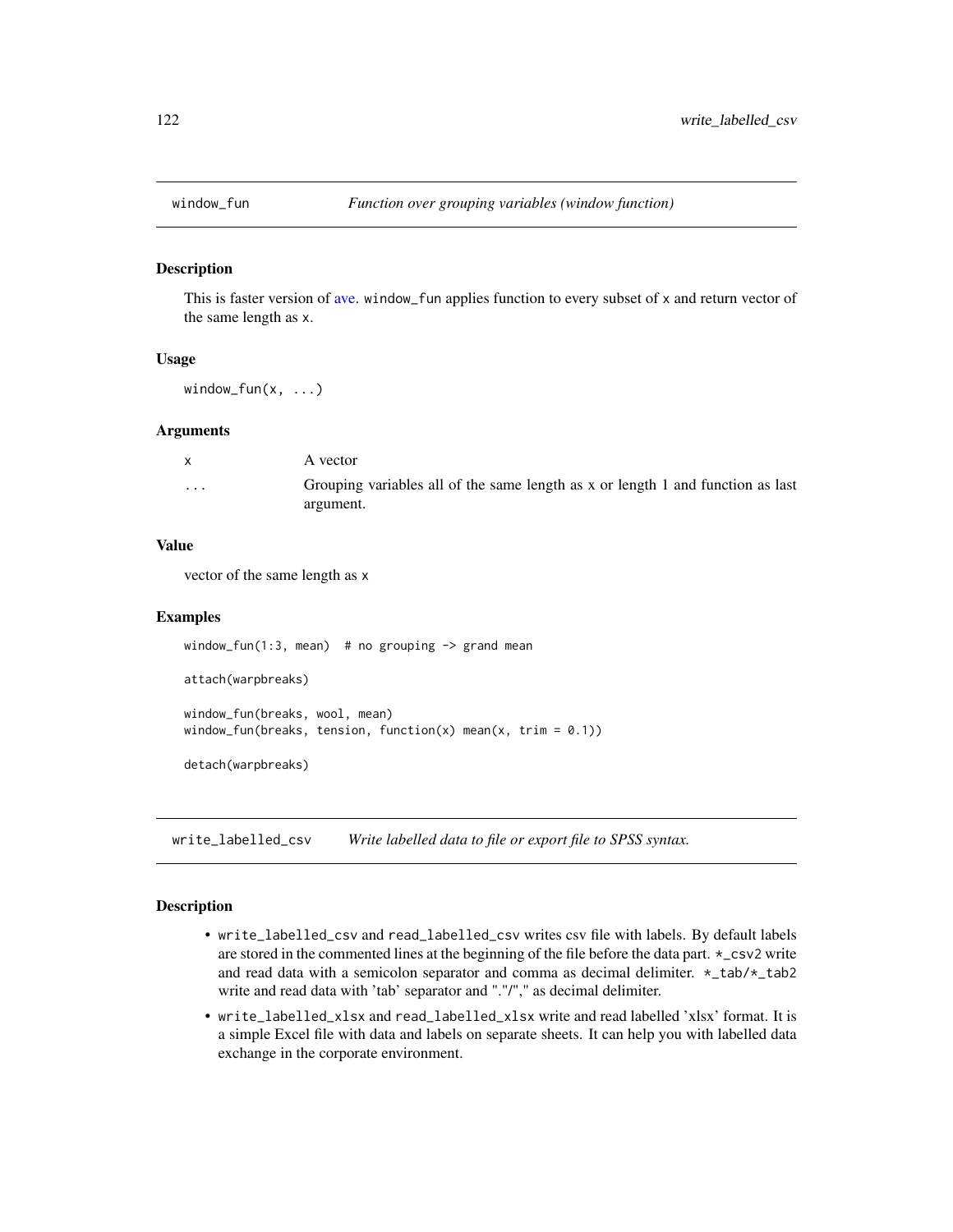- write\_labelled\_fst and read\_labelled\_fst write and read labelled data in the 'fst' format. See [Fst Package.](https://www.fstpackage.org/) Data and labels are stored in the separate files. With 'fst' format you can read and write a huge amount of data very quickly.
- write\_labelled\_spss write 'csv' file with SPSS syntax for reading it. You can use it for the data exchange with SPSS.
- create\_dictionary and apply\_dictionary make data.frame with dictionary, e. g. variable and value labels for each variable. See format description in the 'Details' section.
- write\_labels and write\_labels\_spss Write R code and SPSS syntax for labelling data. It allows to extract labels from \*.sav files that come without accompanying syntax.
- old\_write\_labelled\_csv and old\_read\_labelled\_csv Read and write labelled 'csv' in format of the 'expss' version before 0.9.0.

#### Usage

```
write_labelled_csv(
  x,
  filename,
  remove_new_lines = TRUE,
  single_file = TRUE,
  ...
)
write_labelled_csv2(
  x,
  filename,
  remove_new_lines = TRUE,
  single_file = TRUE,
  ...
)
write_labelled_tab(
  x,
  filename,
  remove_new_lines = TRUE,
  single_file = TRUE,
  ...
\lambdawrite_labelled_tab2(
  x,
  filename,
  remove_new_lines = TRUE,
  single_file = TRUE,
  ...
)
write_labelled_xlsx(
  x,
```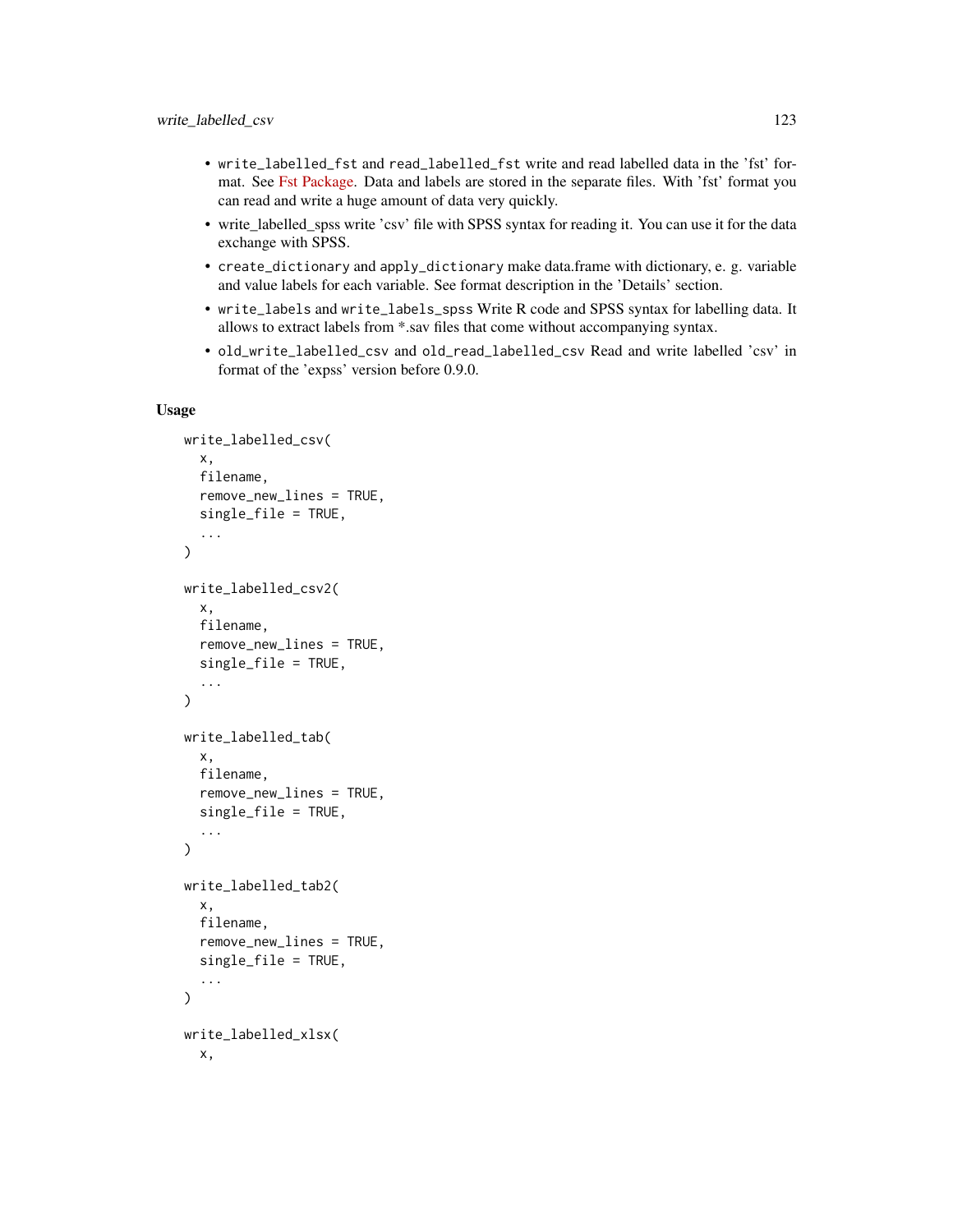```
filename,
  data_sheet = "data",
  dict_sheet = "dictionary",
  remove_repeated = FALSE,
  use_references = TRUE
\lambdawrite_labelled_fst(x, filename, ...)
read_labelled_csv(filename, undouble_quotes = TRUE, ...)
read_labelled_csv2(filename, undouble_quotes = TRUE, ...)
read_labelled_tab(filename, undouble_quotes = TRUE, ...)
read_labelled_tab2(filename, undouble_quotes = TRUE, ...)
read_labelled_xlsx(filename, data_sheet = 1, dict_sheet = "dictionary")
read_labelled_fst(filename, ...)
write_labelled_spss(
  x,
  filename,
 fileEncoding = "",
  remove_new_lines = TRUE,
  ...
)
write_labels_spss(x, filename)
write_labels(x, filename, fileEncoding = "")
create_dictionary(x, remove_repeated = FALSE, use_references = TRUE)
apply_dictionary(x, dict)
old_write_labelled_csv(
  x,
 filename,
  fileEncoding = "",
  remove_new_lines = TRUE,
  ...
\lambdaold_read_labelled_csv(filename, fileEncoding = "", undouble_quotes = TRUE, ...)
```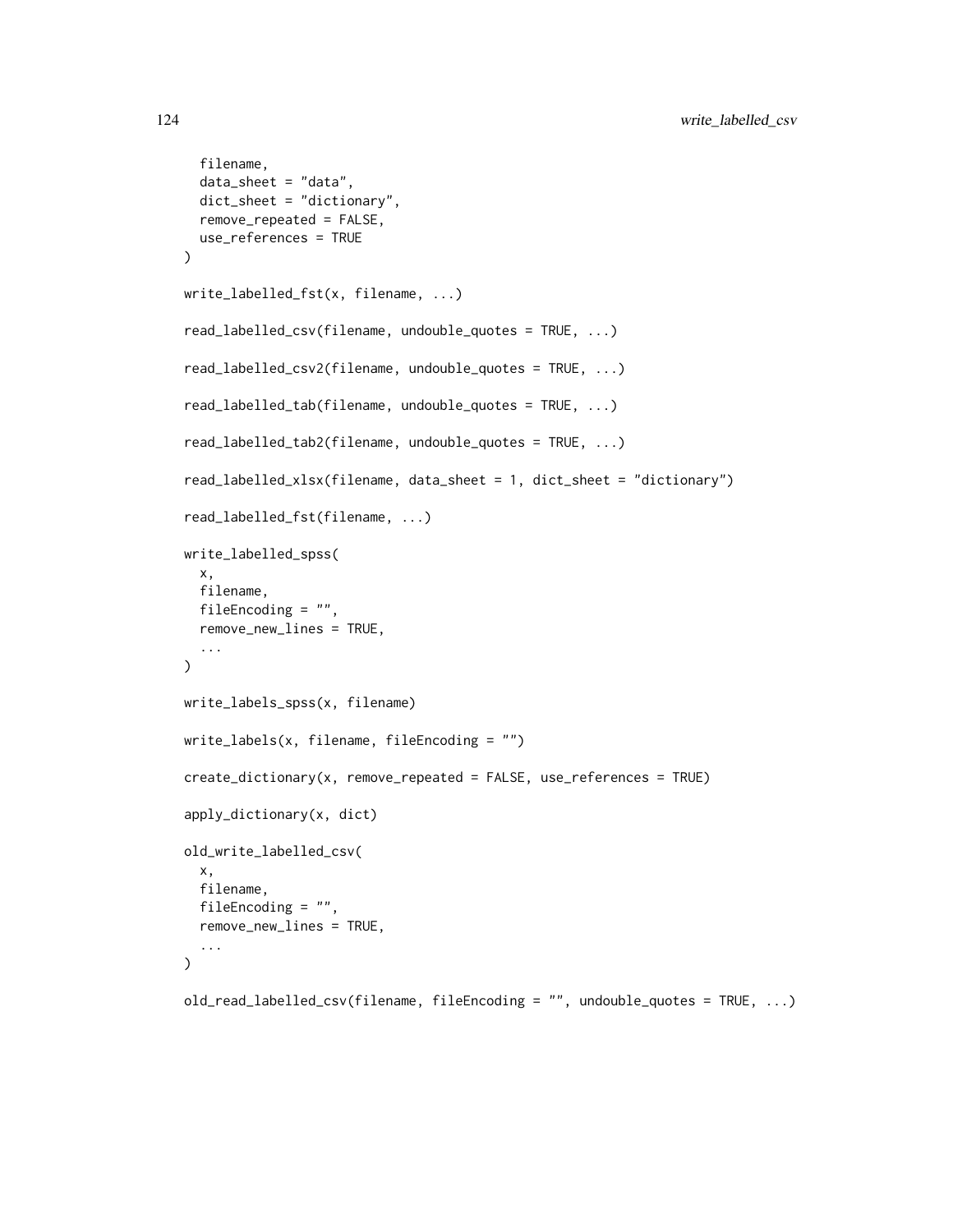# <span id="page-124-0"></span>Arguments

| X                            | data.frame to be written/data.frame whose labels to be written                                                                                                                                                                                                               |  |
|------------------------------|------------------------------------------------------------------------------------------------------------------------------------------------------------------------------------------------------------------------------------------------------------------------------|--|
| filename<br>remove_new_lines | the name of the file which the data are to be read from/write to.                                                                                                                                                                                                            |  |
|                              | A logical indicating should we replace new lines with spaces in the character<br>variables. TRUE by default.                                                                                                                                                                 |  |
| single_file                  | logical. TRUE by default. Should we write labels into the same file as data? If<br>it is FALSE dictionary will be written in the separate file.                                                                                                                              |  |
|                              | additional arguments for fwrite/fread, e. g. column separator, decimal separator,<br>encoding and etc.                                                                                                                                                                       |  |
| data_sheet                   | character "data" by default. Where data will be placed in the '*.xlsx' file.                                                                                                                                                                                                 |  |
| dict_sheet                   | character "dictionary" by default. Where dictionary will be placed in the '*.xlsx'<br>file.                                                                                                                                                                                  |  |
| remove_repeated              |                                                                                                                                                                                                                                                                              |  |
|                              | logical. FALSE by default. If TRUE then we remove repeated variable names.<br>It makes a dictionary to look nicer for humans but less convenient for usage.                                                                                                                  |  |
|                              | use_references logical. When TRUE (default) then if the variable has the same value labels<br>as the previous variable, we use reference to this variable. It makes dictionary<br>significantly more compact for datasets with many variables with the same value<br>labels. |  |
| undouble_quotes              |                                                                                                                                                                                                                                                                              |  |
|                              | A logical indicating should we undouble quotes which were escaped by dou-<br>bling. TRUE by default. Argument will be removed when data.table issue #1109<br>will be fixed.                                                                                                  |  |
| fileEncoding                 | character string: if non-empty declares the encoding to be used on a file (not a<br>connection) so the character data can be re-encoded as they are written. Used<br>for writing dictionary. See file.                                                                       |  |
| dict                         | data.frame with labels - a result of create_dictionary.                                                                                                                                                                                                                      |  |

# Details

Dictionary is a data.frame with the following columns:

- variable variable name in the data set. It can be omitted (NA). In this case name from the previous row will be taken.
- value code for label in the column 'label'.
- label in most cases it is value label but its meaning can be changed by the column 'meta'.
- meta if it is NA then we have value label in the 'label' column. If it is 'varlab', then there is a variable label in the 'label' column and column 'value' is ignored. If it is 'reference', then there is a variable name in the 'label' column and we use value labels from this variable, column 'value' is ignored.

# Value

Functions for writing invisibly return NULL. Functions for reading return labelled data.frame.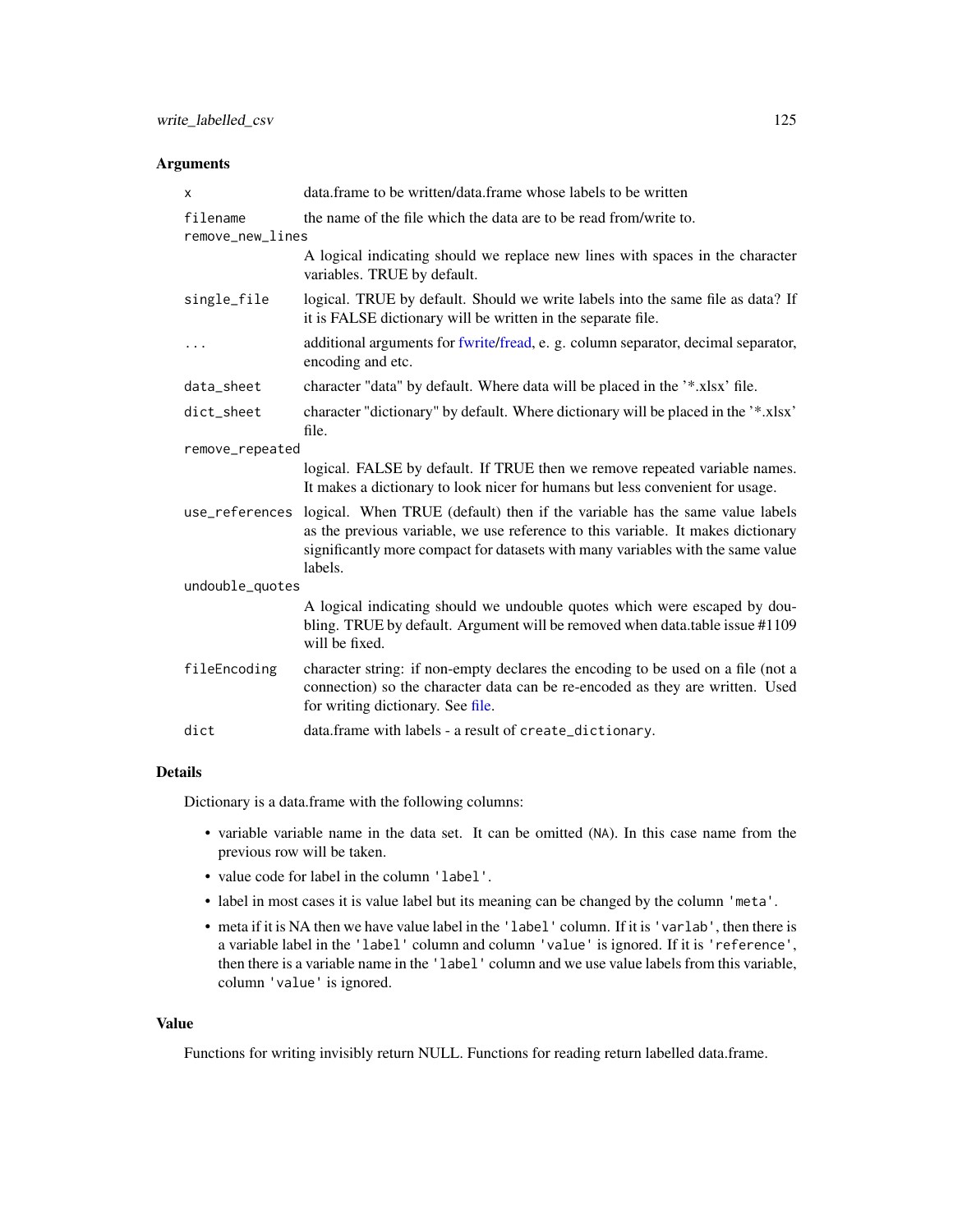<span id="page-125-0"></span>126 w\_mean

# Examples

```
## Not run:
data(mtcars)
mtcars = mtcars %>%
    apply_labels(
        mpg = "Miles/(US) gallon",
        cyl = "Number of cylinders",
        disp = "Displacement (cu.in.)",
        hp = "Gross horsepower",
        drat = "Rear axle ratio",
        wt = "Weight (lb/1000)",
        qsec = "1/4 mile time",
        vs = "Engine",
        vs = c("V-engine" = 0,"Straight engine" = 1),
        am = "Transmission",
        am = c(automatic = 0,
                manual=1),
        gear = "Number of forward gears",
        carb = "Number of carburetors"
    )
write_labelled_csv(mtcars, "mtcars.csv")
new_mtcars = read_labelled_csv("mtcars.csv")
str(new_mtcars)
# identically, for xlsx
write_labelled_xlsx(mtcars, "mtcars.xlsx")
new_mtcars = read_labelled_xlsx("mtcars.xlsx")
str(new_mtcars)
# to SPSS syntax
write_labelled_spss(mtcars, "mtcars.csv")
```
## End(Not run)

w\_mean *Compute various weighted statistics*

# **Description**

- w\_mean weighted mean of a numeric vector
- w\_sd weighted sample standard deviation of a numeric vector
- w\_var weighted sample variance of a numeric vector
- w\_se weighted standard error of a numeric vector
- w\_median weighted median of a numeric vector
- w\_mad weighted mean absolute deviation from median of a numeric vector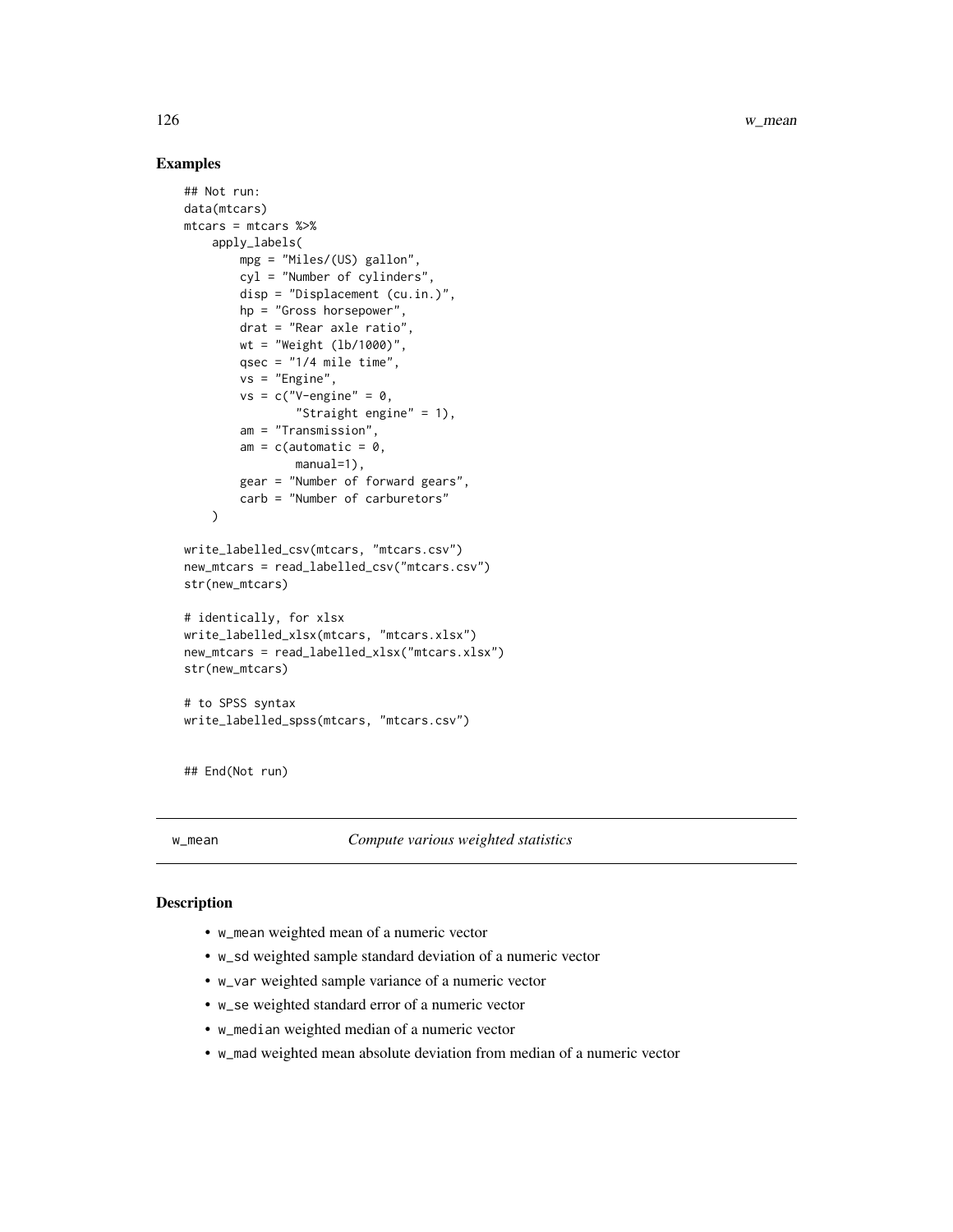#### w\_mean 127

- w\_sum weighted sum of a numeric vector
- w\_n weighted number of values of a numeric vector
- w\_cov weighted covariance matrix of a numeric matrix/data.frame
- w\_cor weighted Pearson correlation matrix of a numeric matrix/data.frame
- w\_pearson shortcut for w\_cor. Weighted Pearson correlation matrix of a numeric matrix/data.frame
- w\_spearman weighted Spearman correlation matrix of a numeric matrix/data.frame

#### Usage

```
w_mean(x, weight = NULL, na.rm = TRUE)w_{\text{median}}(x, \text{ weight} = \text{NULL}, \text{na} \cdot \text{rm} = \text{TRUE})w_{av} weight = NULL, na.rm = TRUE)
w_s/d(x, weight = NULL, na.rm = TRUE)w\_se(x, weight = NULL, na.rm = TRUE)w_{max}(x, weight = NULL, na.rm = TRUE)w\_sum(x, weight = NULL, na.rm = TRUE)w_n(x, weight = NULL, na.rm = TRUE)unweighted_value_n(x, weight = NULL)valid_n(x, weight = NULL)w_max(x, weight = NULL, na.rm = TRUE)w_{min}(x, weight = NULL, na.rm = TRUE)w_{\text{cov}}(x, \text{ weight} = \text{NULL}, \text{use} = c("pairwise.compile.e.obs", "complete.obs"))w\_cor(x, weight = NULL, use = c("pairwise.compile.e.obs", "complete.obs"))w_pearson(x, weight = NULL, use = c("pairwise.complete.obs", "complete.obs"))
w_spearman(x, weight = NULL, use = c("pairwise.complete.obs", "complete.obs"))
```
#### Arguments

x a numeric vector (matrix/data.frame for correlations) containing the values whose weighted statistics is to be computed. weight a vector of weights to use for each element of x. Cases with missing, zero or negative weights will be removed before calculations. If weight is missing then unweighted statistics will be computed.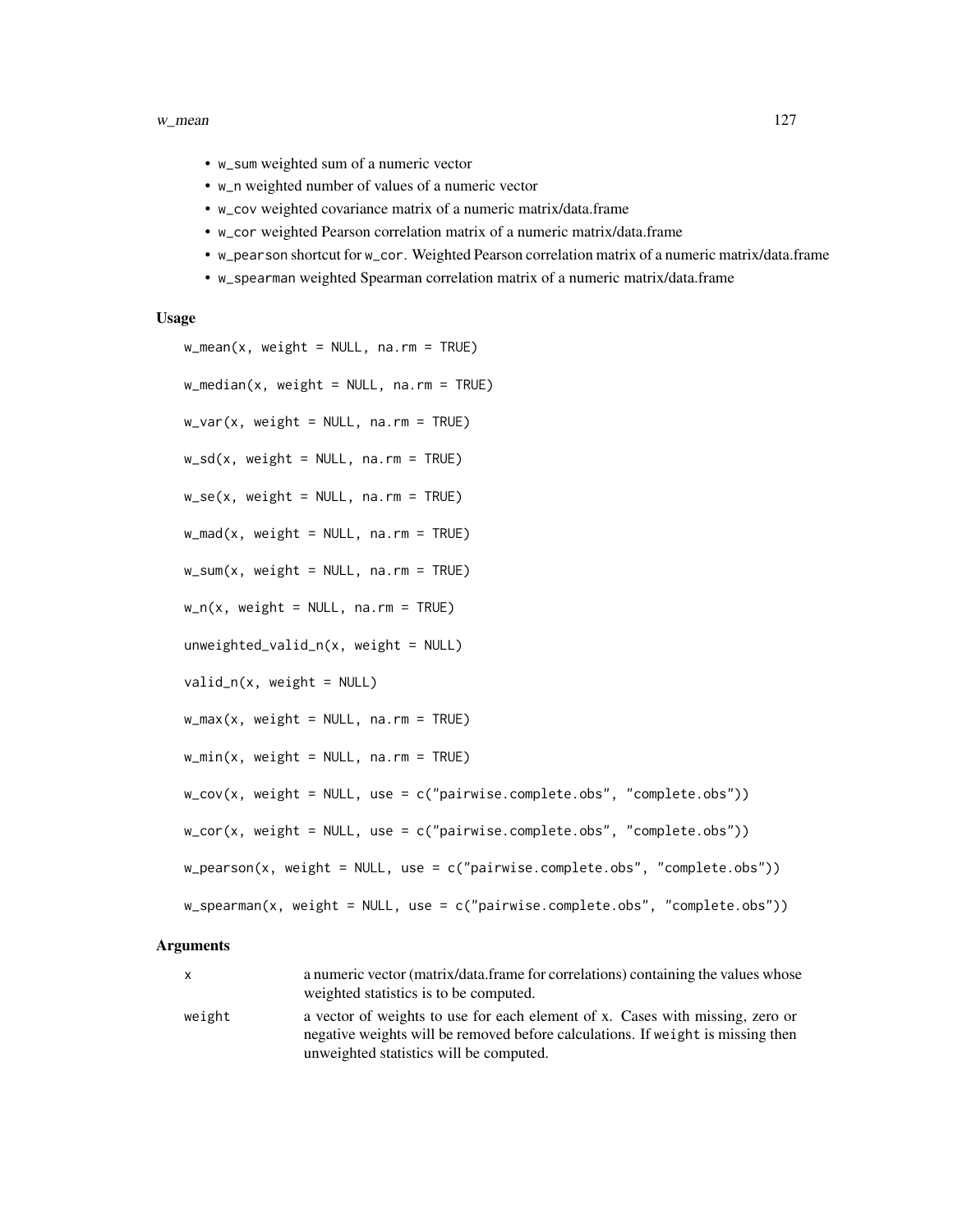<span id="page-127-0"></span>

| na.rm | a logical value indicating whether NA values should be stripped before the com-<br>putation proceeds. Note that contrary to base R statistic functions the default<br>value is TRUE (remove missing values).                                                                                         |
|-------|------------------------------------------------------------------------------------------------------------------------------------------------------------------------------------------------------------------------------------------------------------------------------------------------------|
| use   | "pairwise.complete.obs" (default) or "complete.obs". In the first case the<br>correlation or covariance between each pair of variables is computed using all<br>complete pairs of observations on those variables. If use is "complete.obs"<br>then missing values are handled by casewise deletion. |

# Details

If argument of correlation functions is data.frame with variable labels then variables names will be replaced with labels. If this is undesirable behavior use [drop\\_var\\_labs](#page-115-0) function: w\_cor(drop\_var\_labs(x)). Weighted Spearman correlation coefficients are calculated with weights rounded to nearest integer. It gives the same result as in SPSS Statistics software. By now this algorithm is not memory efficient.

# Value

a numeric value of length one/correlation matrix

```
data(mtcars)
dfs = mtcars %>% columns(mpg, disp, hp, wt)
with(dfs, w_mean(hp, weight = 1/wt))
# apply labels
mtcars = mtcars %>%
    apply_labels(
        mpg = "Miles/(US) gallon",
        cyl = "Number of cylinders",
        disp = "Displacement (cu.in.)",
        hp = "Gross horsepower",
        drat = "Rear axle ratio",
        wt = "Weight (lb/1000)",
        qsec = "1/4 mile time",
        vs = "Engine",
        vs = c("V-engine" = 0,"Straight engine" = 1),
        am = "Transmission",
        am = c(automatic = 0,
                manual=1),
        gear = "Number of forward gears",
        carb = "Number of carburetors"
    \mathcal{L}# weighted correlations with labels
w_cor(dfs, weight = 1/dfs$wt)
# without labels
```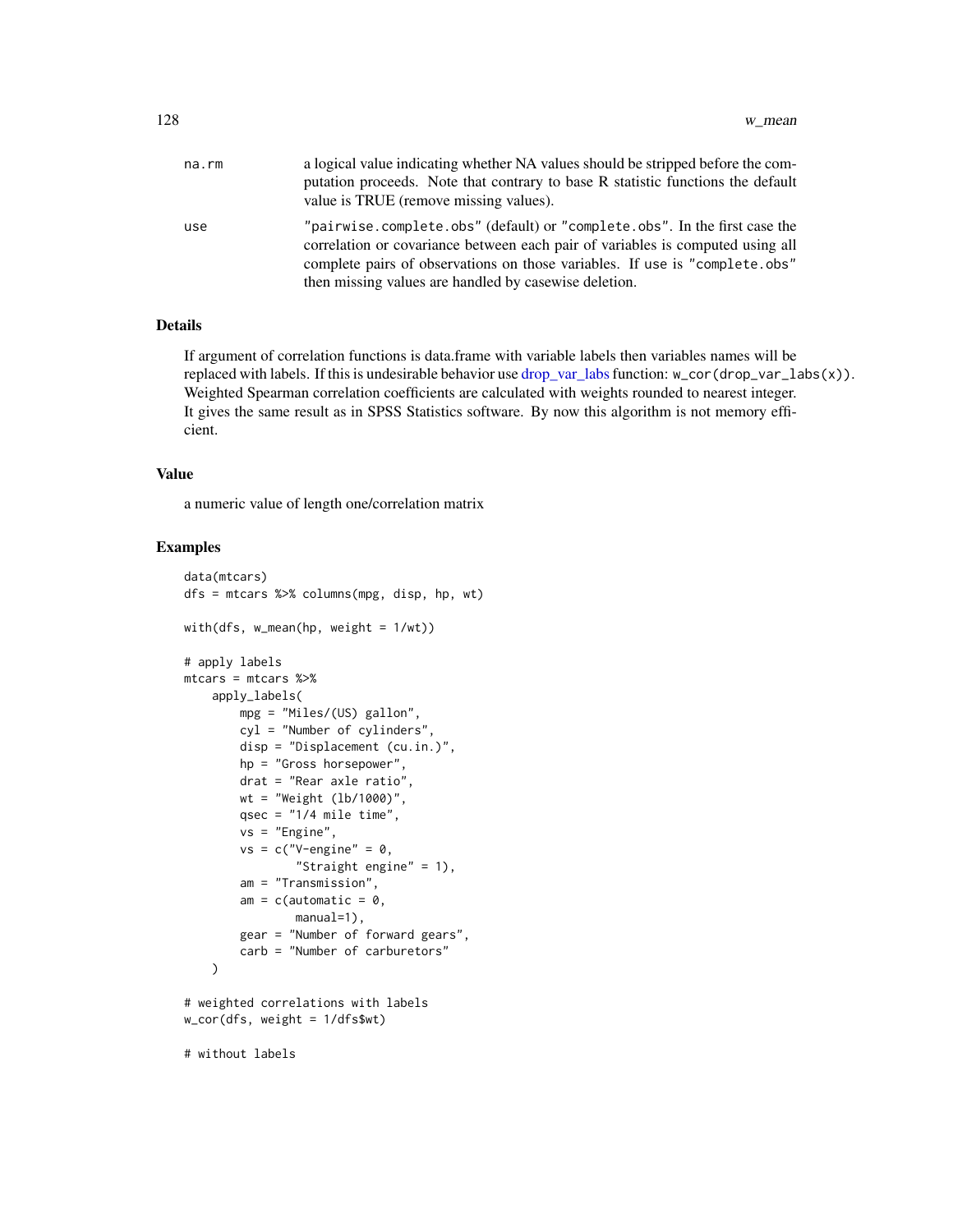#### <span id="page-128-0"></span>xl\_write 129

w\_cor(drop\_var\_labs(dfs), weight = 1/dfs\$wt)

xl\_write *Write tables and other objects to an xlsx file with formatting*

#### Description

Note that openxlsx package is required for these functions. It can be install by printing install.packages('openxlsx') in the console. On Windows system you also may need to install [rtools.](https://cran.r-project.org/bin/windows/Rtools/) You can export several tables at once by combining them in a list. See examples. If you need to write all tables to the single sheet you can use xl\_write\_file. It automatically creates workbook, worksheet and save \*.xlsx file for you.

#### Usage

```
x1_write(obj, wb, sheet, row = 1, col = 1, ...)
xl_write_file(obj, filename, sheetname = "Tables", ...)
## Default S3 method:
xl_write(
  obj,
  wb,
  sheet,
  row = 1,
  col = 1,
  rownames = FALSE,
  colnames = !is.atomic(obj),
  ...
\lambda## S3 method for class 'list'
x1_write(obj, wb, sheet, row = 1, col = 1, gap = 1, ...)
## S3 method for class 'etable'
xl_write(
  obj,
  wb,
  sheet,
  row = 1,
  col = 1,
  remove_repeated = c("all", "rows", "columns", "none"),
  format_table = TRUE,
  borders = list(borderColour = "black", borderStyle = "thin"),
 header_format = openxlsx::createStyle(fgFill = "#EBEBEB", halign = "left", wrapText =
    FALSE),
 main_format = openxlsx::createStyle(halign = "right", numFmt = format(0, nsmall =
```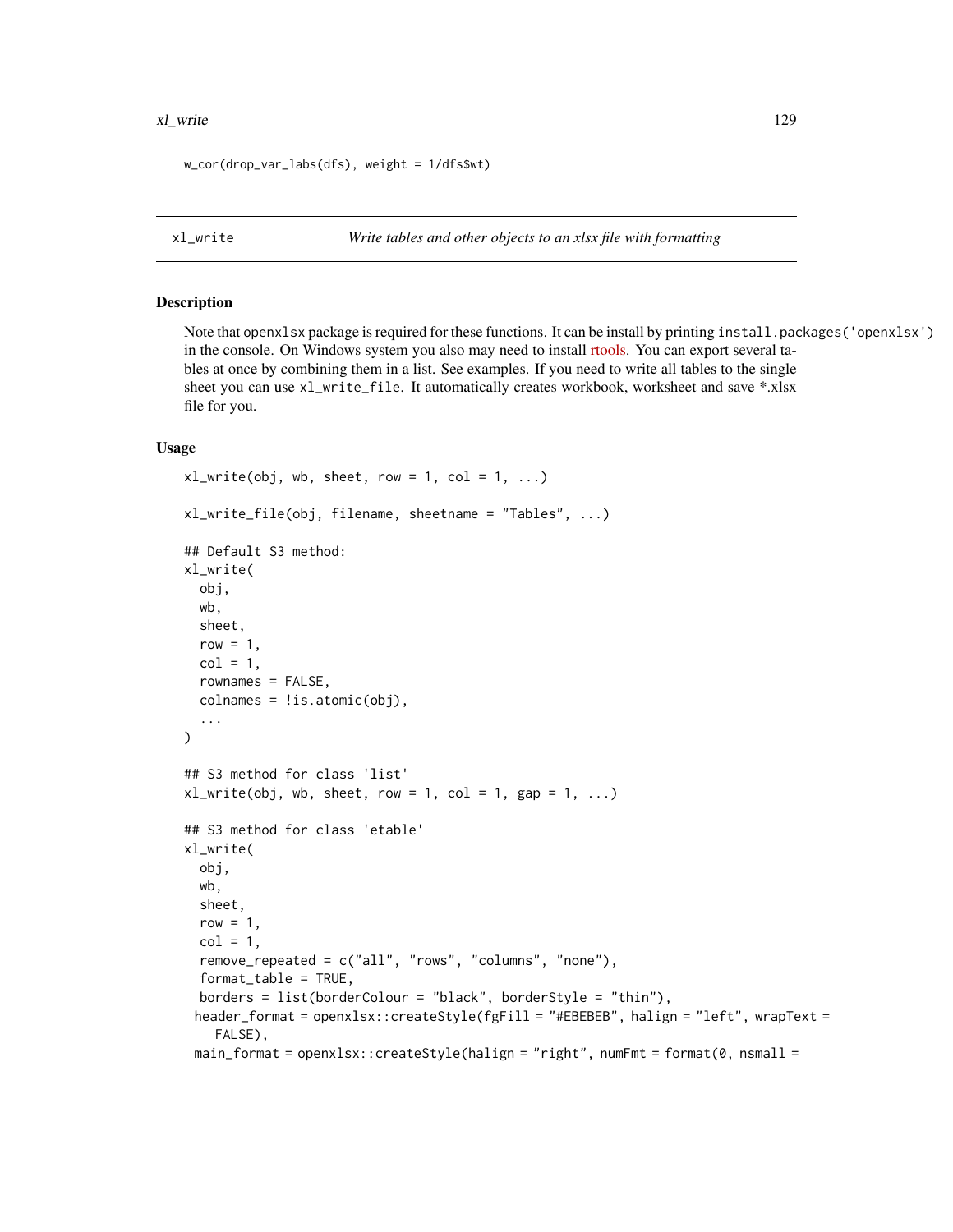```
get_expss_digits())),
  row_labels_format = openxlsx::createStyle(halign = "left"),
 total_format = openxlsx::createStyle(fgFill = "#EBEBEB", border = "TopBottom",
    borderStyle = "thin", halign = "right", numFmt = "0"),
  total_row_labels_format = openxlsx::createStyle(fgFill = "#EBEBEB", border =
    "TopBottom", borderStyle = "thin", halign = "left"),
  top_left_corner_format = header_format,
  row_symbols_to_remove = NULL,
  col_symbols_to_remove = NULL,
  other_rows_formats = NULL,
  other_row_labels_formats = NULL,
  other_cols_formats = NULL,
  other_col_labels_formats = NULL,
  additional_cells_formats = NULL,
  ...
)
## S3 method for class 'with_caption'
xl_write(
  obj,
 wb,
  sheet,
  row = 1,
  col = 1,
  remove_repeated = c("all", "rows", "columns", "none"),
  format_table = TRUE,borders = list(borderColour = "black", borderStyle = "thin"),
 header_format = openxlsx::createStyle(fgFill = "#EBEBEB", halign = "left", wrapText =
    FALSE),
 main_format = openxlsx::createStyle(halign = "right", numFmt = format(0, nsmall =
    get_expss_digits())),
  row_labels_format = openxlsx::createStyle(halign = "left"),
 total_format = openxlsx::createStyle(fgFill = "#EBEBEB", border = "TopBottom",
    borderStyle = "thin", halign = "right", numFmt = "0"),
  total_row_labels_format = openxlsx::createStyle(fgFill = "#EBEBEB", border =
    "TopBottom", borderStyle = "thin", halign = "left"),
  top_left_corner_format = header_format,
  row_symbols_to_remove = NULL,
  col_symbols_to_remove = NULL,
  other_rows_formats = NULL,
  other_row_labels_formats = NULL,
  other_cols_formats = NULL,
  other_col_labels_formats = NULL,
  additional_cells_formats = NULL,
 caption_format = openxlsx::createStyle(textDecoration = "bold", halign = "left"),
  ...
)
```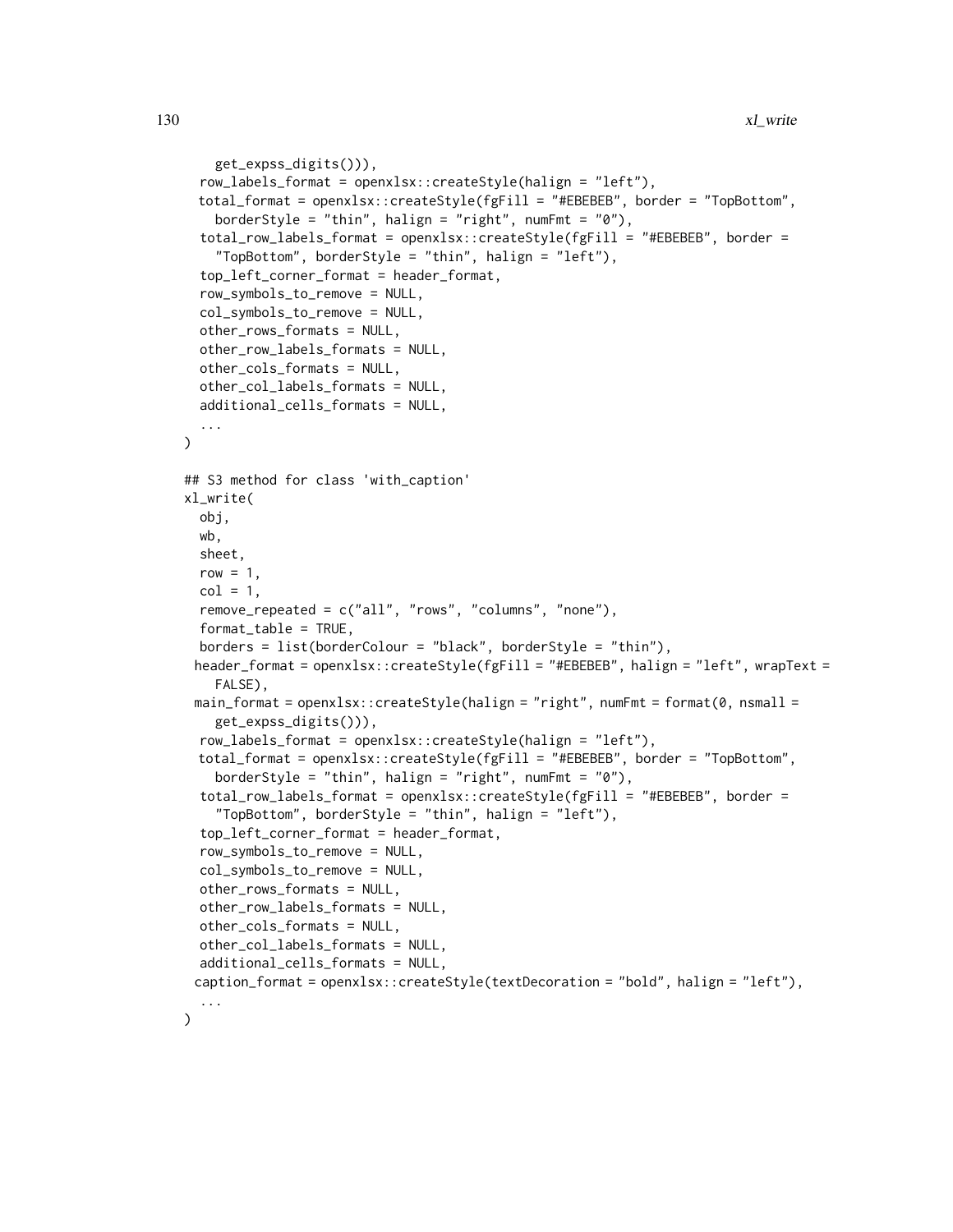#### <span id="page-130-0"></span>xl\_write 131

# Arguments

| obj                     | table - result of cro, fre and etc. obj also can be data.frame, list or other objects.                                                                                                         |  |
|-------------------------|------------------------------------------------------------------------------------------------------------------------------------------------------------------------------------------------|--|
| wb                      | xlsx workbook object, result of createWorkbook function.                                                                                                                                       |  |
| sheet                   | character or numeric - worksheet name/number in the workbook wb                                                                                                                                |  |
| row                     | numeric - starting row for writing data                                                                                                                                                        |  |
| col                     | numeric - starting column for writing data                                                                                                                                                     |  |
|                         | further arguments for xl_write                                                                                                                                                                 |  |
| filename                | A character string naming an xlsx file. For xl_write_file.                                                                                                                                     |  |
| sheetname               | A character name for the worksheet. For xl_write_file.                                                                                                                                         |  |
| rownames                | logical should we write data.frame row names?                                                                                                                                                  |  |
| colnames                | logical should we write data.frame column names?                                                                                                                                               |  |
| gap                     | integer. Number of rows between list elements.                                                                                                                                                 |  |
| remove_repeated         |                                                                                                                                                                                                |  |
|                         | Should we remove duplicated row or column labels in the rows/columns of the<br>etable? Possible values: "all", "rows", "columns", "none".                                                      |  |
| format_table            | logical should we format table? If FALSE all format arguments will be ignored.                                                                                                                 |  |
| borders                 | list Style of the table borders. List with two named elements: borderColour<br>and borderStyle. For details see createStyle function. If it is NULL then no<br>table borders will be produced. |  |
| header_format           | table header format - result of the createStyle function.                                                                                                                                      |  |
| main_format             | result of the createStyle function. Format of the table main area except total<br>rows. Total rows is rows which row labels contain '#'.                                                       |  |
| row_labels_format       |                                                                                                                                                                                                |  |
|                         | result of the createStyle function. Format of the row labels area except total<br>rows. Total rows is rows which row labels contain '#'.                                                       |  |
| total_format            | result of the createStyle function. Format of the total rows in the table main area.<br>Total rows is rows which row labels contain '#'.                                                       |  |
| total_row_labels_format |                                                                                                                                                                                                |  |
|                         | result of the createStyle function. Format of the total rows in the row labels area.<br>Total rows is rows which row labels contain '#'.                                                       |  |
| top_left_corner_format  | result of the createStyle function.                                                                                                                                                            |  |
| row_symbols_to_remove   |                                                                                                                                                                                                |  |
|                         | character vector. Perl-style regular expressions for substrings which will be re-                                                                                                              |  |
|                         | moved from row labels.                                                                                                                                                                         |  |
| col_symbols_to_remove   |                                                                                                                                                                                                |  |
|                         | character vector. Perl-style regular expressions for substrings which will be re-<br>moved from column names.                                                                                  |  |
| other_rows_formats      | named list. Names of the list are perl-style regular expression patterns, items of                                                                                                             |  |
|                         | the list are results of the createStyle function. Rows in the main area which row<br>labels contain pattern will be formatted according to the appropriate style.                              |  |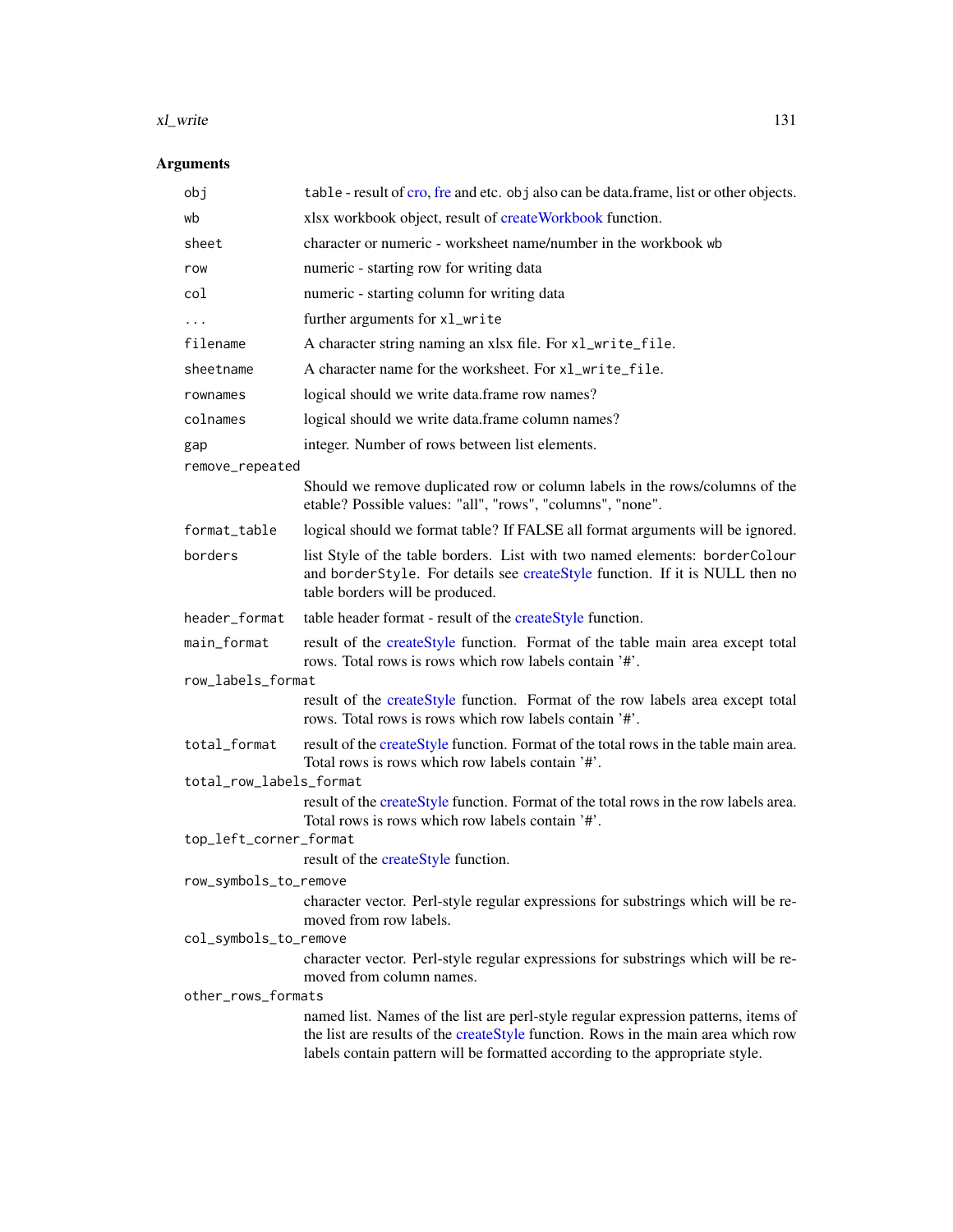#### <span id="page-131-0"></span>other\_row\_labels\_formats

named list. Names of the list are perl-style regular expression patterns, items of the list are results of the [createStyle](#page-0-0) function. Rows in the row labels area which row labels contain pattern will be formatted according to the appropriate style.

#### other\_cols\_formats

named list. Names of the list are perl-style regular expression patterns, items of the list are results of the [createStyle](#page-0-0) function. Columns in the main area which column labels contain pattern will be formatted according to the appropriate style.

other\_col\_labels\_formats

named list. Names of the list are perl-style regular expression patterns, items of the list are results of the [createStyle](#page-0-0) function. Columns in the header area which column labels contain pattern will be formatted according to the appropriate style.

#### additional\_cells\_formats

list Each item of the list is list which consists of two elements. First element is two columns matrix or data.frame with row number and column numbers in the main area of the table. Such matrix can be produced with code which(logical\_condition,arr.ind = TRUE). Instead of matrix one can use function which accepts original table (obj) and return such matrix. Second element is result of the [createStyle](#page-0-0) function. Cells in the main area will be formatted according to this style.

caption\_format result of the [createStyle](#page-0-0) function.

#### Value

invisibly return vector with rows and columns (c(rows, columns)) occupied by outputted object.

```
## Not run:
library(openxlsx)
data(mtcars)
# add labels to dataset
mtcars = apply_labels(mtcars,
                      mpg = "Miles/(US) gallon",
                      cyl = "Number of cylinders",
                      disp = "Displacement (cu.in.)",
                      hp = "Gross horsepower",
                      drat = "Rear axle ratio",
                      wt = "Weight (lb/1000)",
                      qsec = "1/4 mile time",
                      vs = "Engine",
                      vs = c("V-engine" = 0,"Straight engine" = 1),
                      am = "Transmission",
                      am = c("Automatic" = 0,"Manual"=1),
                      gear = "Number of forward gears",
                      carb = "Number of carburetors"
```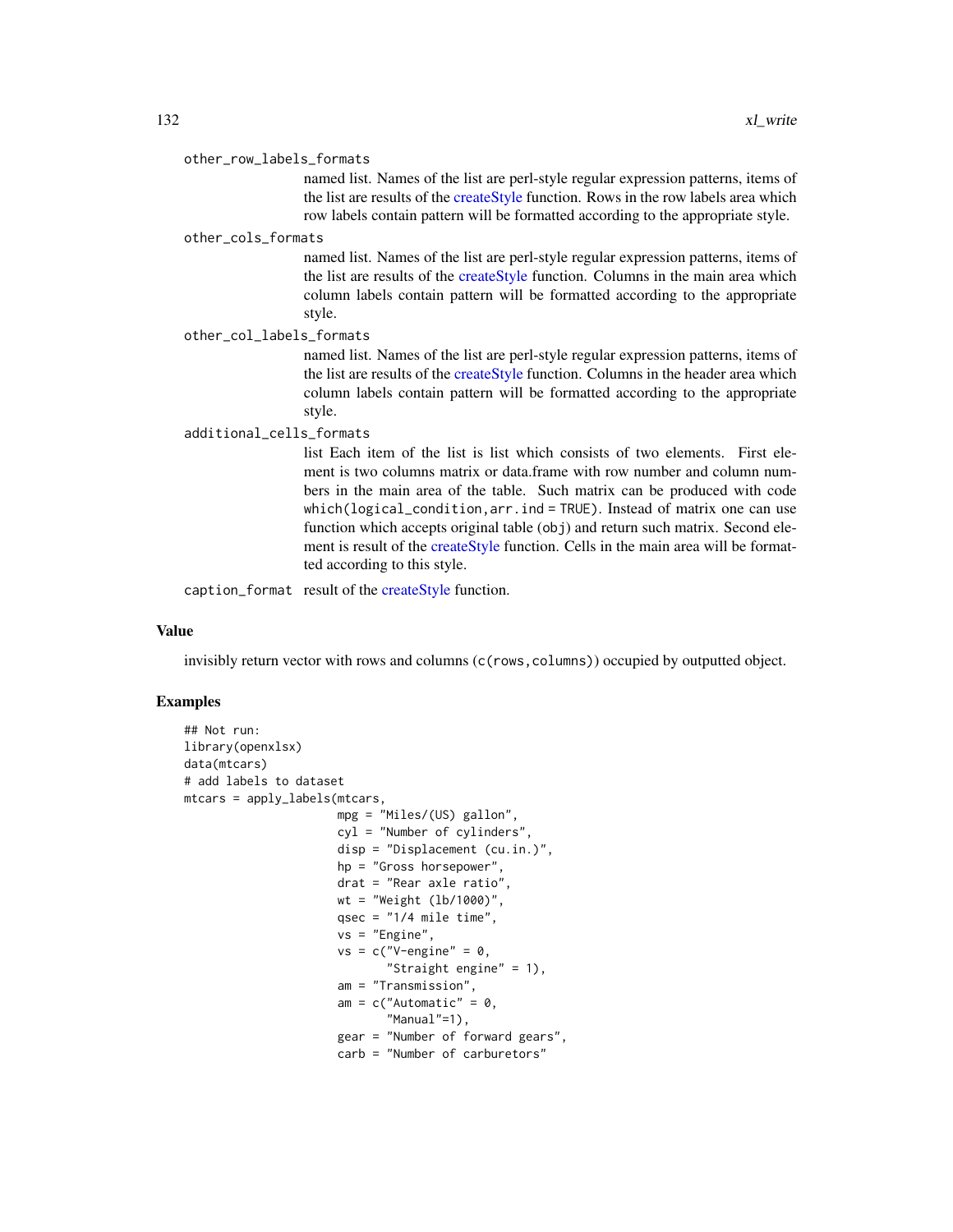```
)
# create table with caption
mtcars_table = cross_cpct(mtcars,
                             cell_vars = list(cyl, gear),
                             col_vars = list(total(), am, vs)) %>%
    set_caption("Table 1")
wb = createWorkbook()
sh = addWorksheet(wb, "Tables")
# export table
xl_write(mtcars_table, wb, sh)
saveWorkbook(wb, "table1.xlsx", overwrite = TRUE)
## quick export
xl_write_file(mtcars_table, "table1.xlsx")
## custom cells formatting
wb = createWorkbook()
sh = addWorksheet(wb, "Tables")
# we want to mark cells which are greater than total column
my_formatter = function(tbl){
    greater_{than\_total} = \text{th}[, -1] > \text{th}[[2]]which(greater_than_total, arr.ind = TRUE)
}
# export table
xl_write(mtcars_table, wb, sh,
   additional_cells_formats = list(
        list(my_formatter, createStyle(textDecoration = "bold", fontColour = "blue"))
    )
)
saveWorkbook(wb, "table_with_additional_format.xlsx", overwrite = TRUE)
## automated report generation on multiple variables with the same banner
banner = with(mtcars, list(total(), am, vs))
# create list of tables
list_of_tables = lapply(mtcars, function(variable) {
    if(length(unique(variable))<7){
        cro_cpct(variable, banner) %>% significance_cpct()
    } else {
        # if number of unique values greater than seven we calculate mean
        cro_mean_sd_n(variable, banner) %>% significance_means()
    }
```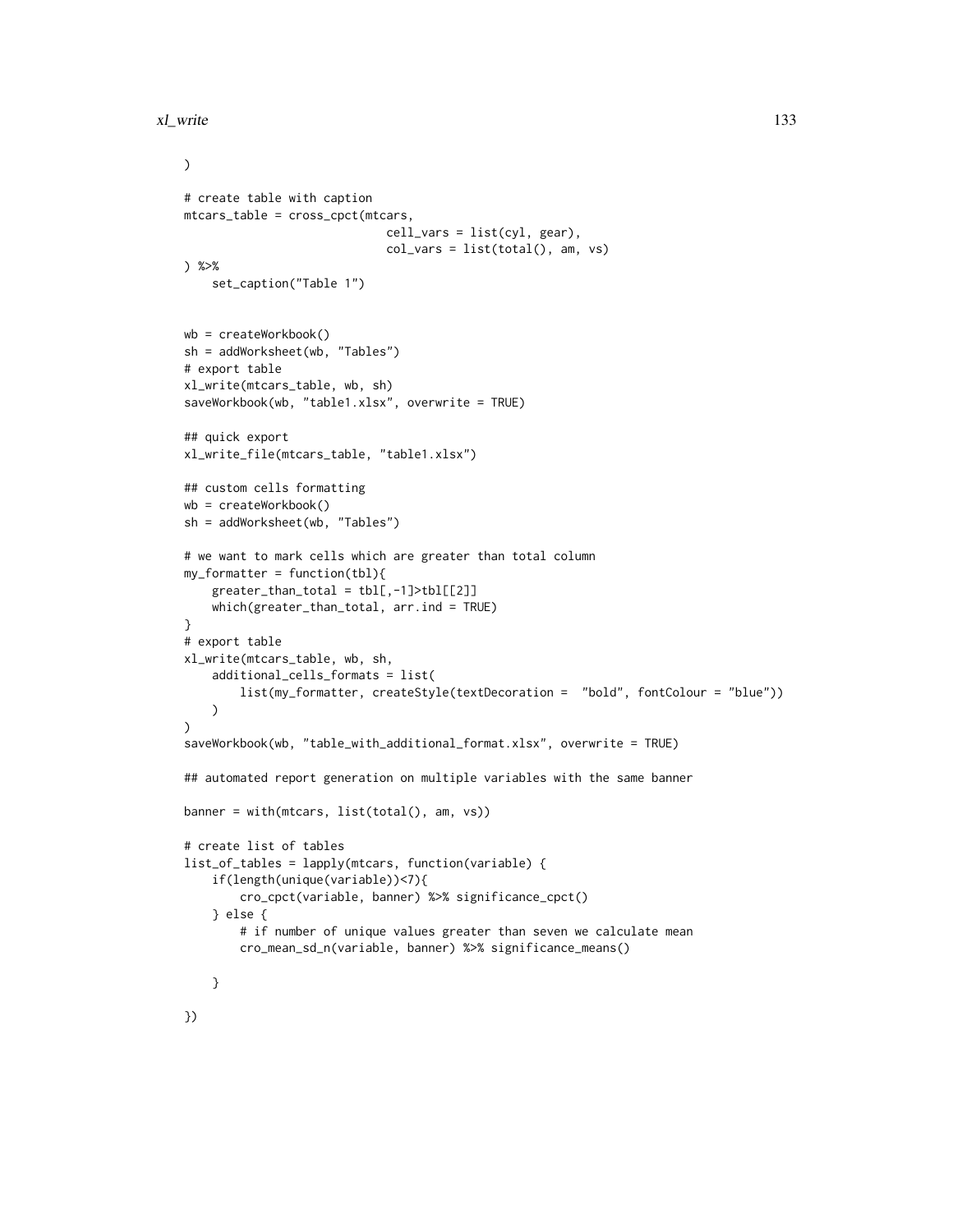```
wb = createWorkbook()
sh = addWorksheet(wb, "Tables")
# export list of tables with additional formatting
xl_write(list_of_tables, wb, sh,
         # remove '#' sign from totals
         col_symbols_to_remove = "#",
         row_symbols_to_remove = "#",
         # format total column as bold
         other_col_labels_formats = list("#" = createStyle(textDecoration = "bold")),
         other_cols_formats = list("#" = createStyle(textDecoration = "bold")),
)
saveWorkbook(wb, "report.xlsx", overwrite = TRUE)
```
## End(Not run)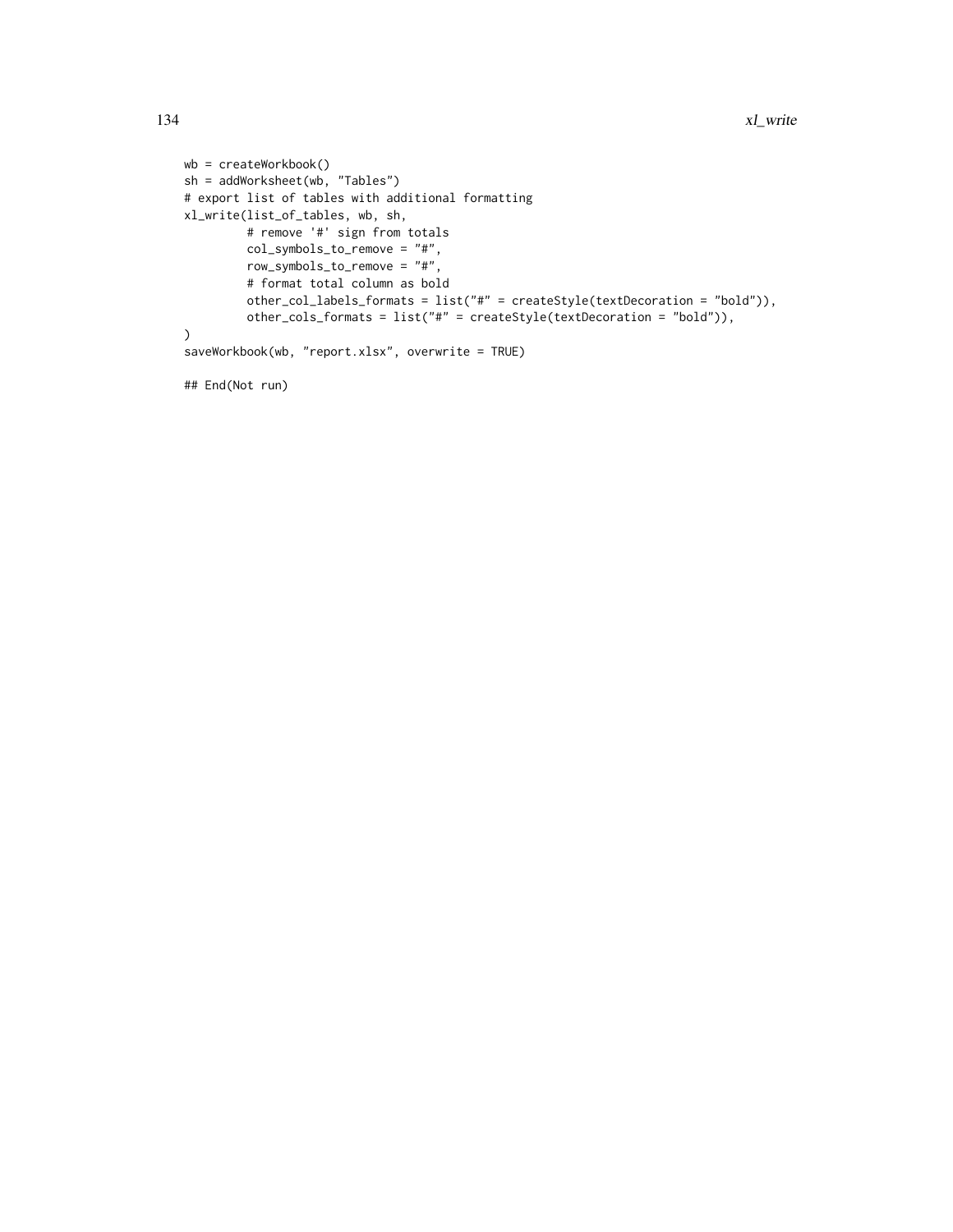# **Index**

∗ datasets if\_na, [56](#page-55-0) product\_test, [73](#page-72-0) recode, [77](#page-76-0) vars, [114](#page-113-0) .., *[17](#page-16-0)* .. *(*vars*)*, [114](#page-113-0) ..f, *[63](#page-62-0)* ..f *(*vars*)*, [114](#page-113-0) ..p, *[63](#page-62-0)* ..p *(*vars*)*, [114](#page-113-0) ..t, *[63](#page-62-0)* ..t *(*vars*)*, [114](#page-113-0) %a% *(*vectors*)*, [117](#page-116-0) %col\_in% *(*count\_if*)*, [19](#page-18-0) %d% *(*vectors*)*, [117](#page-116-0) %e% *(*vectors*)*, [117](#page-116-0) %has% *(*count\_if*)*, [19](#page-18-0) %i% *(*vectors*)*, [117](#page-116-0) %if\_na% *(*if\_na*)*, [56](#page-55-0) %into% *(*recode*)*, [77](#page-76-0) %mis\_val% *(*if\_na*)*, [56](#page-55-0) %n\_d% *(*vectors*)*, [117](#page-116-0) %n\_i% *(*vectors*)*, [117](#page-116-0) %na\_if% *(*if\_na*)*, [56](#page-55-0) %nest% *(*nest*)*, [66](#page-65-0) %r% *(*vectors*)*, [117](#page-116-0) %row\_in% *(*count\_if*)*, [19](#page-18-0) %thru% *(*criteria*)*, [25](#page-24-1) %to% *(*vars*)*, [114](#page-113-0) %to\_list% *(*vars*)*, [114](#page-113-0) %u% *(*vectors*)*, [117](#page-116-0) %i%, *[25](#page-24-1)*, *[28](#page-27-0)* %to%, *[43](#page-42-0)*, *[88](#page-87-0)* add\_columns, [3](#page-2-0)

add\_labelled\_class *(*var\_lab*)*, [116](#page-115-2) add\_rows, [4,](#page-3-0) *[30](#page-29-1)* add\_sig\_labels *(*tab\_significance\_options*)*, [98](#page-97-0) add\_val\_lab *(*val\_lab*)*, [111](#page-110-2) add\_val\_lab<- *(*val\_lab*)*, [111](#page-110-2) all, *[87](#page-86-0)* all\_in\_col *(*sum\_row*)*, [87](#page-86-0) all\_in\_row *(*sum\_row*)*, [87](#page-86-0) and *(*criteria*)*, [25](#page-24-1) any, *[87](#page-86-0)* any\_in\_col *(*sum\_row*)*, [87](#page-86-0) any\_in\_row, *[46](#page-45-0)* any\_in\_row *(*sum\_row*)*, [87](#page-86-0) append, *[118](#page-117-0)* apply\_col *(*sum\_row*)*, [87](#page-86-0) apply\_col\_if *(*count\_if*)*, [19](#page-18-0) apply\_dictionary *(*write\_labelled\_csv*)*, [122](#page-121-0) apply\_labels, [5,](#page-4-1) *[112](#page-111-0)*, *[116](#page-115-2)* apply\_row *(*sum\_row*)*, [87](#page-86-0) apply\_row\_if *(*count\_if*)*, [19](#page-18-0) as.category, [6,](#page-5-0) *[11](#page-10-0)*, *[63,](#page-62-0) [64](#page-63-0)* as.criterion *(*criteria*)*, [25](#page-24-1) as.data.frame, *[82](#page-81-0)* as.datatable\_widget, [7,](#page-6-0) *[47](#page-46-0)*, *[81](#page-80-0)* as.dichotomy, *[7](#page-6-0)*, [9,](#page-8-0) *[63,](#page-62-0) [64](#page-63-0)* as.etable, [12](#page-11-0) as.factor, *[47](#page-46-0)*, *[49](#page-48-0)* as.labelled, [13](#page-12-0) as.ordered, *[49](#page-48-0)* as.sheet *(*sheet*)*, [82](#page-81-0) as\_hux.etable *(*as\_huxtable.etable*)*, [14](#page-13-0) as\_huxtable.etable, [14](#page-13-0) as\_is *(*do\_repeat*)*, [42](#page-41-0) assign, *[115](#page-114-0)* autonum *(*val\_lab*)*, [111](#page-110-2) ave, *[122](#page-121-0)*

c, *[36](#page-35-0)* calc *(*compute*)*, [17](#page-16-0) calc\_cro *(*cross\_cases*)*, [30](#page-29-1) calc\_cro\_cases *(*cross\_cases*)*, [30](#page-29-1) calc\_cro\_cpct *(*cross\_cases*)*, [30](#page-29-1)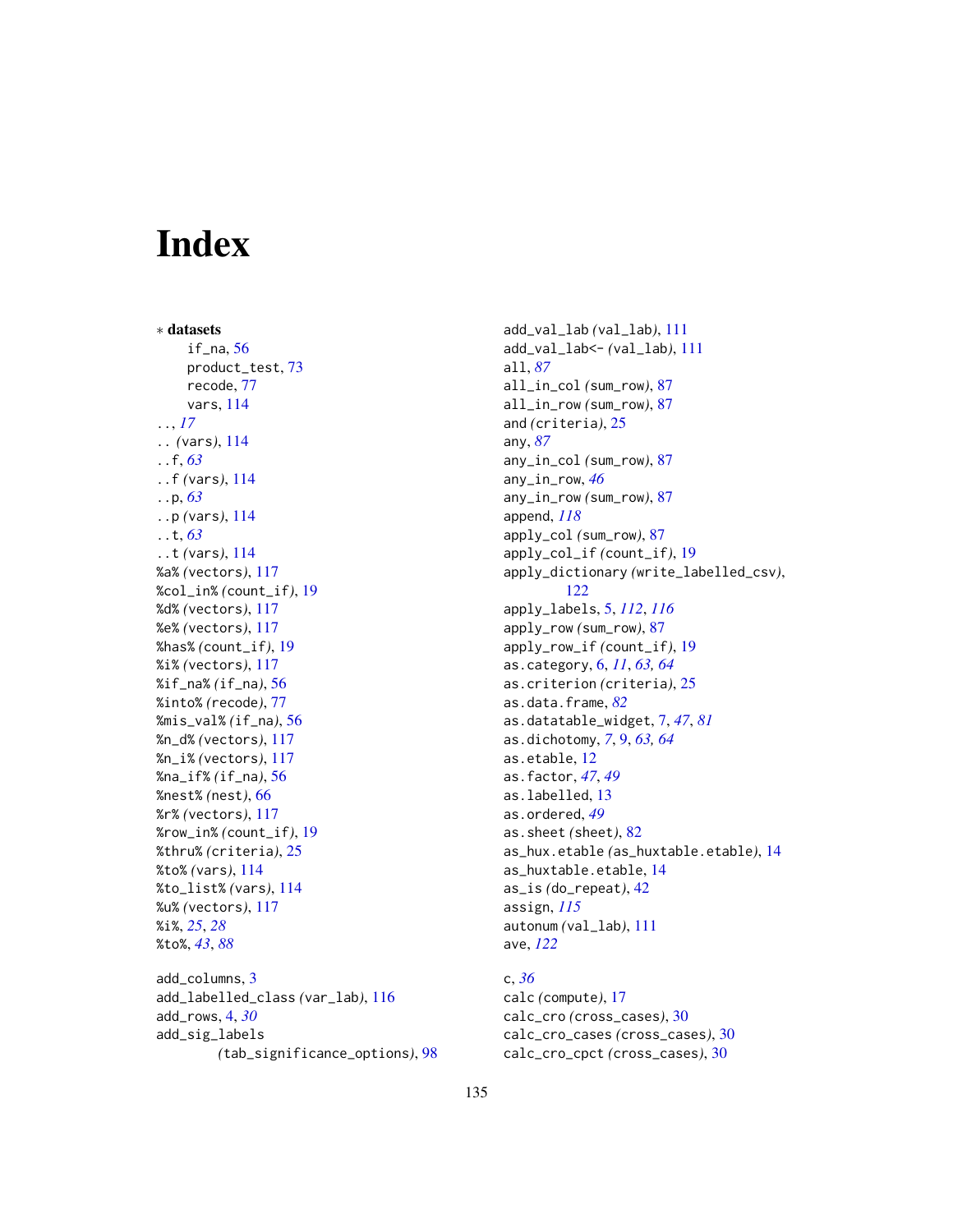calc\_cro\_cpct\_responses *(*cross\_cases*)*, [30](#page-29-1) calc\_cro\_fun *(*cross\_fun*)*, [35](#page-34-0) calc\_cro\_fun\_df *(*cross\_fun*)*, [35](#page-34-0) calc\_cro\_mean *(*cross\_fun*)*, [35](#page-34-0) calc\_cro\_mean\_sd\_n *(*cross\_fun*)*, [35](#page-34-0) calc\_cro\_median *(*cross\_fun*)*, [35](#page-34-0) calc\_cro\_pearson *(*cross\_fun*)*, [35](#page-34-0) calc\_cro\_rpct *(*cross\_cases*)*, [30](#page-29-1) calc\_cro\_spearman *(*cross\_fun*)*, [35](#page-34-0) calc\_cro\_sum *(*cross\_fun*)*, [35](#page-34-0) calc\_cro\_tpct *(*cross\_cases*)*, [30](#page-29-1) calculate *(*compute*)*, [17](#page-16-0) cell\_chisq *(*tab\_significance\_options*)*, [98](#page-97-0) chisq.test, *[98](#page-97-0)*, *[103](#page-102-0)*, *[105](#page-104-0)* combine\_functions, *[93](#page-92-0)* combine\_functions *(*cross\_fun*)*, [35](#page-34-0) compare\_means, *[105](#page-104-0)* compare\_means *(*compare\_proportions*)*, [15](#page-14-0) compare\_proportions, [15,](#page-14-0) *[105](#page-104-0)* complete.cases, *[56](#page-55-0)* compute, [17](#page-16-0) contains *(*criteria*)*, [25](#page-24-1) copy *(*recode*)*, [77](#page-76-0) count\_col\_if *(*count\_if*)*, [19](#page-18-0) count\_if, [19,](#page-18-0) *[25](#page-24-1)*, *[28](#page-27-0)*, *[46](#page-45-0)*, *[88](#page-87-0)* count\_row\_if, *[46](#page-45-0)* count\_row\_if *(*count\_if*)*, [19](#page-18-0) create\_dictionary *(*write\_labelled\_csv*)*, [122](#page-121-0) createStyle, *[131,](#page-130-0) [132](#page-131-0)* createWorkbook, *[131](#page-130-0)* criteria, *[21](#page-20-0)*, [25,](#page-24-1) *[43](#page-42-0)*, *[56](#page-55-0)*, *[59,](#page-58-0) [60](#page-59-0)*, *[77,](#page-76-0) [78](#page-77-0)*, *[83](#page-82-0)*, *[107](#page-106-0)*, *[114,](#page-113-0) [115](#page-114-0)*, *[118](#page-117-0)* cro, *[4,](#page-3-0) [5](#page-4-1)*, *[7,](#page-6-0) [8](#page-7-0)*, *[45,](#page-44-0) [46](#page-45-0)*, *[52](#page-51-0)*, *[54](#page-53-0)*, *[66](#page-65-0)*, *[68](#page-67-0)*, *[85](#page-84-0)*, *[107](#page-106-0)*, *[131](#page-130-0)* cro *(*cross\_cases*)*, [30](#page-29-1) cro\_cases *(*cross\_cases*)*, [30](#page-29-1) cro\_cpct *(*cross\_cases*)*, [30](#page-29-1) cro\_cpct\_responses *(*cross\_cases*)*, [30](#page-29-1) cro\_fun, *[4,](#page-3-0) [5](#page-4-1)*, *[34](#page-33-0)*, *[85](#page-84-0)* cro\_fun *(*cross\_fun*)*, [35](#page-34-0) cro\_fun\_df *(*cross\_fun*)*, [35](#page-34-0) cro\_mean *(*cross\_fun*)*, [35](#page-34-0) cro\_mean\_sd\_n *(*cross\_fun*)*, [35](#page-34-0) cro\_median *(*cross\_fun*)*, [35](#page-34-0) cro\_pearson *(*cross\_fun*)*, [35](#page-34-0)

cro\_rpct *(*cross\_cases*)*, [30](#page-29-1) cro\_spearman *(*cross\_fun*)*, [35](#page-34-0) cro\_sum *(*cross\_fun*)*, [35](#page-34-0) cro\_tpct *(*cross\_cases*)*, [30](#page-29-1) cross\_cases, [30,](#page-29-1) *[40](#page-39-0)*, *[94](#page-93-0)*, *[98](#page-97-0)*, *[104,](#page-103-0) [105](#page-104-0)* cross\_cpct, *[44](#page-43-0)*, *[46](#page-45-0)*, *[62,](#page-61-0) [63](#page-62-0)*, *[98](#page-97-0)*, *[104,](#page-103-0) [105](#page-104-0)* cross\_cpct *(*cross\_cases*)*, [30](#page-29-1) cross\_cpct\_responses *(*cross\_cases*)*, [30](#page-29-1) cross\_fun, [35,](#page-34-0) *[44](#page-43-0)*, *[46](#page-45-0)*, *[62,](#page-61-0) [63](#page-62-0)*, *[93,](#page-92-0) [94](#page-93-0)* cross\_fun\_df, *[44](#page-43-0)* cross\_fun\_df *(*cross\_fun*)*, [35](#page-34-0) cross\_mean *(*cross\_fun*)*, [35](#page-34-0) cross\_mean\_sd\_n, *[98](#page-97-0)*, *[104,](#page-103-0) [105](#page-104-0)* cross\_mean\_sd\_n *(*cross\_fun*)*, [35](#page-34-0) cross\_median *(*cross\_fun*)*, [35](#page-34-0) cross\_pearson *(*cross\_fun*)*, [35](#page-34-0) cross\_rpct *(*cross\_cases*)*, [30](#page-29-1) cross\_spearman *(*cross\_fun*)*, [35](#page-34-0) cross\_sum *(*cross\_fun*)*, [35](#page-34-0) cross\_tpct *(*cross\_cases*)*, [30](#page-29-1) data.frame, *[82](#page-81-0)* data.table, *[40](#page-39-0)*, *[93](#page-92-0)* datatable, *[7,](#page-6-0) [8](#page-7-0)* do\_if *(*compute*)*, [17](#page-16-0) do\_repeat, [42](#page-41-0) drop\_all\_labels *(*unlab*)*, [110](#page-109-0) drop\_c *(*drop\_empty\_rows*)*, [44](#page-43-0) drop\_empty\_columns *(*drop\_empty\_rows*)*, [44](#page-43-0) drop\_empty\_rows, [44,](#page-43-0) *[94](#page-93-0)* drop\_r *(*drop\_empty\_rows*)*, [44](#page-43-0) drop\_rc, *[89](#page-88-0)* drop\_rc *(*drop\_empty\_rows*)*, [44](#page-43-0) drop\_unused\_labels *(*val\_lab*)*, [111](#page-110-2) drop\_val\_labs *(*val\_lab*)*, [111](#page-110-2) drop\_var\_labs, *[128](#page-127-0)* drop\_var\_labs *(*var\_lab*)*, [116](#page-115-2) dummy *(*as.dichotomy*)*, [9](#page-8-0) dummy1 *(*as.dichotomy*)*, [9](#page-8-0) eq *(*criteria*)*, [25](#page-24-1)

equals *(*criteria*)*, [25](#page-24-1) except *(*keep*)*, [59](#page-58-0) expss, [45](#page-44-0) expss.options, [46,](#page-45-0) *[52](#page-51-0)* expss\_digits *(*expss.options*)*, [46](#page-45-0) expss\_disable\_value\_labels\_support *(*expss.options*)*, [46](#page-45-0)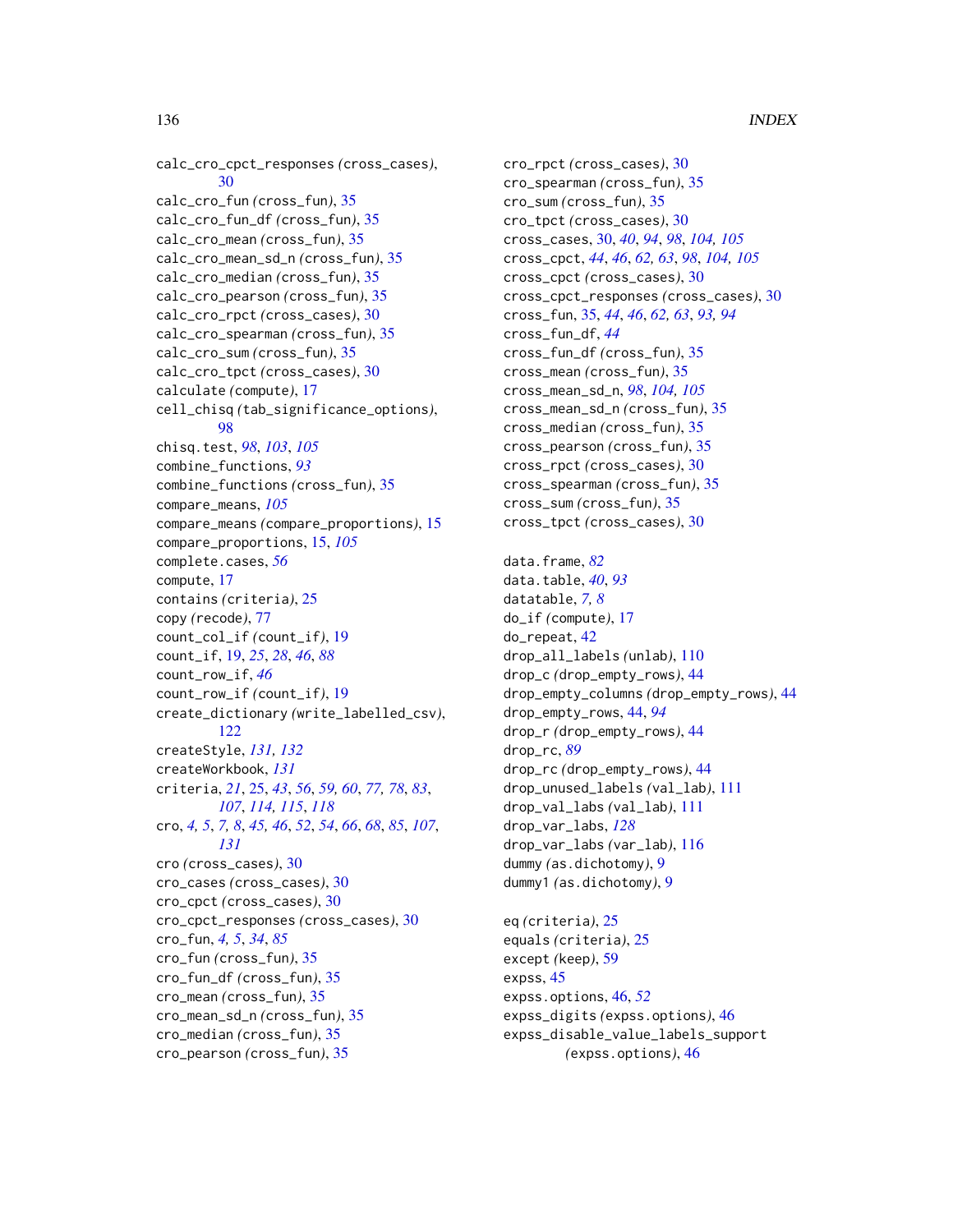expss\_enable\_value\_labels\_support *(*expss.options*)*, [46](#page-45-0) expss\_enable\_value\_labels\_support\_extreme *(*expss.options*)*, [46](#page-45-0) expss\_fix\_encoding\_off *(*expss.options*)*, [46](#page-45-0) expss\_fix\_encoding\_on *(*expss.options*)*, [46](#page-45-0) expss\_fre\_stat\_lab *(*expss.options*)*, [46](#page-45-0) expss\_output\_commented *(*expss.options*)*, [46](#page-45-0) expss\_output\_default *(*expss.options*)*, [46](#page-45-0) expss\_output\_huxtable *(*expss.options*)*, [46](#page-45-0) expss\_output\_raw *(*expss.options*)*, [46](#page-45-0) expss\_output\_rnotebook *(*expss.options*)*, [46](#page-45-0) expss\_output\_viewer *(*expss.options*)*, [46](#page-45-0) factor, *[47](#page-46-0)*, *[49](#page-48-0)* fctr, [49](#page-48-0) file, *[125](#page-124-0)* fixed *(*criteria*)*, [25](#page-24-1) fre, *[4,](#page-3-0) [5](#page-4-1)*, *[7,](#page-6-0) [8](#page-7-0)*, *[34](#page-33-0)*, *[40](#page-39-0)*, *[46](#page-45-0)*, *[48](#page-47-0)*, [50,](#page-49-1) *[52](#page-51-0)*, *[54](#page-53-0)*, *[62](#page-61-0)*, *[94](#page-93-0)*, *[131](#page-130-0)* fread, *[125](#page-124-0)* from *(*criteria*)*, [25](#page-24-1) from\_to *(*recode*)*, [77](#page-76-0) fwrite, *[125](#page-124-0)* ge *(*criteria*)*, [25](#page-24-1) get, *[115](#page-114-0)* get\_caption *(*set\_caption*)*, [81](#page-80-0) get\_expss\_digits *(*expss.options*)*, [46](#page-45-0) greater *(*criteria*)*, [25](#page-24-1) greater\_or\_equal *(*criteria*)*, [25](#page-24-1) grep, *[45](#page-44-0)*, *[107](#page-106-0)* grepl, *[26](#page-25-0)*, *[28](#page-27-0)* gt *(*criteria*)*, [25](#page-24-1) gte *(*criteria*)*, [25](#page-24-1) has *(*count\_if*)*, [19](#page-18-0) has\_label *(*criteria*)*, [25](#page-24-1) hi *(*recode*)*, [77](#page-76-0) hide *(*net*)*, [68](#page-67-0)

htmlTable, *[8](#page-7-0)*, *[52](#page-51-0)*, *[54](#page-53-0)* htmlTable.etable, *[47](#page-46-0)*, [51,](#page-50-0) *[81](#page-80-0)* htmlTable.list *(*htmlTable.etable*)*, [51](#page-50-0) htmlTable.with\_caption *(*htmlTable.etable*)*, [51](#page-50-0) huxtable, *[14](#page-13-0)* if\_na, *[46](#page-45-0)*, [56](#page-55-0) if\_na<- *(*if\_na*)*, [56](#page-55-0) if\_val *(*recode*)*, [77](#page-76-0) if\_val<- *(*recode*)*, [77](#page-76-0) ifelse, *[46](#page-45-0)* ifs, *[46](#page-45-0)* ifs *(*recode*)*, [77](#page-76-0) index\_col *(*match\_row*)*, [60](#page-59-0) index\_row, *[46](#page-45-0)* index\_row *(*match\_row*)*, [60](#page-59-0) indirect *(*vars*)*, [114](#page-113-0) indirect\_list *(*vars*)*, [114](#page-113-0) info, [58](#page-57-0) interaction, *[67](#page-66-0)* is.category *(*as.category*)*, [6](#page-5-0) is.criterion *(*criteria*)*, [25](#page-24-1) is.dichotomy *(*as.dichotomy*)*, [9](#page-8-0) is.etable *(*as.etable*)*, [12](#page-11-0) is.labelled *(*as.labelled*)*, [13](#page-12-0) is.with\_caption *(*set\_caption*)*, [81](#page-80-0) is\_max *(*criteria*)*, [25](#page-24-1) is\_min *(*criteria*)*, [25](#page-24-1) is\_na *(*criteria*)*, [25](#page-24-1) items *(*criteria*)*, [25](#page-24-1)

# keep, [59,](#page-58-0) *[84](#page-83-0)*

knit\_print.etable *(*htmlTable.etable*)*, [51](#page-50-0) knit\_print.with\_caption *(*htmlTable.etable*)*, [51](#page-50-0)

lab\_num *(*val\_lab*)*, [111](#page-110-2) le *(*criteria*)*, [25](#page-24-1) less *(*criteria*)*, [25](#page-24-1) less\_or\_equal *(*criteria*)*, [25](#page-24-1) let, *[87](#page-86-0)* let\_if, *[87](#page-86-0)* like *(*criteria*)*, [25](#page-24-1) lo *(*recode*)*, [77](#page-76-0) lt *(*criteria*)*, [25](#page-24-1) lte *(*criteria*)*, [25](#page-24-1)

make\_labels *(*val\_lab*)*, [111](#page-110-2) make\_subheadings *(*split\_labels*)*, [85](#page-84-0) match\_col *(*match\_row*)*, [60](#page-59-0) match\_row, *[25](#page-24-1)*, *[28](#page-27-0)*, *[46](#page-45-0)*, [60](#page-59-0)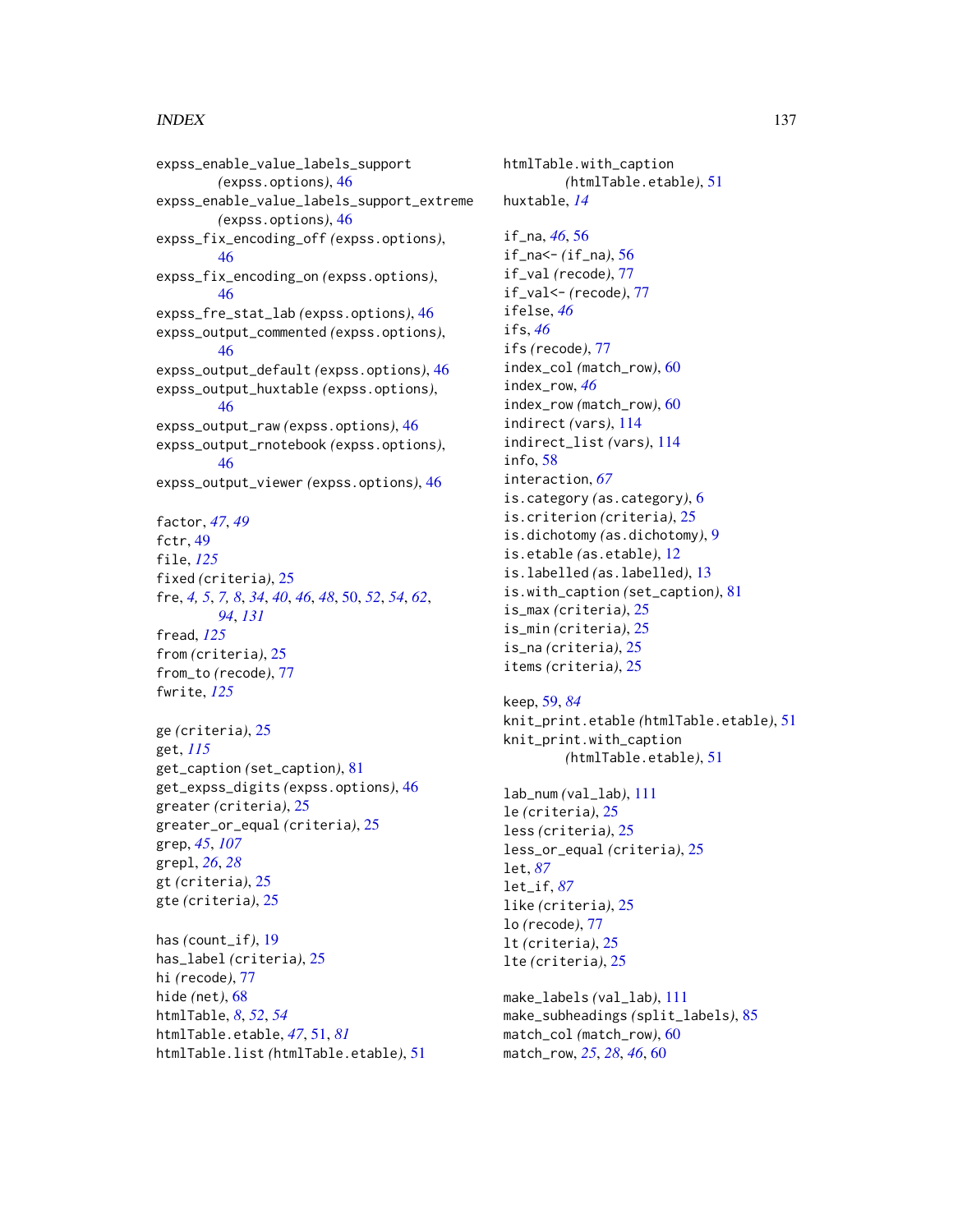max\_col *(*sum\_row*)*, [87](#page-86-0) max\_col\_if *(*count\_if*)*, [19](#page-18-0) max\_if, *[88](#page-87-0)* max\_if *(*count\_if*)*, [19](#page-18-0) max\_row, *[46](#page-45-0)* max\_row *(*sum\_row*)*, [87](#page-86-0) max\_row\_if, *[46](#page-45-0)* max\_row\_if *(*count\_if*)*, [19](#page-18-0) mdset, *[7](#page-6-0)*, *[11](#page-10-0)*, *[30](#page-29-1)*, *[33](#page-32-0)*, *[39](#page-38-0)*, *[92,](#page-91-0) [93](#page-92-0)* mdset *(*mrset*)*, [63](#page-62-0) mdset\_f *(*mrset*)*, [63](#page-62-0) mdset\_p *(*mrset*)*, [63](#page-62-0) mdset\_t *(*mrset*)*, [63](#page-62-0) mean\_col *(*sum\_row*)*, [87](#page-86-0) mean\_col\_if *(*count\_if*)*, [19](#page-18-0) mean\_if, *[88](#page-87-0)* mean\_if *(*count\_if*)*, [19](#page-18-0) mean\_row, *[46](#page-45-0)* mean\_row *(*sum\_row*)*, [87](#page-86-0) mean\_row\_if, *[46](#page-45-0)* mean\_row\_if *(*count\_if*)*, [19](#page-18-0) median\_col *(*sum\_row*)*, [87](#page-86-0) median\_col\_if *(*count\_if*)*, [19](#page-18-0) median\_if, *[88](#page-87-0)* median\_if *(*count\_if*)*, [19](#page-18-0) median\_row *(*sum\_row*)*, [87](#page-86-0) median\_row\_if *(*count\_if*)*, [19](#page-18-0) merge, *[61,](#page-60-0) [62](#page-61-0)* merge.etable, *[30](#page-29-1)*, [61](#page-60-0) min\_col *(*sum\_row*)*, [87](#page-86-0) min\_col\_if *(*count\_if*)*, [19](#page-18-0) min\_if, *[88](#page-87-0)* min\_if *(*count\_if*)*, [19](#page-18-0) min\_row, *[46](#page-45-0)* min\_row *(*sum\_row*)*, [87](#page-86-0) min\_row\_if, *[46](#page-45-0)* min\_row\_if *(*count\_if*)*, [19](#page-18-0) mis\_val *(*if\_na*)*, [56](#page-55-0) mis\_val<- *(*if\_na*)*, [56](#page-55-0) modify *(*compute*)*, [17](#page-16-0) modify\_if *(*compute*)*, [17](#page-16-0) mrset, *[7](#page-6-0)*, *[11](#page-10-0)*, *[30](#page-29-1)*, *[33](#page-32-0)*, *[39](#page-38-0)*, [63,](#page-62-0) *[92,](#page-91-0) [93](#page-92-0)*, *[99](#page-98-0)* mrset\_f *(*mrset*)*, [63](#page-62-0) mrset\_p *(*mrset*)*, [63](#page-62-0) mrset\_t *(*mrset*)*, [63](#page-62-0) n2l *(*names2labels*)*, [65](#page-64-1) n\_diff *(*vectors*)*, [117](#page-116-0) n\_intersect *(*vectors*)*, [117](#page-116-0)

na\_if, *[25](#page-24-1)*, *[28](#page-27-0)*, *[93](#page-92-0)* na\_if *(*if\_na*)*, [56](#page-55-0) na\_if<- *(*if\_na*)*, [56](#page-55-0) name\_dots, [66](#page-65-0) names2labels, *[49](#page-48-0)*, [65,](#page-64-1) *[111](#page-110-2)* ne *(*criteria*)*, [25](#page-24-1) neq *(*criteria*)*, [25](#page-24-1) nest, *[30](#page-29-1)*, [66](#page-65-0) net, [68](#page-67-0) not *(*criteria*)*, [25](#page-24-1) not\_equals *(*criteria*)*, [25](#page-24-1) not\_na *(*criteria*)*, [25](#page-24-1) num\_lab *(*val\_lab*)*, [111](#page-110-2) old\_read\_labelled\_csv *(*write\_labelled\_csv*)*, [122](#page-121-0) old\_write\_labelled\_csv *(*write\_labelled\_csv*)*, [122](#page-121-0) or *(*criteria*)*, [25](#page-24-1) ordered, *[49](#page-48-0)* other *(*criteria*)*, [25](#page-24-1) perl *(*criteria*)*, [25](#page-24-1) prepend\_all *(*prepend\_values*)*, [71](#page-70-0) prepend\_names *(*prepend\_values*)*, [71](#page-70-0) prepend\_values, [71](#page-70-0) product\_test, [73](#page-72-0) prop, [74](#page-73-0) prop.test, *[15,](#page-14-0) [16](#page-15-0)*, *[98](#page-97-0)*, *[105](#page-104-0)* prop\_col *(*prop*)*, [74](#page-73-0) prop\_row *(*prop*)*, [74](#page-73-0) qc, [75](#page-74-0) qe *(*qc*)*, [75](#page-74-0) rbind, *[4,](#page-3-0) [5](#page-4-1)* read.spss, *[76](#page-75-0)* read.table, *[108,](#page-107-0) [109](#page-108-0)* read\_labelled\_csv *(*write\_labelled\_csv*)*, [122](#page-121-0) read\_labelled\_csv2 *(*write\_labelled\_csv*)*, [122](#page-121-0) read\_labelled\_fst *(*write\_labelled\_csv*)*, [122](#page-121-0) read\_labelled\_tab *(*write\_labelled\_csv*)*, [122](#page-121-0) read\_labelled\_tab2 *(*write\_labelled\_csv*)*, [122](#page-121-0) read\_labelled\_xlsx *(*write\_labelled\_csv*)*, [122](#page-121-0)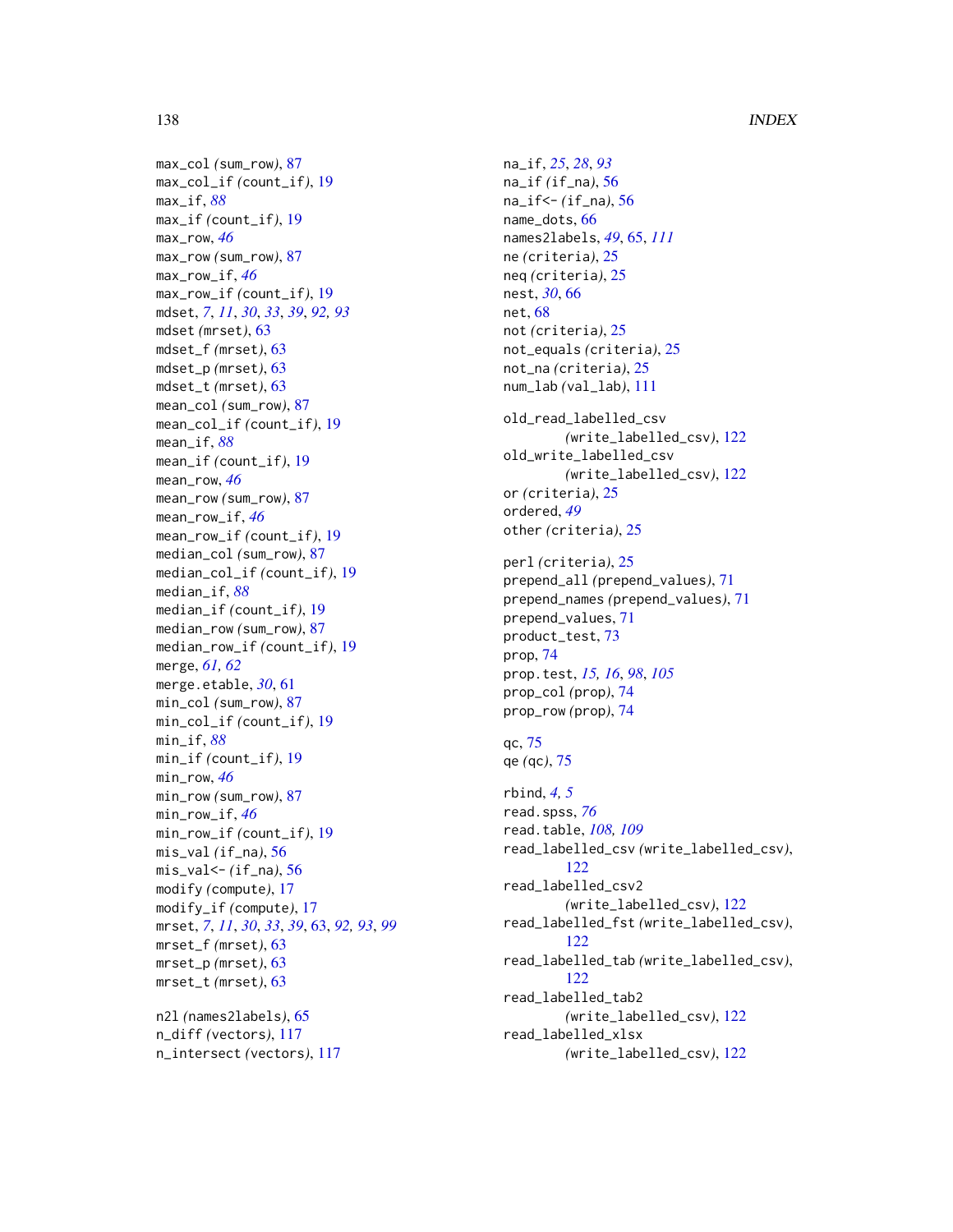read\_spss, [76](#page-75-0) read\_spss\_to\_list *(*read\_spss*)*, [76](#page-75-0) rec *(*recode*)*, [77](#page-76-0) rec<- *(*recode*)*, [77](#page-76-0) recode, *[25](#page-24-1)*, *[28](#page-27-0)*, *[46](#page-45-0)*, *[56](#page-55-0)*, [77](#page-76-0) recode<- *(*recode*)*, [77](#page-76-0) regex *(*criteria*)*, [25](#page-24-1) rep, *[118](#page-117-0)* repr\_html.etable *(*htmlTable.etable*)*, [51](#page-50-0) repr\_html.with\_caption *(*htmlTable.etable*)*, [51](#page-50-0) repr\_text.etable *(*htmlTable.etable*)*, [51](#page-50-0) repr\_text.with\_caption *(*htmlTable.etable*)*, [51](#page-50-0) sd\_col *(*sum\_row*)*, [87](#page-86-0) sd\_col\_if *(*count\_if*)*, [19](#page-18-0) sd\_if, *[88](#page-87-0)* sd\_if *(*count\_if*)*, [19](#page-18-0) sd\_row *(*sum\_row*)*, [87](#page-86-0) sd\_row\_if *(*count\_if*)*, [19](#page-18-0) set\_caption, [81](#page-80-0) set\_default\_properties, *[48](#page-47-0)* set\_val\_lab *(*val\_lab*)*, [111](#page-110-2) set\_var\_lab *(*var\_lab*)*, [116](#page-115-2) sheet, [82](#page-81-0) significance, *[89](#page-88-0)*, *[94](#page-93-0)* significance *(*tab\_significance\_options*)*, [98](#page-97-0) significance\_cases *(*tab\_significance\_options*)*, [98](#page-97-0) significance\_cell\_chisq *(*tab\_significance\_options*)*, [98](#page-97-0) significance\_cpct, *[15,](#page-14-0) [16](#page-15-0)* significance\_cpct *(*tab\_significance\_options*)*, [98](#page-97-0) significance\_means, *[15,](#page-14-0) [16](#page-15-0)*, *[36](#page-35-0)* significance\_means *(*tab\_significance\_options*)*, [98](#page-97-0) sort\_asc, [83](#page-82-0) sort\_desc *(*sort\_asc*)*, [83](#page-82-0) split, *[84](#page-83-0)* split\_by, [84](#page-83-0) split\_columns *(*split\_labels*)*, [85](#page-84-0) split\_labels, [85](#page-84-0) split\_off *(*split\_by*)*, [84](#page-83-0) split\_table\_to\_df *(*split\_labels*)*, [85](#page-84-0) strsplit, *[86](#page-85-0)* subtotal *(*net*)*, [68](#page-67-0)

sum\_col *(*sum\_row*)*, [87](#page-86-0) sum\_col\_if *(*count\_if*)*, [19](#page-18-0) sum\_if, *[88](#page-87-0)* sum\_if *(*count\_if*)*, [19](#page-18-0) sum\_row, *[46](#page-45-0)*, [87](#page-86-0) sum\_row\_if, *[46](#page-45-0)* sum\_row\_if *(*count\_if*)*, [19](#page-18-0) t.test, *[15,](#page-14-0) [16](#page-15-0)*, *[98](#page-97-0)*, *[104,](#page-103-0) [105](#page-104-0)* tab\_caption *(*tables*)*, [89](#page-88-0) tab\_cells *(*tables*)*, [89](#page-88-0) tab\_cols *(*tables*)*, [89](#page-88-0) tab\_last\_add\_sig\_labels *(*tab\_significance\_options*)*, [98](#page-97-0) tab\_last\_hstack *(*tables*)*, [89](#page-88-0) tab\_last\_round *(*tab\_significance\_options*)*, [98](#page-97-0) tab\_last\_sig\_cases *(*tab\_significance\_options*)*, [98](#page-97-0) tab\_last\_sig\_cell\_chisq *(*tab\_significance\_options*)*, [98](#page-97-0) tab\_last\_sig\_cpct *(*tab\_significance\_options*)*, [98](#page-97-0) tab\_last\_sig\_means *(*tab\_significance\_options*)*, [98](#page-97-0) tab\_last\_vstack *(*tables*)*, [89](#page-88-0) tab\_mis\_val *(*tables*)*, [89](#page-88-0) tab\_net\_cells *(*net*)*, [68](#page-67-0) tab\_net\_cols *(*net*)*, [68](#page-67-0) tab\_net\_rows *(*net*)*, [68](#page-67-0) tab\_pivot, *[104](#page-103-0)* tab\_pivot *(*tables*)*, [89](#page-88-0) tab\_prepend\_all *(*prepend\_values*)*, [71](#page-70-0) tab\_prepend\_names *(*prepend\_values*)*, [71](#page-70-0) tab\_prepend\_values *(*prepend\_values*)*, [71](#page-70-0) tab\_row\_label *(*tables*)*, [89](#page-88-0) tab\_rows *(*tables*)*, [89](#page-88-0) tab\_significance\_options, [98](#page-97-0) tab\_sort\_asc, *[30](#page-29-1)*, *[89](#page-88-0)*, *[94](#page-93-0)*, [107](#page-106-0) tab\_sort\_desc *(*tab\_sort\_asc*)*, [107](#page-106-0) tab\_stat\_cases, *[99](#page-98-0)* tab\_stat\_cases *(*tables*)*, [89](#page-88-0) tab\_stat\_cpct, *[99](#page-98-0)* tab\_stat\_cpct *(*tables*)*, [89](#page-88-0) tab\_stat\_cpct\_responses *(*tables*)*, [89](#page-88-0) tab\_stat\_fun *(*tables*)*, [89](#page-88-0) tab\_stat\_fun\_df *(*tables*)*, [89](#page-88-0) tab\_stat\_max *(*tables*)*, [89](#page-88-0) tab\_stat\_mean *(*tables*)*, [89](#page-88-0)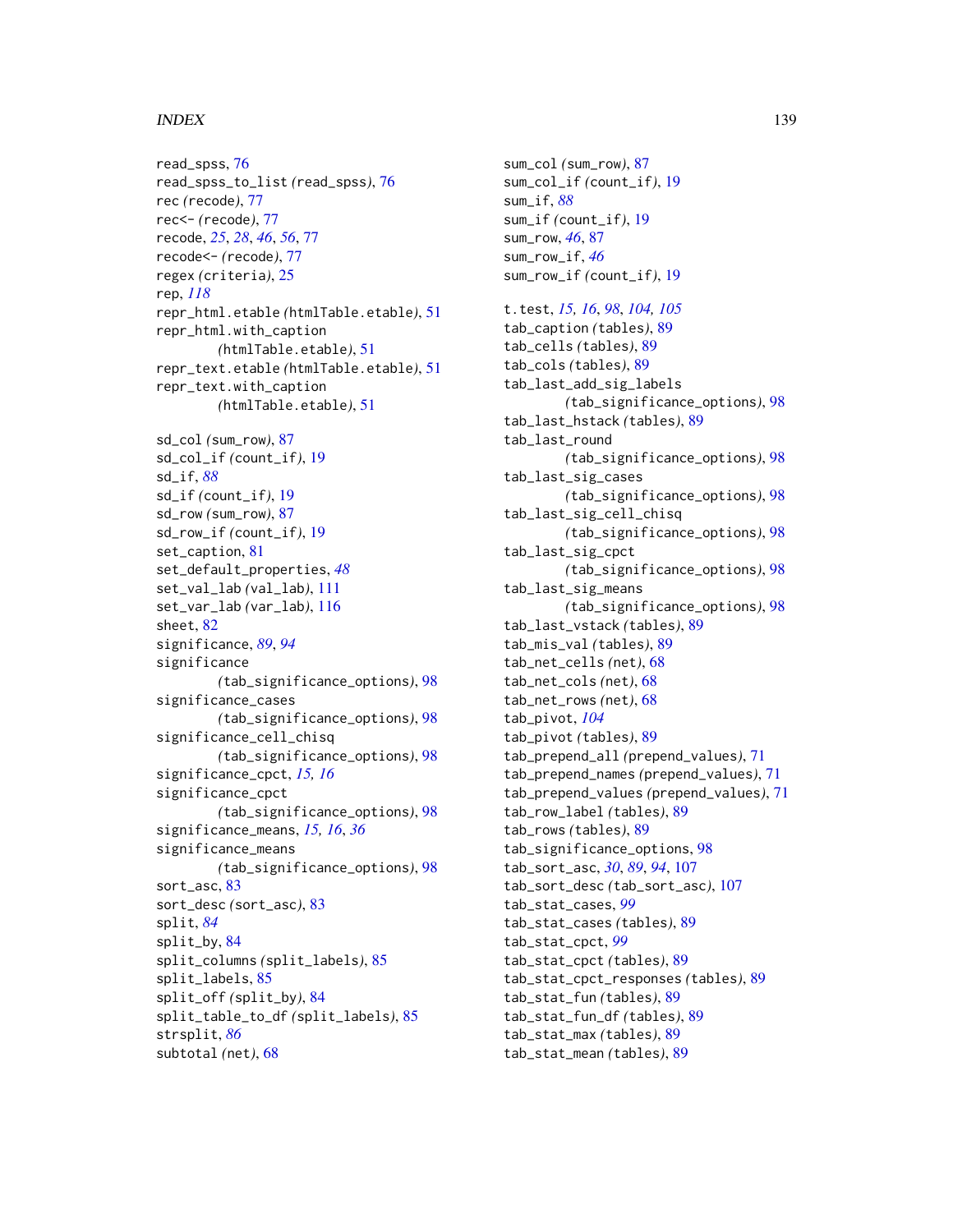```
tab_stat_mean_sd_n, 99
tab_stat_mean_sd_n (tables), 89
tab_stat_median (tables), 89
tab_stat_min (tables), 89
tab_stat_rpct (tables), 89
tab_stat_sd (tables), 89
tab_stat_se (tables), 89
tab_stat_sum (tables), 89
tab_stat_tpct (tables), 89
tab_stat_unweighted_valid_n (tables), 89
tab_stat_valid_n (tables), 89
tab_subgroup (tables), 89
tab_subtotal_cells (net), 68
tab_subtotal_cols (net), 68
tab_subtotal_rows (net), 68
tab_total_label (tables), 89
tab_total_row_position (tables), 89
tab_total_statistic (tables), 89
tab_transpose (tables), 89
tab_weight (tables), 89
tables, 4, 5, 7, 8, 30, 34, 40, 44, 46, 52, 63,
        68, 70–72, 89, 99, 105, 107
text_expand, 63, 114
text_to_columns, 108
text_to_columns_csv (text_to_columns),
         108
text_to_columns_csv2 (text_to_columns),
         108
text_to_columns_tab (text_to_columns),
        108
text_to_columns_tab2 (text_to_columns),
        108
thru (criteria), 25
to (criteria), 25
total (cross_cases), 30
unhide (net), 68
unlab, 110
unvl, 110
unvl (val_lab), 111
unvr, 110
unvr (var_lab), 116
unweighted_valid_n (w_mean), 126
use_labels (compute), 17
v2l (values2labels), 111
v_diff (vectors), 117
v_intersect (vectors), 117
```

```
v_union (vectors), 117
```
v\_xor *(*vectors*)*, [117](#page-116-0) val\_lab, *[5](#page-4-1)*, *[46](#page-45-0)*, *[49](#page-48-0)*, *[65](#page-64-1)*, *[76](#page-75-0)*, *[111](#page-110-2)*, [111,](#page-110-2) *[116](#page-115-2)* val\_lab<- *(*val\_lab*)*, [111](#page-110-2) valid *(*if\_na*)*, [56](#page-55-0) valid\_n *(*w\_mean*)*, [126](#page-125-0) value\_col\_if *(*match\_row*)*, [60](#page-59-0) value\_row\_if *(*match\_row*)*, [60](#page-59-0) values2labels, *[49](#page-48-0)*, *[65](#page-64-1)*, [111](#page-110-2) var\_lab, *[5](#page-4-1)*, *[46](#page-45-0)*, *[49](#page-48-0)*, *[65](#page-64-1)*, *[76](#page-75-0)*, *[111,](#page-110-2) [112](#page-111-0)*, [116](#page-115-2) var\_lab<- *(*var\_lab*)*, [116](#page-115-2) vars, [114](#page-113-0) vars\_list *(*vars*)*, [114](#page-113-0) vectors, [117](#page-116-0) vlookup, *[46](#page-45-0)* w\_cor *(*w\_mean*)*, [126](#page-125-0) w\_cov *(*w\_mean*)*, [126](#page-125-0) w\_mad *(*w\_mean*)*, [126](#page-125-0) w\_max *(*w\_mean*)*, [126](#page-125-0) w\_mean, *[36](#page-35-0)*, [126](#page-125-0) w\_median *(*w\_mean*)*, [126](#page-125-0) w\_min *(*w\_mean*)*, [126](#page-125-0) w\_n *(*w\_mean*)*, [126](#page-125-0) w\_pearson *(*w\_mean*)*, [126](#page-125-0) w\_sd *(*w\_mean*)*, [126](#page-125-0) w\_se *(*w\_mean*)*, [126](#page-125-0) w\_spearman *(*w\_mean*)*, [126](#page-125-0) w\_sum *(*w\_mean*)*, [126](#page-125-0) w\_var *(*w\_mean*)*, [126](#page-125-0) weight\_by, [120](#page-119-0) when *(*criteria*)*, [25](#page-24-1) where, [121](#page-120-0) window fun, [122](#page-121-0) write\_labelled\_csv, [122](#page-121-0) write\_labelled\_csv2 *(*write\_labelled\_csv*)*, [122](#page-121-0) write\_labelled\_fst *(*write\_labelled\_csv*)*, [122](#page-121-0) write\_labelled\_spss *(*write\_labelled\_csv*)*, [122](#page-121-0) write\_labelled\_tab *(*write\_labelled\_csv*)*, [122](#page-121-0) write\_labelled\_tab2 *(*write\_labelled\_csv*)*, [122](#page-121-0) write\_labelled\_xlsx *(*write\_labelled\_csv*)*, [122](#page-121-0) write\_labels *(*write\_labelled\_csv*)*, [122](#page-121-0) write\_labels\_spss *(*write\_labelled\_csv*)*, [122](#page-121-0)